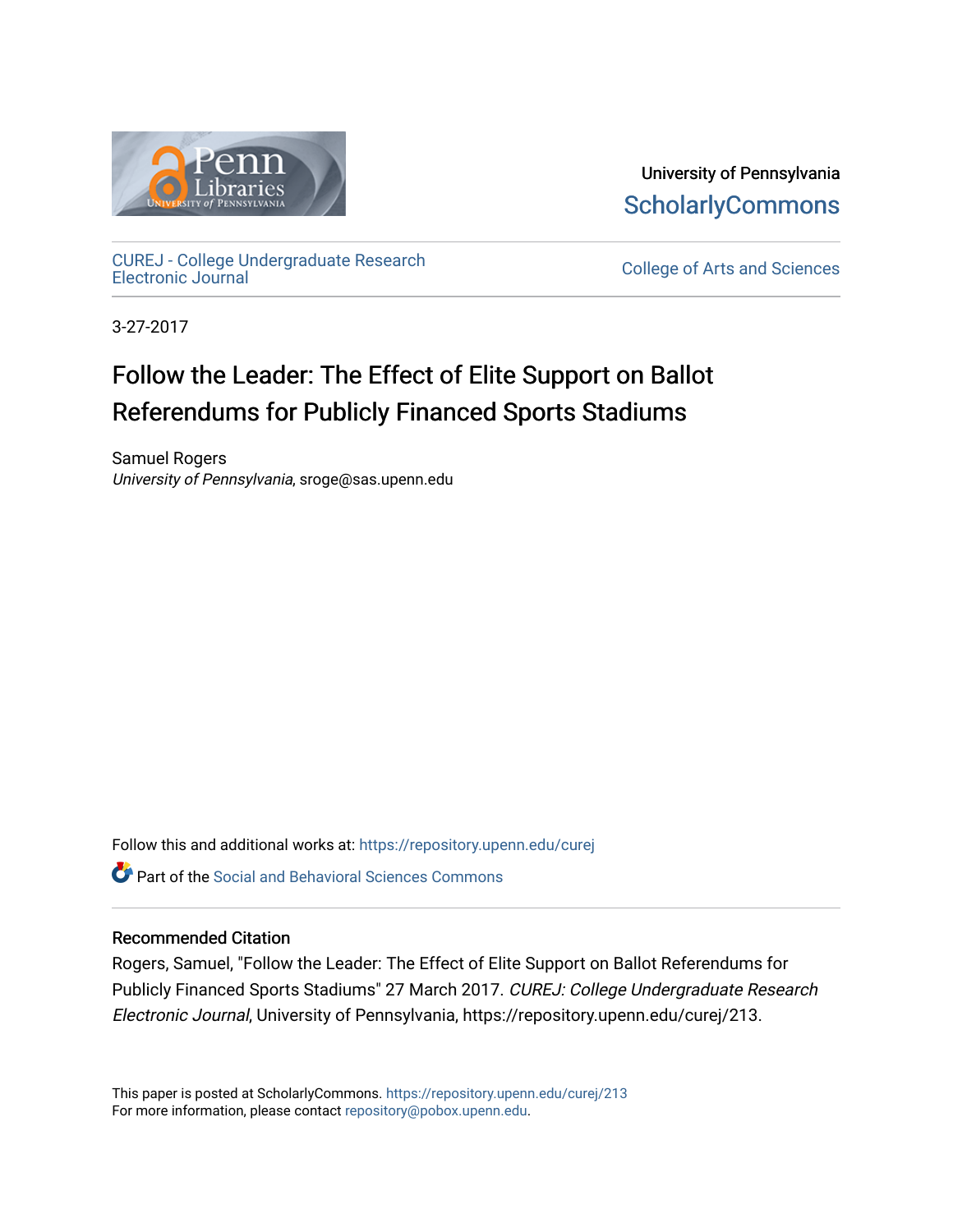# Follow the Leader: The Effect of Elite Support on Ballot Referendums for Publicly Financed Sports Stadiums

# **Abstract**

Since the 1960s, most professional sports facilities have been financed through a mix of private and public funds. Team owners contribute private capital to the project, but the majority of the funding comes from the taxpayer. These public dollars are drawn from the supplementation of existing taxes, or the creation of new taxes in the cities or surrounding counties where the sports franchise operates, and are usually subject to a public vote. In most cases, local citizens do not support the use of taxpayer dollars to fund professional sports stadium subsidies. Previous research demonstrates that the local politicians and corporate executives who benefit from hosting a professional sports franchise can influence voter opinion by reframing the tax increases as a means to remain a "major league city," and by claiming that the economic value of the project will exceed its costs. In this paper, I argue that local political and corporate elites employ their respective strengths and influence to create a positive frame of stadium subsidies for professional sports franchises and thus generate voter support for these subsidies. I examine the legislative processes that provided public funding for the football and baseball stadiums built in Pittsburgh and Cincinnati in the late 1990s. I then use these two cities as a basis for comparison to modern cases in Arlington, San Diego, and Las Vegas, three cities that are currently negotiating financing terms on new professional sports stadiums.

## Keywords

Public Finance, Referendums, Frames, Sports, Taxes, Corporate Elites, Local Politics, Humanities, Social Sciences, Political Science, Matthew Levendusky, Levendusky, Matthew

## **Disciplines**

Social and Behavioral Sciences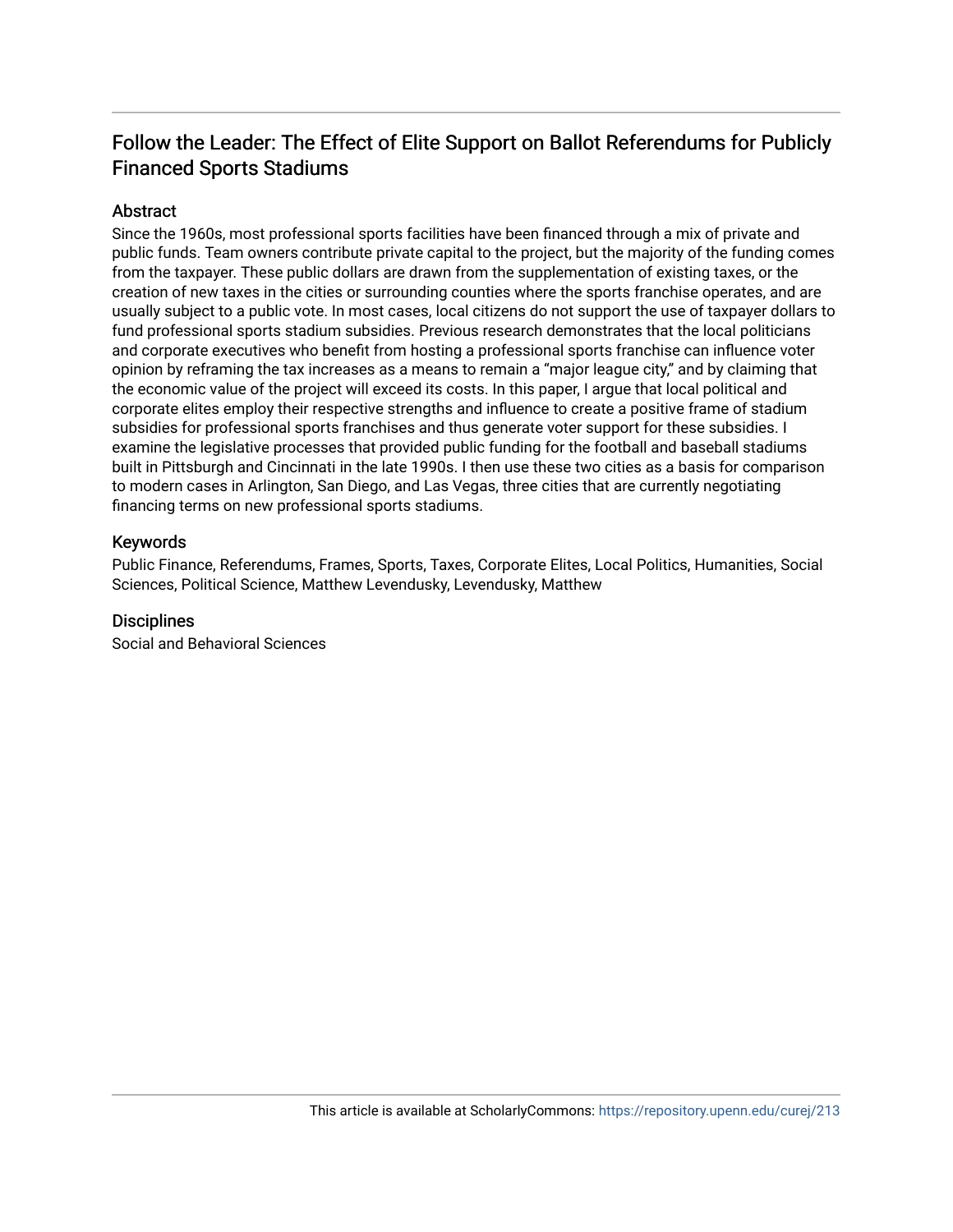# Follow the Leader: The Effect of Elite Support on Ballot Referendums for Publicly Financed Sports Stadiums

**By**

**Samuel Rogers**

*Advisor: Matthew Levendusky*

**This thesis is submitted in fulfillment of** 

**Bachelor of Arts Degree Department of Political Science with Distinction College of Arts and Sciences University of Pennsylvania**

**March 28th , 2017**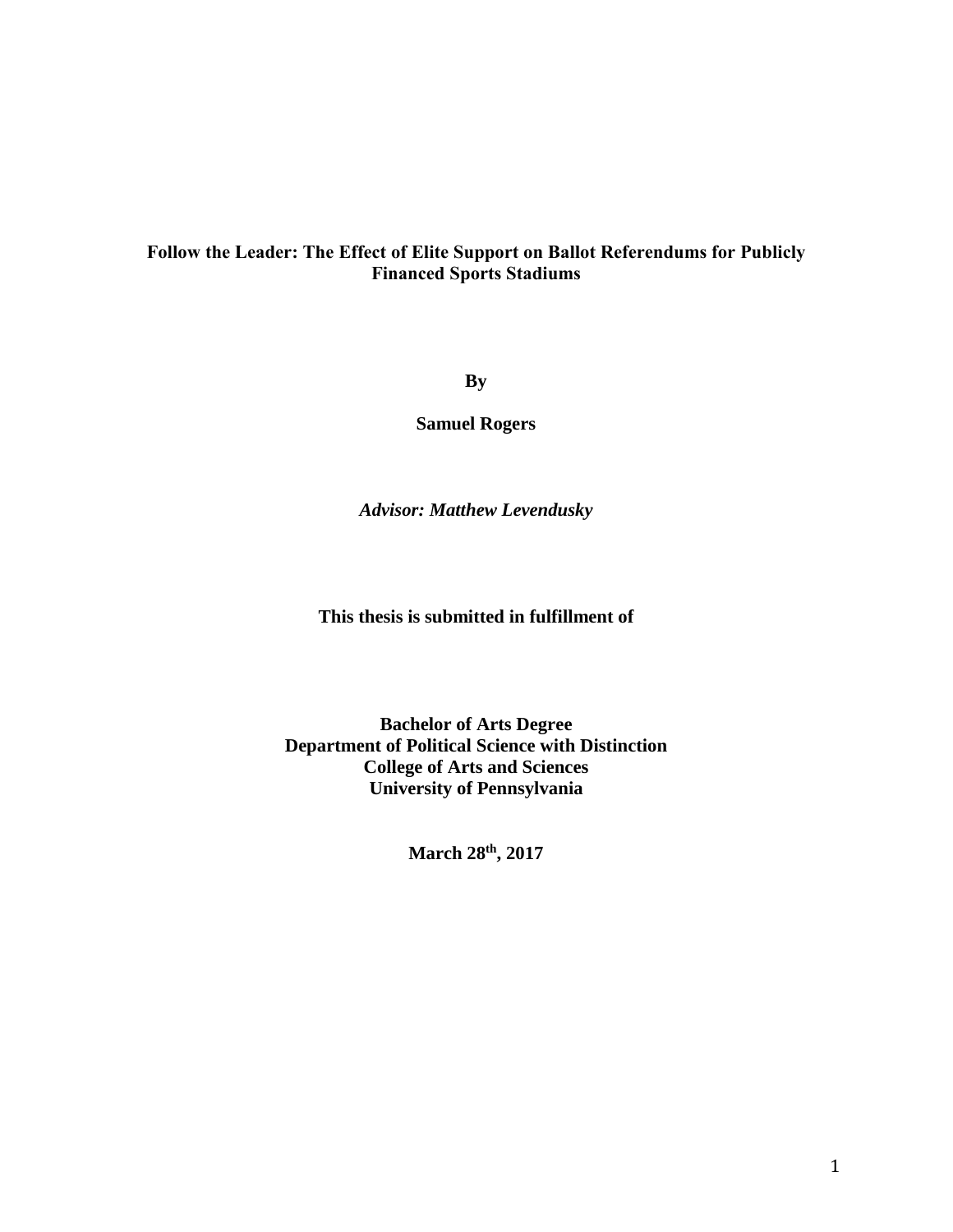# TABLE OF CONTENTS

| <b>ACKNOWLEDGEMENTS</b>                                                                                                                      |                | 3              |
|----------------------------------------------------------------------------------------------------------------------------------------------|----------------|----------------|
| <b>ABSTRACT</b>                                                                                                                              |                | 4              |
| <b>SECTION I</b>                                                                                                                             |                | 5              |
| Introduction<br>Related literature on stadium construction                                                                                   |                | 5<br>11        |
| <b>SECTION II</b>                                                                                                                            |                | 31             |
| Hypotheses<br>Comparative Case Study of Pittsburgh and Cincinnati<br>Hypothesis #1 Testing<br>Hypothesis #2 Testing<br>Hypothesis #3 Testing | 33<br>38<br>41 | 31<br>31       |
| Discussion of the Comparative Case Study                                                                                                     |                | 45             |
| <b>SECTION III</b>                                                                                                                           |                | 53             |
| <b>Arlington Case-let</b><br>San Diego Case-let<br>Las Vegas Case-let                                                                        |                | 53<br>61<br>67 |
| <b>SECTION IV</b>                                                                                                                            |                | 75             |
| Conclusion                                                                                                                                   |                | 75             |
| <b>REFERENCES</b>                                                                                                                            |                | 81             |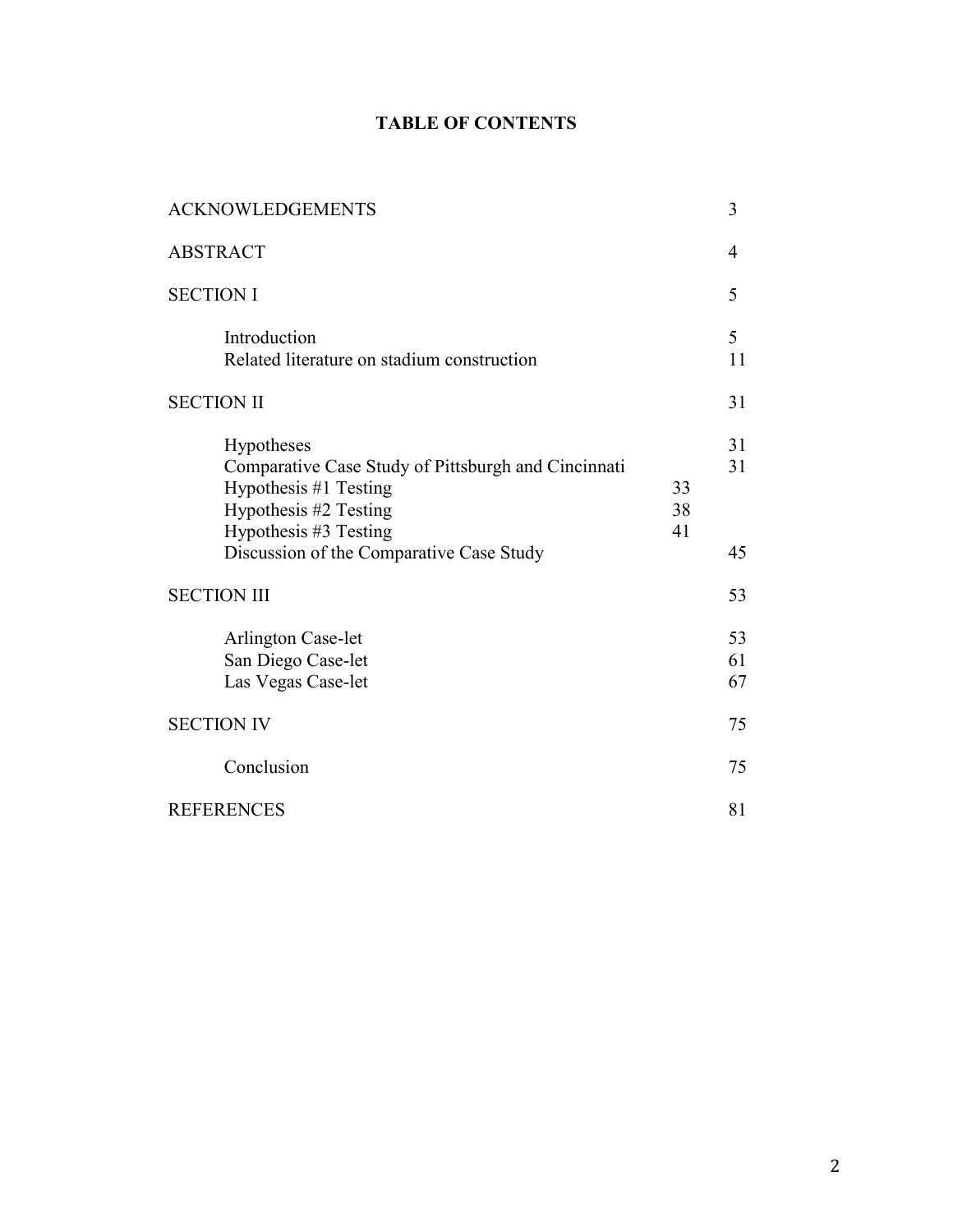## Acknowledgements:

There are many individuals who helped me throughout the process of completing this senior thesis. I would like to start by thanking my faculty advisor, Professor Matthew Levendusky, for taking me on as an advisee and continually pushing me to think more deeply about the implications that my project may have on a variety of concepts in political science. I would also like to thank Dr. Eileen Doherty-Sil for fostering a true community among the political science thesis writers through the fall thesis seminar. Her constant encouragement to her students to develop the "kitchen conversation" aspect of the project helped me situate why public financing of professional sports stadiums matters to everyone, and not just sports fans.

Most importantly, I would like to thank my younger brother Gabe Rogers for his excitement about my project and his drive to consider different modern examples of stadium financing. As the project continued to progress during this past month, Gabe took every opportunity to both offer encouragement and forward me little articles that related to my topic. Out of all of the people who I explained my topic to, Gabe proved to be the most engaged in not only what I was doing, but how I was doing it. It meant a lot to me that he had a genuine interest in the topic, and it was always a thrill to receive an email from him about ways to improve my paper.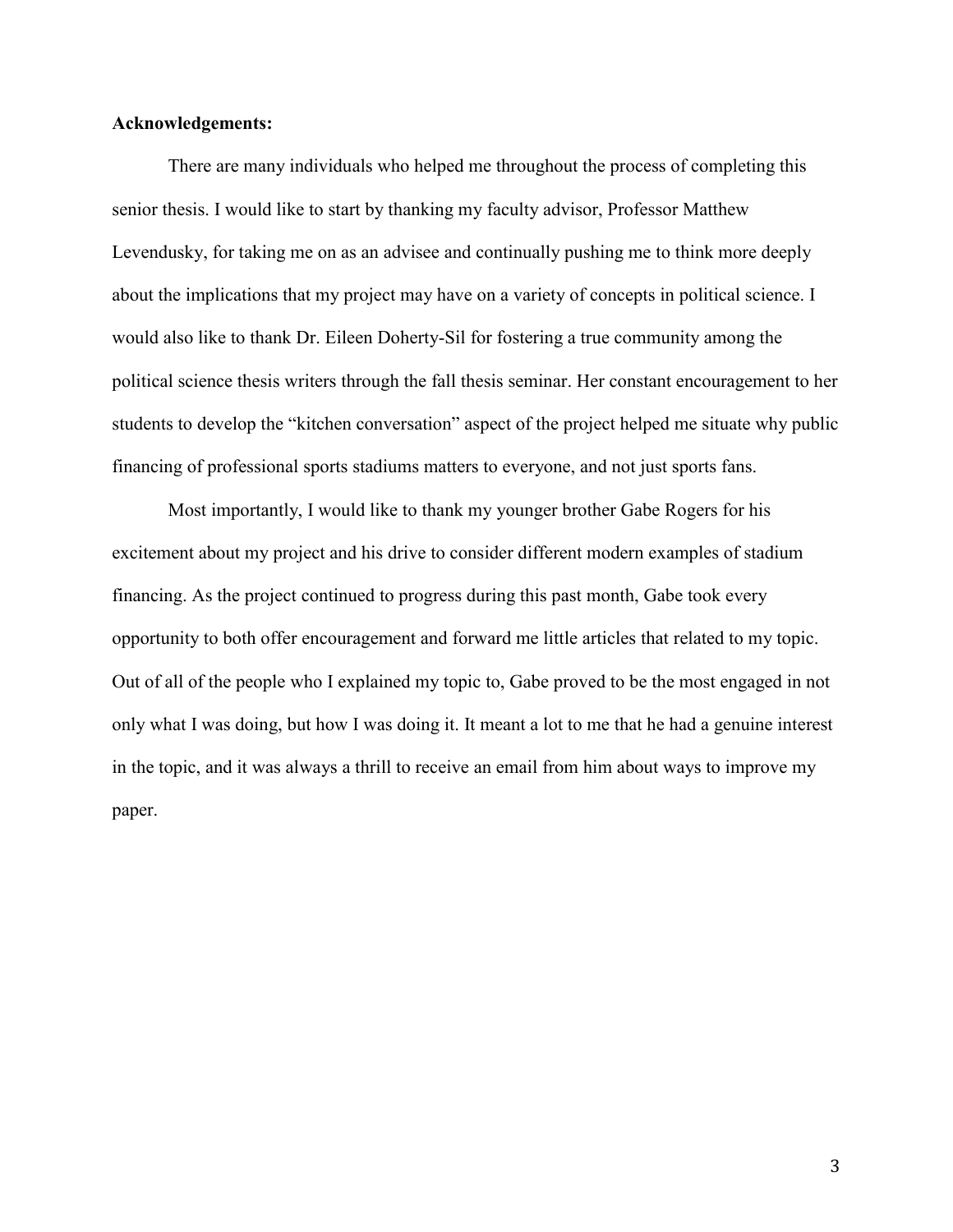#### Abstract:

Since the 1960s, most professional sports facilities have been financed through a mix of private and public funds. Team owners contribute private capital to the project, but the majority of the funding comes from the taxpayer. These public dollars are drawn from the supplementation of existing taxes, or the creation of new taxes in the cities or surrounding counties where the sports franchise operates, and are usually subject to a public vote. In most cases, local citizens do not support the use of taxpayer dollars to fund professional sports stadium subsidies. Previous research demonstrates that the local politicians and corporate executives who benefit from hosting a professional sports franchise can influence voter opinion by reframing the tax increases as a means to remain a "major league city," and by claiming that the economic value of the project will exceed its costs. In this paper, I argue that local political and corporate elites employ their respective strengths and influence to create a positive frame of stadium subsidies for professional sports franchises and thus generate voter support for these subsidies. I examine the legislative processes that provided public funding for the football and baseball stadiums built in Pittsburgh and Cincinnati in the late 1990s. I then use these two cities as a basis for comparison

to modern cases in Arlington, San Diego, and Las Vegas, three cities that are currently negotiating financing terms on new professional sports stadiums. Finally, I consider the modern cases to evaluate any new trends that may have developed in the recent decades. The stadium deals of the 1990s involved a large percentage of public funding and in some instances created disastrous economic effects for the cities and counties that approved the funding. The subsequent financial fallout for the local government and taxpayers can be used to inform contemporary

voters about the potentially negative impact these subsidies can have on county and city governments, as our present decade is exhibiting a similar "stadium boom" push. This paper aims to show the effects that corporate and political elites can have on reframing sports stadium subsidies as positives so as to influence the passage of the tax increases that provide the public funds.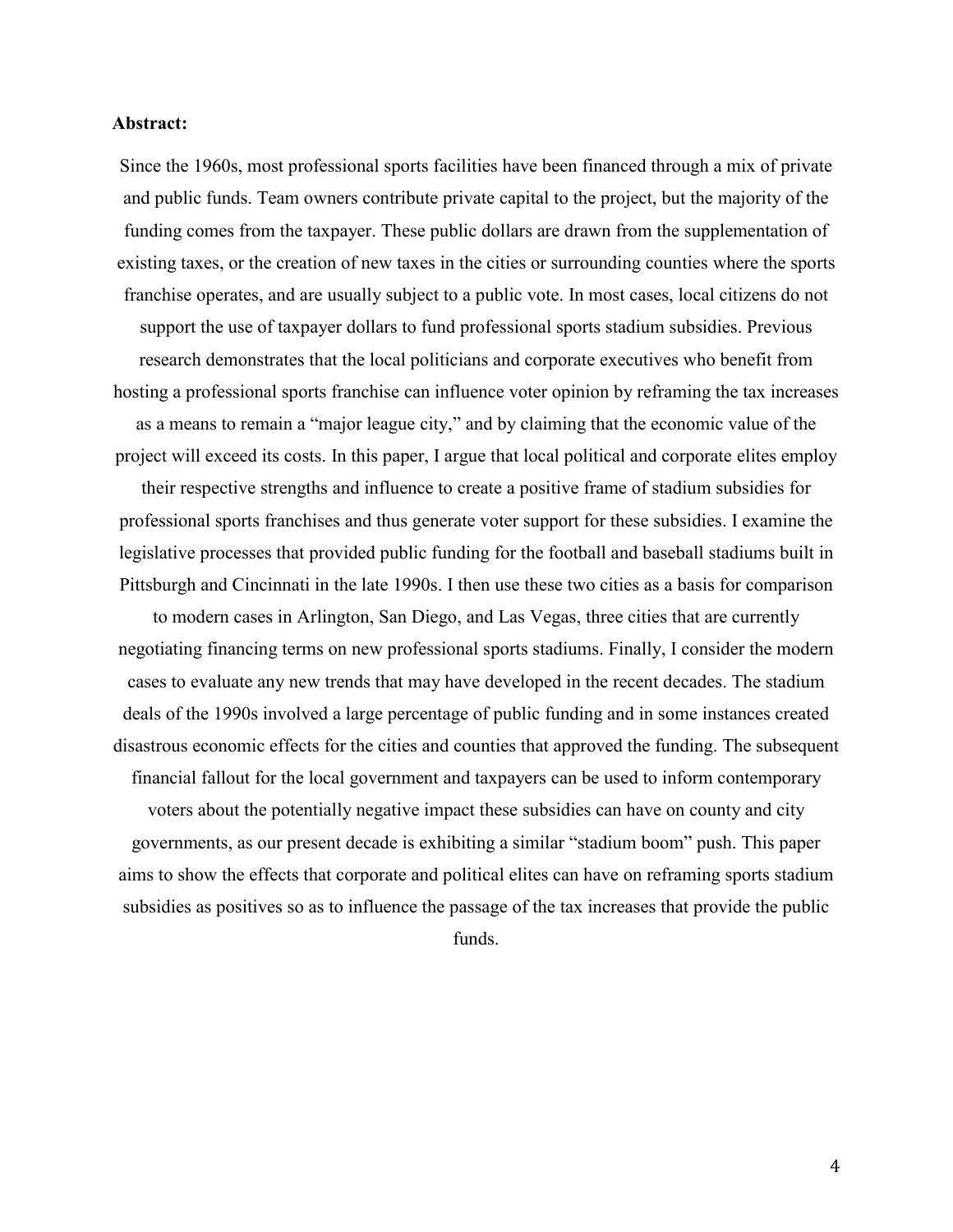#### Section I:

#### Introduction:

The economics of sports leagues cause its member teams to move or spring up in cities where the market appears most financially viable. By constantly chasing successful or strong markets to sustain league revenue growth, professional sports leagues create demand for new stadiums in new cities. City and local governments often bear some of the cost and use taxpayer dollars to fund stadium development, in an effort to prevent existing teams from leaving or for the purposes of attracting new teams. In 1995, the Quebec City Nordiques relocated to Colorado, leaving the city of Quebec without a professional sports team and the Colisée de Quebec without a National Hockey League tenant for the first time in twenty-three years (Fortin, 2015). During its sixty-eight year existence, the arena had hosted teams in Canadian and American hockey leagues alike, with the Quebec Remparts of the Quebec Major Junior Hockey League (QMJHL) and the Nordiques of the National Hockey League (NHL) constituting the arena's main occupants until the Nordiques departure in 1995.

Desperately wanting to attract another NHL team to play in Quebec City, the local politicians proposed construction of a new hockey arena in 2009 that would draw its funding from city, province and federal governmental sources. Quebec City Mayor Regis Labeaume and the Premier of Quebec Jean Charest announced to the public their intention to fund a new stadium and bring an NHL team back to the province's capital. Their initial stadium-funding plan included no financial contribution from private citizens or corporations, relying solely on the taxpayer to cover the cost of a new stadium with no indication that the city would receive an NHL team to offset the public cost. After falling to garner federal funding support for the new stadium, Labeaume tripled Quebec City's commitment to the project to \$187 million, and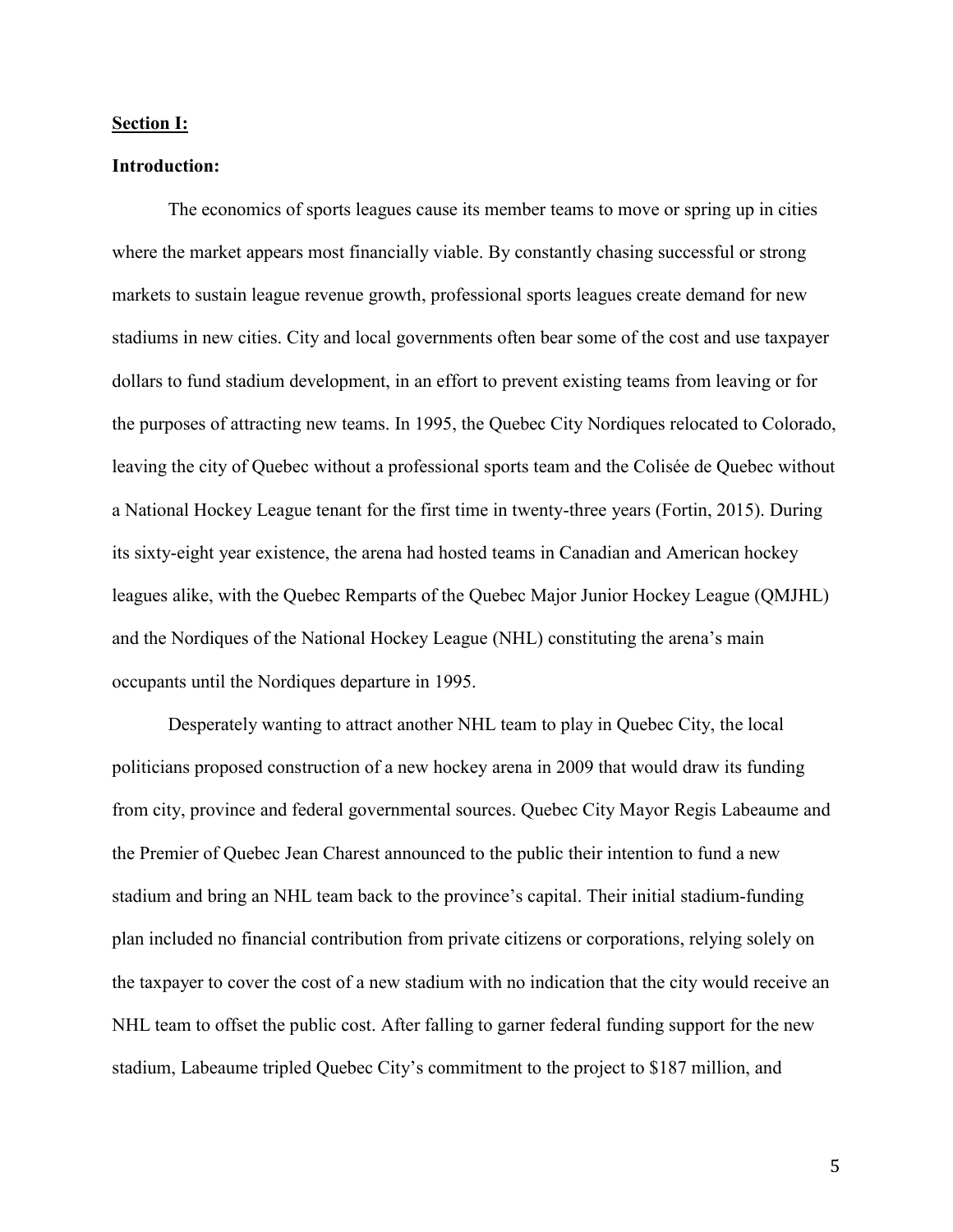borrowed \$125 million over a twenty-five year period to cover the city's contribution (Gagnon, 2011). The province of Quebec provided \$200 million dollars in funding, as Charest argued that the province's capital city "should have modern facilities" (Gagnon, 2010). The combined \$387 million in taxpayer dollars from the city and province were approved without a public vote, despite a poll that showed that fifty-five percent of respondents in Canada opposed the use of public funds for professional facilities (Star, 2011 B). A dissenting majority of citizens had no say in the allocation of the hundreds of millions of their taxpayer dollars, as stadium-seeking politicians controlled the city and province's purse strings.

A new funding source emerged for the proposed Quebec City stadium in the form of the CEO of Canadian media giant Quebecor. Karl Peladeau publicly offered to commit "tens of millions of dollars" to the stadium, and eventually struck a deal with the city to purchase naming and management rights to the proposed stadium, with the financial terms conditioned on the city being able to attract a new NHL team (Star, 2011 A). To be sure, none of Peladeau or Quebecor's funding was used to construct the new arena, but rather to offset its costs after completion (*Ibid.*). Like most media companies that are involved in stadium financing deals, Quebecor stood to benefit from the existence of a new professional team in its region – Quebecor could use the content created by the team to create value for their company through broadcasting and distribution rights. The political-corporate alliance of Labeaume, Charest and Peladeau sought to use public dollars to construct a new stadium in Quebec City, with the private funding commitment to the project increasing if the city received an NHL team, and only after construction had been completed. The actions of three powerful figures in Quebec bypassed public opinion and ensured that the proposed \$400 million stadium would be built completely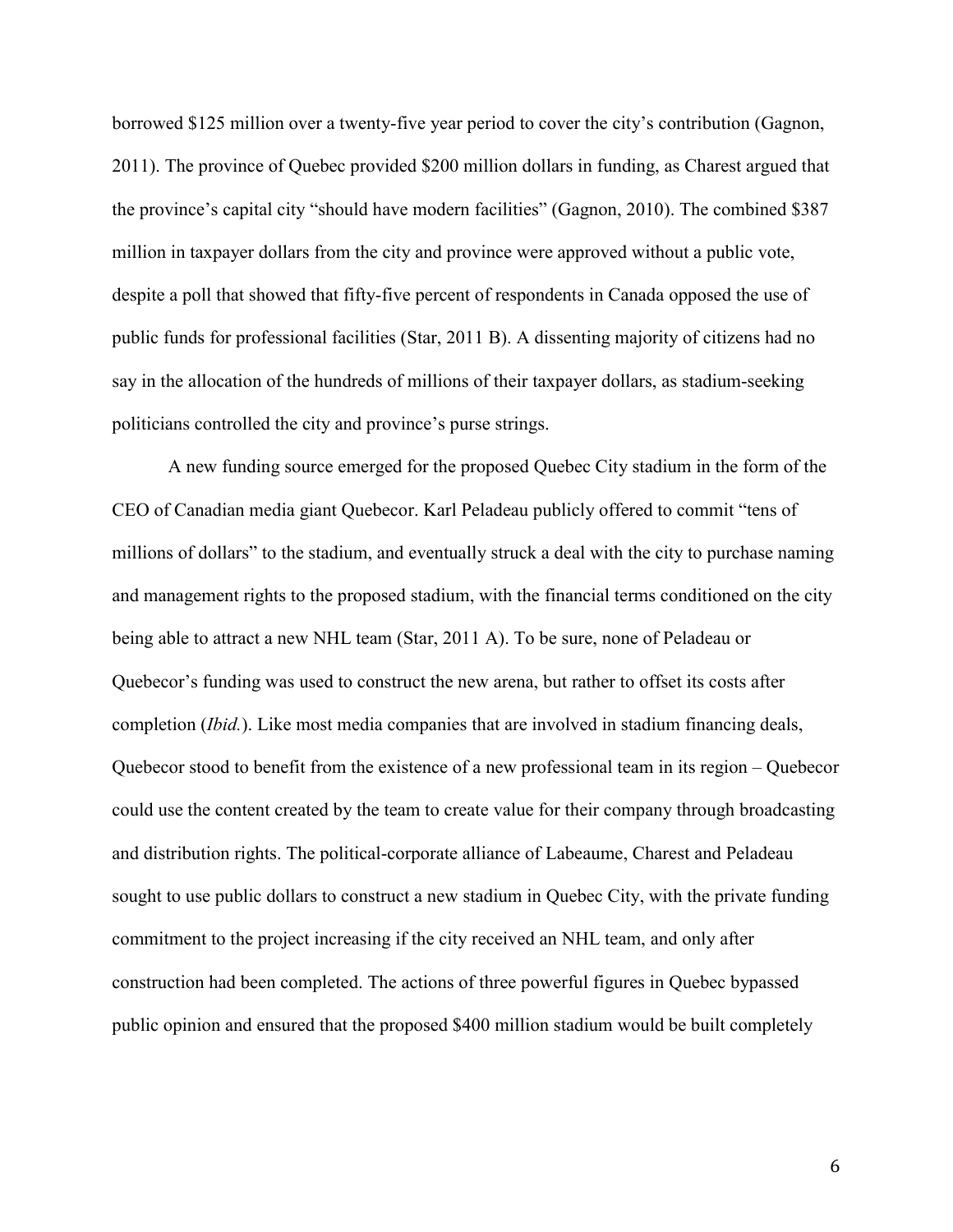with public funds. The Videotron Centre broke ground in 2012 and was eventually finished by 2015 and its management rights were sold to Peladeau for \$33 million (Zeisberger, 2015).

The construction of the Videotron Centre in Quebec City becomes even more problematic given the uncertainty of the city attracting an NHL team to play in the new and expensive arena. The politicians and Peladeau made their funding commitments to the Videotron Centre with the knowledge that there would be no immediate NHL tenant. Gary Bettman, the commissioner of the NHL, gave no clear indication to the city that it would receive a team through relocation or expansion, but noted that the only way that the city could receive a team was through the construction of a new stadium (Gagnon, 2010). Bettman's non-committal stance made the Videotron Centre a potentially disastrous public expenditure. In 2014, the NHL publicly announced that it hoped to find teams for Quebec City, Seattle, Toronto and Las Vegas in time for the 2017 NHL season (Gagnon, 2014). The NHL not only coerced Quebec City to fund a new arena, but also placed it in open competition with three large cities. After a twomonth process, the NHL granted Las Vegas, not Quebec City, an expansion team in 2016 because the league considered the city to be "the entertainment capital of the world" that could help enhance the reputation of the league (Traikos, 2016). The NHL gave preference to a city with a larger economic pull and a largely tourist population over a smaller city with a proven NHL background and a rich culture of hockey fandom.

In the absence of an NHL team, the Videotron Centre continues to host smaller events and the Quebec Remparts. It is the largest stadium in the QMJHL, and represents both a failed public expenditure and excessive willingness by politicians and corporate actors to chase professional sports teams against the wishes of the public. Four months after it opened, the Videotron Centre had already run up a \$1.4 million debt. The agreement between Peladeau and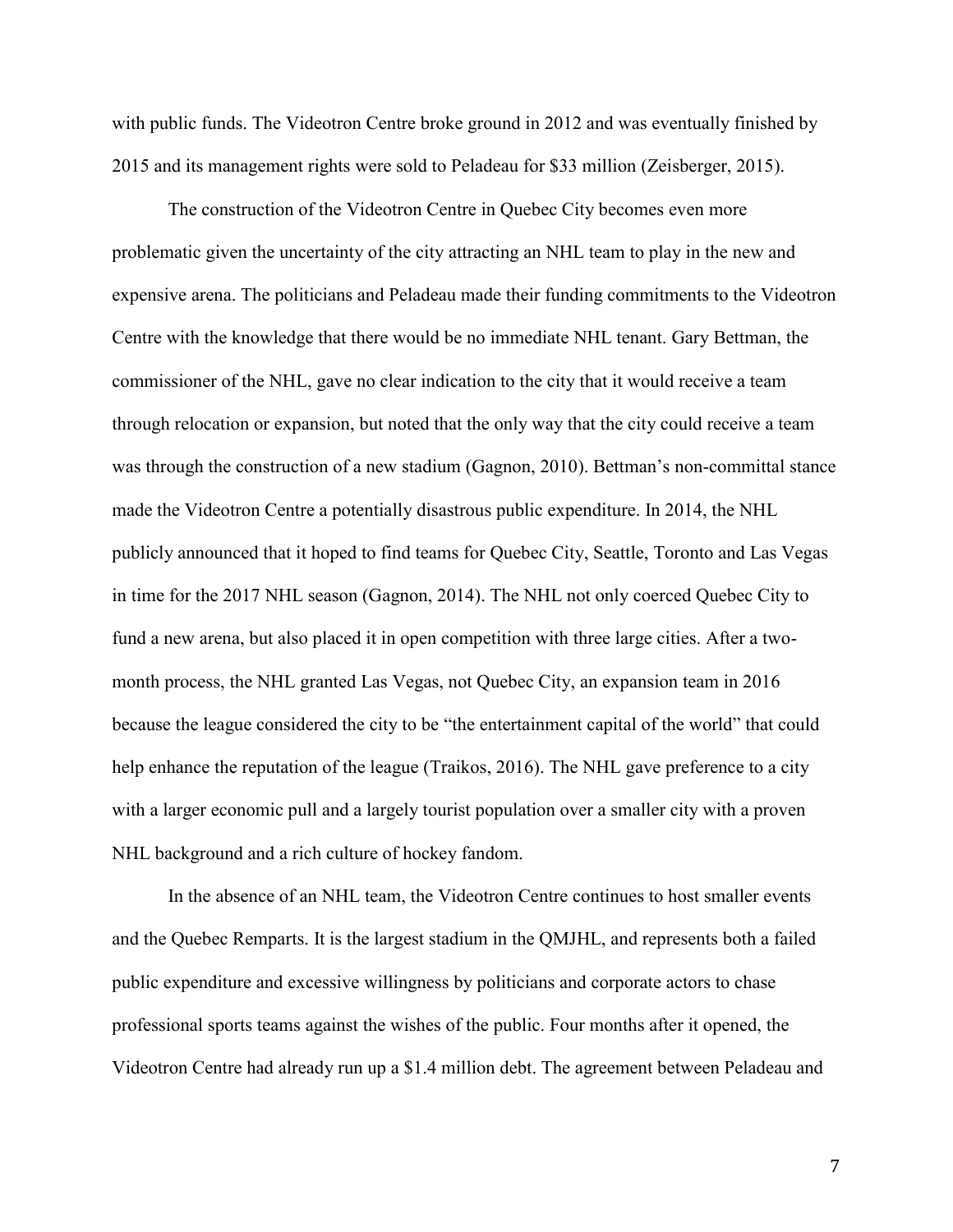the Quebec City government required that the city and province pay at least half of any operational deficits incurred by the facility, despite Peladeau and Quebecor maintaining management rights to the stadium (Valiante, 2016). The expensive stadium did not attract an NHL team and charged the taxpayer with its debts even though voters had no say in the approval of public funds for the project.

Though the Canadian and American political structures differ in multiple respects, the two systems appear to be in agreement that the public must provide a subsidy to help professional franchises construct new facilities. Not all stadium financing cases involve nonelectoral allocation of taxpayer funds like Quebec City – rather, public financing of professional sports stadiums is often decided through a means of direct democracy: the ballot referendum. Citizen voters are called upon to make informed choices and vote their preference on ballot referendums. If many of these publicly funded stadium plans are approved through direct democracy, and voters generally oppose using taxpayer funds for these projects, how do they pass? Local political and corporate elites and the actors who will benefit the most from the construction of a new professional sports facility employ their strengths to ensure that stadium expenditure ballot measures pass.

These actors are able to influence voter preference through control over the means by which information about the ballot measure is passed to voters, and by framing the potential public expenditure in positive terms. Direct democratic measures such as ballot referenda lack traditional cues that help voters simplify their choices. As such, local politicians use their public influence to argue that the presence of a professional sports team is necessary for the reputation of the city or region, and that stadium subsidies can persuade professional sports teams to remain in the region. Similarly, local corporate executives use their reputation in the local economy to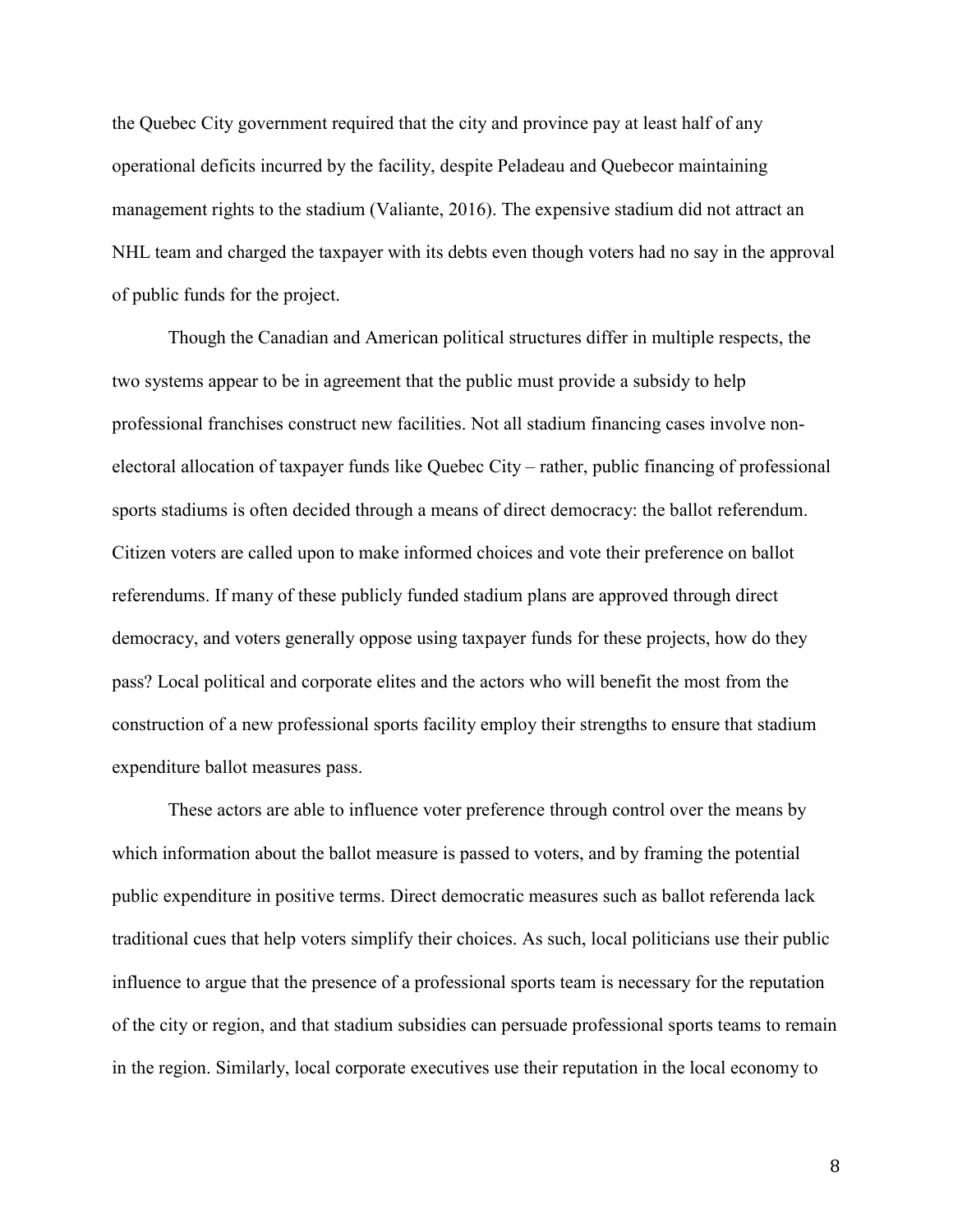argue that professional sports teams and stadiums create economic value for the surrounding areas, and that the public will benefit the most from stadium construction if they are the principal financiers. In this paper I will argue that the politicians and corporate executives who support public financing plans for professional sports stadiums can influence public opinion to favor such expenditures by dominating the information channels and framing the projects in favorable terms. The public stances of these actors serve as a cue for how citizens should vote on ballot measures that approve public financing for professional stadiums. The uninformed citizens are captive to the desire of powerful local actors and end up approving ballot referenda.

Multi-million dollar professional sports franchises and their billionaire owners take advantage of taxpayers by demanding public financing for new stadiums. Professional sports stadiums are expensive and often exceed their original budgets due to an underestimation of the necessary costs required to complete them. As sports facilities are generally poor financial investments, team owners look to local governments for funding sources and are able to demand them through the leverage afforded the teams by the economic growth of professional sports. The increase in the number of viable cities for a professional franchise allows owners to pit competing cities against one another, and hold out for the cities that can offer the highest public contribution toward a new stadium. To that end, they threaten to uproot and relocate their franchises, irrespective of long-standing traditions or ties to the communities in which the teams operate. Though citizens do not wish to see their hometown teams leave the community, they tend to oppose professional stadium subsidies and consider them to be a form of corporate welfare to the already wealthy franchise owners (Delaney and Eckstein, 2007).

Local corporate elites and politicians aim to capitalize on the public's desire to keep their beloved professional sports franchises in town. They attempt to sway public opinion to favor the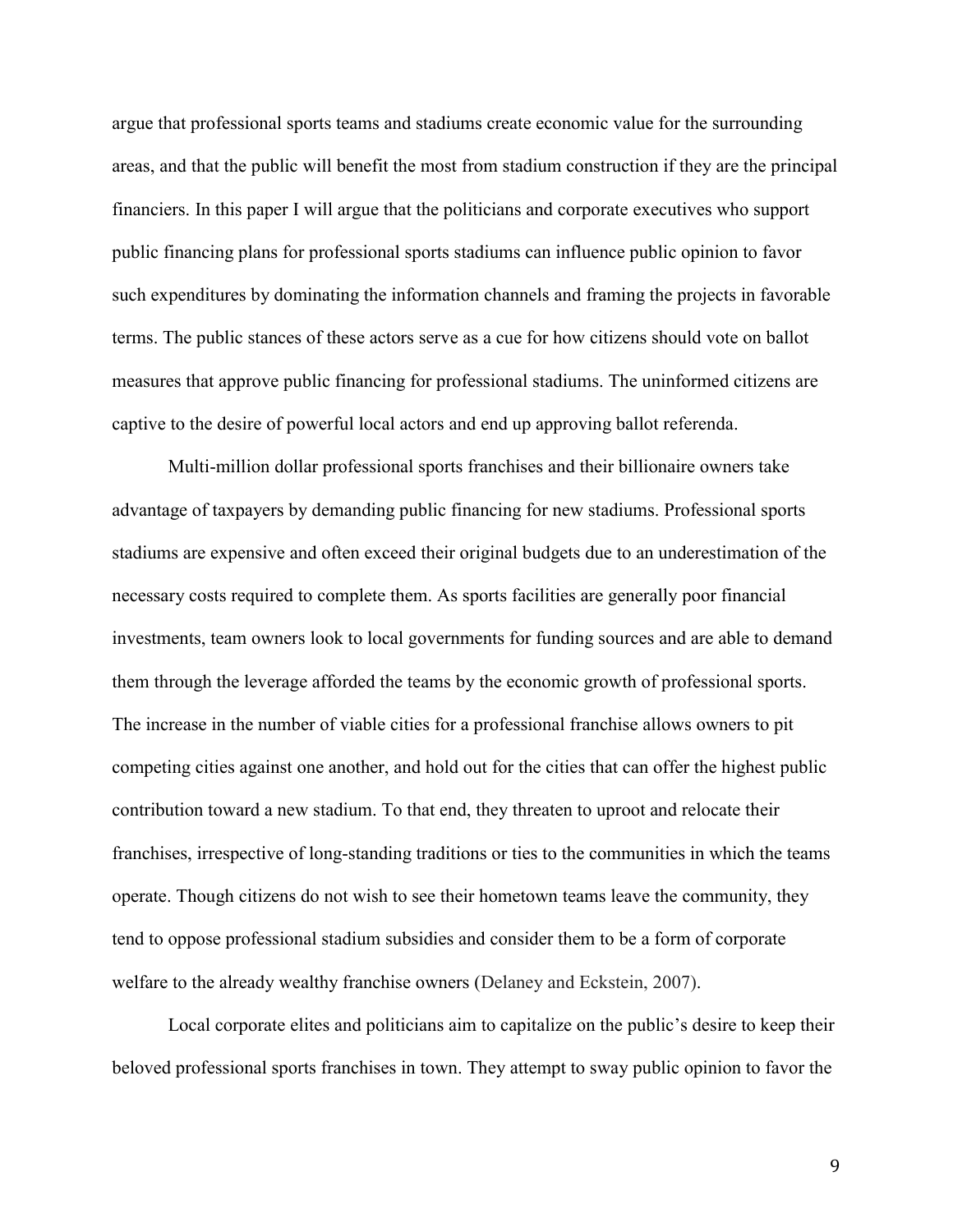use of taxpayer dollars for stadium building by framing the expenditure as necessary to remain an elite city, in impossibly favorable economic terms, and by assuring the public that the recipient franchise owners will contribute a substantial amount of private funds to the project. Moreover, the partnership of these elite actors comes in the form of highly organized prostadium tax campaigns that are aimed at convincing the voters to favor professional stadium subsidies. The coordinated support for stadium subsidies by local corporate executives and politicians serves as a powerful framing tool that is geared toward eroding voter opposition to public financing of professional stadiums through the employment of their combined strengths and reputations within the community. The spending power of corporate elites and the public influence of local and state politicians dominate the information campaigns to approve public funds for stadium construction through a referendum vote.

Elite dominance over direct democratic processes is problematic because it defeats the purpose of citizen voting. A population that does not support subsidies for professional sports franchises should be able to turn their collective opinion into public action through referenda votes. Local governments approve large public contributions to professional sports stadiums against the wishes of their constituents. Political and corporate elites employ their respective strengths to finance large information campaigns that reframe stadium subsidies as both necessary and potentially beneficial to the city. To chart the progression of elite dominance over stadium tax referenda measures, I will examine two stadium financing referenda votes in the late 1990s in Pittsburgh and Cincinnati and evaluate the effect that local politicians, corporate executives, and professional team owners had on reframing the subsidies as positives and passing the necessary taxes to finance stadium construction. I draw my information of these tax votes from the largest circulated newspapers in both cities, the *Pittsburgh Post-Gazette* and *Cincinnati*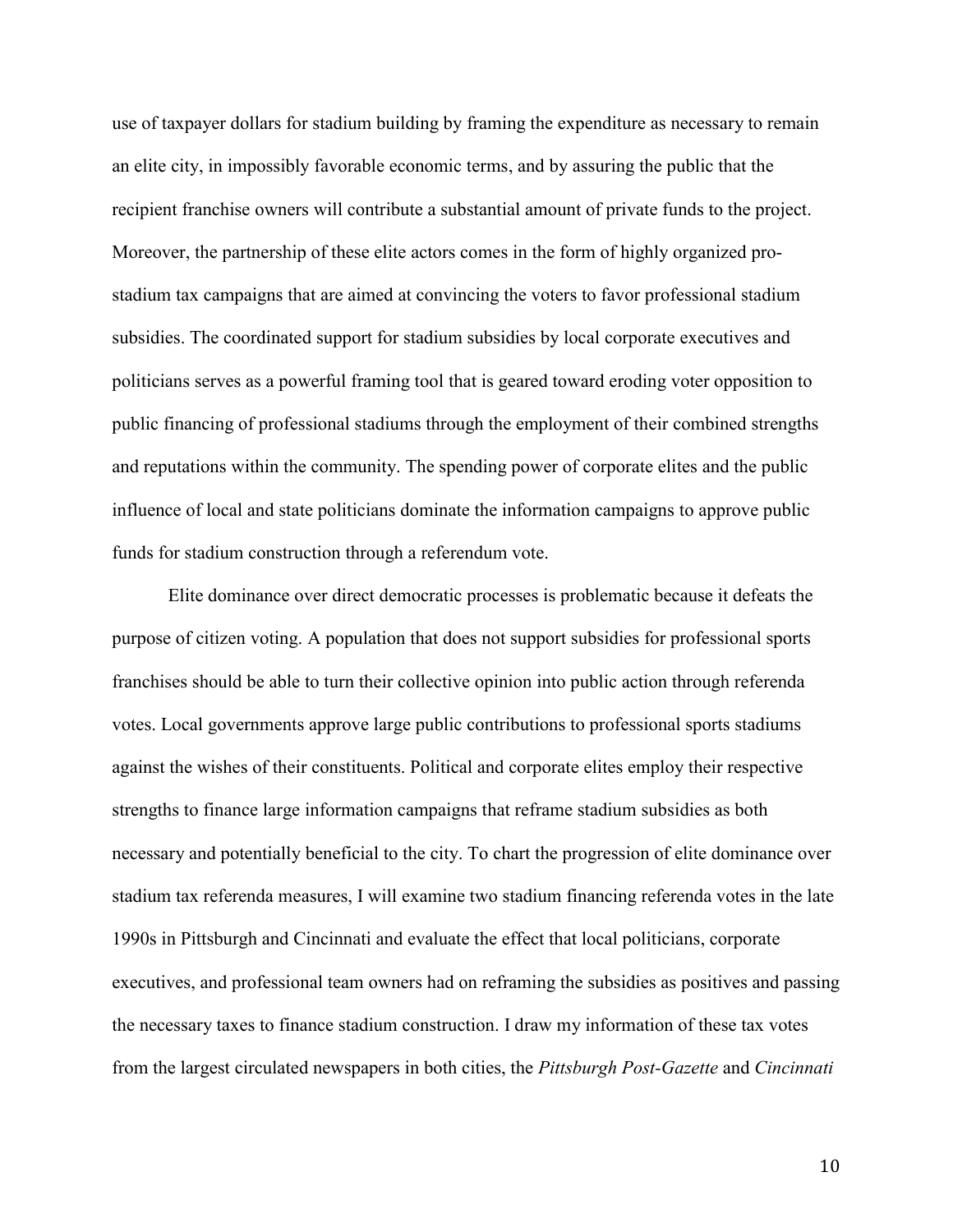*Post*, respectively. I will then use my findings from the Pittsburgh and Cincinnati cases to compare how elite strategy has changed in pro-stadium-tax campaigns since the late 1990s and examine three contemporary stadium-financing cases in Arlington, Texas, San Diego, California, and Las Vegas, Nevada using the same method. I argue that political and non-team owner corporate elite influence matters in stadium tax referenda votes, and that pro-tax politicians have developed new taxing schema to increase public support for professional stadium subsidies in these modern cases.

#### Related Literature on Professional Sports Stadium Construction:

Contemporary instances of private financing for professional sports stadiums are few and far between. Economists Roger Noll and Andrew Zimbalist note that prior to 1960, many professional sports stadiums were privately owned and financed by the teams that played in them (Noll and Zimbalist, 1997). Typically, two franchises shared the same multi-use stadiums and each team would combine to contribute the majority of funding – the Pittsburgh Steelers and Pirates shared Three Rivers Stadium, and the Cincinnati Bengals and Reds both played in Riverfront Stadium. As stadiums have become substantially more expensive – Three Rivers Stadium cost \$55 million to complete, while the combined cost of new stadiums for the Pirates and Steelers cost nearly \$497 million – teams and corporations have become less likely to contribute large sums to the stadium development projects (Barnes, 1997). Noll and Zimbalist argue that because the revenue from the new stadium is unlikely to exceed the interest and amortization costs incurred during construction, teams and private corporations do not bear the costs of construction because facilities are "not financially viable" for a private company (Noll and Zimbalist, 1997). The increase in construction costs for professional sports stadiums hoists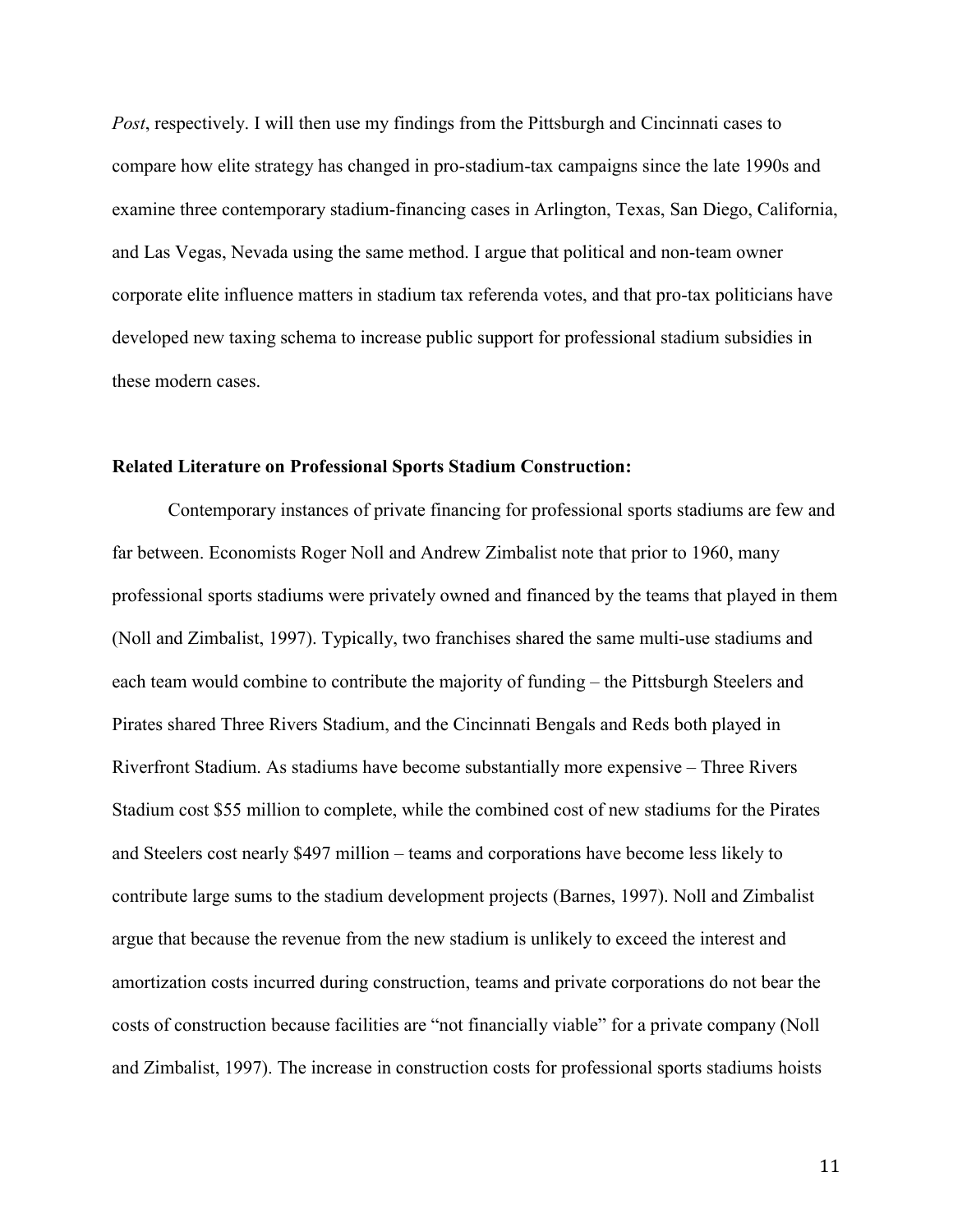the majority of financial burden on to the taxpayer and away from the actors that will gain from the facilities.

The growing trend in professional sports stadium construction involves at least some portion of the stadium being shouldered by taxpayer dollars. Economist Zachary Phelps reports that of the thirty stadiums constructed between 1953 and 1973, twenty-seven received \$450 million in taxpayer support (Phelps, 2004). The phasing out of multi-use stadiums also contributes to a shift away from private financing, as individual franchises begin to demand their own facilities and no longer pool together private funds with other teams. Noll finds that thirtyone new stadiums were built between 1987 and 1997, with an additional thirty-nine franchises advocating for new facilities (Noll and Zimbalist, 1997). This "stadium boom" is selfperpetuating, as it affords team owners the opportunity to claim that they need new facilities in order to compete financially with rival franchises that have recently received new facilities (Brown and Paul, 2002). As the construction of single-team stadiums continues to grow, the use of some amount of public funds has essentially become the formula adopted by local governments to keep their professional franchises from relocating.

The trend toward larger public contribution to stadium projects is problematic, however, as professional sports stadiums tend to create more economic burdens than rewards. Professional sports stadiums are generally a poor investment because they often experience cost over-runs. Economist Bent Flyvbjerg defines the estimated costs of a public construction project as those that are determined "at the time of the decision to build" and that the conservative nature of these costs reflects the infancy of the project (Flyvbjerg, Holm, and Buhl, 2002). The initial cost approximations of public works projects tend to be the amount that voters decide on because voter approval ensures the project continues as planned. Noll states that the "actual magnitude"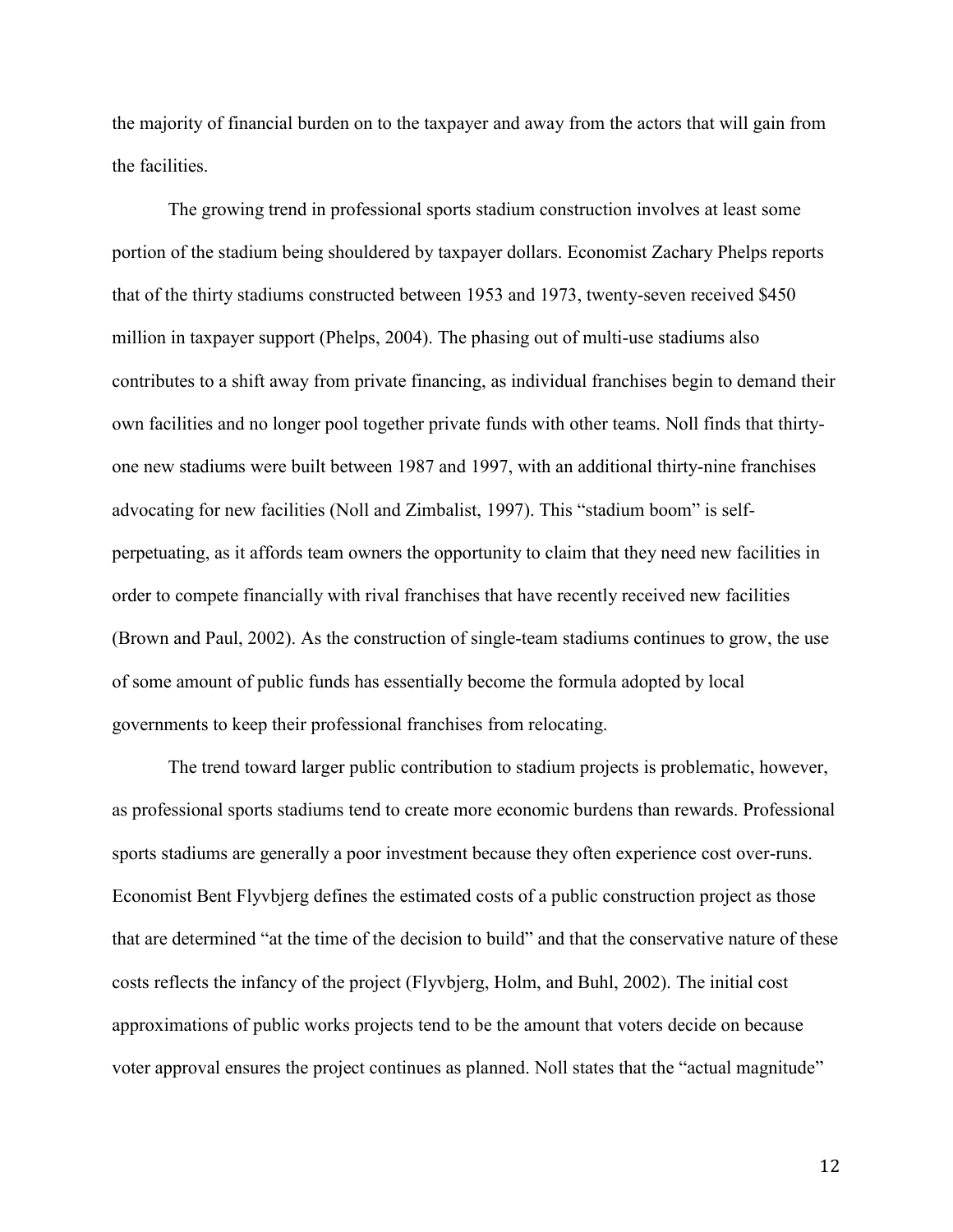of the government subsidies allotted for such projects tends to be "greater than the estimate due to errors in estimating the costs and revenues" of the stadiums, as governments are often responsible for paying these over-runs (Noll and Zimbalist 1997).

As a result of these over-runs, voters are unwittingly agreeing to pay significantly more than the initial figure when they approve stadium subsidies for professional teams. Large public development projects often experience such significant cost over-runs. Flyvbjerg furthers this argument by stating that cost estimations for public projects happen "successively" after the project has been approved and that the initial cost estimation is "far from final" (Flyvbjerg, Holm, and Buhl, 2002). As the costs of professional sports stadiums are often underestimated and the public is increasingly responsible for paying a portion of them, the economic burden is shifted from private firms to taxpaying citizens. Such miscalculations can be devastating for counties in smaller markets; Cincinnati's Paul Brown Stadium has cost Hamilton County \$454 million, \$170 million higher than its original estimate (Preston, 2016). Voters have agency in determining whether public funds will be used for stadium construction, and can avoid such financial disasters by voting them down.

Ballot referendums are the main form of political participation to approve the use of public funds for professional sports stadiums. Local politicians such as County Commissioners or state legislators propose increases to existing taxes or the creation of a new tax to provide funds for professional stadiums through a referendum. The referendum process was created to give citizens a more active role in American democracy and the policy-making process. First implemented during the Progressive era, referendum votes were designed to give citizens agency in deciding local governmental expenditure decisions and take legislative power away from a minority of powerful actors. Proponents of direct democracy contended that having citizens vote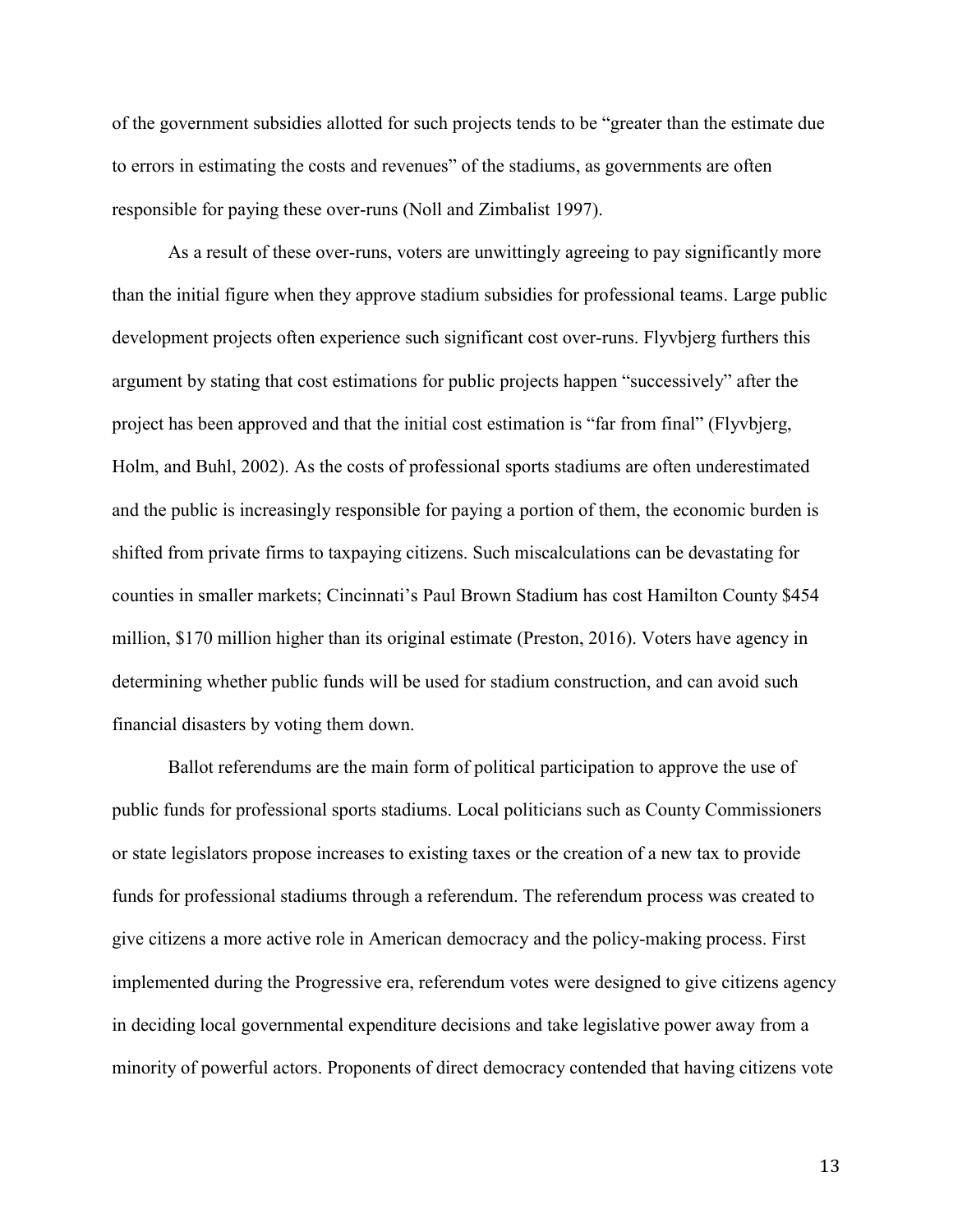on individual pieces of legislation through referendums would create a more politically informed and active electorate (Smith, 2002). Political scientists Clyde Brown and David Paul estimate that referendums regarding tax increases draw a large voter turnout of roughly 40%, and that many such elections set local voter turnout records "for primary, secondary, or nonpresidential elections" (Brown and Paul, 2002). Citizens exhibit higher rates of turnout on referendums when tax increases are on ballot because of the local financial implications of these ballot measures and their increased political role through direct democracy.

Though ballot referendums on tax increases garner relatively large voter turnout, their inherent nature as nonpartisan issues complicates voter behavior. The increase in voter participation for ballot referendums hides the overall ignorance of the American voter to general policy issues. In *The American Voter*, social psychologist Angus Campbell argues that few voters are actually aware of "major policy issues" and their implications (Campbell et al., 1960). The American voter is largely uninformed about the political process and the legislation that it produces. Political scientists Eric Smith and Peverill Squire consider partisan labels to be the most significant cue that affects American voter behavior in elections (Smith and Squire, 1988). Voters look to politicians and political party platforms to determine how they should evaluate a given ballot issue.

Political scientist David Magleby furthers the notion that voters use their political party's position to "simplify" the voting process, but contends that voters are unable to do so as ballot referenda and initiatives are bereft of these "party cues" (Magleby, 1995). Even though ballot referenda and initiatives are non-partisan issues that cannot be tied to the agenda of a specific political party, the positions of local politicians on such issues can have significance for voters. Magleby finds that citizens are more favorable of referendum measures that are placed on the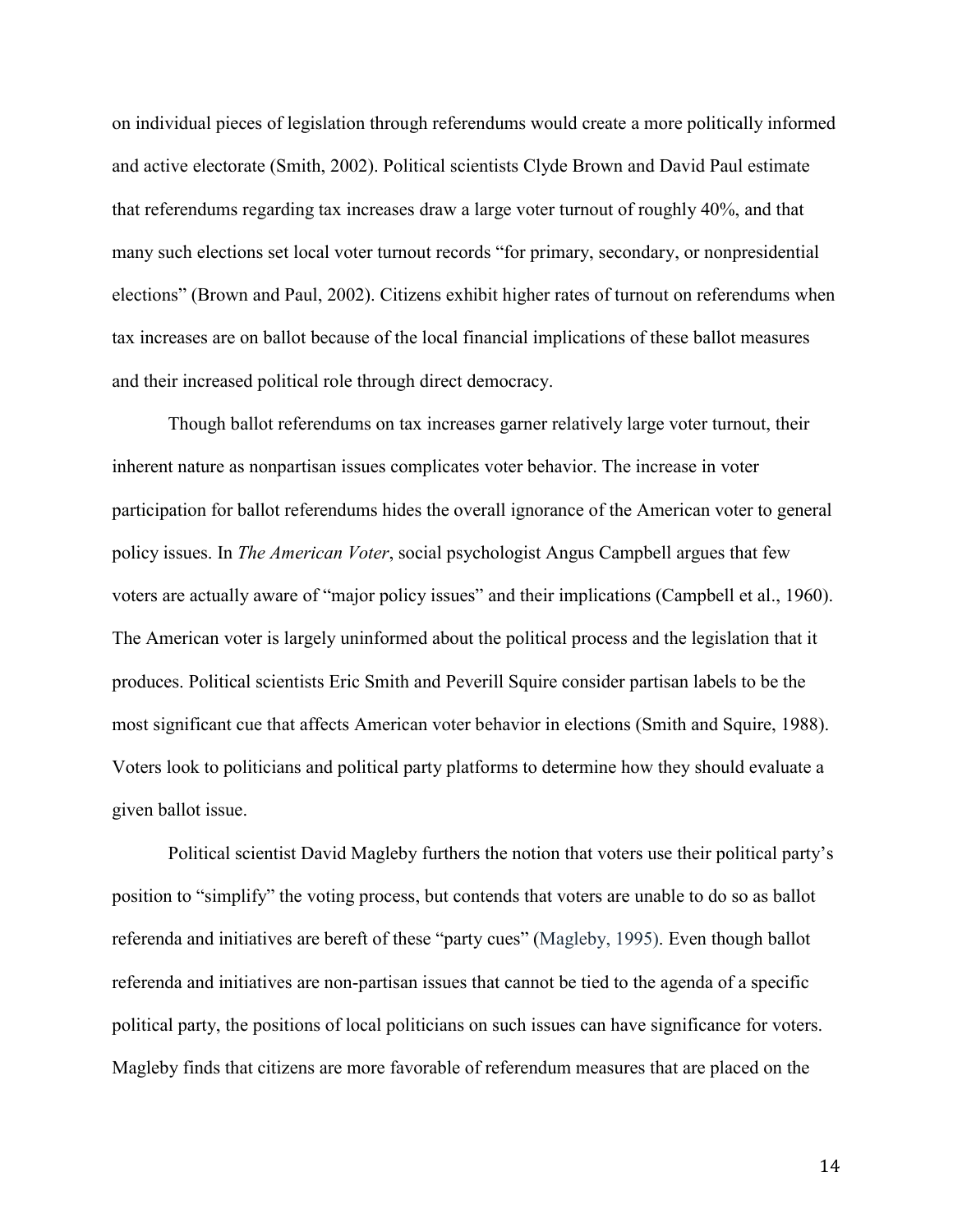ballot by the state legislature than they are of citizen-sponsored initiatives (*Ibid.*). Prospective voters exhibit more support for politician-sponsored referenda than citizen-sponsored initiatives because of their willingness to follow the opinions of their elected officials. Though direct democracy was created to give the public a more active role in politics and take away political control from the powerful few, citizens are more likely to ally with politicians than the public because of their reliance on politicians and political parties to determine their vote choices.

The inherent lack of information of direct democratic elections leaves uneducated voters vulnerable to the interest of powerful actors. In addition to providing citizens with signals on how they should vote on a given issue, political parties and politicians coordinate information campaigns during the election process to build support for their cause. Yet, as direct democratic processes lack traditional partisan cues and are not overtly supported by either party, voters are without a major institutional source of education for ballot propositions. The lack of political voting cues for ballot measure thus favors any group that can control the flow of information and best disseminate it to the electorate. Political scientists Caroline Tolbert, Daniel Bowen and Todd Donovan argue that campaign spending in ballot initiative campaigns gives voters a level of information through "mass media advertising" (Tolbert, Bowen and Donovan 2009).

The main medium by which voters receive information of a ballot measure is through advertising campaigns that are coordinated by politicians but funded by non-political groups. Political scientists Shaun Bowler and Todd Donovan argue that the campaigns that spend the most on information dissemination do so not to alter public opinion on the issue but rather to just create "awareness" of the ballot issue, which then allows the voter to evaluate the measure in "partisan or ideological terms" (Bowler and Donovan, 2000). Large spending campaigns are not geared to convince the public to support the ballot proposition, but rather to give the voter their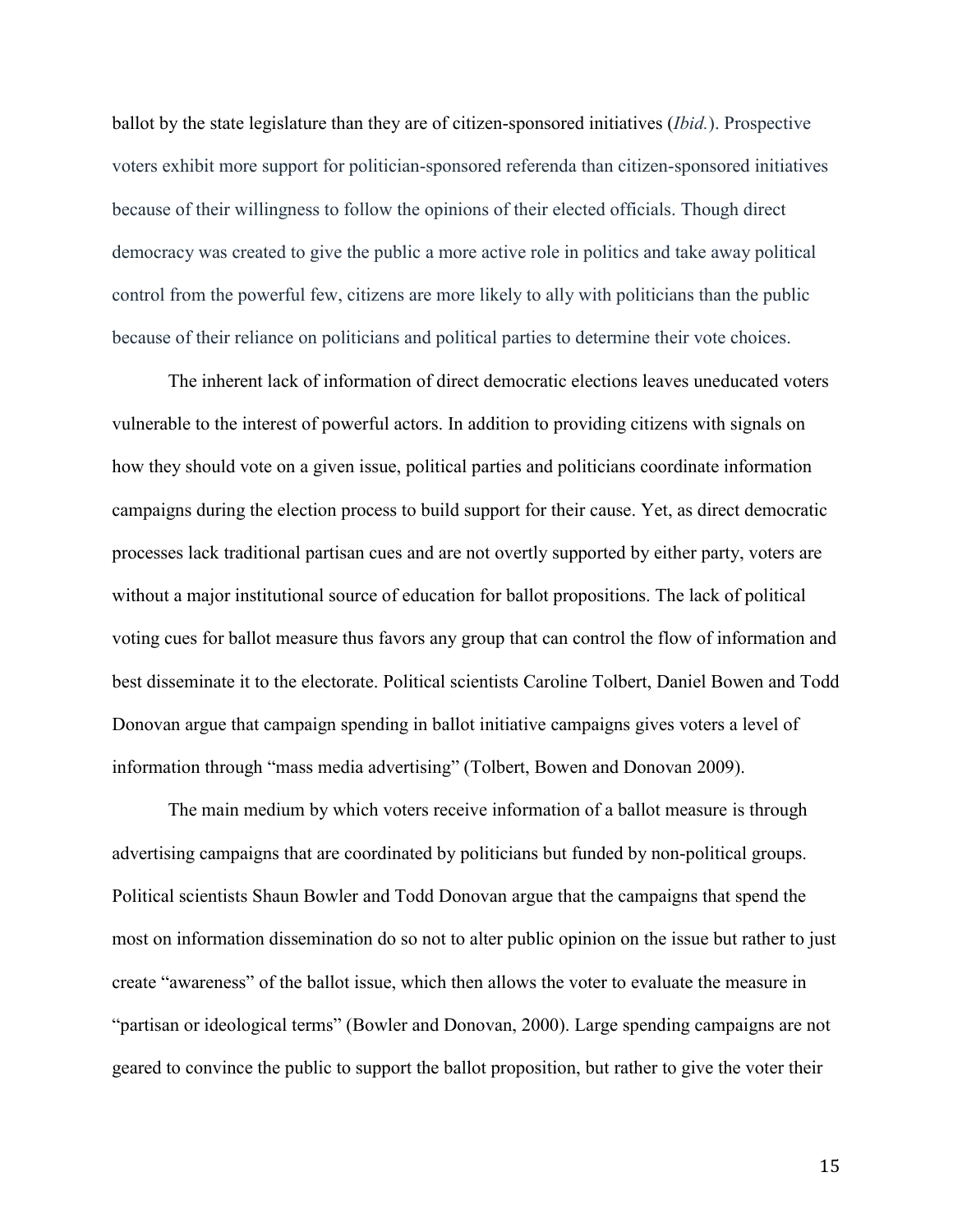own tools to consider the proposal – which in turn favors the group that can spend the most. The link between large spending campaigns and referendum success is troublesome because it defeats the purpose of direct democracy – the interests of the rich few that can finance these spending campaigns tend dominate over the uninformed public.

The nature of ballot referendums that increase taxes to provide professional sports franchises a stadium subsidy is problematic given public opinion on government expenditure in general. Voters rarely exhibit strong support for any taxing and spending measures implemented by their respective governments. Economist Sam Peltzman concludes that voters "penalize" state and federal governments that increase their spending budget by refusing to vote for those same candidates in later races (Peltzman, 1992). Voters express their dislike for growing state expenditures by rescinding their support for those who actively increased budget spending, and thus punish these politicians only after the expenditure has been made. In stadium construction cases, voters can voice their disapproval of state spending in two ways: public opinion polls and citizen initiatives that are aimed at preventing public spending for sports stadiums. Paul and Brown highlight a 1995 national survey in which eighty percent of those polled disagreed with the use of taxpayer funding to finance professional stadium construction (Paul and Brown, 2006). An overwhelming majority of American citizens disapprove of subsidies for professional stadiums.

If a large portion of the American population is against public subsidies for professional sports stadiums, how do these ballot propositions pass in referendum elections? Paul and Brown note that citizens will sponsor ballot initiatives against public financing; over fifty thousand Denver citizens signed a petition to prevent public spending on sports stadiums (Brown and Paul, 2002). These types of initiatives tend to fail, however, as evidenced by the proliferation of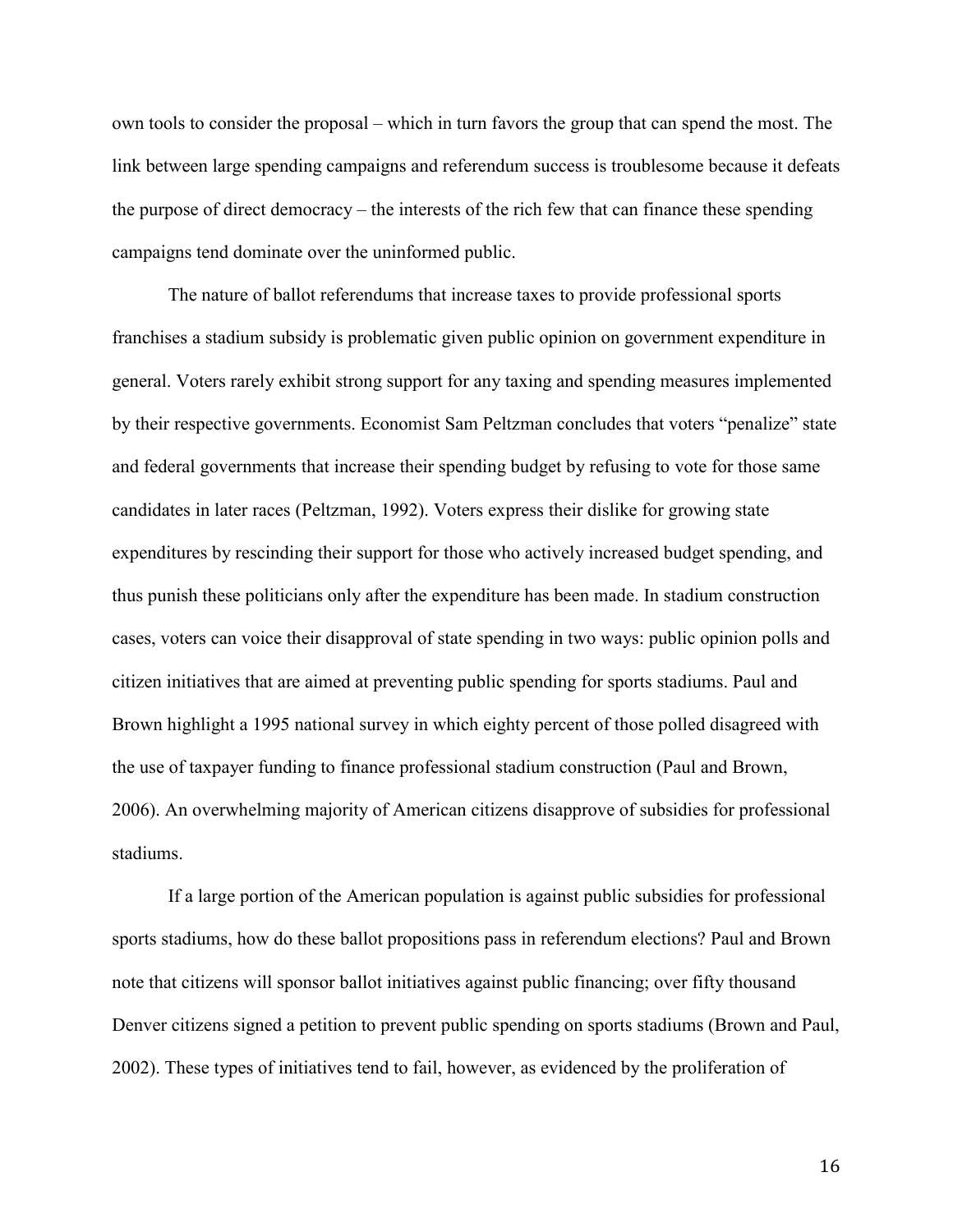stadium subsidies since 1960 and the subsequent "stadium boom" of the 1990s. Although voters often voice their negative opinions on the efficacy of stadium subsidies, they rarely seem to achieve their stated goal of defeating the taxes at the polls. Paul and Brown state that stadium tax-backers won in "56 percent" of the instances in which a majority of citizens polled "initially opposed" public financing for such projects (Paul and Brown, 2006). The willingness of voters to favor politician-backed referendums that support public financing over citizen-backed initiatives that malign the public financing of stadiums ensures that taxpayer dollars are contributed to a majority of stadium construction cases. The reliance on referendum voters to follow political opinion on issues of ballot propositions gives pro-tax politicians the opportunity to build more public support for unpopular stadium subsidies.

Political elites support the use of public funds for stadium construction because of the intangible benefits that come with having a sports franchise. Local politicians frame stadiumsubsidy ballot referendums as necessary for capturing the consumption value that professional teams create, and less about the overall economic effects of the proposed stadium. The use of issue framing for tax increases by politicians can influence the passage of ballot referendums. Paul and Brown find that the local political elites frame such referendums in terms of the "potential loss of the cherished professional sports franchise" (Brown and Paul, 2002). The issue is then evaluated from a sentimental as opposed to an economic perspective.

The presence of a professional sports team allows politicians to label their city as firstrate among others and to create a sense of pride among its constituents, which unites its citizens under a common interest and rooting identity. Economist Jerry Owen remarks that having a professional team can "instill pride" in the surrounding area, even for those who are not fans of the team (Owen, 2003). After signing a deal to have the New England Patriots relocate to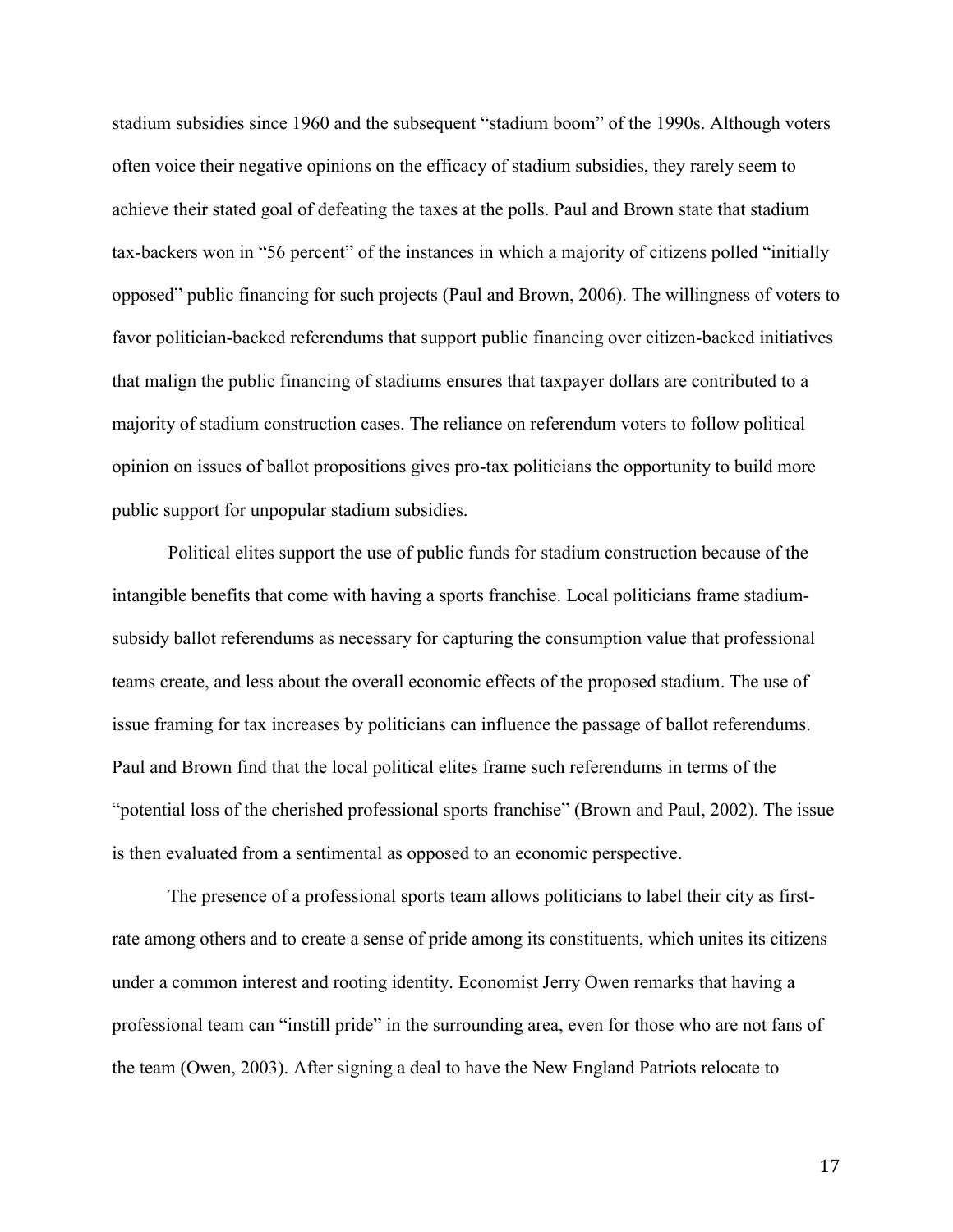Hartford in 1998, Connecticut Governor John Rowland dubbed the purported move as an opportunity for those in the city of Hartford "to redefine ourselves," and claimed that a professional sports team "creates a lot of pride" (Swift and Keating, 1998). Though the Patriots ended up reneging on their agreement with Hartford, Rowland was able to justify the potential expenditure to the public as necessary to maintaining the city's reputation and pride. Pro-tax politicians support the use of public funds to build sports stadiums because of the non-economic value and prestige that professional sports teams create.

Local corporate executives and pro-tax supporters spend more on advertising to disseminate information that overtly supports stadium-financing referendums because there tends to be strong opposition against using public funds for this purpose. The few that stand to benefit from the construction of professional sports stadiums overwhelmingly favor stadium referenda ballot measures. Local corporate elites and organized interests are often proponents for the public financing of professional sports facilities. Economist Mark Rosentraub finds that by framing the tax used to generate public funds for a professional stadium as a "large-scale economic development project," corporate leaders in "local real estate, financial and media firms" support the referendums in droves (Sandy, Sloane, and Rosentraub, 2003). These business leaders then in turn attempt to influence the passage of referendums for "development projects" because they stand to benefit the most from them. Moreover, economist Rodney Fort states that the economic benefits created from stadium construction are concentrated among a small group of actors, namely "the team, the press…the industries that will build the stadium" and that such interests "have a very large individual stake in getting a stadium improved" (Fort, 1997). Corporate executives and businesses are principal stakeholders in stadium tax referenda campaigns because they reap the concentrated economic benefits from stadium construction.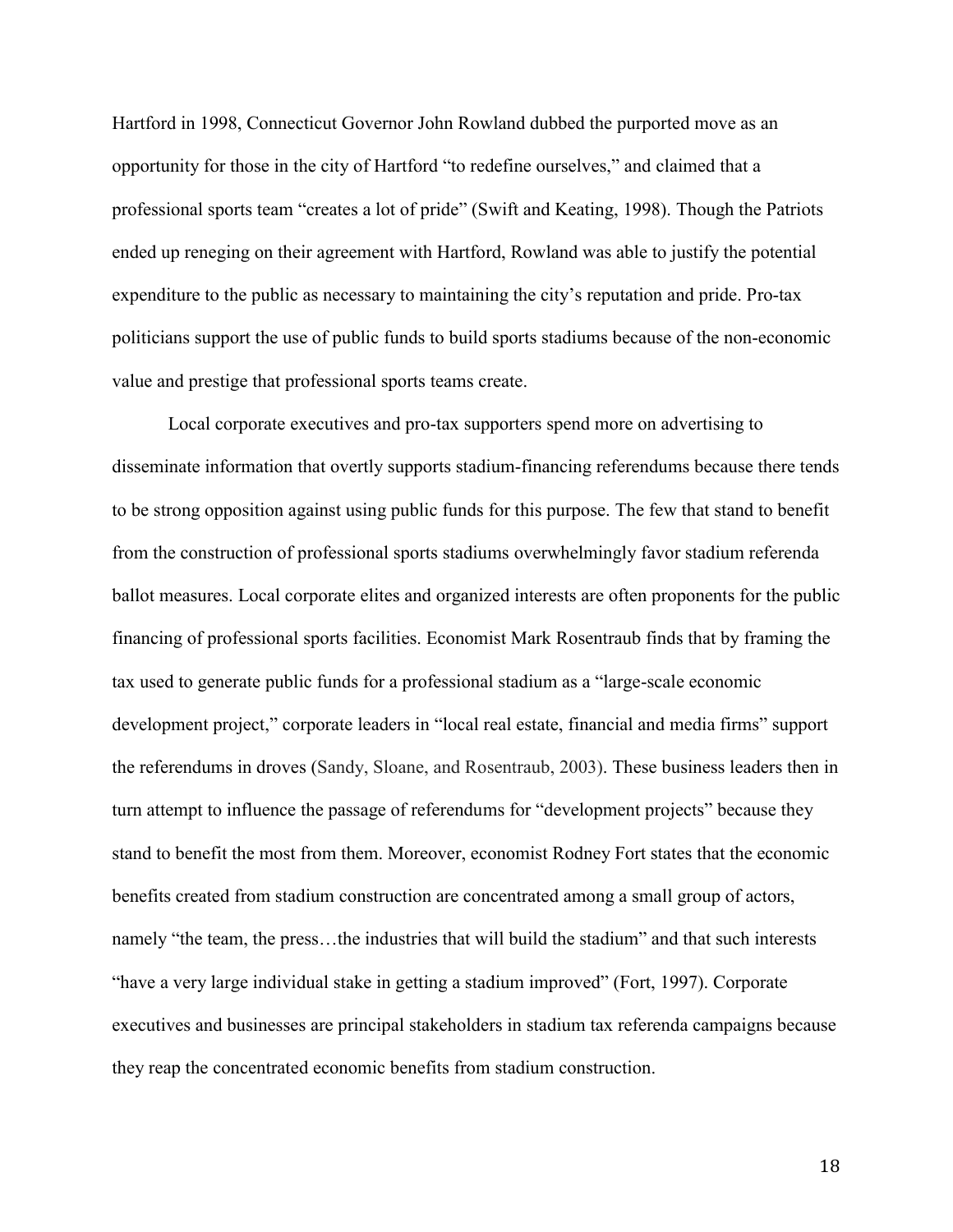These wealthy private actors justify their support of stadium subsidies by publishing economic studies that assert the stadium will benefit all citizens. Local corporate elites pay economic consulting firms to publish favorable economic studies about the proposed stadium. Noll concludes that these actors publish "bogus" economic impact studies that exaggerate the stadium's potential economic benefit by tens of millions (Noll and Zimbalist, 1997). Businesses and corporations are not the only private stakeholders in publicly financed stadium construction. The power of local media elites to influence ballot referendum outcomes can be seen in the case of Minneapolis in 1978. It is in the best interest of the media to support the use of public financing for stadiums because the teams create the content that those media outlets broadcast. Corporate and media elites favor ballot referendums that promote the use of public funds for stadiums because they benefit financially from the continued presence of the sports franchises, and publish misleading economic studies to convince the electorate that it is in their best interest to approve these subsidies. Though the voters did not support a public subsidy for a new stadium for the Twins, the city's two largest newspapers, the *Minneapolis Star* and the *Minneapolis Tribune* exhibited broad support for the initiative, and publicly financed construction began in the winter of 1979 (Quirk, 1997).

Team owners are chief among the corporate elites that benefit from the use of public funding for sports stadiums. Professional sports stadiums tend to have a mix of public and private funding, with the beneficiary franchise usually contributing at least some amount of funding to the project. Team owners use their prospective contribution of funding to the stadium construction projects as a means of making these subsidies more palatable to voters. Law professor Martin Greenberg claims that of the 20 professional stadiums constructed during the 1990s, \$2.1 billion of the \$5.3 billion spent on stadium construction came from the beneficiary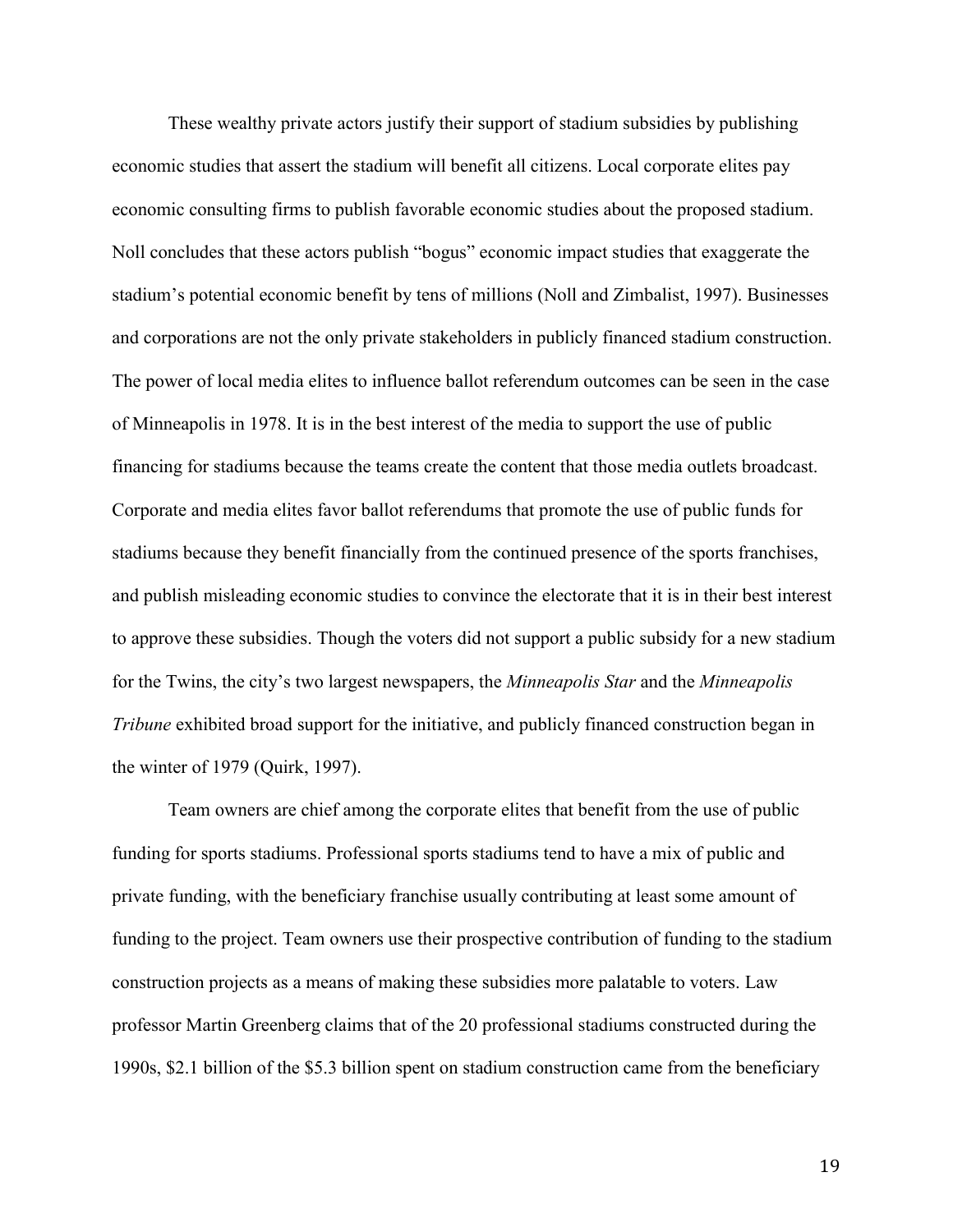sports franchises (Greenberg, 1999). In an effort to get a new stadium, Denver Broncos owner Pat Bowlen agreed to contribute at least \$50 million as a stipulation of the tax, and ended up contributing up to \$100 million of private funds towards a new stadium (Lowe, 1998). Team owners give private funds to publicly financed sports stadiums because they use them the most and gain from them financially by not having to assume a larger portion of the costs.

The means by which owners contribute private funding, however, is problematic in that it is essentially a transfer of private income from one group of consumers to the owner. Phelps observes that personal seating licenses (PSLs) are sold to provide private funds for the project. A PSL is a fee that fans pay for "the right to a seat" in the stadium, and generally has no value beyond reserving a fan's season ticket seat for one year (Phelps, 2004). To offset the Steelers' contribution to Heinz Field, team owner Dan Rooney sold \$26.5 million in PSLs to fans of the franchise (PPG Editorial, 1998). Owners are essentially transferring private citizen income on these economically value-less PSLs to the construction of their new stadiums. Corporate elites such as franchise owners mislabel the intent of stadium subsidies as necessary for local economic development and use private citizen dollars in the form of PSLs to make the stadium subsidies more acceptable to voters.

A gap in the research on the efficacy and use of public funds to pay for professional sports stadiums is that it has largely ignored the role that a corporate-political elite coalition can play. Most researchers either focus on the influence of corporate elites and the relocation leverage that professional franchises owners possess, or the influence that elected officials may have in a referendum vote, whether in opposition or in support. In their paper on the effects of elite endorsements on stadium financing referendums, Paul and Brown state that most scholars who conduct research on the subject, including themselves, lack a complete understanding of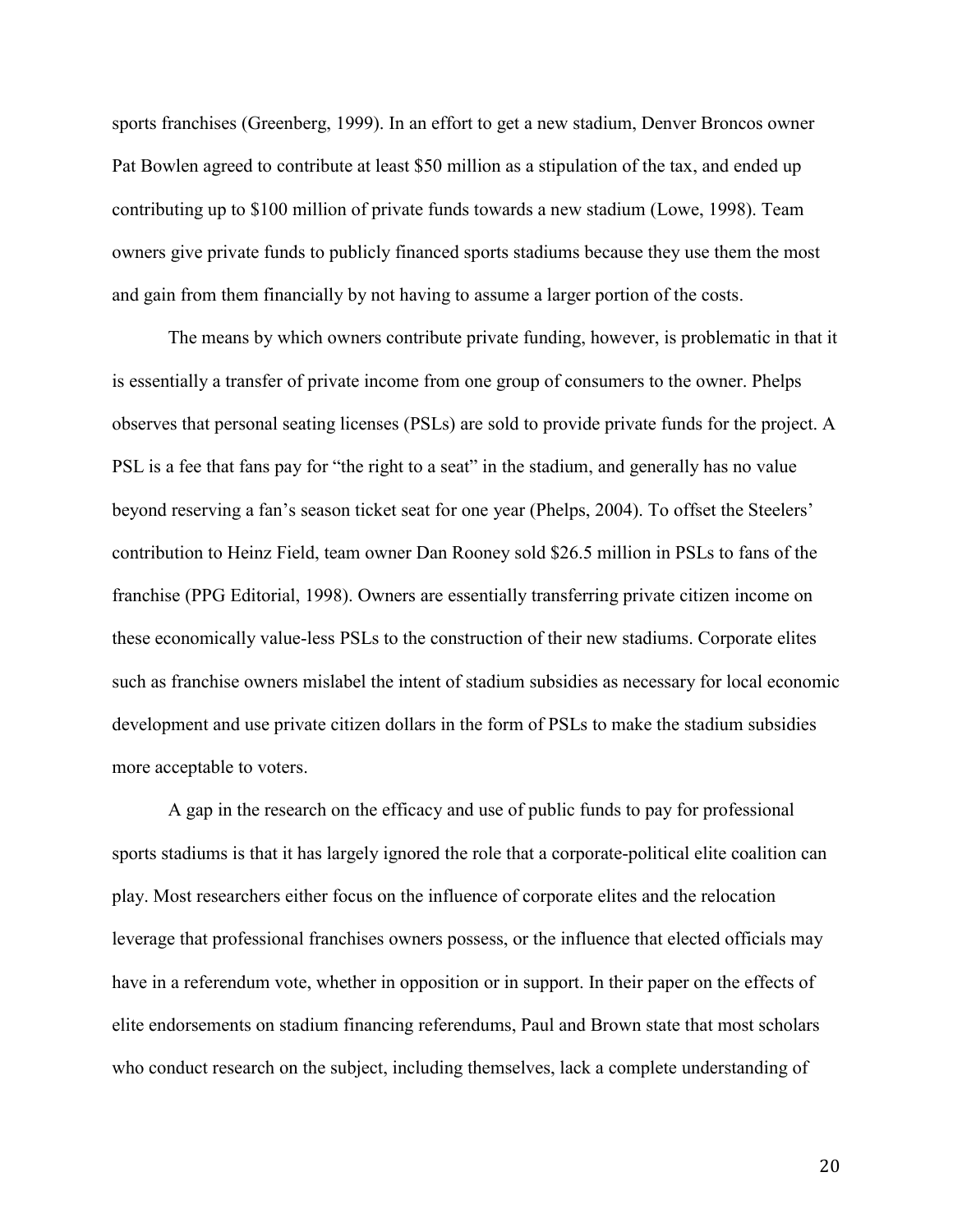"the factors and circumstances that determine whether these referendums are approved or rejected by voters" (Paul and Brown, 2006). The two authors' paper represents the closest attempt in the literature to explain the effects that both corporate and political elites have on public opinion on this issue, but their analysis focuses solely on the effects of either the support or opposition of these powerful groups, not on the coordination between them. Moreover, studies such as these do not consider professional sports franchise owners to be among the corporate elites that can influence the passage of referendums. The employment of the combined strengths of the two sets of powerful actors is often enough to convince voters to approve stadium tax referenda.

Local corporate actors ally with political elites to create pro-tax campaigns that raise and spend money to distribute information that frames professional sports stadium subsidies in a favorable context. Political and corporate elites gain significantly from using public funds for stadium construction so as to convince local professional franchises to remain in town. Fort notes that this collaboration is natural as the proponents of publicly financed stadiums have "higher personal stakes" which lead them to take a "more active role" in ensuring the passage of a ballot referendum (Fort, 1997). This active role prompts large corporate actors to contribute to pro-tax campaigns: Denver Broncos owner Pat Bowlen contributed \$650,000 to the pro-stadium tax campaign, which helped to create a 32:1 spending ratio between the pro-tax and anti-tax campaigns (Lowe, 1998). Moreover, Brown and Paul find that there is more public support for referendums that have been sponsored by elected public officials than citizen-sponsored initiatives (Brown and Paul, 2002). The alliance of financial and political power operates to overwhelmingly dictate the outcome of votes to approve public funding for stadiums.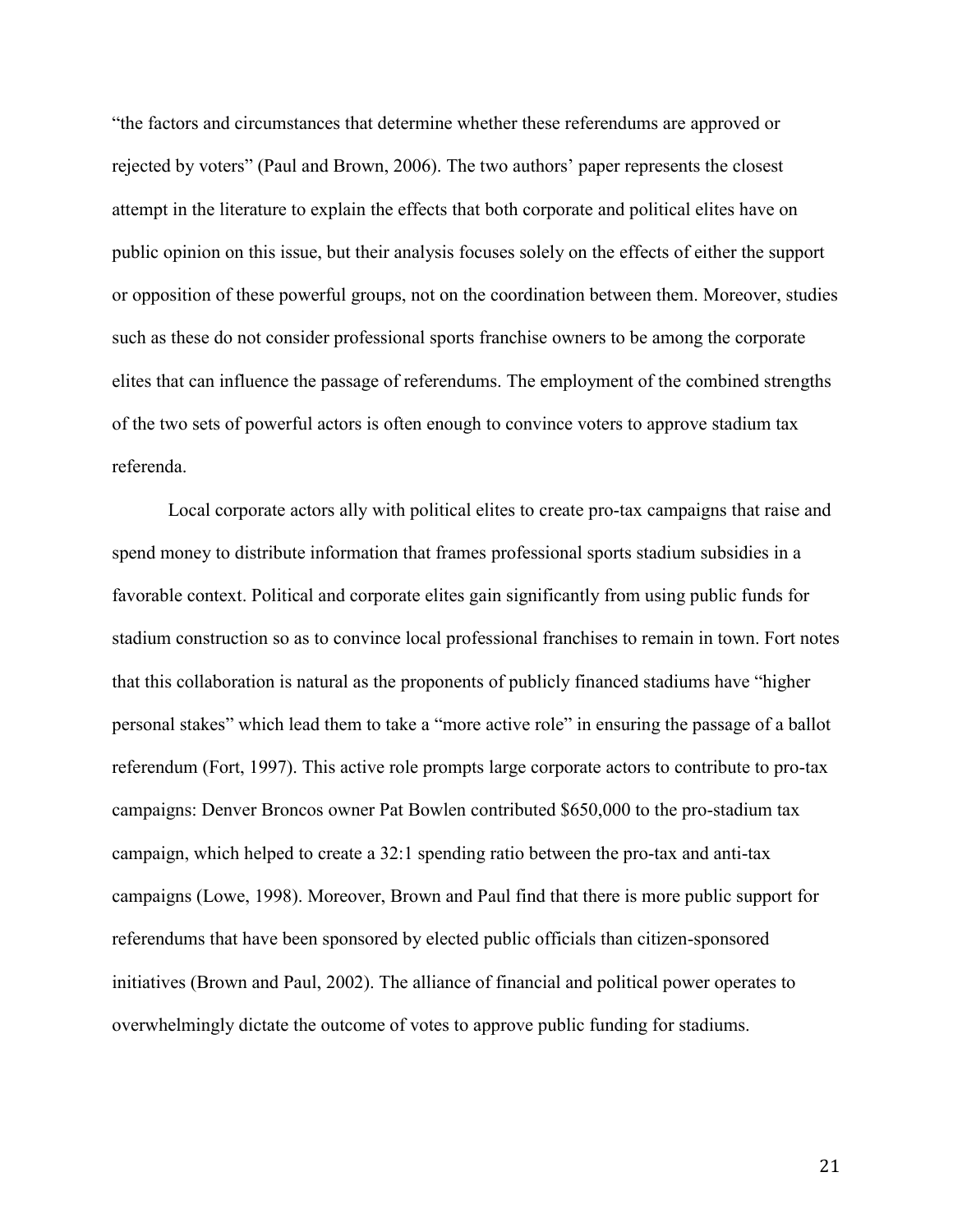The widespread use of public funds for professional sports stadiums supports the notion that pro-tax campaigns succeed and create voter awareness of the perceived benefits of publicly financed stadiums. The professionalization of pro-tax campaigns through the coordinated efforts of corporate and political elites gives them a distinct advantage over unorganized anti-tax groups. Noll describes most pro-tax campaigns as "well organized with clearly defined money interests" and anti-tax campaigns as "poorly organized, poorly funded" and less likely to win even if they have public support (Noll and Zimbalist, 1997). Rich and powerful local actors support public financing for sports stadiums, while local citizens and non-political figures oppose stadium subsidies. In a forty-team study, Brown and Paul claim that pro-tax campaigns raised and spent an average of \$1.4 million, as compared with \$78,300 by anti-tax campaigns, with media spending disparities ranging from 2:1 to 309:1 in favor of the pro-tax groups (Brown and Paul, 2002). The combination of corporate funding with political organization makes pro-tax campaigns difficult to beat. Brown and Paul further argue that ballot referendums favor wellorganized groups that try to increase government activity and not "less well-organized citizentaxpayers" that disapprove of government activity in stadium construction (*Ibid.*).

Pro-tax campaigns leverage their strong organizational makeup and fundraising capabilities to control the flow of ballot proposition information and influence voter preferences regarding subsidies for professional sports stadiums. The median voter preference among citizens tends to be in opposition of public financing for professional sports stadiums. In most cases, voters favor the construction of new stadiums for their professional sports franchises, but advocate against the use of public funding for these projects. Noll's research indicates that while eighty percent of those polled in Minneapolis favored some form of a new stadium for the Minnesota Twins, eighty-two percent of citizens outright opposed the use of public funds for the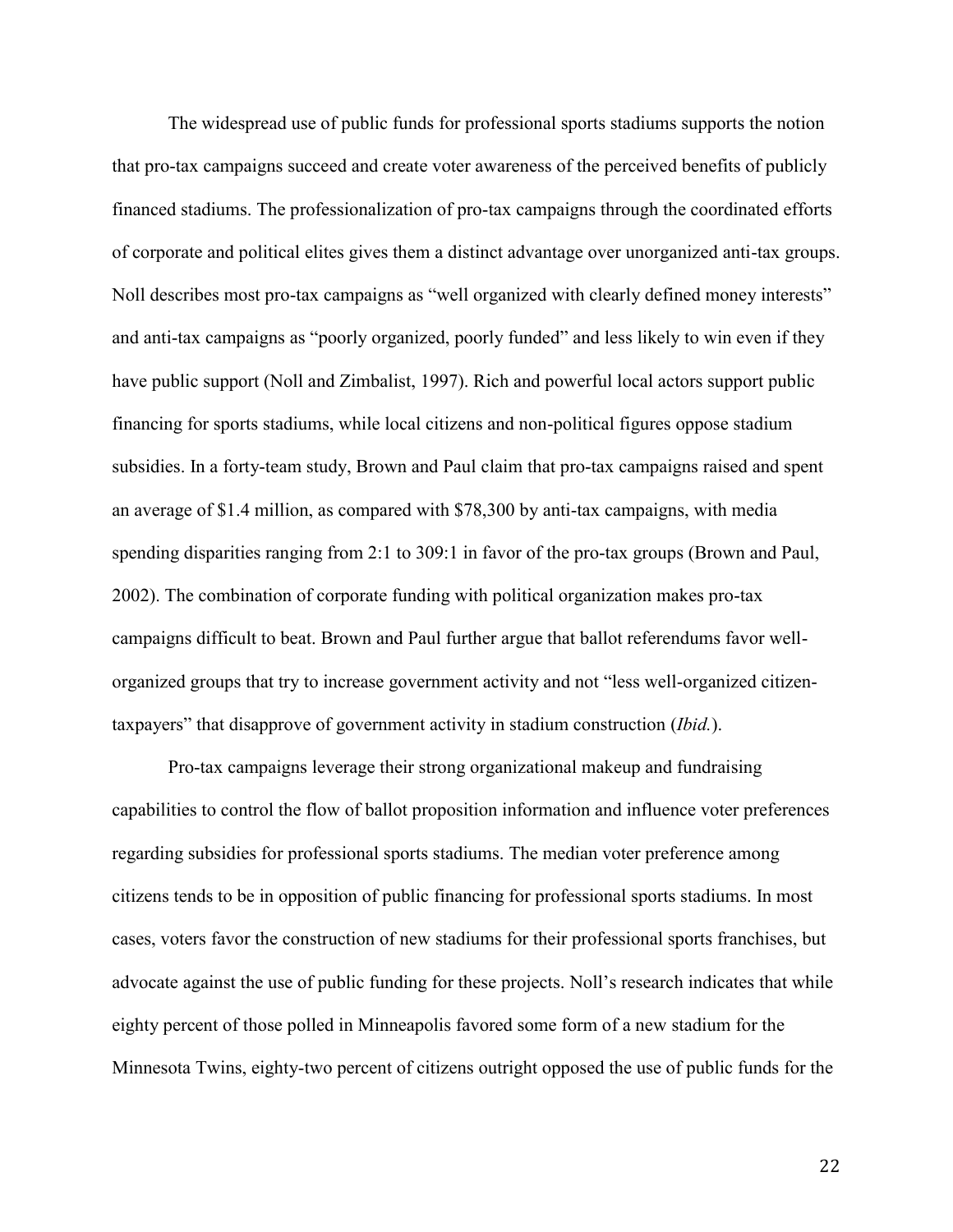project in 1978 (Quirk, 1997). As mentioned earlier, the media outlets in Minnesota played a role in the campaign for the use of public funds to prevent the Twins from leaving (*Ibid.)*. Similarly, in 1997, many citizens feared the Broncos would relocate for a new stadium, but fifty-six percent of those polled in Denver and its surrounding counties opposed the use of public funds for the potential construction project. The pro-tax campaign in Denver outspent the opposition \$1.4 million-\$13,000, and received public support from several "volunteer politicians," while the antitax campaign was largely ineffective and disorganized (Lowe, 1998). The combined strengths of corporate and political elites overwhelm uncoordinated anti-tax coalitions.

The legislative process by which local governments approve funding sources for professional sports stadiums runs counter to its intended goals. Progressive reformers in the early twentieth century pushed for referendum voting to create more instances of direct citizen participation in the legislative process. The political reality of direct democracy, however, demonstrates that broad public opinion on a ballot proposition is less influential than the actions of a powerful minority. Ballot proposition votes and other forms of direct democracy lack traditional partisan voting cues and political party-sanctioned information campaigns to educate voters on the issues that the vote will decide.

As such, referendum voters must look elsewhere for information about the vote to make reasoned choices. Local political elites leverage their power and influence as elected officials to convince citizens of the need to contribute stadium subsidies for professional sports teams to remain respectable cities. Politician support of stadium tax plans can influence voter behavior on ballot propositions because referendums and direct democratic processes lack traditional voter cues. By local political elites, I am referring to politicians such as Mayors, City Council members or County Commissioners in the areas that will be affected by the passage of the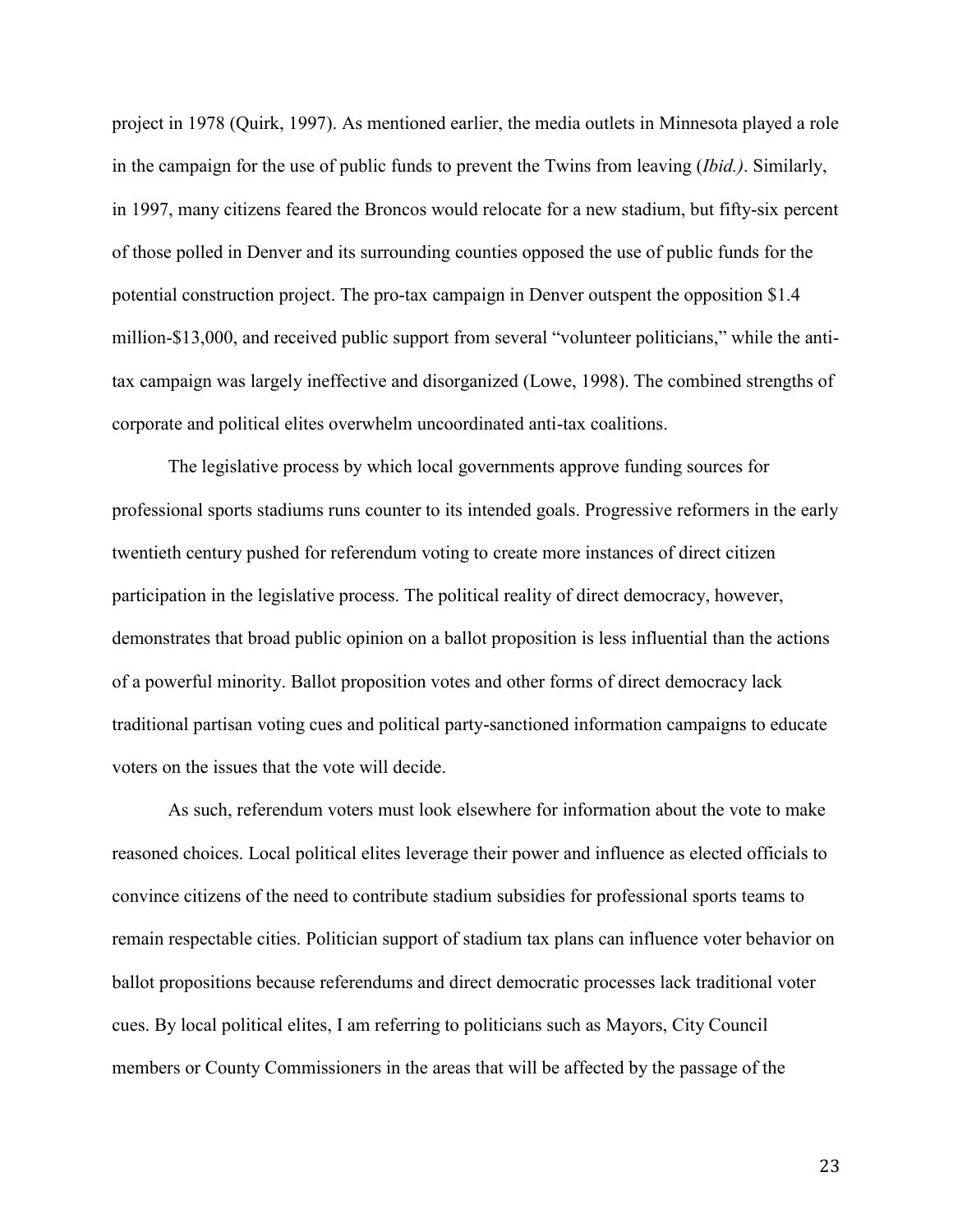referendum. As ballot propositions are derived from citizens and politicians alike and are generally single-issue votes, they often lack cues for the common voter. Campbell finds that "party identification" serves as a strong indicator for voters because it allows them to understand the issue in partisan terms, and thus gives voters a shortcut to vote on ideological terms (Campbell, 1960).

In their book on voter opinion, Bowler and Donovan claim that support from elites or reference groups can operate as a "shortcut" for undecided voters in direct democracy elections (Bowler and Donovan, 2000). Brown and Paul corroborate this notion by arguing that ballot referendums lack traditional partisan electoral cues because local party organizations are not very involved in referendum votes (Paul and Brown, 2006). Moreover, the authors highlight the "familiarity" that citizens feel to their elected officials, and that this familiarity makes them more likely to use the endorsements of their local politicians as signals on how to vote (*Ibid.*). Voters will align their preferences on ballot referenda with those of their elected officials because of the emotional and ideological connection they feel towards with them. Local politicians who support public financing of sports stadiums use their public influence and position as a cue-giver to convince voters to approve stadium subsidies for teams. As such, the presence of regional political elite support increases the likelihood of adopting stadium funding plans that involve the use of some public funds.

Corporations that favor public development of professional stadiums similarly capitalize on voter ignorance to ballot measures. Corporate executives contribute large sums of funding to pro-tax campaigns and thus improve the electoral chances of stadium subsidies by funding information campaigns that frame the tax in favorable economic terms. Ballot initiatives and referenda were designed to lessen the influence of large interests in the American policy process.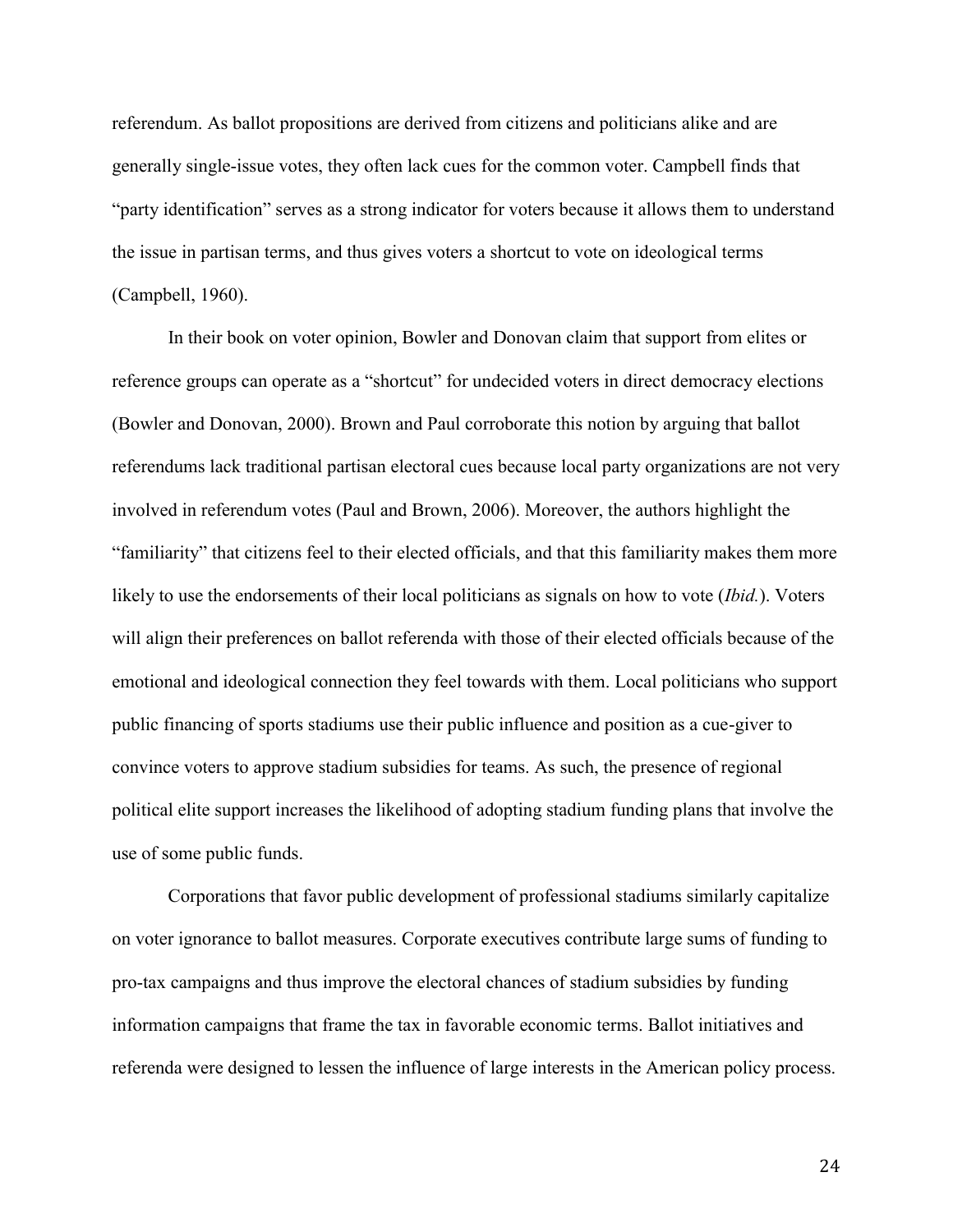Progressive-era politicians lobbied for ballot referenda in order to "counter narrow interests" by giving citizens a means to bypass a corrupt state legislature (Bowler and Donovan, 2000). Yet corporate interests remain a factor in ballot referenda because of their ability to financially support one side of the campaign. Bowler and Donovan highlight that voter knowledge of ballot referenda is limited (Bowler and Donovan 1994), and Magleby categorizes the American public as having an "idealized" notion that voters educate themselves about referendum votes (Magleby, 1995).

Citizens that exhibit a lower level of knowledge about the ballot referendum can be swayed more easily. Paul and Brown argue that local media coverage, "both paid and free" operates as the main method by which pro and anti-tax organizations interact with voters on ballot propositions (Brown and Paul, 1999). As such, the campaign that can raise and spend the most to distribute advertising and information to voters has the advantage. Bowler and Donovan equate a high financial capacity of a referenda campaign to having control of the information given to the public about the vote (Bowler and Donovan, 2000). Political scientist Graham Ramsden takes a narrower view by stating that the media are the "only source of campaign information" to the referendum voter (Ramsden, 1996). Corporate executives are better equipped to control of the main source of information about the referendum to the voter because of their immense financial capabilities to execute mass media buys. Local corporate executives frame stadium subsidies as necessary development projects that will create economic value and jobs for the city and surrounding counties, and are able to spend large sums of money on media campaigns that distribute favorable information of the proposed subsidies. Local corporate chief executives can influence the passage of public financing plans by giving large monetary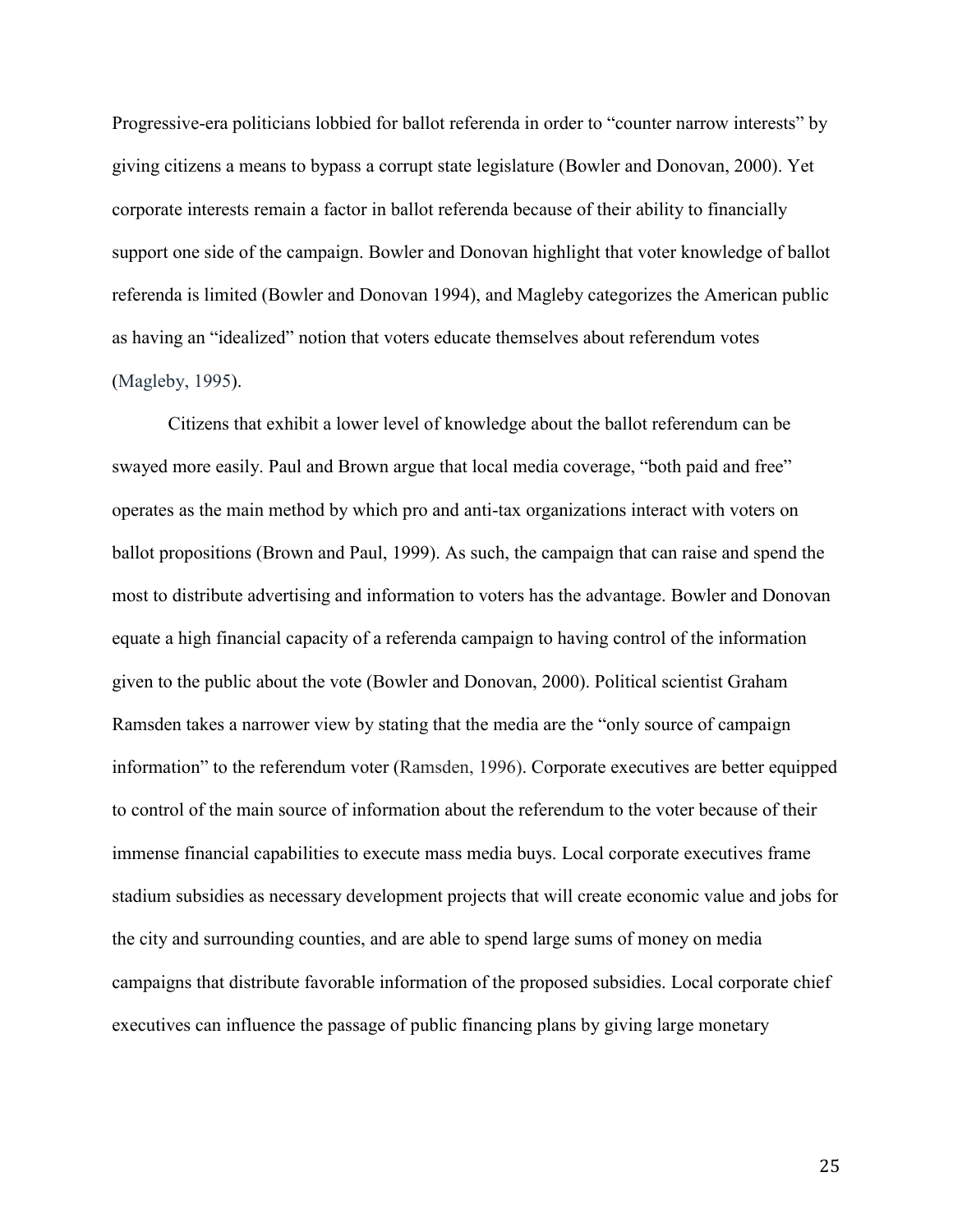contributions to the pro-tax campaigns. Whichever tax campaign receives monetary support from corporate executives should have more success at the ballot box.

Professional sports team owners promote these tax campaigns by offering to contribute millions of dollars to offset the potential cost of the stadiums, and thus ease the impending and inevitable financial burden that a professional stadium will have on the public. Private funding contributions by team owners towards stadium construction projects positively influence public support for subsidies for sports stadiums. Owners shoulder more of the financial burden of multihundred million-stadium projects by contributing large sums of private money towards professional sports stadium construction. Prior to the 1960, professional sports stadiums were funded almost entirely by private actors (Noll and Zimbalist, 1997). In his data set on the publicprivate financing split of stadiums built in the 1990s, Greenberg finds that the mean percentage of public funds used for stadium construction were roughly 60%, with several cases exceeding this mean total<sup>1</sup> (Greenberg, 1999). As the trend in public-private financing mix of sports stadiums skews further towards the taxpayer covering the majority of the construction costs, team owners have little incentive to commit funds to the stadium construction projects.

Team owner financial support toward stadium construction is an explicit indication to referendum voters that the franchise and its ownership group are satisfied with the public's share of the costs and will not relocate. This satisfaction can be used to build public support for the measure by demonstrating that the owner has a stake in the project. Political scientist Monika McDermott argues that those groups and individuals that publicly oppose or support the measure determine the voting cues for the typical citizen on the given referenda (McDermott, 1997). Like the local political and corporate elites, team owner financial support of the stadium construction project is a cue to voters that their beloved franchises are willing to remain in the region, should

 $\overline{a}$ 

<sup>&</sup>lt;sup>1</sup> Stadiums for the Indiana Pacers and Bengals were funded with 100% of public funds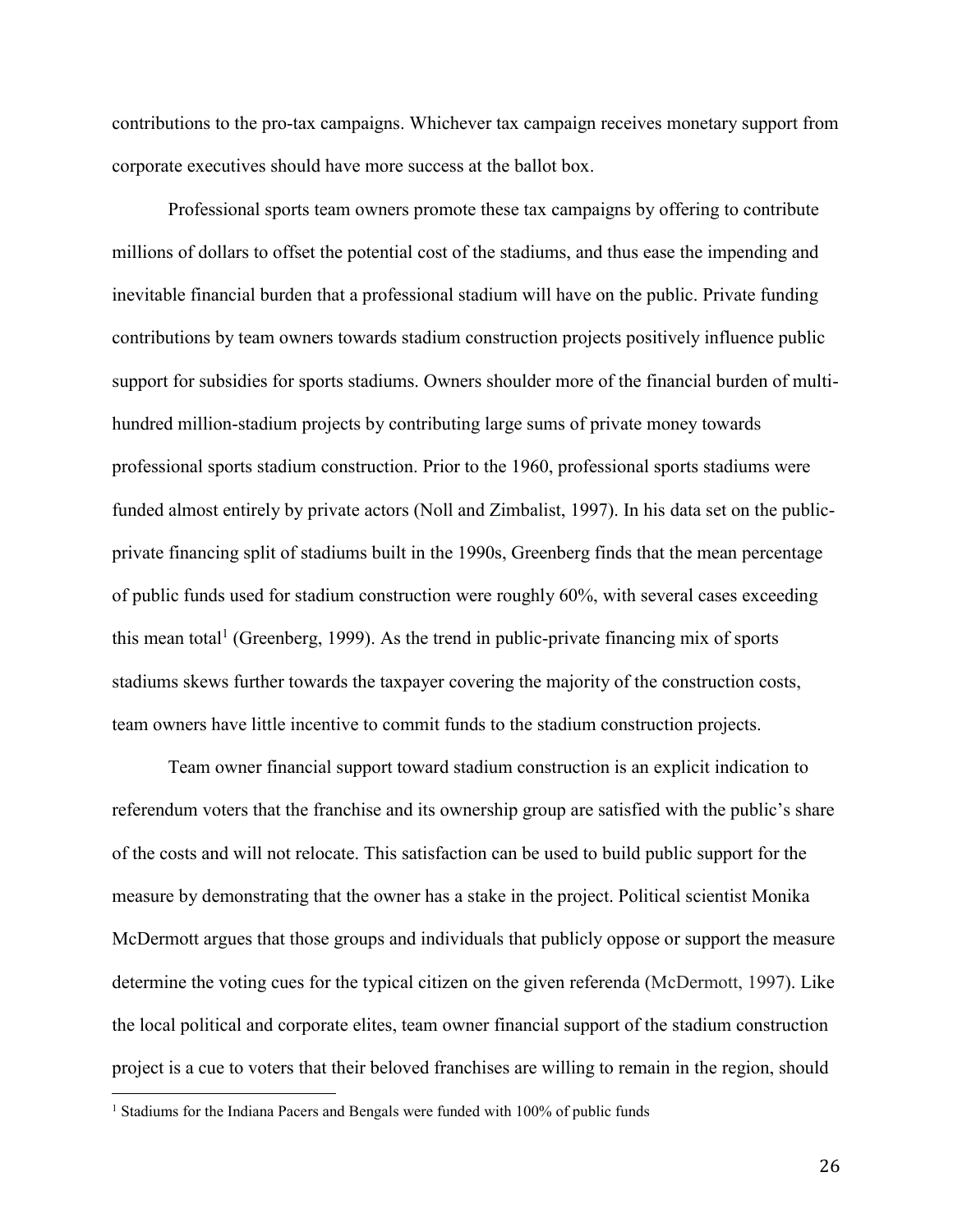the tax pass its referendum vote. Monetary commitments by professional team owners can increase the likelihood that citizens will approve the use public funds for stadium construction. By indicating their preference that the stadium tax is passed, owners can increase the electoral chances of stadium taxes by publicly campaigning in favor of the tax.

The increase in professional sports stadium construction since the 1960's has prompted different approaches by local governments and created financing-plan trends that one can study to better understand the impact of public financing for privately owned sports franchises. Cities with differing population totals, demographics and mix of corporate entities will devise different taxing structures or bond issue structures to pay for stadium subsidies, and these plans can vary by the decade. Fort utilizes a table that charts twenty-nine public votes on stadium subsidies, twelve of which succeeded, that span from 1974-1996. The table demonstrates that all twentynine cases involved financing plans that tax local citizens in the areas that would receive new stadiums. The citizens who voted on stadium referenda up through 1996 were for the most part deciding whether or not to tax themselves to keep their professional sports team. It is thus interesting to examine why so many of these cases succeeded, with voters agreeing, knowingly or not, to shoulder a portion of the construction costs. Moreover, of Fort's twenty-nine selfselected stadium case votes, sales and excise tax increases had the most electoral success among voters (Fort, 1997). Tax increases on individual goods like tobacco and cigarettes create similar voter approval as stadium financing measures, as do sales taxes that are diffused over all citizens. Zimmerman offers an explanation for concentrating stadium subsidy costs on those that live in the surrounding areas because the "beneficiaries" of having a professional sports team generally live in the area where the team plays (Zimmerman, 1999).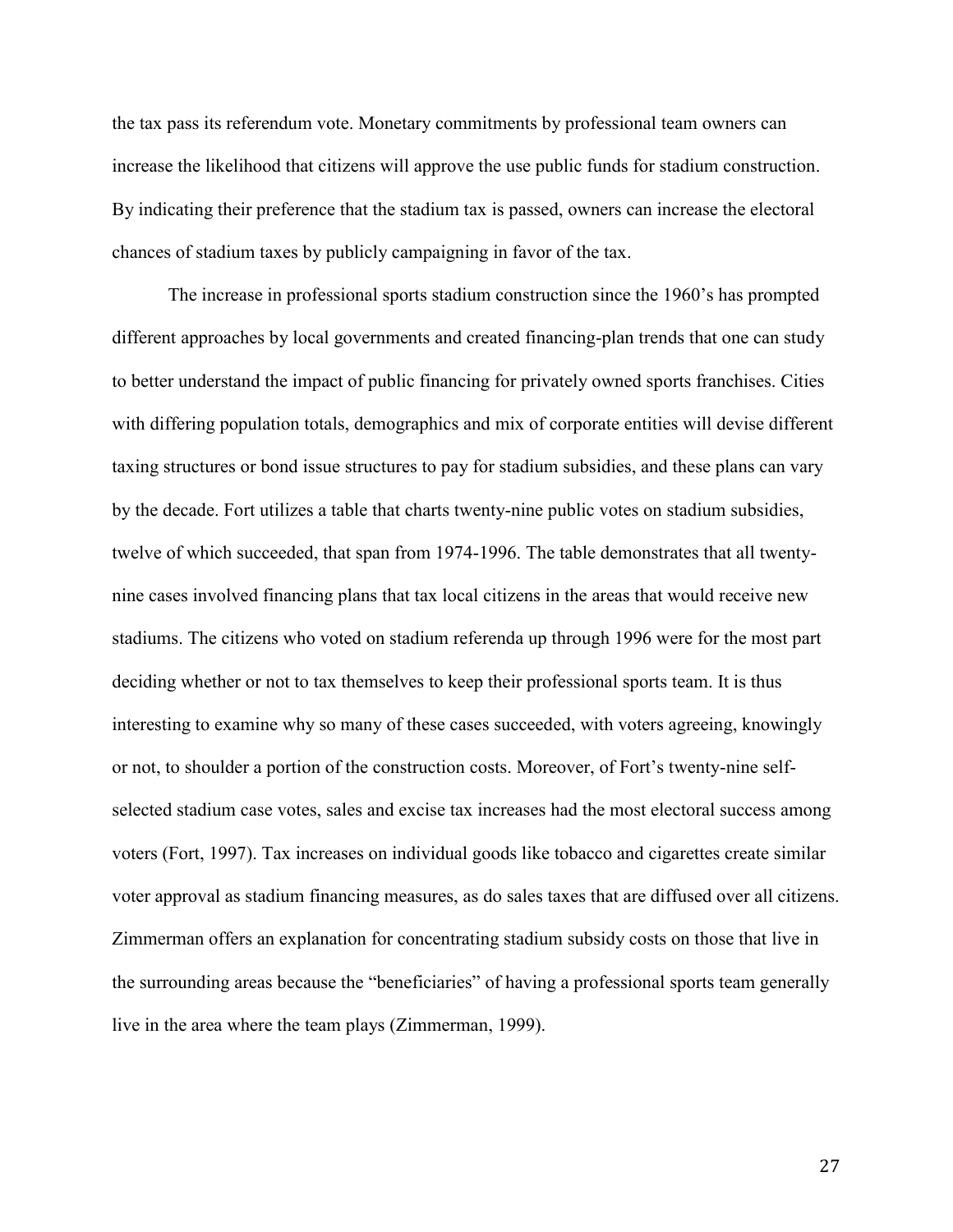Yet the public and the surrounding population are rarely the chief beneficiaries in professional sports stadium development projects. Fort contends that as average citizens have little at stake in the matter of ballot measures, that the "extremely high per capita stakes" of corporate actors that benefit from the presence of a professional sports franchise will dominate ballot referendums and secure subsidies for the teams (Fort, 1997). The perpetual corporate influence on direct democratic measures regarding publicly funded professional stadiums is worthy of study as it allows one to understand the changing landscape of corporate elite involvement in development projects of this type. Another trend that ought to be examined is which type of corporate interest will provide the most support for a stadium ballot measure in the form of financial contributions towards pro-tax campaigns. As previously mentioned, the media outlets in Minneapolis played a large role in the passing of a stadium subsidy in 1978 despite tremendous public disapproval for stadium subsidies in the city (Quirk 1997). Media outlets are large stakeholders in the desire to attract or keep professional sports franchises nearby, as they work in quasi-coordination with the professional team to purchase the requisite broadcasting rights for the content and distribute it to the local population. Charting the supporters of stadium subsidies over-time can indicate which contemporary industries benefit the most from the presence of teams, and whether they can sustain their financial support of such projects.

The principal stakeholders in the stadium development game often are those that force the issue to the forefront for citizen voters. Team owners create the electoral impetus to approve stadium subsidies by threatening to relocate from their city unless they receive a new stadium to help them compete financially. As previously stated, Phelps' "stadium boom" of the 1980s and 1990s created more stadiums and demand among team owners for new stadiums because their rivals had recently received new stadiums (Phelps, 2004). Franchise owners often constitute the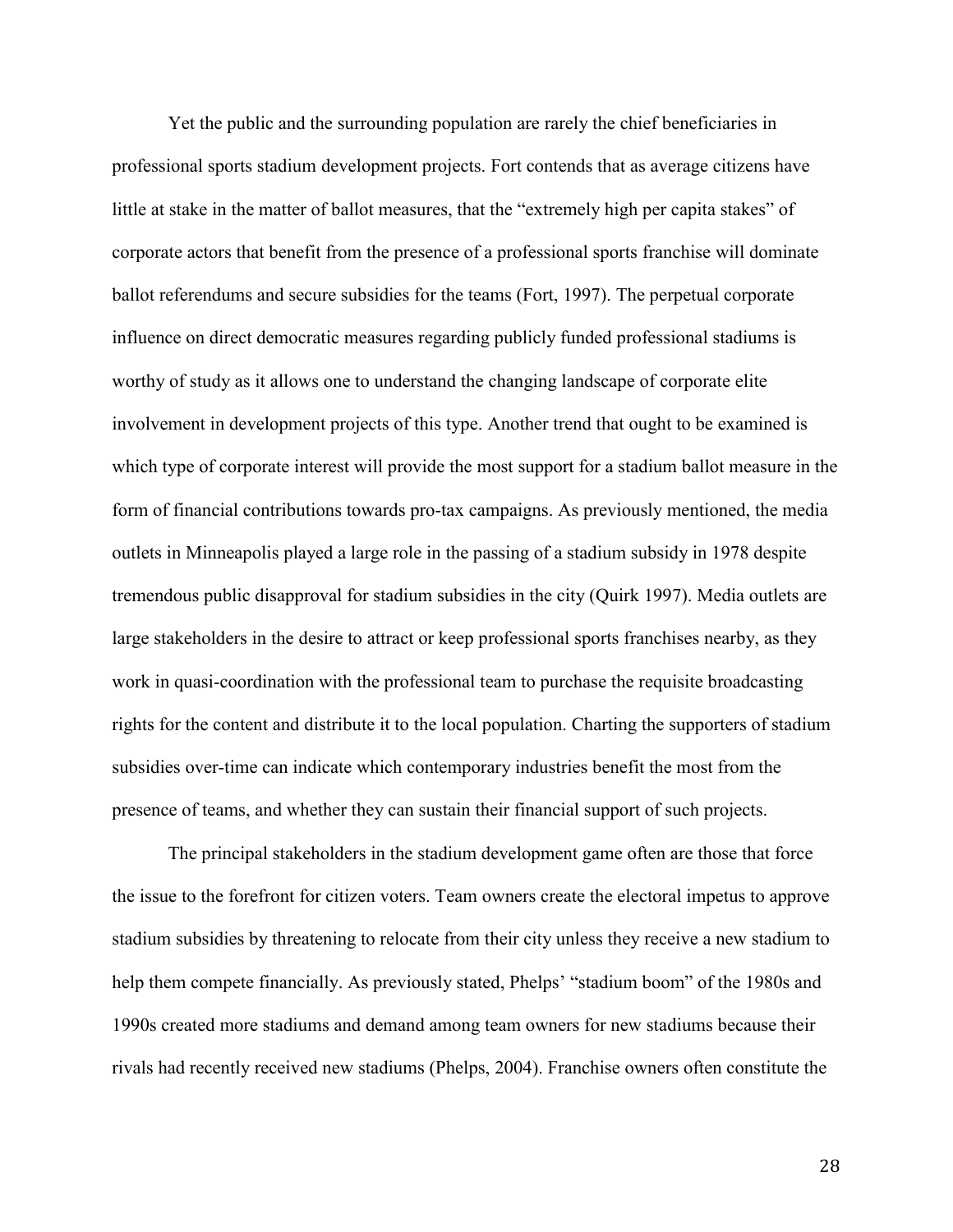majority of the private funding source that is used to build the stadiums that they demand from the local government. Of the nineteen teams in Greenberg's table on the private-public funding split on stadiums constructed before 2000, only two were financed completely by the local government, and only one was financed entirely by private contribution (Greenberg, 1999). Ownership groups contribute funding to their own professional stadium construction projects to signal to the voters that they will remain in the region for the right price. Team owner role in professional stadium subsidies can influence the amount of public funds that local politicians will commit to such projects. Greenberg notes that after the New England Patriots were unable to come to terms with Massachusetts on a new stadium in the late 1990's, the State of Connecticut offered Patriots' owner Robert Kraft a \$374 million stadium entirely funded by the taxpayer and essentially "rent-free and tax-free" (Greenberg, 1999). Owners, especially owners of teams that appear willing to relocate in search of a better stadium financing deal, play an instrumental role in stadium subsidy referenda votes because of the interest local politicians and corporate executives have in retaining or attracting professional sports teams to their city.

The combined strengths of these elite actors exert an immense impact on the passage of stadium tax referenda. As such, these elites organize their efforts into professional campaigns that favor tax increases used to pay for a portion of the construction of stadiums for professional franchises. Though the average American opposes the use of public funds to benefit sports owners, their preferences are often overridden due to their lack of funding or organization in oppositional campaigns. I expect that local political support will positively influence the electoral chances of stadium subsidy referenda because of voter ignorance and the importance of an electoral cue in vote-choice. I expect that large monetary contributions to pro-tax campaigns will increase the likelihood of stadium referenda, as it will give these campaigns the comparative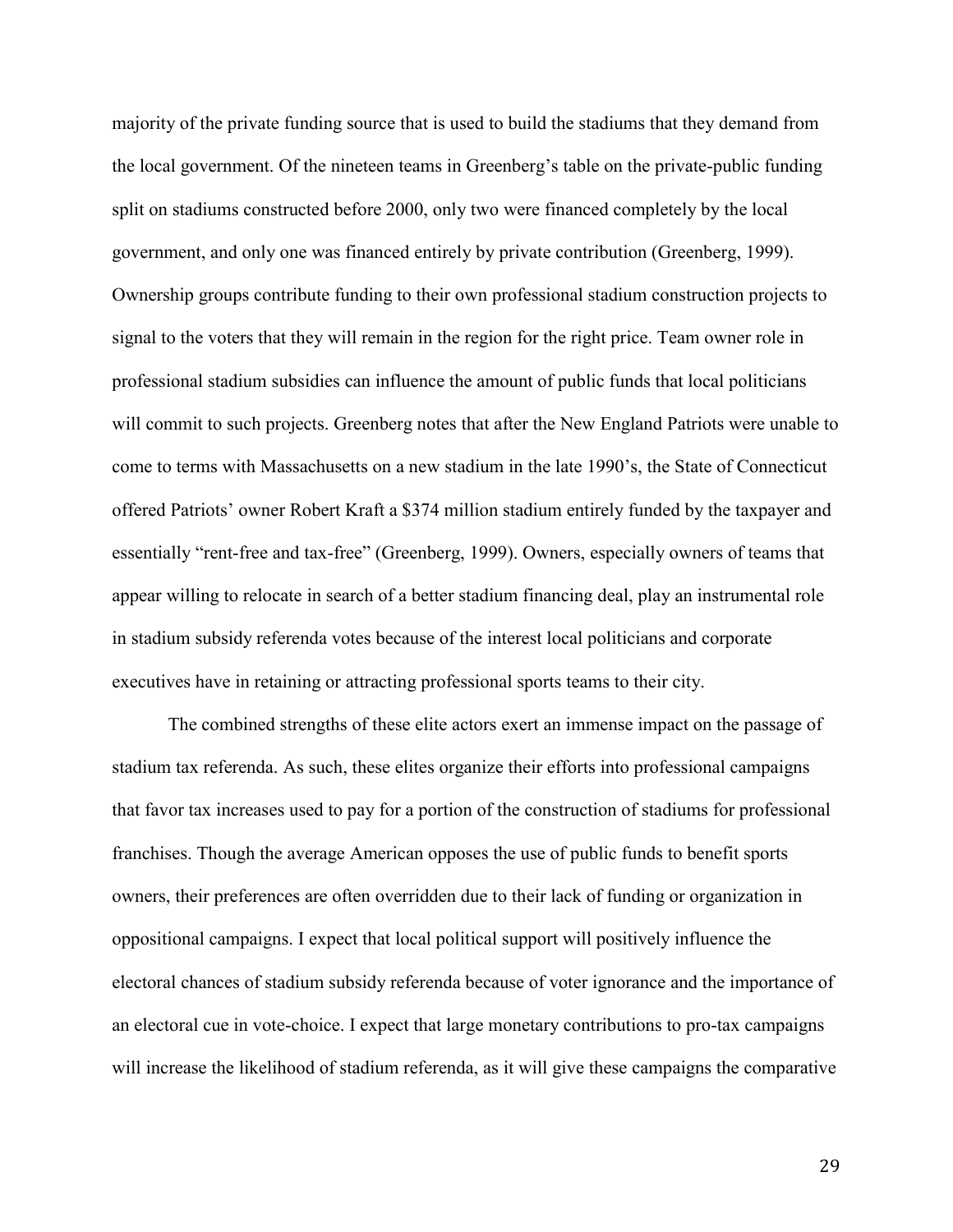financial advantage to dominate advertising space. I expect that team owner financial contribution to stadium construction will increase the likelihood of stadium tax referenda because it is a public gesture of good faith to the voters that the team will not relocate and is a stakeholder in the stadium deal. Political and financial power serves as the bellwethers of success for ballot referendums.

In the following section, I evaluate the strength of my hypotheses regarding stadium tax referenda votes in Pittsburgh and Cincinnati in the late 1990s. To test my claims, I use articles from the *Pittsburgh Post-Gazette* and *Cincinnati Post* that catalog the referenda votes for new stadiums for the baseball and football teams in Cincinnati and Pittsburgh. I predict that all of my variables – political elite support, corporate elite support, and team owner support for stadium subsidies – will be significant in the stadium tax votes, but that political elite support will have the most effect on the vote because of the reliance on citizens to align their vote choices with those of their elected officials. I will then proceed to test my initial hypotheses regarding elite support for stadium tax measures in three contemporary stadium financing cases, to see both if my own predictions remain relevant to the study today and whether any new trends have emerged in contemporary stadium financing plans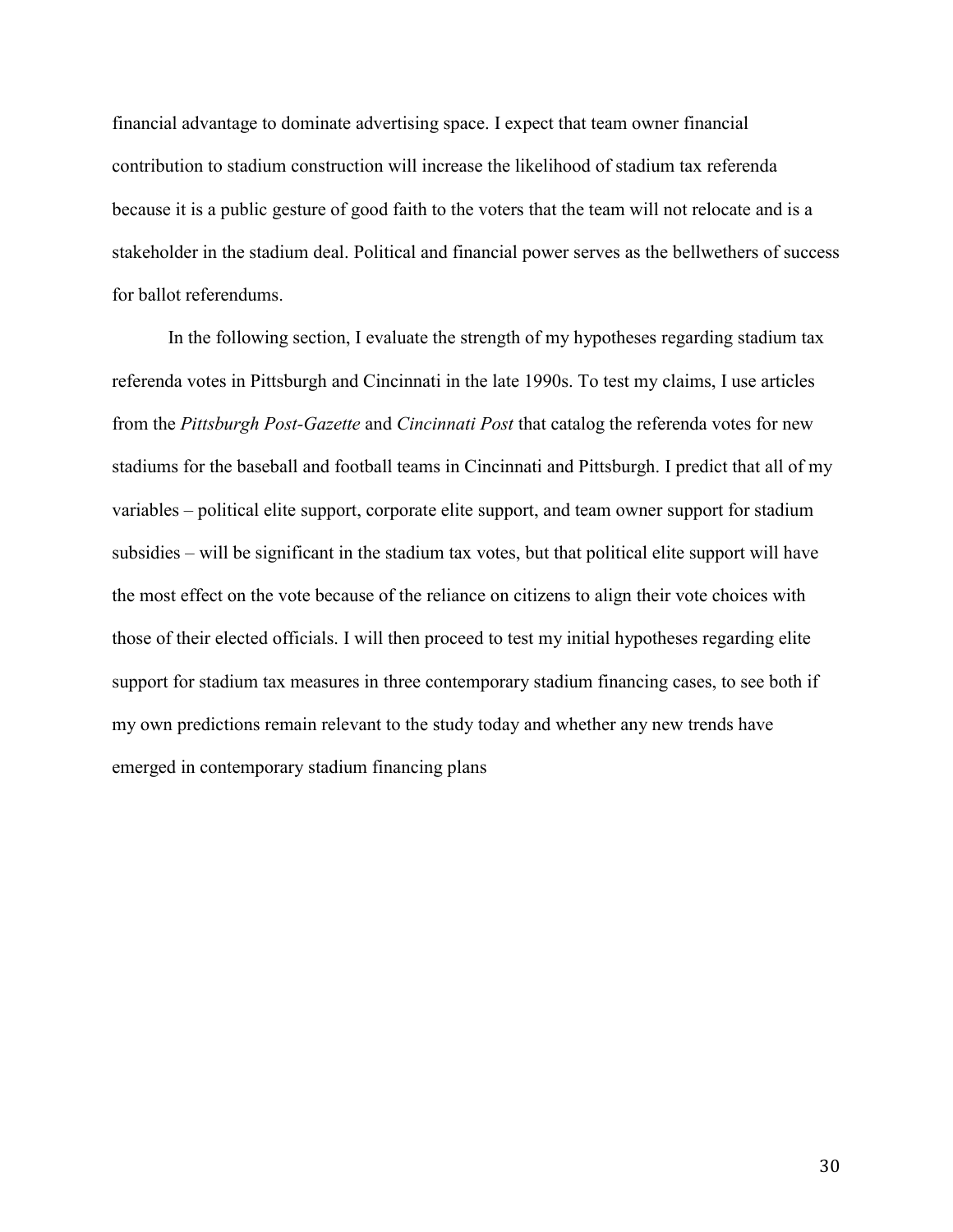#### Section II:

#### Hypotheses:

- 1. Political elite support: The presence of regional political elite support increases the likelihood of adopting stadium-funding plans that involve public funds.
- 2. Corporate executive support: Local corporate chief executives can influence the passage of public financing plans by giving large monetary contributions to the pro-tax campaigns.
- 3. Team owner support: Monetary commitments by professional team owners can increase the likelihood that citizens will approve the use public funds for stadium construction. By indicating their preference that the stadium tax is passed, owners can increase the electoral chances of stadium taxes by publicly campaigning in favor of the tax.

#### Comparative Case Study of Pittsburgh and Cincinnati:

The development of the roles that local political and corporate elites play in stadium subsidy cases over the past forty years can prompt scholars to speculate why certain stadium referenda votes passed and others failed. In order to evaluate the reasons why a stadium tax did not pass, one can choose two cities of similar size and sports history that held stadium referendum votes during a similar time period. I will examine the stadium referenda votes in Pittsburgh and Cincinnati in the late 1990's as a means for comparison of the importance that each elite stakeholder (politician, corporate executive, team owner) had in the vote. Pittsburgh and Cincinnati are ideal as a comparative case study given their similarities as cities and the concurrence with which both cities approved public funding for their professional sports teams. Both cities have populations of roughly 300,000 and are located within the same region in the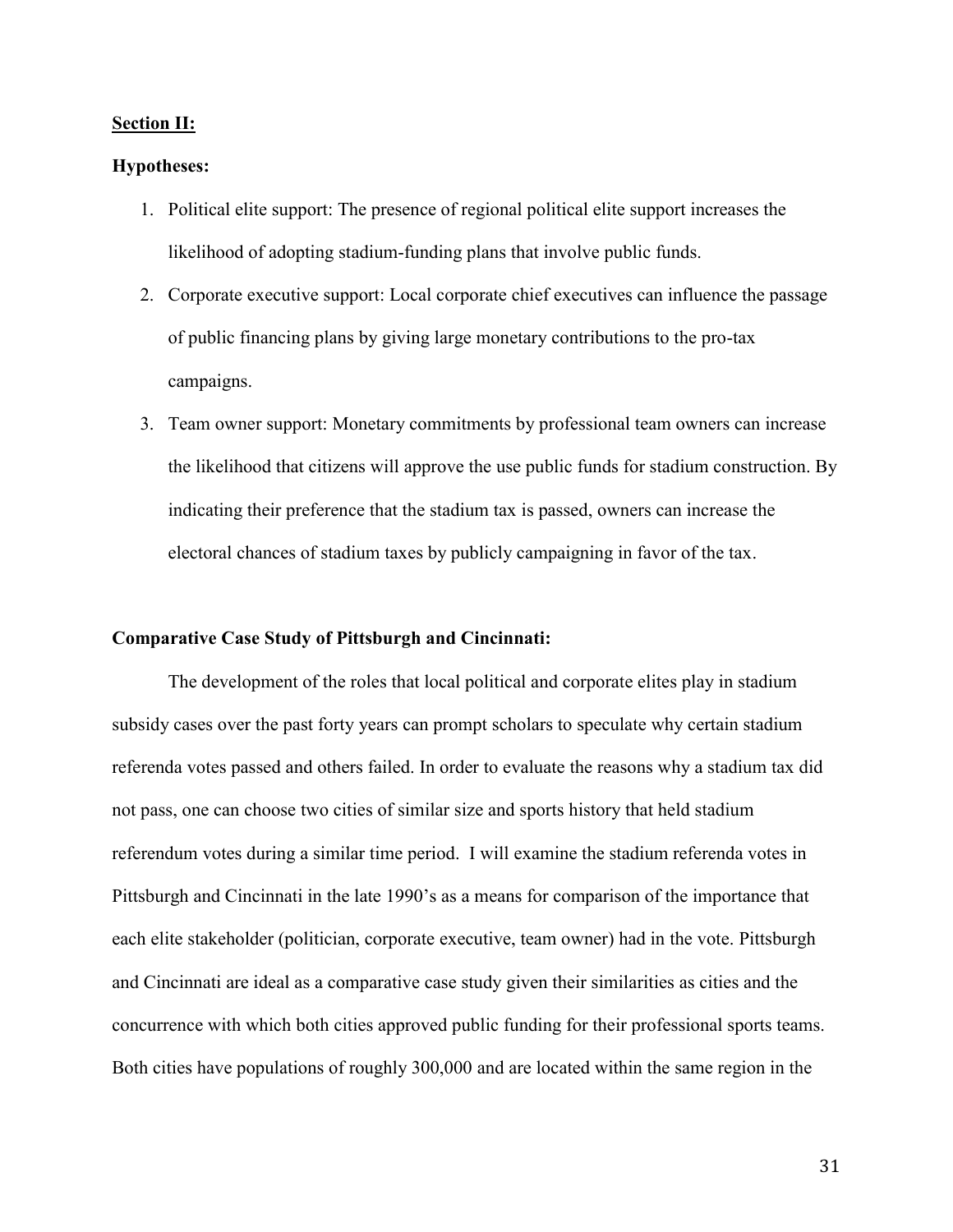United States (Census, 2016). In the late 1990s, the professional baseball and football franchises in both Cincinnati and Pittsburgh played in multi-use stadiums, and had done so since 1970: The Pittsburgh Pirates and Steelers shared Three Rivers Stadium, and the Cincinnati Reds and Bengals played in Riverfront Stadium.

The trend away from multi-use stadiums to single-team stadiums and the "stadium boom" of the 1980s and 1990s prompted all four franchises to demand new publicly financed facilities of their own in order to remain financially competitive with their rivals, as both of the football teams and baseball teams all competed in the same league division as their respective counterpart. To help offset the costs of these stadiums and provide incentives to the teams to remain in the region, local politicians in Cincinnati proposed a half-cent sales tax increase in Hamilton County dubbed "Issue 1." The tax increase would remain for an indeterminate amount of time, and raise \$50 million annually, \$35 million of which would be devoted to building new stadiums for the Reds and Bengals (Horstman, 1996, E). The politicians in western Pennsylvania drafted the "Regional Renaissance Initiative," a half-cent sales tax increase in the eleven counties surrounding Allegheny and that would generate between \$600-\$700 million over seven years. Of the \$700 million raised, an estimated \$226-\$258 million would be used for stadium construction for the Pirates and Steelers, and the rest would be allocated to enlarge the Convention Center and build roads and create industrial sites for the counties (Barnes, 1997).

I will evaluate my hypotheses that local political support of stadium ballot measures increases their likelihood of passage by using the two largest circulated newspapers in Pittsburgh and Cincinnati, the *Pittsburgh Post-Gazette* and the *Cincinnati Post*, respectively, to see if the local politicians publicly campaigned for the tax increases, and to what degree they attempted to build public support for the subsidy referenda. To test my hypothesis that local corporate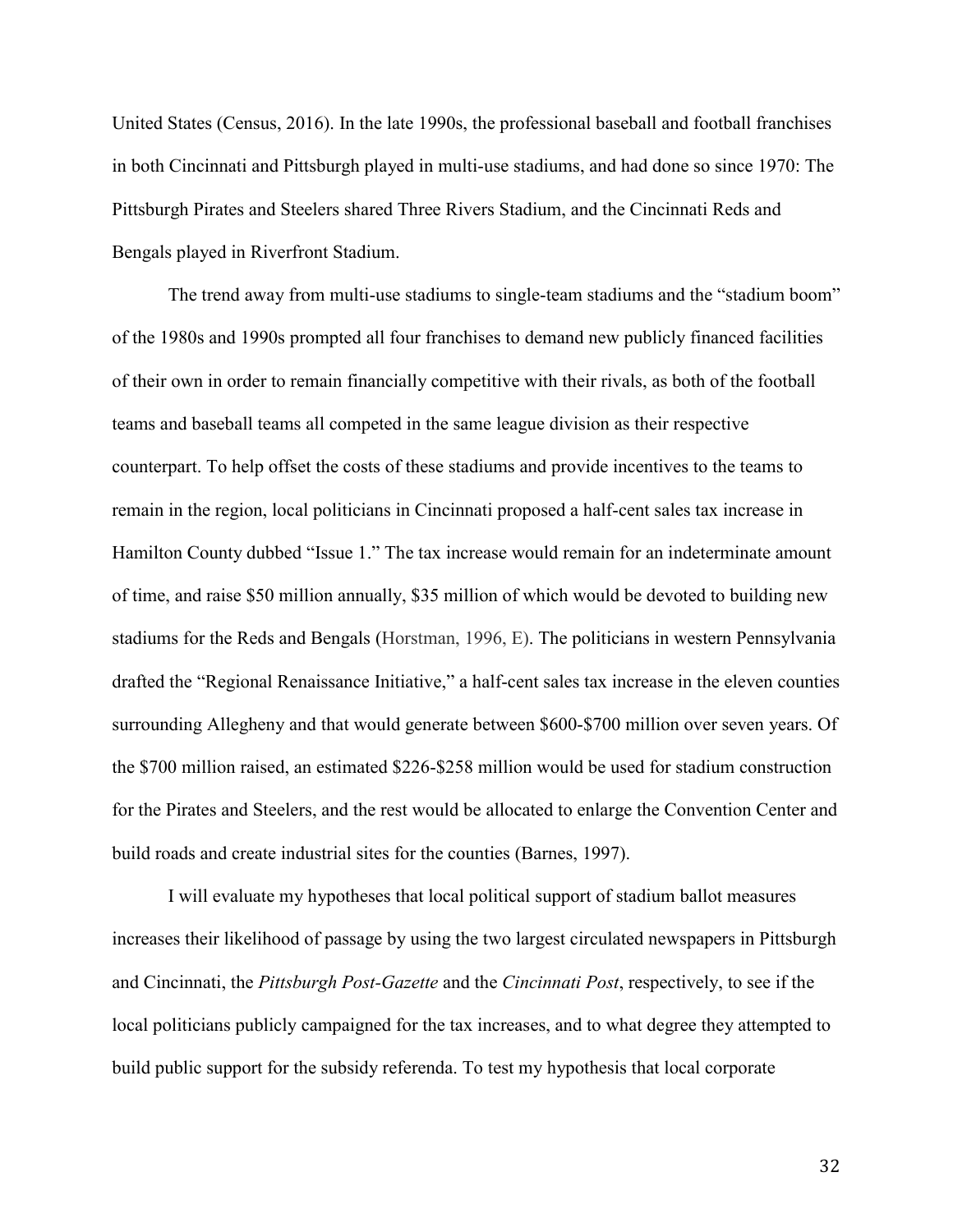executive financial support of pro-subsidy campaigns increases the electoral chances of stadium tax referenda, I will use the *Post-Gazette* and *Post* to see the funding contributions that both tax campaigns received prior to the vote and the subsequent expenditures that the tax campaigns were able to make. I test the significance of team owner financial contribution towards stadium development projects by using both the *Pittsburgh Post-Gazette* and the *Cincinnati Post* to examine if the owners made any public commitment to contribute funding, and to what extent the ownership group publicly campaigned in favor of the stadium taxes. I will then use the main sources of media in cities that are currently experiencing a push for publicly financed stadium development, and test the validity of my claims as well as identify whether any new trends have emerged in the stadium development game.

Given its shorter duration, the broader dispersion of the tax among many citizens and that the majority of funds were committed to public projects other than stadium building, the Pittsburgh Regional Renaissance Initiative appears more attractive to voters wary of public subsidies for professional stadiums than does Cincinnati's Issue 1. The Regional Renaissance Initiative failed and Issue 1 passed because of the role of that corporate and political actors played in their respective campaigns. The level of corporate elite involvement in the campaigns and the local political approval dictated the success of the proposed taxes at the polls.

#### Hypothesis 1: Political Elite Support

The presence of regional political elite support increases the likelihood of adopting stadium-funding plans that involve public funds. In single-issue elections, voters are dependent on the opinions of their elected officials for signals on how they should vote. As the crafters of the Regional Renaissance Initiative were local politicians, voters in Pittsburgh and its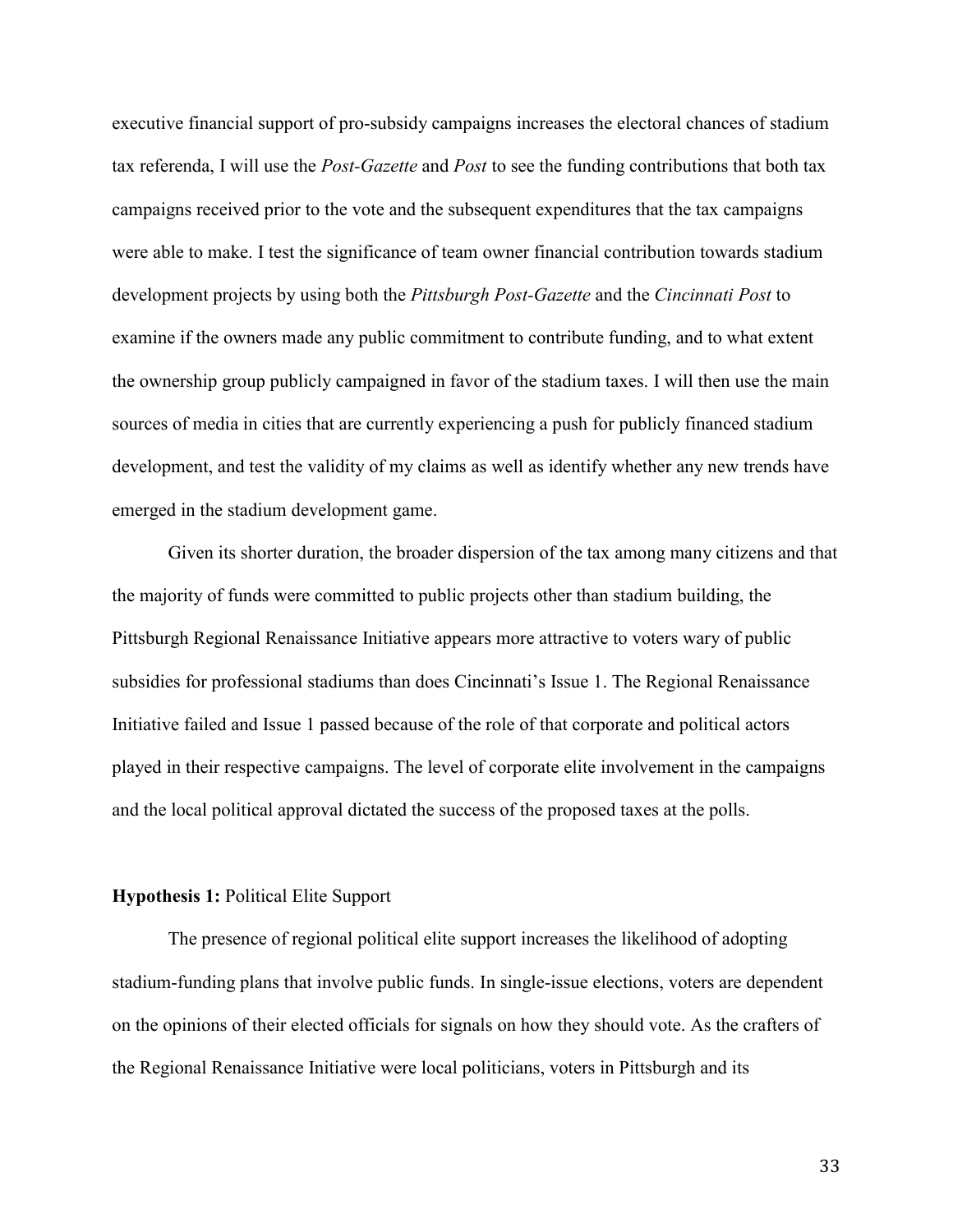surrounding counties were immediately made aware of those who support the tax plan. Given the public support of the Regional Renaissance Initiative by several prominent local politicians, I expect that the stadium tax plan would have passed in Pennsylvania in 1997.

Western Pennsylvanian politicians formulated the Regional Renaissance Initiative. Pittsburgh Mayor Thomas Murphy, and Allegheny County Commissioners Michael Dawida and Robert Cranmer announced the tax plan to the public and served as its strongest proponents (Belko, 1997). In his announcement of support for the tax plan, Commissioner Cranmer labeled it as creating "real development, real jobs and real growth" that those in the region "haven't seen in years" (*Ibid.*) The familiarity of the Mayor of Pittsburgh and the support of two Commissioners in the Steelers' County ought to have provided a political signal for the voters to favor passing the tax. Moreover, the Pittsburgh politicians who supported the Initiative also made economic appeals to the public to generate support for the tax. Senator Rick Santorum contributed federal-level support to the stadium tax plan. Like Cranmer, Santorum argued in favor of the prospective tax by stating that it would be "progressive and not regressive" and equated the economic importance of the Steelers and Pirates with that of the steel industry to the surrounding region (Santorum, 1997). The pro-tax politicians framed the taxes as necessary for the economic value of the region to convince voters of the need to prevent the teams from relocating. The support of three local politicians and a sitting United States Senator provided the voters a reliable political cue on how to vote on the Regional Renaissance Initiative.

The majority of the local politicians, however, aligned in opposition to the proposed tax increase. Twenty-two out of the twenty-five of the County Commissioners from the eleven affected counties publicly opposed it (Staff Editorial, 1997). A former Allegheny County Commissioner, Larry Dunn, headed an organized anti-tax campaign. The oppositional campaign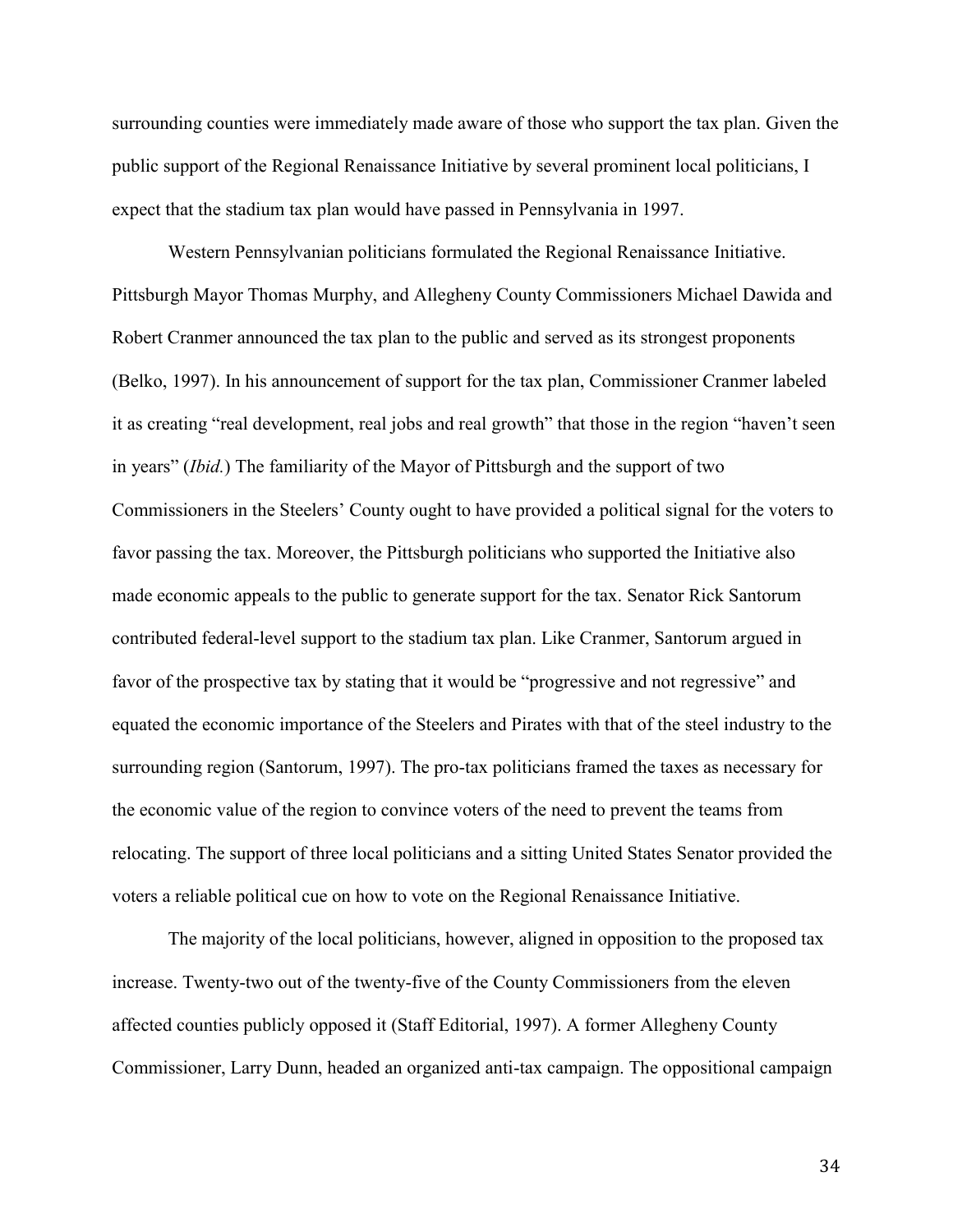had the support of the Allegheny Institute for Public Policy, a newly created conservative think tank funded by Pittsburgh newspaper magnate Richard Mellon Scaife (Robinson, 1997). This widespread political and media opposition to the Initiative led the *Pittsburgh-Post Gazette* to label the politicians that supported the subsidies as a "relatively small cast" (Simonich and Schmitz, 1997), thus conveying to voters that more politicians opposed the measure than supported it.

The nearly unanimous disapproval of the tax by twenty-two County Commissioners does not support my hypothesis that local political elite support, in any form, will increase the likelihood of using public funds for professional sports stadiums. Politician disapproval is more of an indicator of the potential passage or failure of a referendum. Bowler and Donovan find that the typical voter uses electoral cues to confirm their own beliefs in direct democratic votes like referenda that offer little information to the public (Bowler and Donovan 2000). The strongest electoral cues are ones that align with a voter's previously held convictions. Moreover, Paul and Brown note that as citizens generally disapprove of tax increases, any politician-led disapproval of proposed tax increases can be very salient for undecided voters to vote against such measures (Paul and Brown, 2006). Because citizens have a tendency to be opposed to tax increases of any form and look to politicians for signals as to how they should vote on a given issue, political elite opposition to a proposed tax breeds stronger voter opposition because it acts as a cue to be equally dissenting of the tax measure. The majority of prospective voters used political elite opposition to the Regional Renaissance Initiative as a means of considering the tax increase as unpopular among elite stakeholders, and thus voted down the proposed stadium taxes.

Local political elite support for the Regional Renaissance Initiative had minimal effect on voter support for the stadium tax because of the inconsistent views of the officials who supported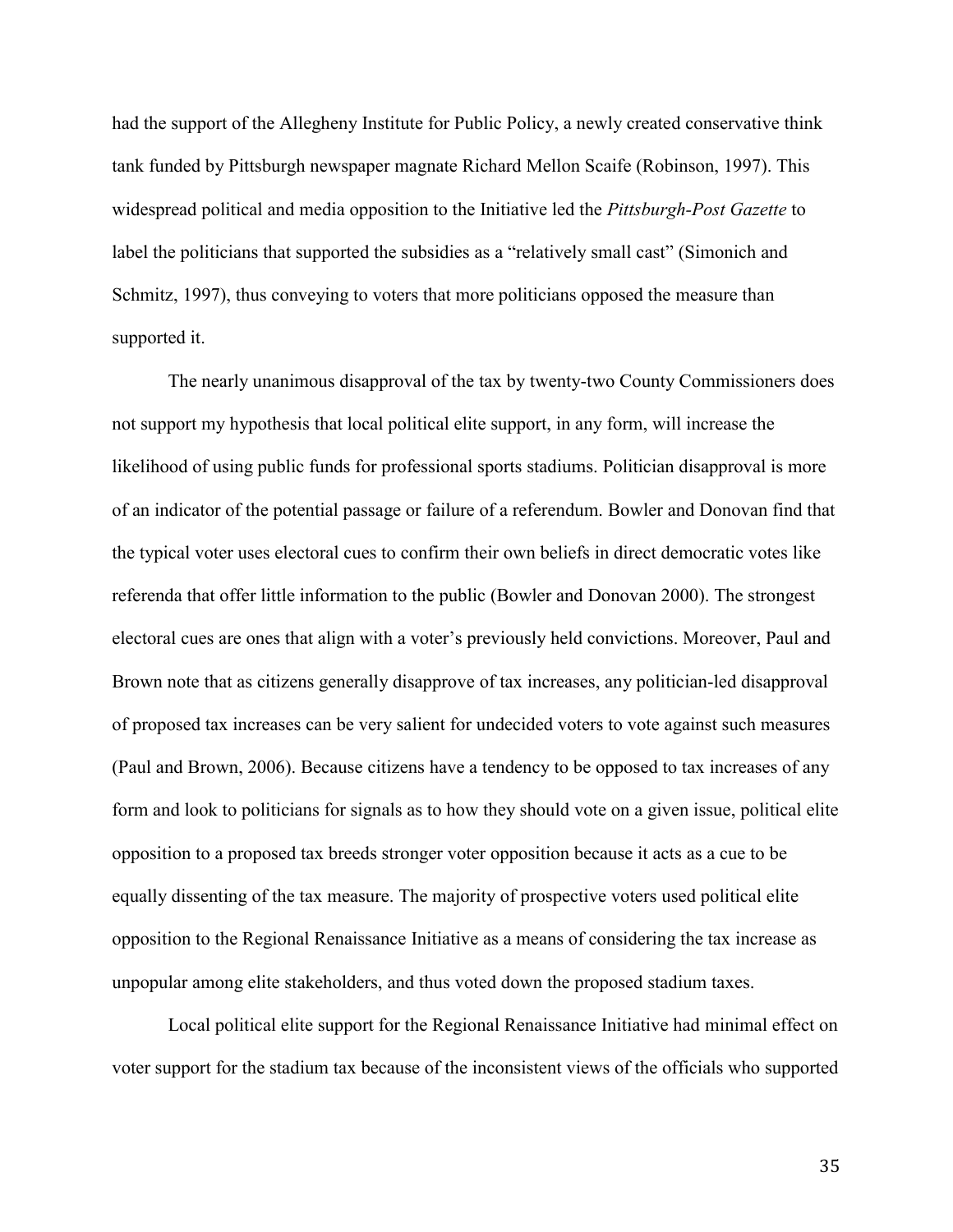it. The two Allegheny County Commissioners who were supportive of the tax had previously forged an alliance to oust Larry Dunn from the County Commissioners' office (Belko, October 31 1997). By working together to halt Dunn's political career, Commissioners Cranmer and Dawida created a politically savvy enemy and, in a sense, gave life and organization to the opposition campaign. In a public debate on the tax measure, Dunn played a campaign commercial of himself and Commissioner Cranmer from their 1995 County Commission election that depicted Cranmer saying "we don't think you [taxpayers] should have to pay for a new baseball stadium. The owners of the Pirates should pay for it" (Schmitz, 1997). Dunn later labeled Cranmer's policy reversal as a "shattered campaign promise" (Belko, 1997). The strong local political opposition to the stadium-financing tax plan, and the public undermining of the politicians who supported the measure all but ensured that the Regional Renaissance Initiative failed in 1997.

The Issue 1 tax increase in Cincinnati experienced much less political backlash than the Regional Renaissance Initiative did in Pittsburgh. Both local and state politicians publicly campaigned in favor of the Issue 1 sales tax increase that would finance new stadiums for the Reds and the Bengals. Hamilton County Commissioner Robert Bedinghaus was the first politician to endorse the half-cent sales tax increase in his own county based on the argument that the "future" of Cincinnati depended on keeping the Reds and Bengals from relocating (Andry, 1996). Ohio Governor George Voinovich, Cincinnati Mayor Roxanne Qualls and the Hamilton County Republican Party would eventually join Bedinghaus in his support of the tax increase, which became official during a public rally between the three politicians and several Cincinnati Bengals' football players (Report, 1996). "Familiar" local politicians like County Commissioner Bedinghaus and Mayor Qualls and state politicians like the Governor Voinovich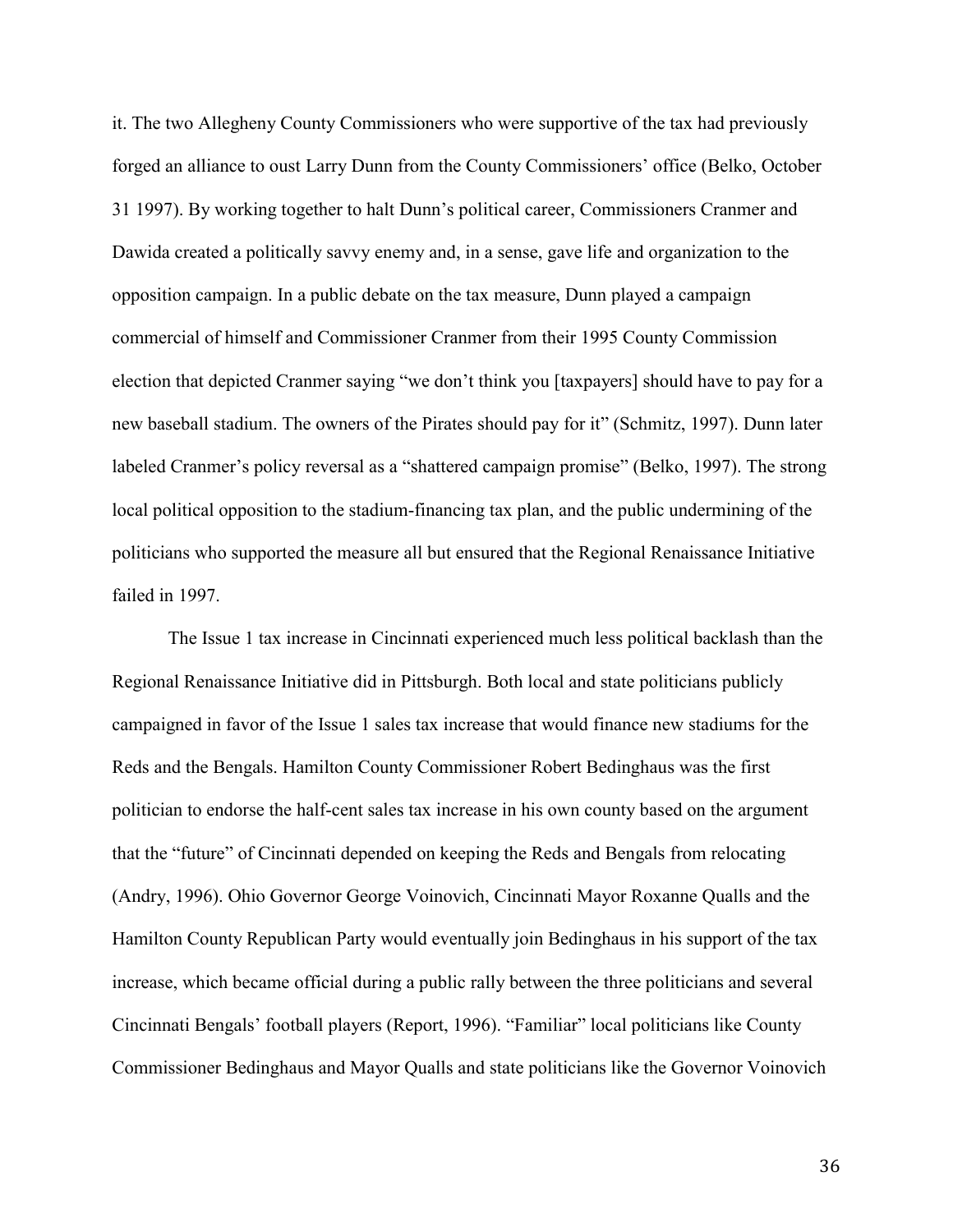publicly backed the sales tax increase and labeled it an integral piece of the future for the city of Cincinnati. The supporting politicians lent their organizational skills to the pro-tax campaign, and helped it pass out literature and erect nearly nine thousand pro-tax signs throughout Hamilton County in the lead up to the election (Andry, 1996).

Few if any politicians, local or otherwise, exhibited disapproval of the Issue 1 sales tax increase. Unlike in Pittsburgh, the anti-tax campaign had no help from a former politician. The Cincinnati opposition campaign, Citizens for a Choice in Taxation, was headed by a local attorney, and struggled to match the political organization of the pro-tax campaign. The lack of strong funding sources or even a general organizational structure of the anti-tax campaign prompted the *Cincinnati Post* to predict that the March 19th vote on the Issue 1 tax will be "lopsided in favor of the tax advocates" (Horstman, 1996, A). Several African American politicians in Hamilton County politicians expressed concerns about the regressive nature of the Issue 1 tax increase. City Council member Tyron Yates opposed the sales tax increase because it "does not help low-income residents, particularly African Americans," and stated that the African American legislators of Hamilton County had not "been consulted" about how to make the tax more palatable to voters (Jackson, 1996, A). African American sentiments toward the Issue 1 tax increase were blunted, however, when the Cincinnati chapter of the NAACP issued its support of the taxes a month prior to the vote. Cincinnati NAACP chapter president Milton Hinton justified the organization's support for the increases because of the purported benefits that they would have on the Cincinnati school system and minority businesses in Hamilton County (Jackson, 1996, B). African American political support of the Issue 1 tax increase provided no clear cue for Hamilton County voters to vote down the tax increase, as its leadership was publicly divided on whether the tax would be beneficial to citizens (Sturmon, 1996).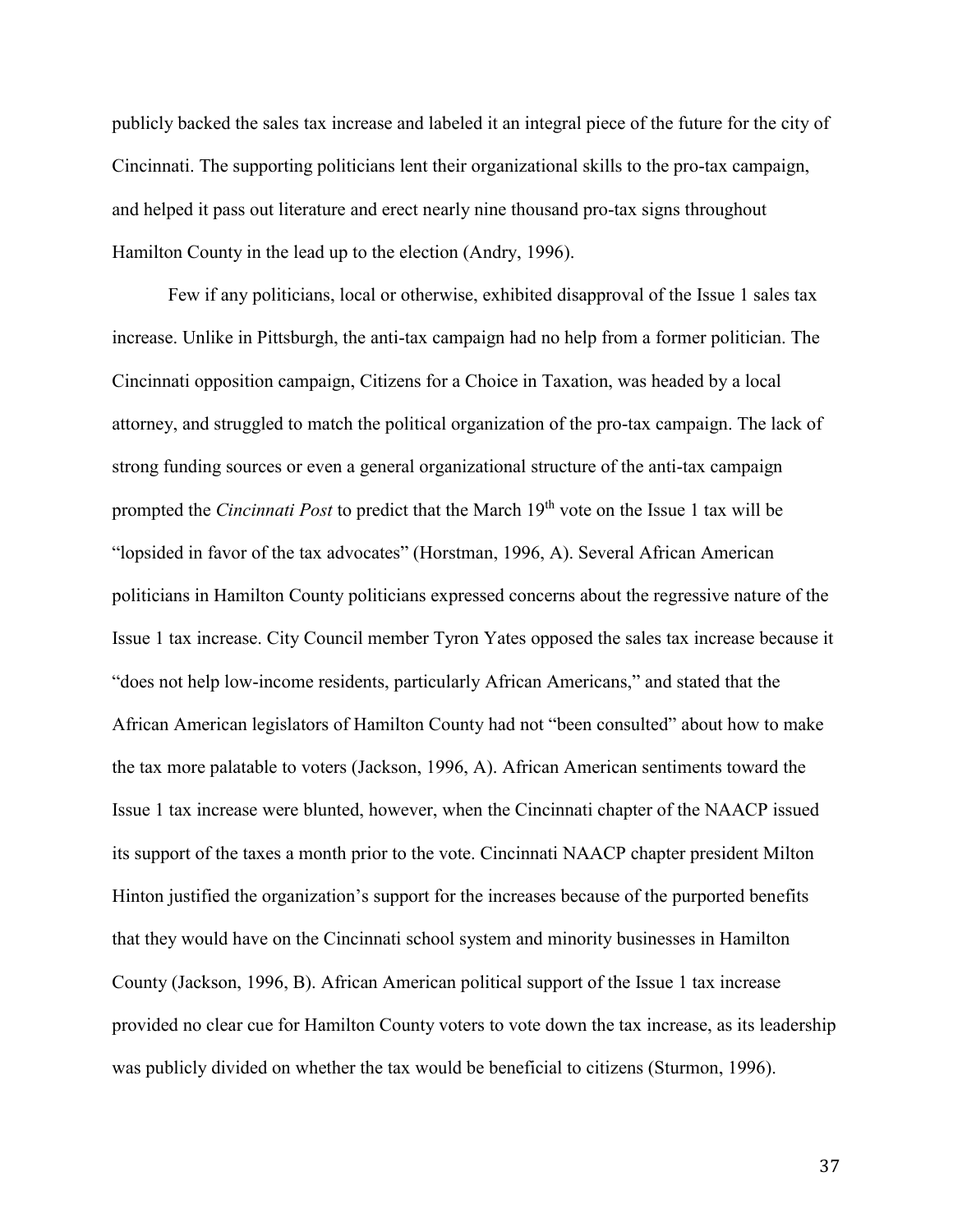Broad political endorsement of the Issue 1 tax increase and minimal political opposition to the tax measure significantly improved its electoral chances in March of 1996. The Issue 1 sales tax increase won by a margin of 61-39 percent, and garnered most of its support from suburban counties. The *Cincinnati Post* notes that the majority of Cincinnati's "inner city, poor and minority neighborhoods" had voted against the tax increase, with thirty percent of Cincinnati precincts defeating the tax increases. The tax had overwhelming support from the more "affluent suburban" counties surrounding the city, as it was only defeated in eight percent of precincts outside of the city limits (*Ibid.)*. The regressive Issue 1 sales tax increase passed in 1996 on the strength of wealthier voters who could afford to pay the potential tax. Lack of clear political opposition and the presence of overwhelming support of the Issue 1 tax increase by local and prominent politicians alike guaranteed the public's share of the financing for new stadiums for the Bengals and Reds.

#### Hypothesis 2: Corporate Elite Support

Local corporate chief executives can increase the electoral chances of stadium tax referenda by giving large monetary contributions to the pro-tax campaigns. Voters are generally less informed about referendums, and their votes are pliable to advertising and paid information campaigns. The organizations in support of the Regional Renaissance Initiative exhibited a spending and financial advantage over its opposition group. I expect that the financial advantage of the corporate-backed pro-tax campaign will help the Regional Renaissance Initiative pass because of the group's dominance of the local media, the main information channel for referendum voters.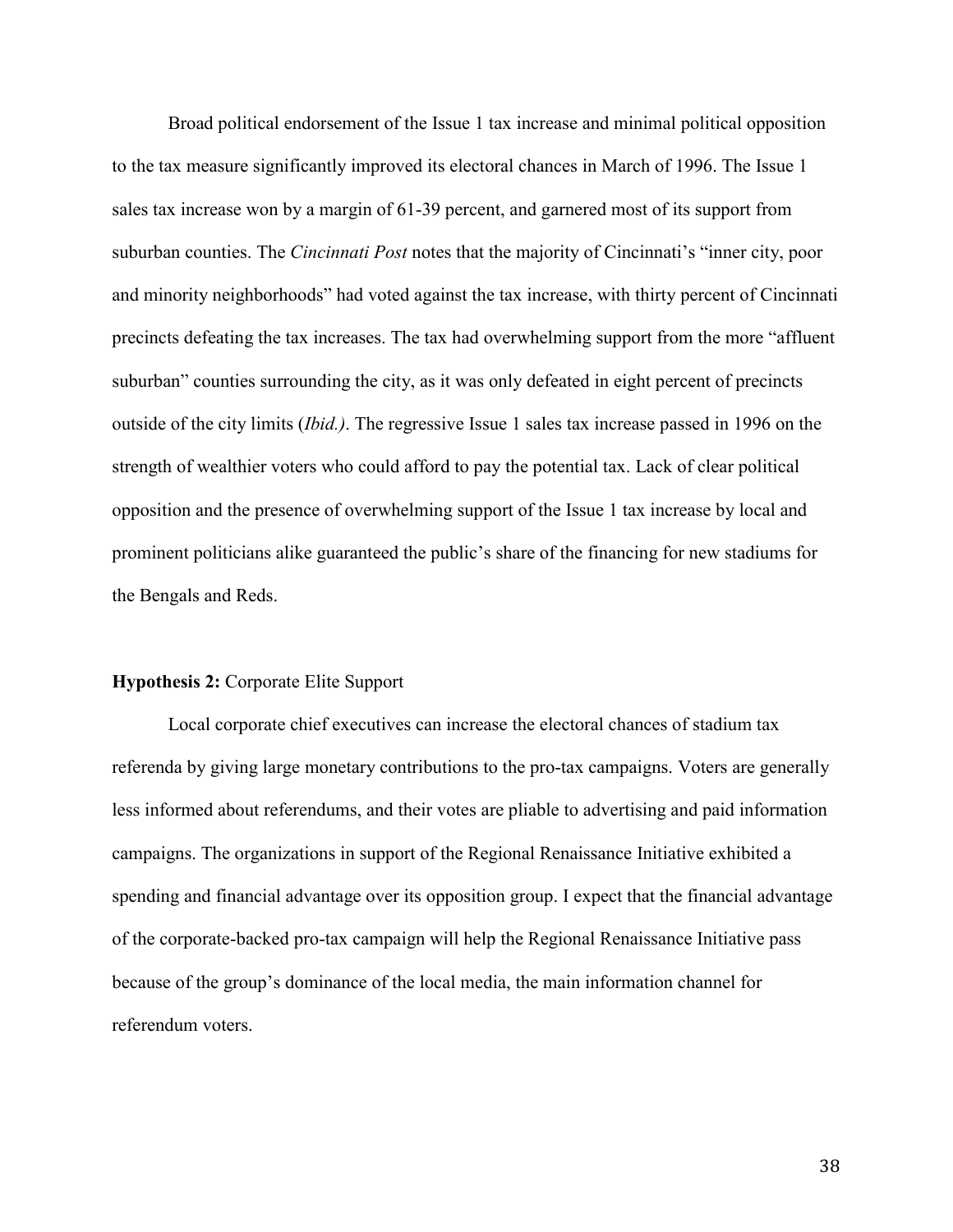The political campaign that lobbied for the passage of the Regional Renaissance Initiative operated with a distinct fundraising dominance over the anti-tax campaign. The pro-tax organization raised in excess of \$4 million and outspent the opposition campaign by a ratio of 160:1 (O' Toole, 1997, A), largely through contributions that exceeded \$50,000.<sup>2</sup> U.S. Steel, Pittsburgh National Corporation (PNC), Mellon Bank and the Hillman Company contributed \$400,000 dollars each, and the Pirates and Steelers contributed \$700,000 (*Ibid.)*. One week prior to the November election, the pro-tax group had spent \$3.9 million, with \$3.1 million of the expenditure "earmarked for media buys and direct mail advertising" campaigns meant to educate voters about the benefits of the proposed stadium construction (*Ibid.).* The pro-tax campaign spent more than three-quarters of its budget on media, operated with an immense spending advantage over its opposition, and thus clearly controlled the advertising space for the ballot referendum. The complete financial advantage and media control exhibited by the pro-tax campaign put the group in position to see the Regional Renaissance Initiative pass its referendum vote.

The large spending advantage and the pro-tax campaign's ties to large Pittsburgh corporations hurt the Regional Renaissance Initiatives electoral chances. The connection of the pro-tax campaign to wealthy business executives made the tax increase less appealing to local voters. The alliance that the pro-tax campaign had with rich corporations and the franchises allowed the media and oppositional groups to frame the Regional Renaissance Initiative in more negative terms. The *Pittsburgh Post-Gazette* labeled it a "stadium tax" after a public pep rally two weeks prior to the vote (Batz, 1997). In the televised debate regarding the sales tax increase, anti-tax campaign coordinator Larry Dunn argued that the corporate support of the tax by Pittsburgh banking and steel industries and the affected franchises further indicated that the

 $\overline{a}$ 

<sup>2</sup> 98% of the campaign's contributions were more than \$50,000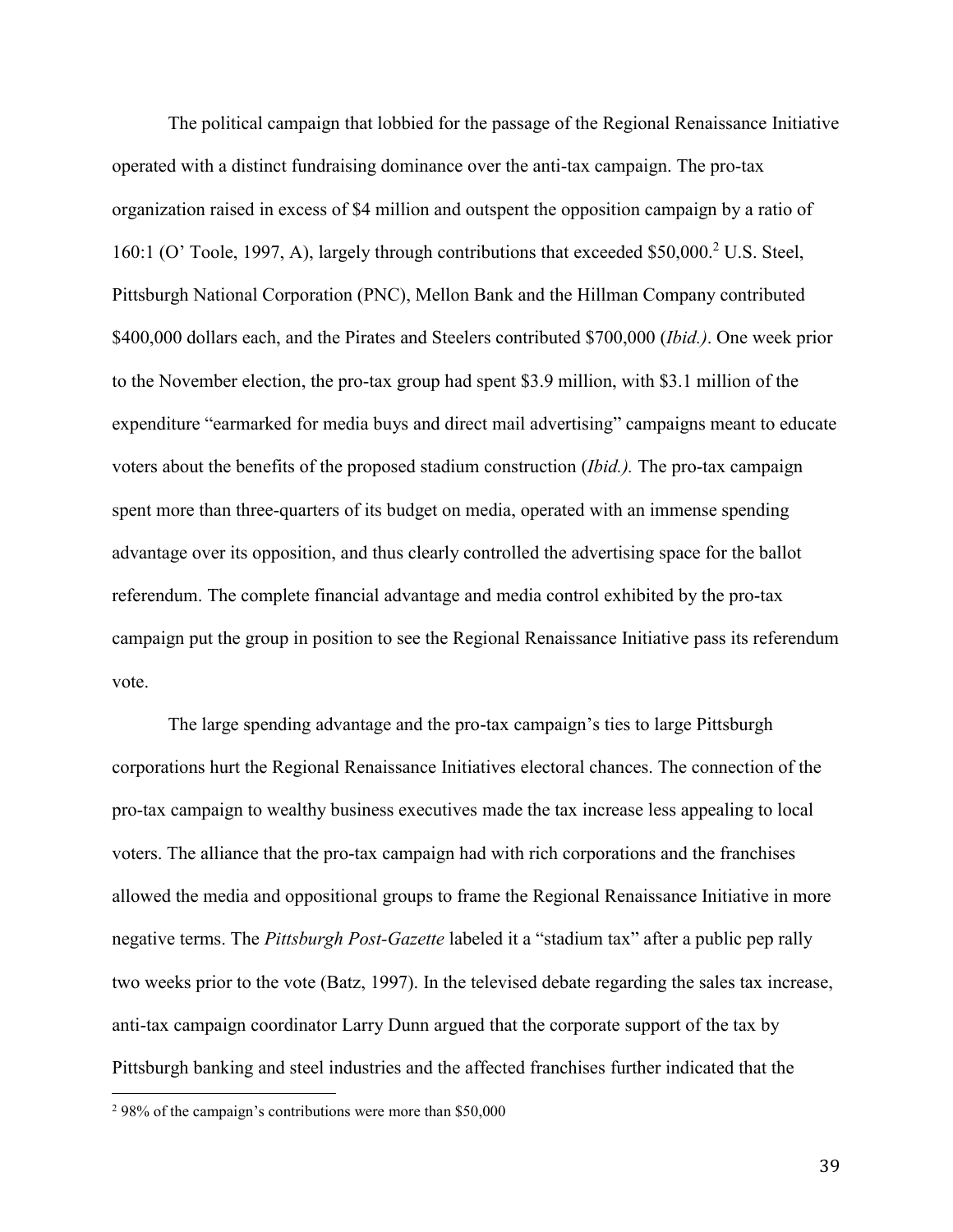increase was a "stadium tax" and only meant to provide corporate welfare for the teams (Schmitz, 1997). The increased financial capabilities of the Pittsburgh pro-tax campaign generated a largely negative public opinion, leading some to malign the campaign's efforts as "driven by special monied interests" (Barnes, 1997).

Financial advantages in campaign spending for ballot referendums are not a strong indicator of success in a ballot referendum vote and do not support my hypothesis that stadium tax referendum success is tied to financial advantage. Overspending for or against a ballot measure prompts the voter to associate the campaign with its donors. Bowler and Donovan argue that whenever a large corporation commits funding to a referendum campaign, voters get a cue about what interests support which side (Bowler and Donovan, 2000). Law professor Daniel Lowenstein takes the argument further by stating that excessive public spending in a ballot referendum can have a negative or null effect on public opinion because of its association to the donors (Lowenstein, 1982). The voter views referendum campaigns with large financial capabilities as the corporations that create this financial advantage. Bowler and Donovan argue that spending in favor of propositions may actually have "a paradoxical effect" and create voter opposition to the proposed measures (Bowler and Donovan, 2000). Overspending on ballot referendum campaigns can create public opposition to the wealthier campaign because of the negative association that voters express toward wealthy groups and interests.

The variety of donation sources and sizes to the Cincinnati Issue 1 pro-tax campaign prevented any oppositional group from giving it a negative frame. To be sure, the Cincinnati campaign, like Pittsburgh's, exercised a considerable spending advantage over the anti-tax group. The range of different sources from which the campaign drew, however, did not readily align the campaign's efforts with those of wealthy actors. Ninety percent of the donors to the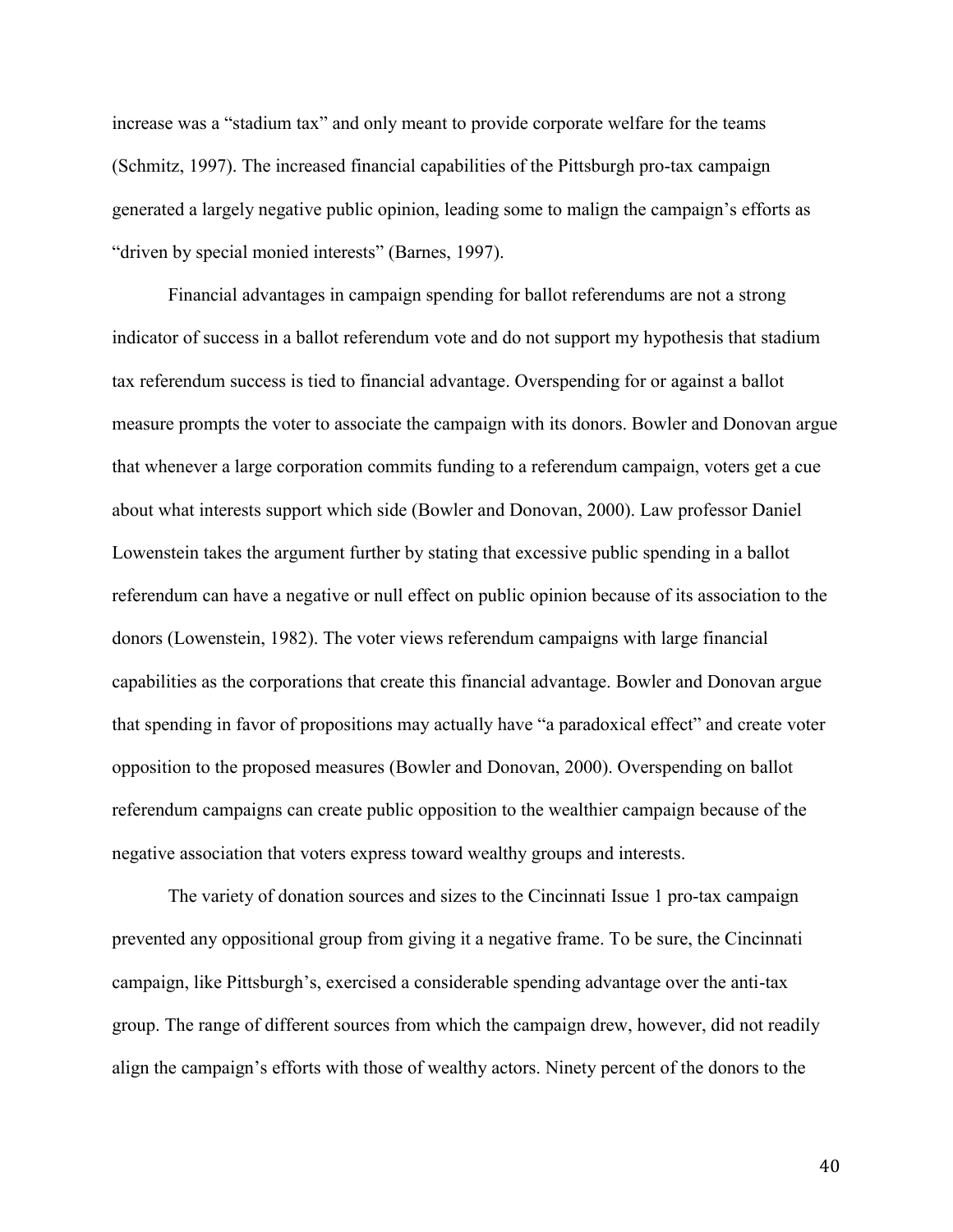pro-Issue 1 group contributed \$100 or less, with its largest contributor giving just \$35,000. This large array of small contributions led the *Cincinnati Post* to dub the pro-tax campaign as being "fueled by small donors," and that those in charge of the pro-tax campaign had "learned a valuable lesson" from other public campaigns that had derailed due to a reliance on large corporate contributions (Horstman, 1996, C). Advantages in media spending are more beneficial in ballot referendum votes if they are less drastic. Magleby notes that financially strong campaigns make a difference in these votes by "fostering more 'no' voting," and that "one-sided spending" can increase the likelihood of referendum passage if exhibited at "lower-spending levels" (Magleby, 1995). The Cincinnati pro-stadium tax campaign was more successful than the Pittsburgh pro-stadium tax campaign because it did not grossly outspend its opposition, and received its contributions from a variety of donors so as to not inextricably tie them to one or a series of corporate actors.

#### Hypothesis 3: Team Owner Support

Monetary commitments by professional team owners to new stadiums can increase the likelihood that citizens will approve the use of public funds for stadium construction. The progression from privately financed stadiums before 1960 to majority-publicly funded stadiums in the 1990s gives team owners new opportunities to secure public funding for their prospective stadiums. They can leverage their public positions and financial strength to garner voter support for stadium taxes by offering to commit a portion of their own money towards the project. Though there is little academic literature quantifying the effect that team owner financial support has on stadium tax referenda, I expect that any team owner financial commitment to stadium construction and team owner public campaigning for stadium taxes will increase the likelihood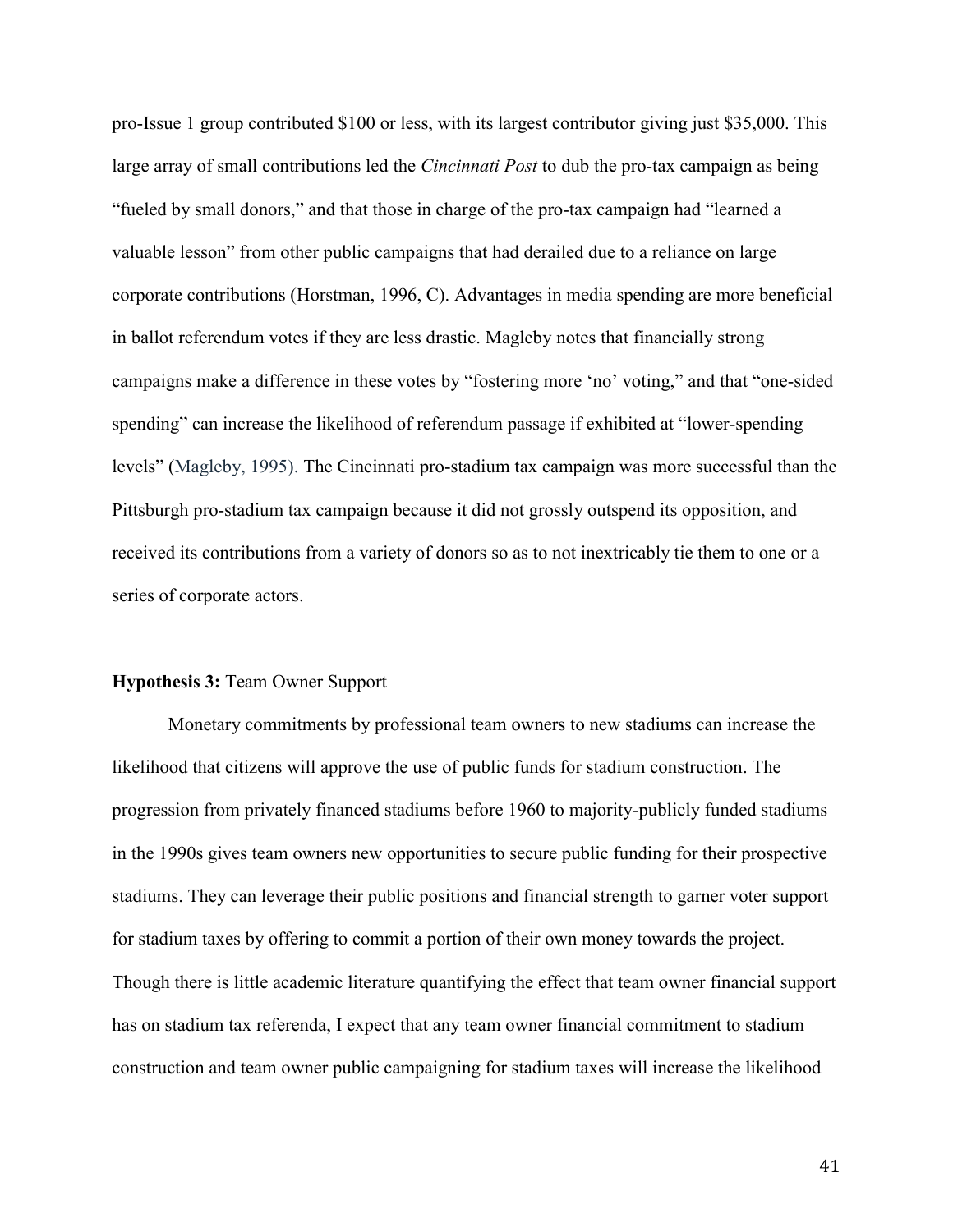that public funds are approved for such projects. I anticipate that the financial commitments from the Pittsburgh Steelers and Pirates will help the Regional Renaissance Initiative pass, and that the complete lack of financial support from the Cincinnati Bengals and Reds' ownership groups could hurt the electoral chances of the Issue 1 sales tax.

The Pittsburgh Pirates and Steelers' respective ownership groups were vocal and public in their support of the Regional Renaissance Initiative. As both franchises have operated in Pittsburgh for over eighty years, it seemed unlikely that either team would holdout for an excessive amount of public funds to remain in the region. Kevin McClatchy, the principal owner of the Pirates at the time of the vote, offered to commit \$35 million in funding towards a new stadium, which constituted roughly fifteen percent of the baseball stadium's proposed construction cost. Dan Rooney of the Steelers proposed a contribution of \$50 million to their new stadium's proposed construction costs, or twenty-one percent of the total costs (Robinson, 1997). Both ownership groups operated with good faith and publicly offered to supply private funding towards the new stadiums.

In order to bolster public support for the stadium tax referenda, the Steelers' ownership group openly campaigned for the passage of the Regional Renaissance Initiative. Team vicepresident Art Rooney II urged supporters to pass the tax increases to prevent the Steelers from relocating from Pennsylvania by arguing that the team was in a financial situation that was worse than that of their rivals in Cleveland and Baltimore (*Ibid.*). Further, Rooney stated that the "future of the region" was at stake should the Regional Renaissance Initiative fail, and publicly campaigned for the initiative for the three weeks leading up to the vote (Collier, 1997). Political scientists David Bositis, Denise Baer, and Roy Miller examine the effects of primacy and recency on information presented to voters on local partisan political issues. They conclude that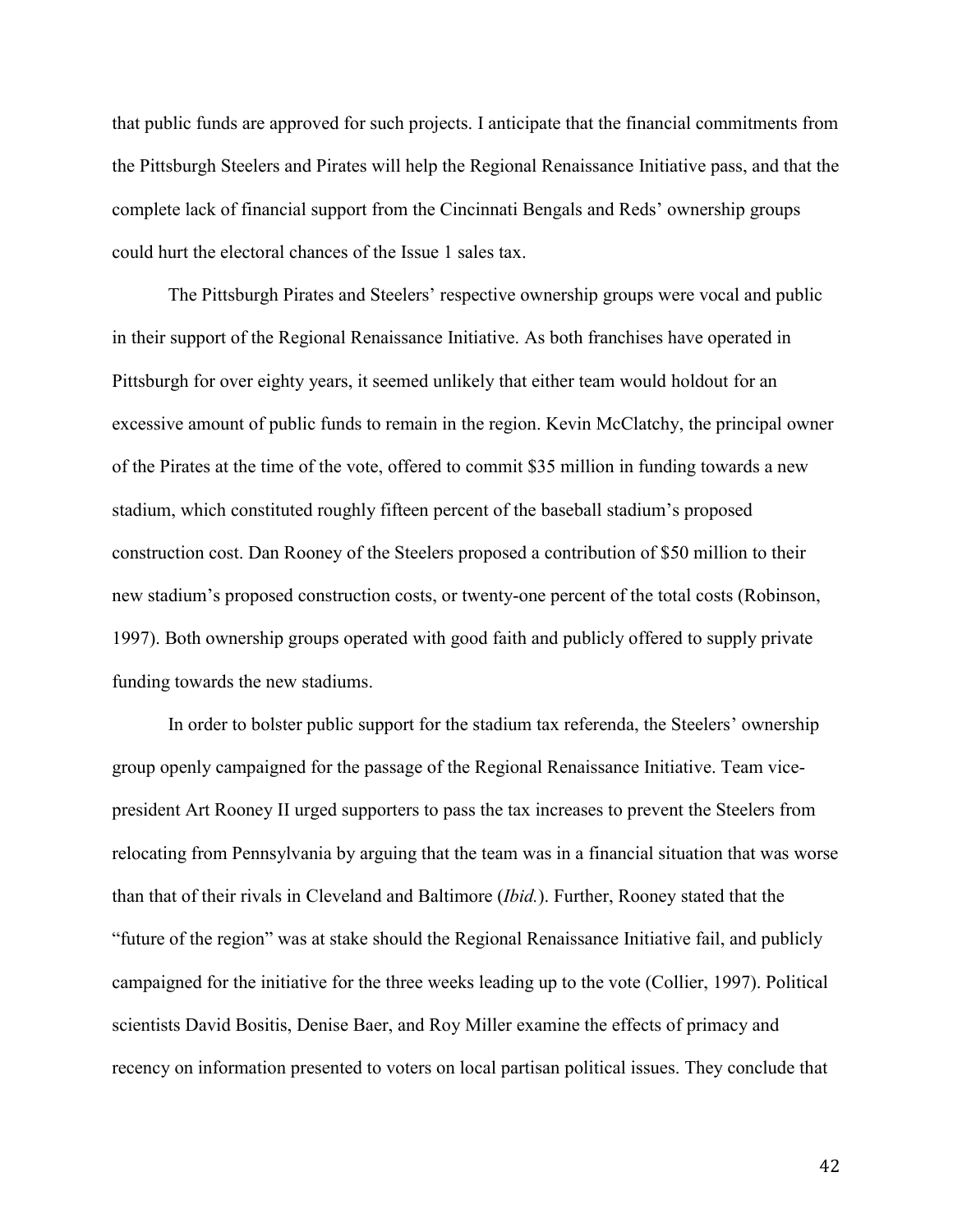the more recent that a group makes an appeal to voters the more impactful it is, and that message recency is more significant to prospective voters than is message primacy (Bositis, Baer, and Miller, 1985). As mentioned previously, voters rely on cues for indications on how to vote on issues with limited information; the side that can produce the most information to the electorate generally wins ballot referenda (Bowler and Donovan, 2000). The recency of Rooney's public support for the Regional Renaissance in the three weeks prior to the vote should resonate with voters to support the measure.

The Pittsburgh franchise owners' public support and financial commitment to the stadium construction projects did not help the Regional Renaissance Initiative's electoral chances. The over-commitment by both ownership groups led the local media and likely referendum voters to label the Regional Renaissance Initiative a "stadium tax." As previously argued, this "stadium tax" frame proved both damning and relatively false – the Regional Renaissance Initiative would have raised \$600-\$700 million dollars, of which \$226-\$258 million dollars would go toward stadium construction, which only constitutes thirty-two percent of all funds raised (Shelly, 1997). The remaining \$442-\$474 million dollars would be used to expand the size of Pittsburgh's Convention Center, improve the downtown area and build roads and other infrastructural amenities in the ten counties (*Ibid*.). The franchise owners' support for the Regional Renaissance Initiative led prospective voters to believe that most of the public funds raised would be used for stadium construction, when in fact the majority of the funding was earmarked for non-stadium purposes.

By contrast, neither Cincinnati franchise ownership group proposed to commit any funding to the stadium construction projects. Bengals' owner Mike Brown publicly offered to contribute "a minimum" of \$25 million towards a new stadium in Cincinnati, but when pressed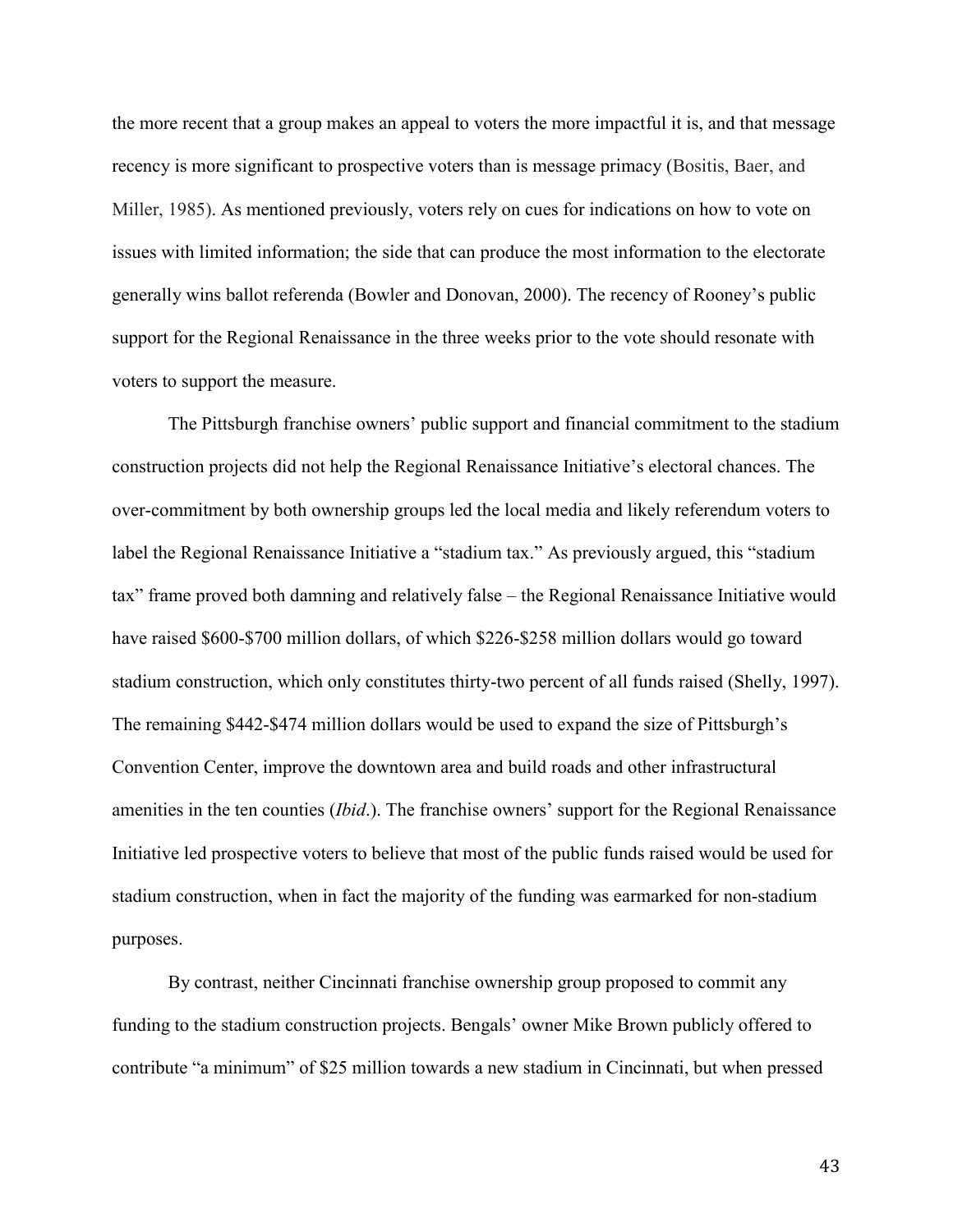by local media he "refused to provide more specifics" with regards to his funding offer (Horstman, 1996, D). As previously noted, Brown ultimately did not contribute any funding to the stadium: Greenberg's dataset shows that Paul Brown Stadium, the Cincinnati Bengals' current stadium, was funded entirely by the public and the revenue derived from the Issue 1 sales tax increase (Greenberg, 1999). Brown's promise of contributing the \$25 million dollars towards the construction divided opinion among voters, as 44 percent of those polled by the *Cincinnati Post* considered the potential contribution to be "not enough," compared with 42 percent that deemed it sufficient (Horstman, 1996, E). The Cincinnati voters supported the Issue 1 tax increase without a firm financial commitment from the franchise owners. Moreover, neither owner publicly campaigned for the passage of Issue 1. After the Reds' owner Marge Schott skipped a pro-tax rally, the *Cincinnati Post* asked pro-tax campaign manager Jeff Berding if he knew the reason for her absence: "Well, uh…no. No, I don't. We'd invited them" (Report, 1996). Schott proved to be more evasive, stating that she could not comment because "I'm in the middle of stuff" (*Ibid.*).

The lack of substantial public support from either team owner did not prevent the local media from framing Issue 1 as a stadium tax. The Issue 1 tax increase was designed to raise \$50 million dollars per year, with \$35 million dollars, or seventy percent of all funds raised, earmarked for two new stadiums (Horstman, 1996, B). After Issue 1 passed, the *Cincinnati Post* published an article titled: "A landslide victory for the stadium tax" (Horstman, 1996, F). Though more of a "stadium tax" than the Regional Renaissance Initiative, Issue 1 passed because the team owners were mostly disconnected from the campaign.

The respective results of the stadium tax cases in Pittsburgh and Cincinnati in the 1990s are indicative of trends in stadium financing plans and the legislative processes behind them.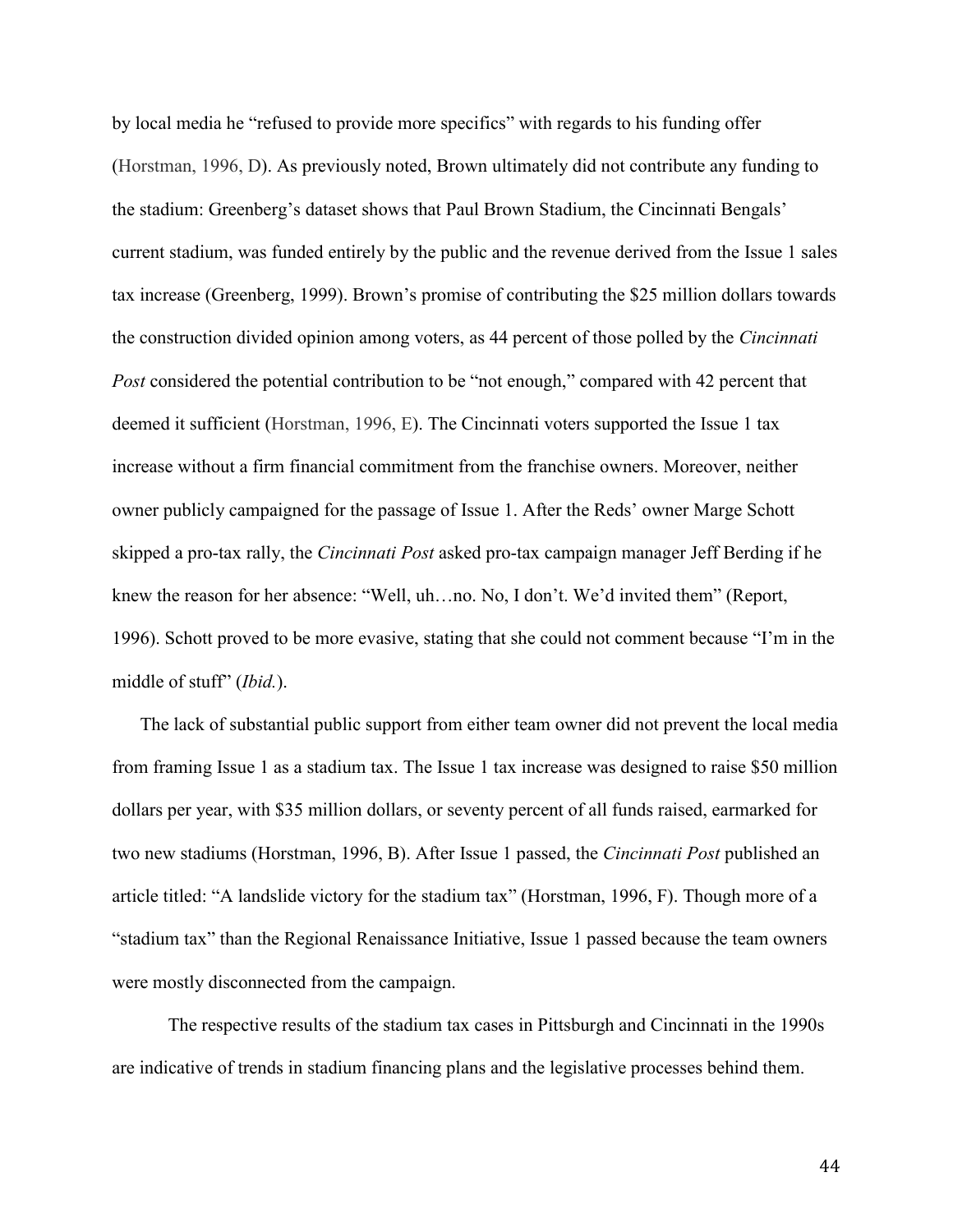Both of the tax votes have idiosyncrasies that complicate their use as reference cases while also echoing developments in the stadium tax process. The Pittsburgh case is unique in the political organization and support of the anti-tax campaign. The large majority of County Commissioners that expressed public disapproval of the proposed tax increases proved to be a stronger cue for voters than the support of a few powerful politicians. As previously mentioned, anti-tax campaigns are generally "poorly-organized and poorly funded," yet the anti-tax campaign in Pittsburgh exuded political organization and stronger funding sources than most others (Noll and Zimbalist, 1997). A former politician chaired the Pittsburgh anti-tax campaign, while a local attorney created the Cincinnati campaign. The Regional Renaissance Initiative had little chance of electoral success because of its weak polling numbers in the lead-up to the referendum vote. The *Pittsburgh Post Gazette* reported that there was broad public disapproval for the tax, and that the tax referendum trailed by a twelve-point margin (O'Toole, 1997, B). The makeup of the taxes, however, exhibits the trend to tax the citizens in the area that will receive a new stadium. Both the Regional Renaissance Initiative and Issue 1 were sales tax increases in the surrounding counties and considered, but fared differently because of varying levels of public support from local political elites and corporate executives.

# Discussion of the Comparative Case Study:

The stadium battles in Pittsburgh and Cincinnati in the late 1990's can be used as a rubric for success for those who seek to pass stadium tax referenda and offer public subsidies to privately operated professional sports franchises. Political elite evaluations of tax increases serve as valuable cues to voters about how their elected officials feel towards public subsidies of professional sports teams. Whether in opposition or support, the side with the most political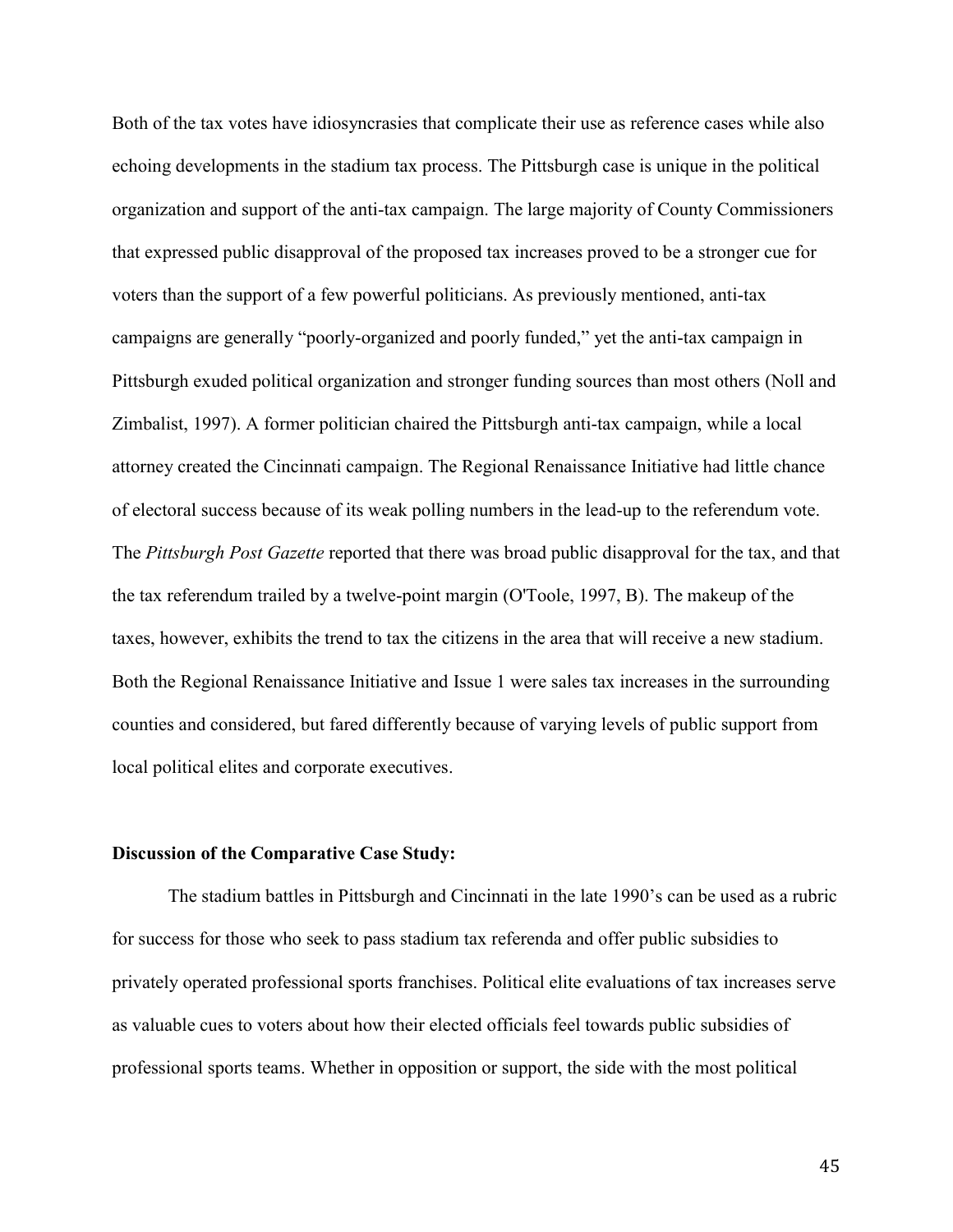elites operates as the strongest cue for prospective voters – eighty-eight percent of the County Commissioners that would have been affected by the Regional Renaissance Initiative helped ensure electoral defeat for the Pittsburgh stadium tax, while there was no sizable political opposition to the Issue 1 tax increase in Cincinnati. The local politicians in Pittsburgh were able to oppose the stadium tax subsidies because there was no clear indication that the Steelers or Pirates would leave western Pennsylvania. Steelers' owner Dan Rooney publicly stated that his intentions were to "keep this team in this region" rather than sell the franchise or seek relocation, prior to the referendum vote on the Regional Renaissance Initiative (Collier, 1997). As the Pittsburgh Steelers did little to threaten relocation to another city, the dissenting County Commissioners had no reason to support a potentially unpopular sales tax increase.

By contrast, the Cincinnati professional sports owners appeared more willing to relocate from the area and were able to strong-arm the local Cincinnati politicians into a more lucrative stadium deal. The *Cincinnati Post* published a letter to the editor that warned that the Cincinnati Bengals would "move to Cleveland" in the event that Issue 1 did not pass its vote (LTE, 1996). Bengals' owner Mike Brown took a more aggressive public stance by stating that the team had no "other options, no alternatives, no Plan B's" to remain in Cincinnati if the Issue 1 tax did not pass in 1996 (Horstman, 1996 D). Brown's insistence to leave if Hamilton County did not provide adequate funding for a new stadium forced political elites to support and campaign for the tax increase. Furthermore, Brown met with officials from Cleveland who "gently" appealed to him to relocate to Cleveland should Issue 1 fail its public vote (*Ibid.)*. Brown's decision to leverage the Bengals' potential relocation from Cincinnati compelled the politicians of Ohio and Cincinnati to throw their support behind Issue 1 out of fear that Cincinnati would no longer be a reputable city.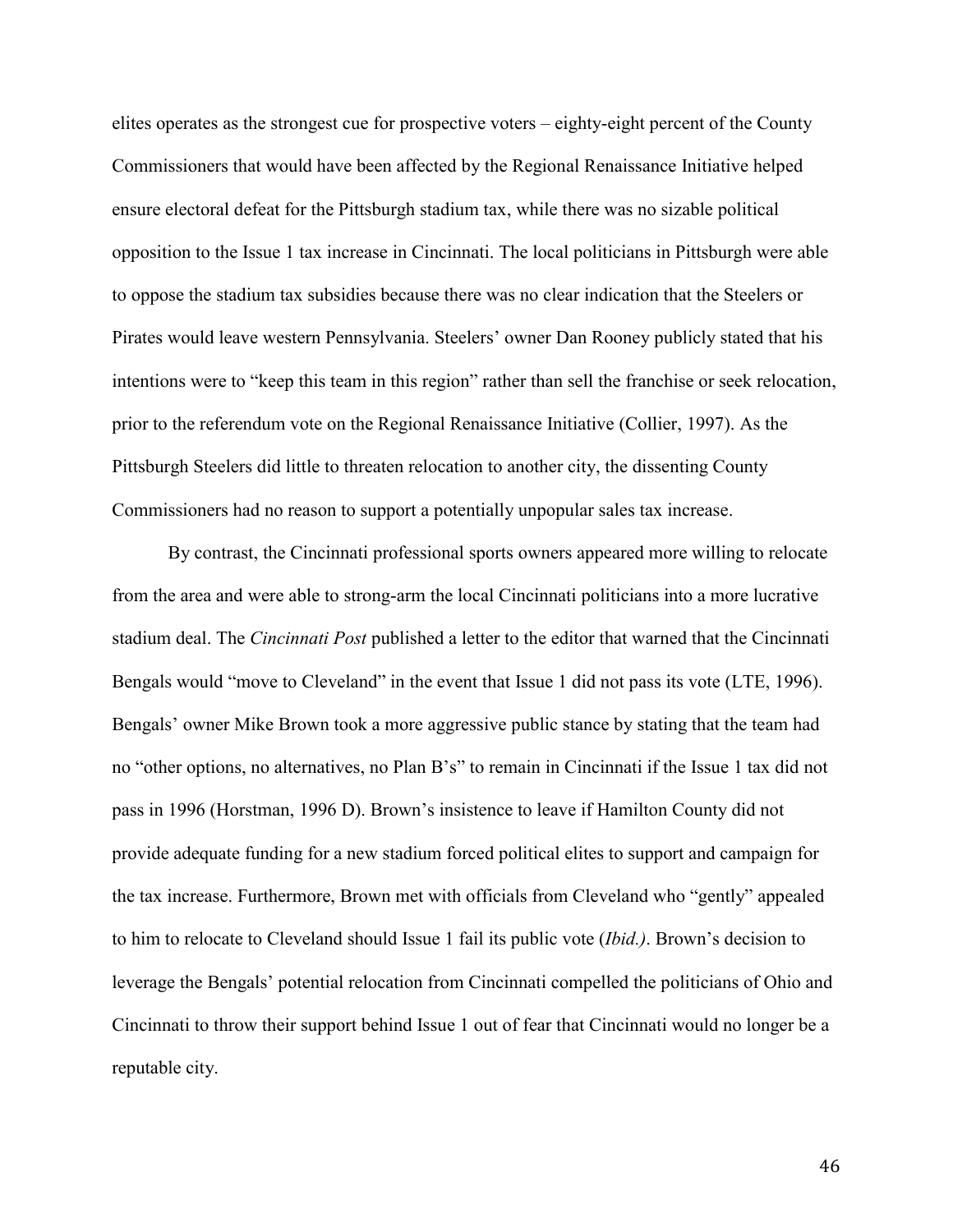Corporate executive financial support of the pro-tax campaigns in Pittsburgh and Cincinnati proved to be significant not because of the financial disparities between the opposition and support campaigns, but rather because of the size and sources of the donations. The Regional Renaissance Initiative received several six-figure contributions from large corporations and both the Pirates and Steelers, which led its opponents to label it a "stadium tax" because of its connection to "monied interests" and both of the franchises. The Issue 1 pro-tax campaign operated with a similarly strong financial advantage over the opposition, but received no donations that were larger than \$35,000 and the majority of its contributions came from small donors. The Pittsburgh pro-tax campaign struggled to translate its financial advantage into electoral success because of the strength of its oppositional campaign. The anti-tax campaign in Pittsburgh had political organization and strong leadership from a former County Commissioner and a solid funding base from local billionaire Richard Mellon Scaife, heir to the Mellon fortune. Steelers' owner Dan Rooney notes that the pro-tax campaign experienced tremendous "difficulty" to get their message across to voters because their opponents, notably Scaife, were giving "misinformation" about the Regional Renaissance Initiative (Collier, 1997). The presence of an organized information campaign from the anti-tax group hampered the electoral chances of the Pittsburgh sales tax increase.

The Issue 1 Hamilton County sales tax increase fared better than the Regional Renaissance Initiative in Pittsburgh because it had no strong citizen-led opposition. The anti-tax group in Cincinnati lacked the structure and financial vitality of that in Pittsburgh. To evade the "monied interest" connection that would bog down the Pittsburgh pro-tax group, the Cincinnati tax supporters "aggressively" solicited small donations at their campaign rallies to blend with their larger corporate contributions (Horstman, 1996 C). Though the anti-tax campaign manager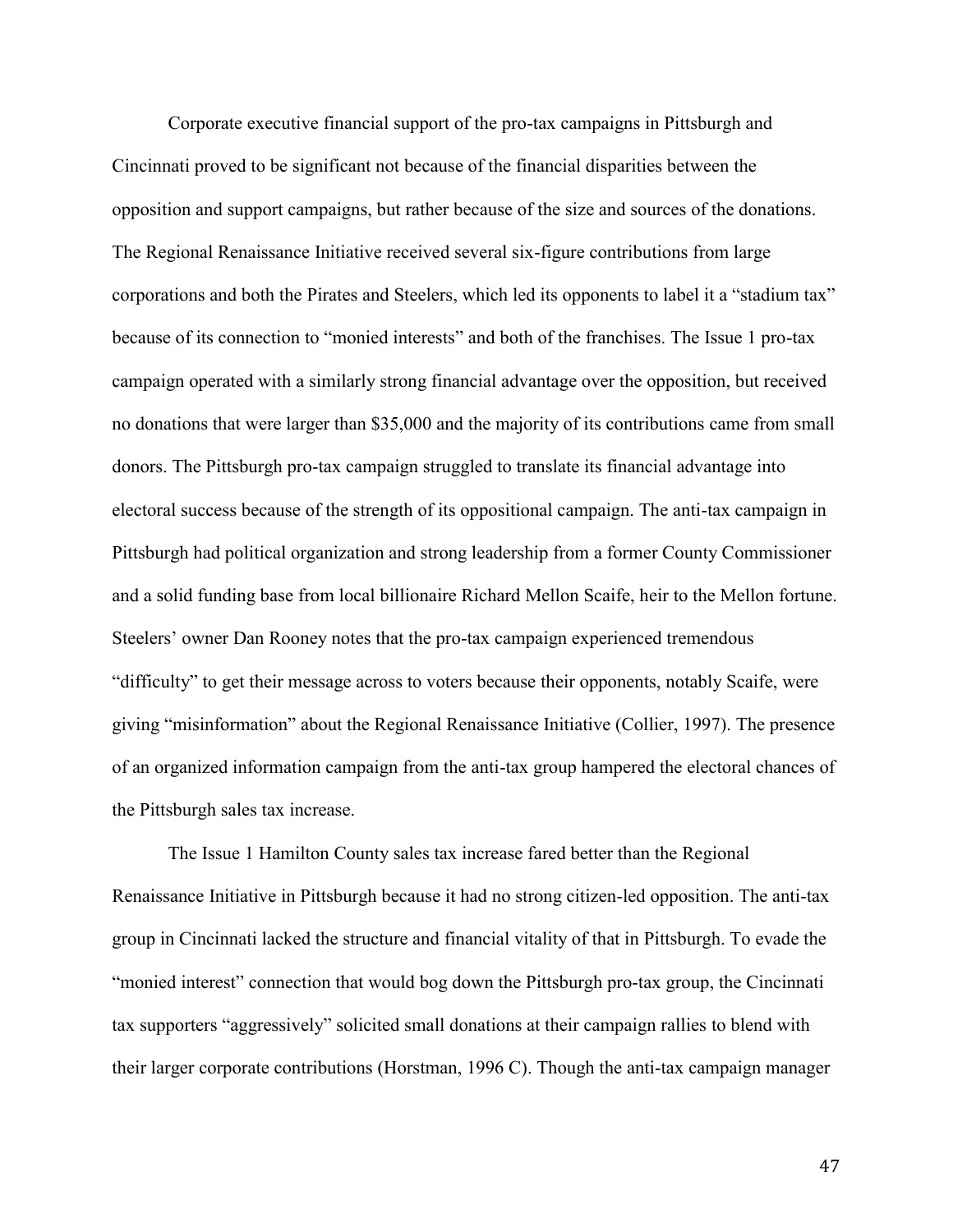considered the act a "transparent smokescreen", the *Cincinnati Post* continued to give the pro-tax campaign favorable coverage for diversifying its donor base. As previously mentioned, the antitax group in Cincinnati lacked the sense of organization and structure of its counterpart in Pittsburgh (Horstman, 1996, A). Additionally, the campaign appeared to act with fatalism toward the prospect that the Issue 1 tax would be voted down. The opposition campaign received no donation of more than \$500 prior to the vote. Anti-tax campaign manager and local Cincinnati attorney Tim Mara laughed and told the *Cincinnati Post* that the "real small contributors" could be found at anti-tax campaign rallies (*Ibid.*). The lack of organizational structure and seeming indifference toward the Issue 1 sales tax vote by the opposition campaign in Cincinnati improved the electoral chances of the tax.

Professional sports team owner support proved to diminish the electoral success of the tax increases, as the public connection between the Pittsburgh franchise owners and the taxes did little to aid the Regional Renaissance Initiative at the ballot box. Rooney's insistence on remaining in the region and his public campaigning for the Regional Renaissance Initiative conveyed to prospective voters that the franchise did not require a large public subsidy to continue to play in Pittsburgh. Steelers' head coach Bill Cowher told the *Pittsburgh Post-Gazette* that he found it difficult "to imagine Dan Rooney taking the team somewhere else" and that Rooney "is a Pittsburgh person" (Bouchette, 1997). The franchise gave little indication that they would leave the region, and thus forfeited a large amount of leverage in its negotiation to secure more public funds for a new stadium. Rooney's public association with the Regional Renaissance Initiative through large financial contributions to the pro-tax campaign further damaged the tax's electoral chances because it permitted the opposition group to frame any taxfunded stadium subsidies as corporate welfare to the franchise. Anti-tax campaign manager and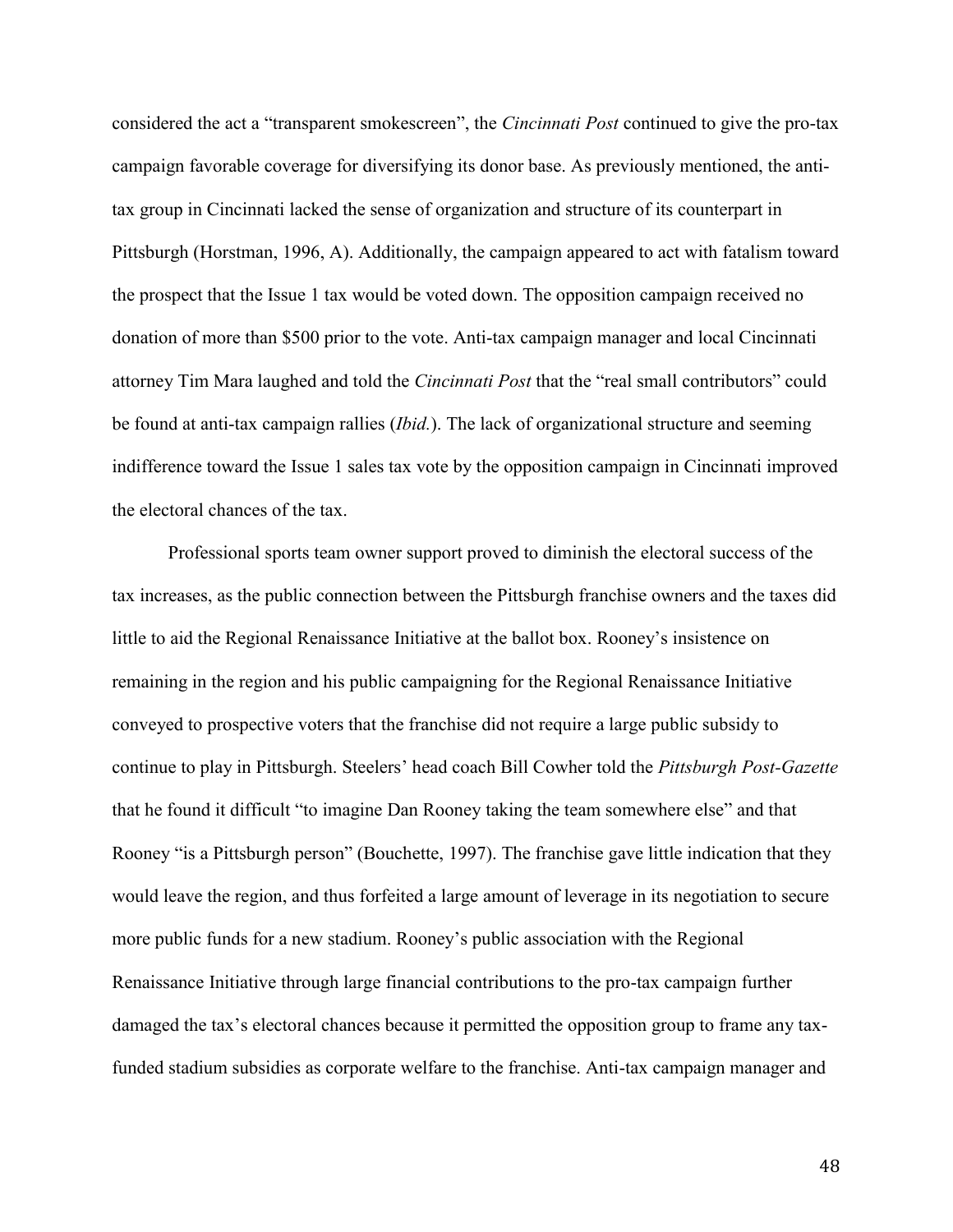former County Commissioner Larry Dunn argued that the financial contributions by both the Pittsburgh Pirates and Steelers served as a cue to voters and "proves" to voters that the Regional Renaissance Initiative was a "stadium tax" (Barnes, 1997). Financial support of the pro-tax campaign by the Pittsburgh franchise owners and their weak relocation attempts demonstrated to the public that both private entities were seeking stadium subsidies merely to fit their own preference and remain in western Pennsylvania.

The franchise owners in Cincinnati adopted a less public stance regarding Issue 1 and their proposed stadium subsidies. As previously mentioned, Reds' owner Marge Schott avoided pro-Issue 1 campaign events and remained evasive when prompted about her absence by the *Cincinnati Post*. Cincinnati Bengals' owner Mike Brown acted in similar fashion, offering Cincinnati voters a loose commitment to contribute \$25 million towards the construction of a new stadium for the Bengals in Cincinnati (Horstman, 1996, D). Yet when asked about his financing contribution further, Brown "refused to provide more specifics," essentially indicating that the team may contribute to the stadium construction project only after Issue 1 had passed, the stadium's main source of funding (*Ibid.)*. Instead of contributing to the pro-tax campaign and publicly committing large sums of private money toward the stadium construction project, Brown and Schott remained mostly anonymous during the Issue 1 campaign. Brown, believing himself to be a potential "lightening rod" for negative press, "deliberately" made no public appearances to support the Issue 1 tax increase (*Ibid.)*. Though Brown attributed his lack of public support for the measure because he did not possess the ability to be as "personable," it is clear that his avoidance of public events aided the Issue 1 tax increase at the polls.

It is unclear, however, that voters will continue to play a large role in the process to contribute public funding towards professional stadium construction. The aftermath of the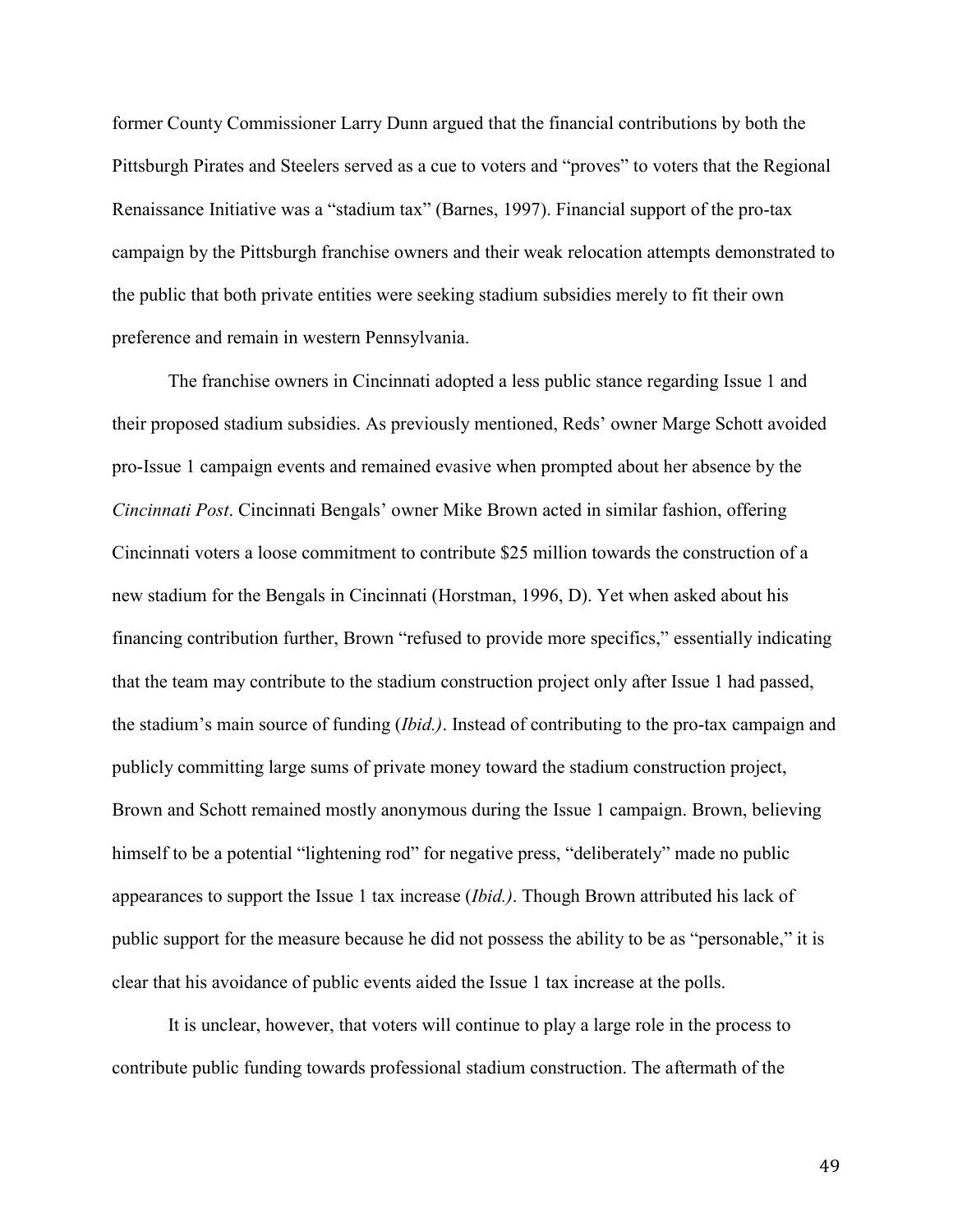Regional Renaissance Initiative's defeat at the polls and the subsequent public funds that were awarded to both the Steelers and Pirates began a trend of non-electoral solutions to stadium financing. Immediately after the sales tax increase failed, the *Pittsburgh Post-Gazette* published an article postulating what the "Plan B" would be to prevent the teams from leaving the region (O'Neill, 1997). Over the next several months, the Pittsburgh franchise owners engaged in a negotiation with Regional Renaissance Initiative backers Mayor Thomas Murphy, and County Commissioners Bob Cranmer and Mike Dawida about what the taxpayer would commit toward stadium subsidies. The owners and politicians agreed on a "Plan B" to finance new stadiums for the Steelers and Pirates – the owners would increase their financial contribution by \$30 million, and a Regional Asset District board would provide an annual contribution "between \$10 million to \$13.4 million" toward the stadium construction (Editorial, 1998). The public's financial contribution was not subject to a referendum vote, and the anti-tax campaigners played no role in the negotiation of the Plan B proposal. Despite the Regional Renaissance Initiative failing at the polls, both Pittsburgh franchises were able to receive hundreds of millions of dollars in public funding to build new stadiums. Pro-stadium subsidy politicians bypassed negative public opinion by reaching an accord with the owners and using existing tax revenue so as to avoid a citizen vote.

The effects that these variables have on the electoral prospects of stadium tax referenda can be used to make predictions about future stadium votes. Political and corporate elites that wish to pass stadium tax referenda can simply look to the stadium battles in both Pittsburgh and Cincinnati to determine which course of action they should take to secure their ends. A unified coalition of politicians can influence a stadium tax vote because voters still use politicians as the chief indicators for how they should vote themselves. Local corporate executives who favor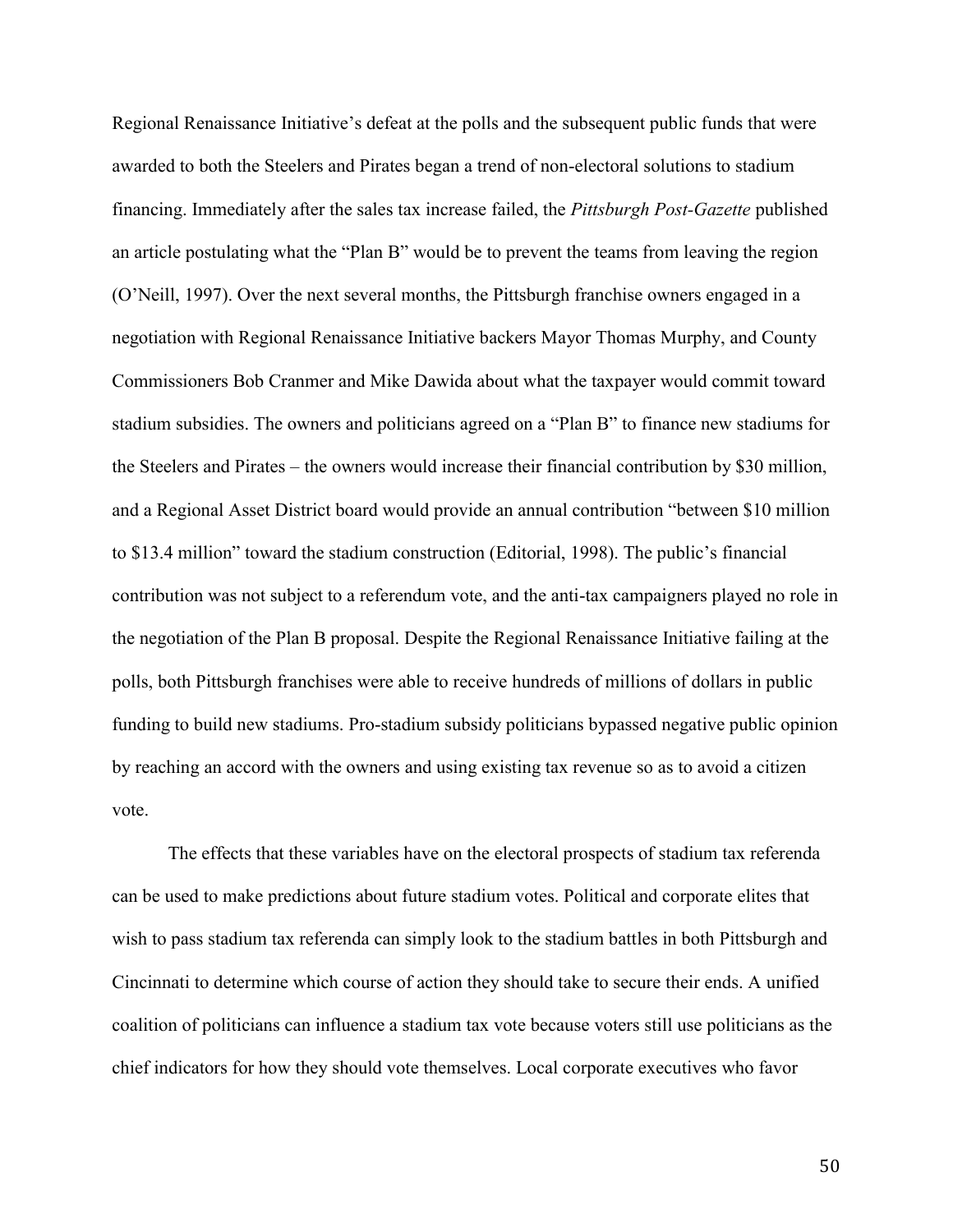stadium subsidies to keep or attract professional teams to their city can work in coordination to give large enough sums of money to the pro-tax campaigns and stay out of the public campaign for the taxes. Team owners that want the taxpayer to offset the costs of their proposed new stadiums can give loose financial commitments to stadium construction projects and not publicly stump for stadium tax increases to prevent oppositional groups from framing the increases as a means of corporate welfare for wealthy individuals.

Yet none of these prescriptions can adequately solve the issue of voter ignorance towards direct democratic processes like ballot referenda. Citizens are still dependent on politicians to tell them how to vote, and on expensive information campaigns that disseminate favorable content about whichever side pays for them. It will be interesting to see if referendum voters can increase their intelligence and awareness about ballot measures regarding stadium subsidies without the help of these elite actors. In recent years, there has been an uptick in the awareness and coverage of the negative effects of economic effects that public subsidies for professional stadiums have on the surrounding areas. To the point, many journalists consider Paul Brown Stadium, the Cincinnati Bengals' stadium that was entirely funded by the Issue 1 tax increase, to be the "worst stadium deal ever" because of the disastrous economic effects that the tax increases have had on Hamilton County (Preston, 2016). Journalist Darrell Preston states that the Cincinnati stadiums have increased in their cost to the public over-time because of lagging sales tax collections and a decrease in the population of Hamilton County. The Cincinnati stadiums were paid for by taxes that derive funds from local citizens, and the overall economic and population decline in Hamilton County has drained the strength of the County's funding source considerably (*Ibid.)*. This financing problem becomes self-perpetuating, as the County must refinance its debts to pay for projects that have had their funding sources funneled off to pay for the stadiums.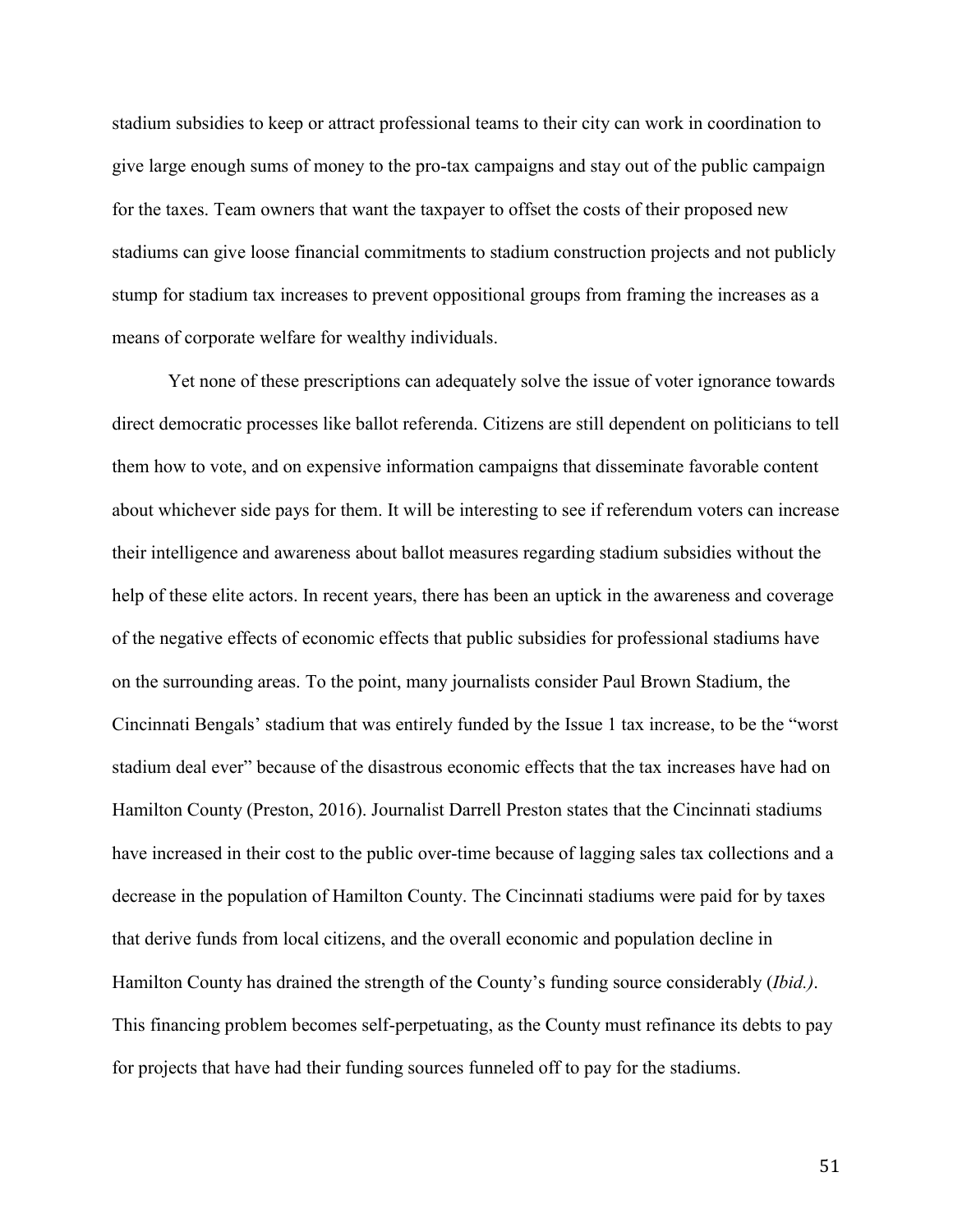The increase in the variety of media sources that voters can use to make ballot choices through the proliferation of the Internet over the past two decades makes current and future stadium cases ripe for comparison with pre-Internet stadium battles. If citizen voters are opposed to stadium tax referenda and have more ways to understand the negative economic effects of publicly financed sports franchises, how will they vote on future ballot referenda? How will local politicians who support stadium subsidies change their approach? Will the types of taxes that will pay for new stadiums change? To examine these potential ripples in the stadium development game, I will look at three ongoing and recent stadium-financing battles in San Diego, California, Arlington, Texas, and Las Vegas, Nevada. I selected these three current stadium cases because they involve both electoral and non-electoral solutions to approve the public's share of the funding costs. All three cases involve teams that are threatening to relocate to receive a larger share of public dollars to finance their proposed stadium construction projects. All three cities vary in their population size and the number of large corporations that are headquartered within them (Census, 2016). These cities have a history of passing stadium subsidy referenda to pay for professional sports stadiums. Moreover, the teams in each of these cities play in stadiums of varying age: the Texas Rangers stadium in Arlington is under twenty years old (Greene, 2017), while the stadiums in San Diego and Oakland (the Oakland Raiders are attempting to relocate to Las Vegas) were built during the 1960s (McSwain, 2016). Each city is undergoing a stadium battle but the stadiums that would be replaced vary considerably in age and modern functionality.

These cases differ from the relocation battles in Pittsburgh and Cincinnati, however, in the types of taxes that will pay for the public's share of the construction costs. The proposed stadium tax measures in Arlington, San Diego, and Las Vegas transfer the burden from local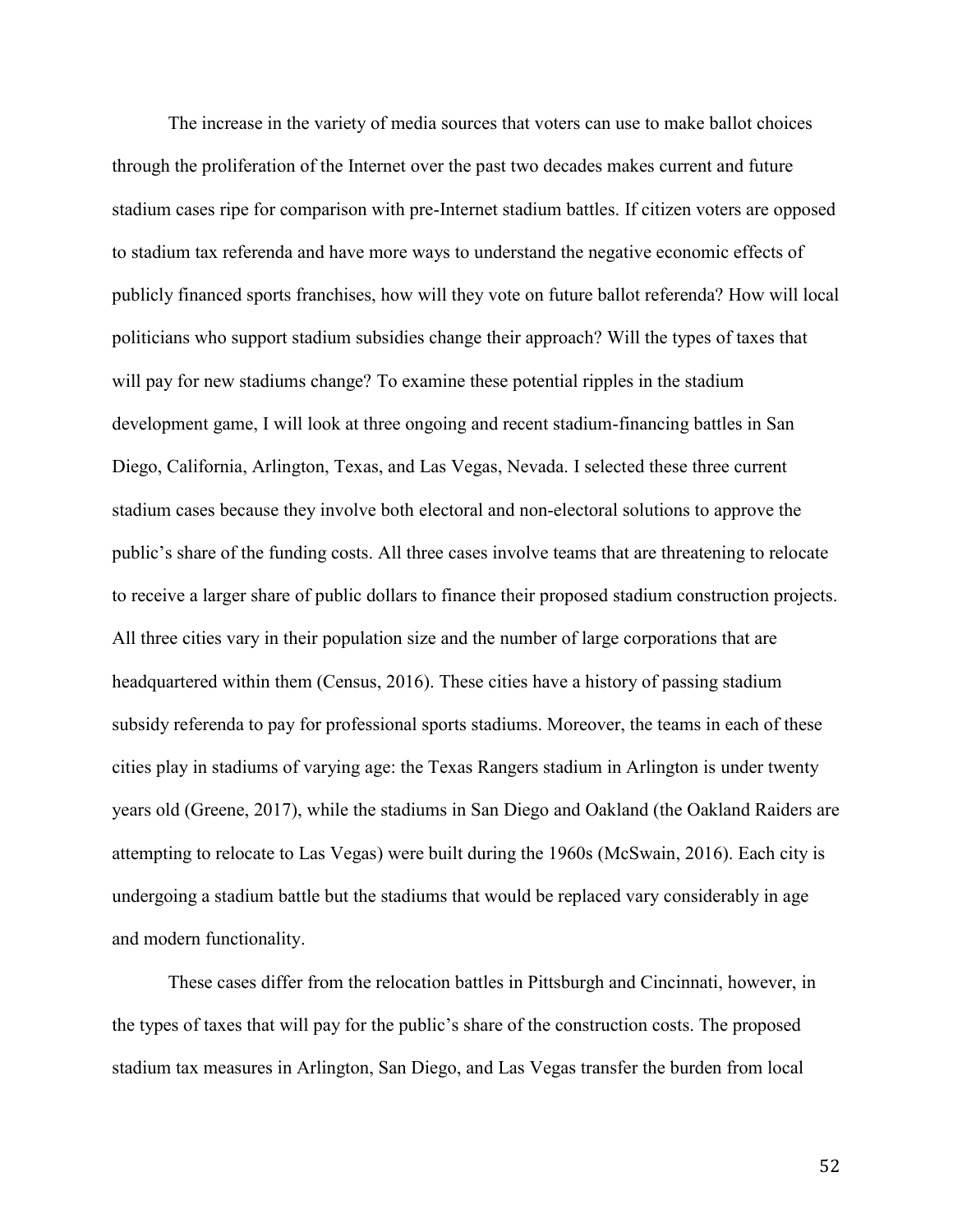citizens to tourists, be it through hotel or rental car tax fees. I will draw my information of these cases from the largest circulated newspapers in these cities. I expect that public financing of stadiums in contemporary cases will involve a smaller percentage of public contribution to the stadium construction projects and that the taxing schemes will change to target tourists instead of current residents. By placing the financing burden on visiting citizens and not the local community, local pro-tax politicians can increase voter support for these initiatives by assuring prospective voters that they will not have to pay for the new stadiums. The increase in the number of financially viable cities that can host professional sports teams has launched a new "stadium boom" in the past decade, but increased public awareness of the negative economic effects of stadiums will serve to lessen the public's percentage of the costs of stadium construction. I expect that the proposed tourism taxes in Arlington, San Diego, and Las Vegas will generate more voter support for stadium tax referenda and maintain the trend of publicly financing sports stadiums.

#### Section III:

## Arlington Case-let: Political elite and minimal team owner support

The stadium boom of the 1990s has set the stage for a massive increase in the public share of the cost of future professional sports stadiums. Team owner leverage in stadiumfinancing negotiations has benefitted from the growth of professional sports leagues. Noll and Zimbalist find that as the success of small-market teams has rapidly reduced the "size of a metropolitan area that can support a team," it has created more financially viable cities that can host professional teams (Noll and Zimbalist, 1997). This increase in the number of potential cities gives professional owners significant leverage when looking for new facilities; if their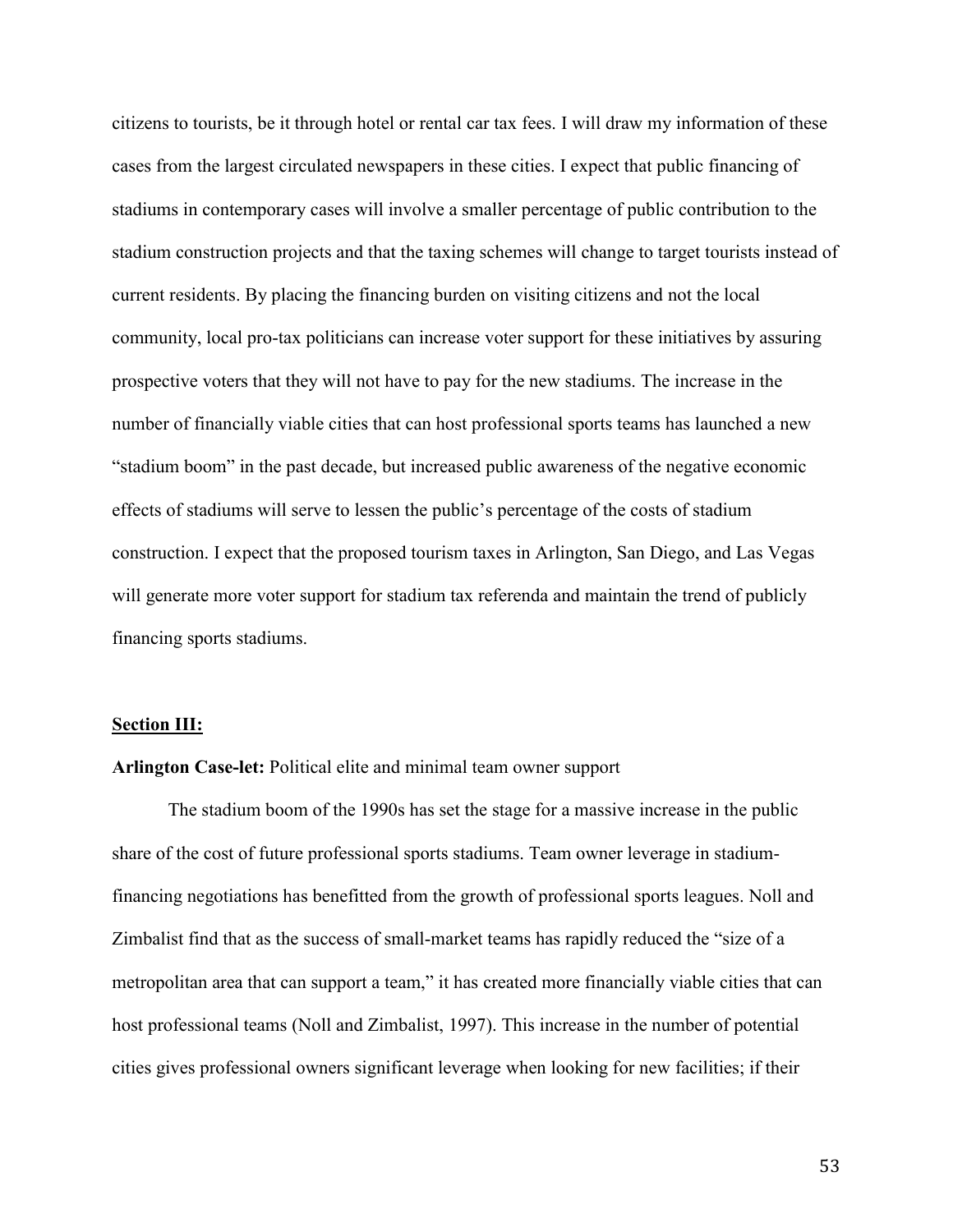current city's government refuses to contribute a satisfactory amount of funds, owners can threaten to relocate to a more cooperative city. The growth of sports leagues into smaller cities diminishes the bargaining power of anti-tax groups to block stadium tax measures by increasing inter-city competition for professional stadiums. Cities in smaller markets are competing with other cities for the right to finance professional sports stadiums for already-wealthy owners

Moreover, the rise in inflation over the past twenty years pushes stadium construction costs incrementally higher for any newer stadium that is to be built. Economist Raymond Keating estimates that there has been \$5.2 billion in government subsidies for professional stadiums from 1989-99, and projects that the public will pay out \$9 billion in 1999 "and the next several years" (Keating, 1999). Stadium construction costs have grown, which in turn has increased the public's share of these costs. Keating further argues that stadiums built between 1991-1997 added to the recipient franchise's value between 70 and 156 percent across the major four American sports (*Ibid.*). Professional sports owners enjoy the positive economic effects of the "stadium-boom" of the 1990s, as the taxpayer's portion of the costs continues to rise. The drive to create economic value for private owners through stadium subsidies comes at the expense of the local government that approves the public funds and its constituents.

Professional sports stadiums built in the 1990s came at a significantly lower cost than those constructed in the succeeding decades, but involved a larger share of public funding. As noted earlier, Greenberg's table of stadiums constructed during the 1990s finds that the average public contribution to stadium development projects constituted sixty percent of the funding (Greenberg, 1999). This trend of the public incurring a larger percentage of the stadium cost is no clearer than in Arlington, Texas. In 1991, the citizens of Arlington voted to approve seventy percent of the funding for a new stadium for the Texas Rangers to replace the aging Arlington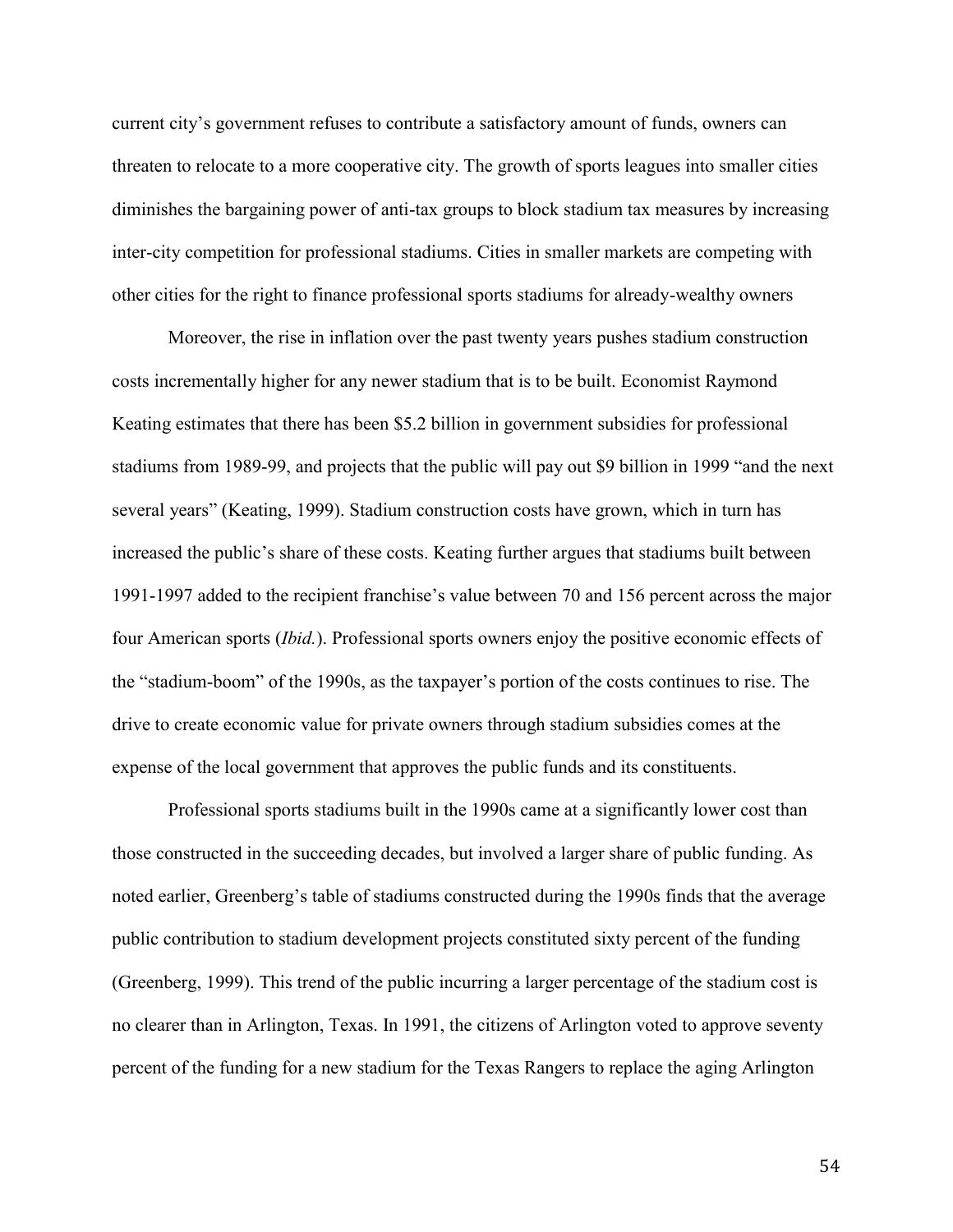stadium. (Greene, 2017). The stadium, Globe Life Park, cost \$191 million to build, with the local government providing \$131 million (*Ibid.)*. The public voted to keep the Texas Rangers in Arlington by financing a newer stadium for the team to maintain financial pace with other franchises that would receive new facilities during the 1990s "stadium boom," such as the Pittsburgh Pirates and the Cincinnati Reds. The new stadium ensured that the Rangers would not leave Arlington until after their stadium lease expired in 2022.

The geography of the city of Arlington and its surrounding areas, however, accelerated the pace to build a new stadium for the Texas Rangers. Arlington's proximity to the Dallas puts it in close competition with the city for sports franchises and other entertainment outlets. After the completion of \$1.3 billion AT&T Stadium, Cowboys' owner Jerry Jones moved the team to Arlington from Dallas County for the first time in its history (*Ibid.*). Voters approved a half-cent sales tax increase, a two percent hotel occupancy tax, and a five percent car rental tax to pay for the Arlington's \$325 million portion of the stadium financing for AT&T Stadium (*Ibid.)*. The citizens of Arlington demonstrated a willingness to assume a large public cost to lure the Cowboys away from Dallas County. The inter-city competition for professional sports teams between Arlington and Dallas resurfaced during the Major League Baseball (MLB) season of 2016. Ray Davis, the owner of the Texas Rangers, held talks with Dallas officials in May about the possibility of relocating the team if Arlington citizens voted against extending the AT&T Stadium tax increases to pay for a new stadium for the Rangers (Roland, 2016). The Rangers' ownership group claimed that though the stadium was only twenty-two years old, it needed to be replaced by a new stadium with a roof so that it could be air conditioned during Texas summers (*Ibid.*). The excessive heat of Texas and the nearness of a financially viable city in Dallas gave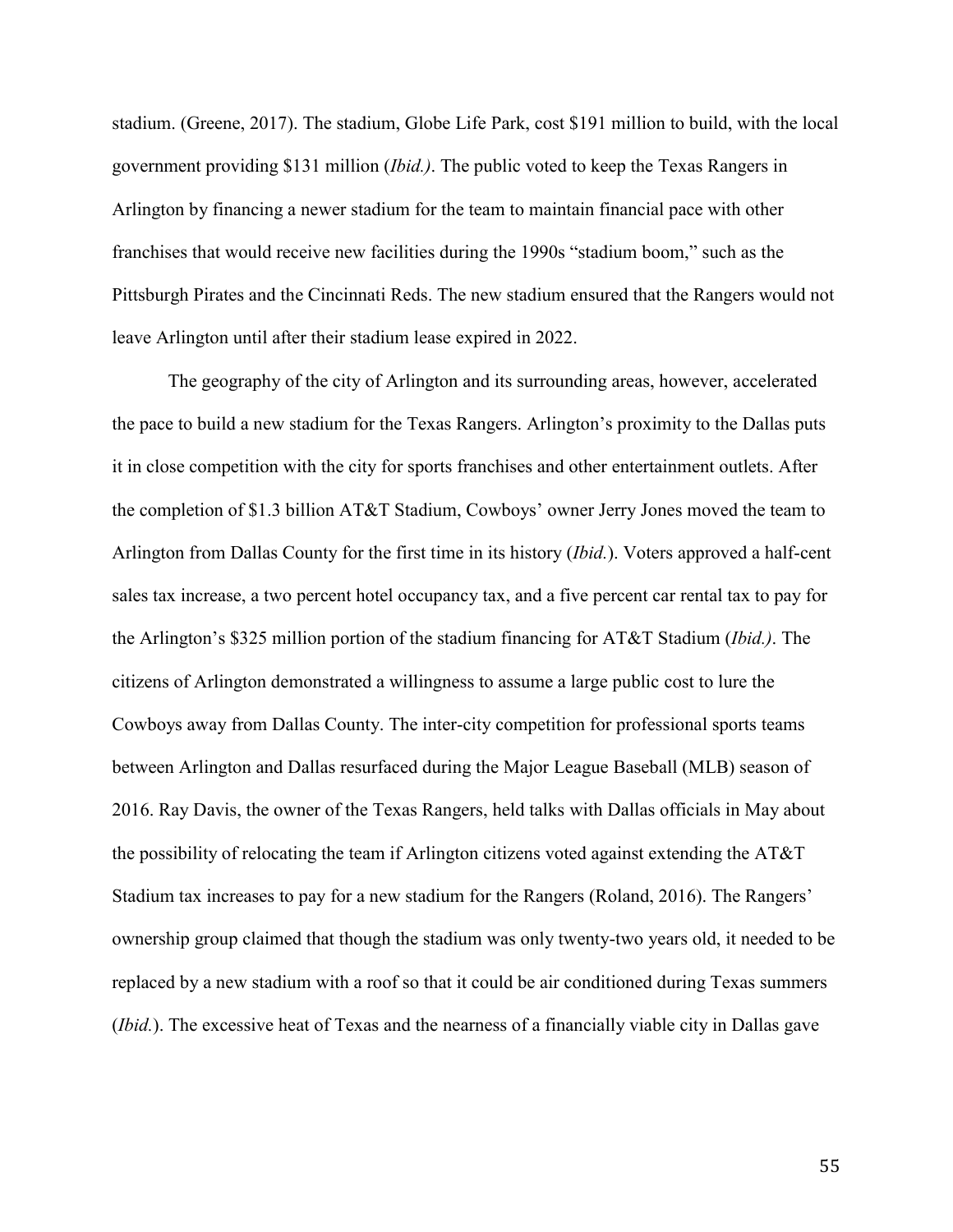Davis and the Rangers the opportunity to demand a new stadium and permitted them to choose the city based on the potential public contribution to the construction costs.

The threat of the Rangers leaving Arlington for Dallas in search of a new stadium rallied the local political elites of Arlington to propose a stadium subsidy to replace Globe Life Park. The proposed public cost of building the new baseball stadium in Arlington is capped at \$500 million, and the funding is drawn from the three taxes<sup>3</sup> that were enacted to build  $AT&T$ Stadium, with Davis and the Rangers contributing \$500 million to the project (Dickson, 2016). Arlington Mayor Jeff Williams used the meeting that Davis had with Dallas political officials in May as an opportunity to generate support for the series of tax increases that would give the Rangers a stadium subsidy to remain in Arlington. Immediately following the meeting between Davis and Dallas' Mayor, Jeff Williams held a press conference to encourage the citizens of Arlington to show support for the Rangers by extending the existing taxes because other cities, specifically "one that starts with a D," were courting Davis about a possible relocation (Madden and Dickson, 2016).

The leading politicians in Arlington made a concerted effort to keep the Rangers from relocating to Dallas by demonstrating their unified support for the existing taxes. The Arlington City Council unanimously approved a "Master Agreement" that would redirect the AT&T Stadium taxes to pay for a new stadium for the Rangers subject to public approval by Arlington voters (Cadwallader, 2016, A). Vote Yes!, the Arlington pro-tax campaign, also functioned as a political action committee chaired by Mayor Williams, and its board included the entirety of the Arlington City Council and the County's school board members (Cadwallader, 2016, C). The public unity of the Arlington politicians who endorsed the Texas Rangers stadium subsidy and

 $\overline{a}$ 

<sup>&</sup>lt;sup>3</sup> A half-cent sales tax increase, a two-percent hotel occupancy tax, and a five percent car rental tax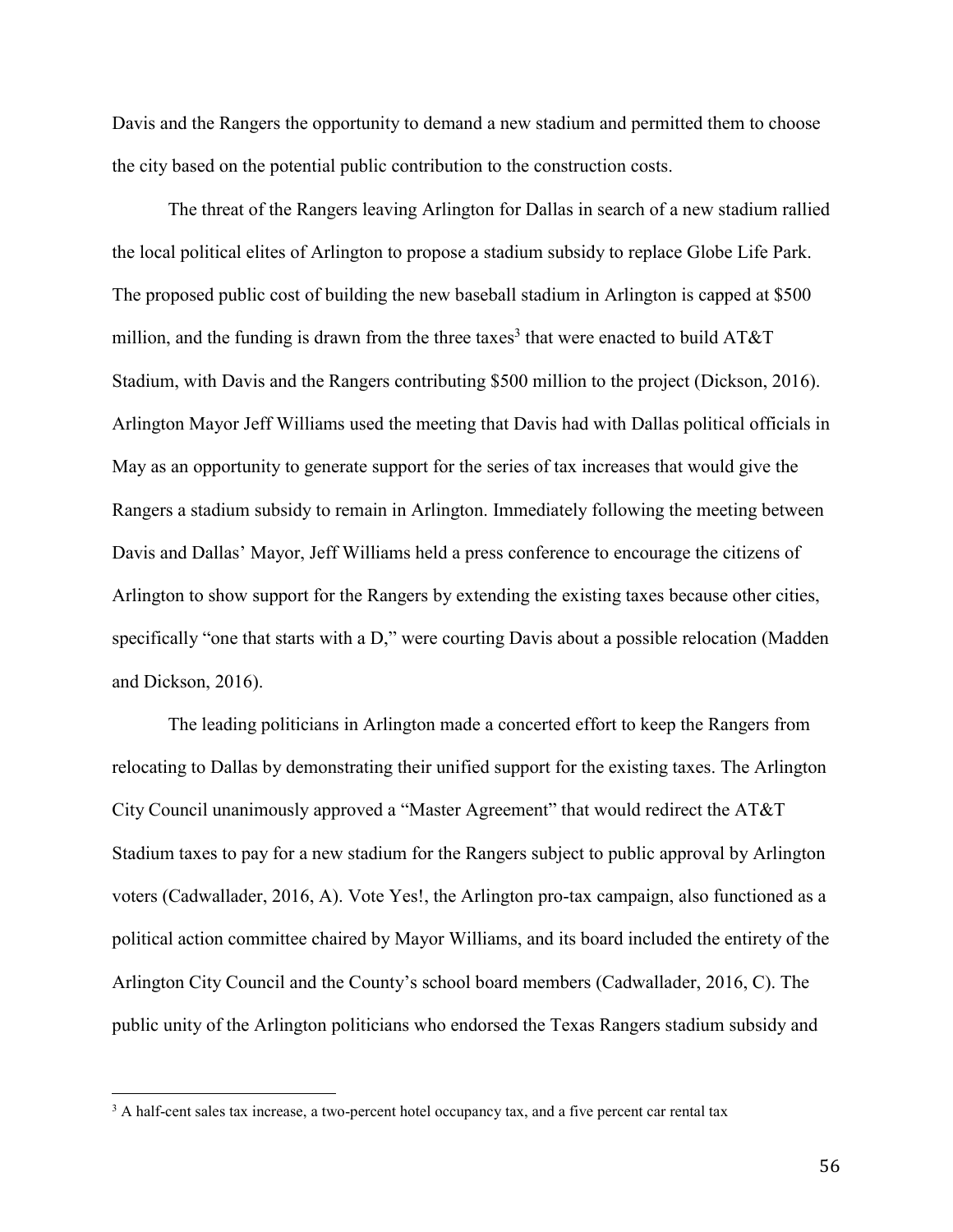the complete lack of any political opposition improved the electoral chances of the tax extensions because of the cue that politicians provide referendum voters.

Corporate executive desire to keep the Rangers in Arlington played an important role in extending the taxes that would pay for a new stadium for the team. The pro-tax campaign in Arlington benefitted greatly from the large comparative spending power that it enjoyed over its opposition prior to the referendum vote. As I have mentioned earlier, the campaign that spends the most on advertising and controls the flow of information about a ballot proposition to prospective voters tends to have the advantage because of how little information is otherwise provided to the public (Brown and Paul, 1999). The pro-tax campaign "Vote Yes!" received \$1.5 million in total contributions, as compared to the anti-tax campaign "Citizens for a Better Arlington," which managed to raise \$8,000 (Cadwallader, 2016, B). The Arlington pro-tax organization operated with a 187.5:1 spending ratio over its opponent, and was able to make large advertisement expenditures to media consulting firms of up to \$600,000. The advertisements projected that the proposed new baseball stadium would generate \$77.5 million a year for the city of Arlington (*Ibid.*).

The corporate-financed advertising campaign made economic appeals to the public to approve the stadium subsidies for the Rangers. Additionally, the businesses that stood to benefit the most from the construction of a new stadium offered financial support to the Vote Yes! campaign. Delaware North Companies Sportsservices Inc., the food vendor at AT&T Stadium and Globe Life Park in Arlington, contributed \$250,000 to the campaign, and a stadium parking service firm from Houston contributed \$60,000 (*Ibid.*). Arlington corporate elites increased the electoral chances of the stadium tax extensions by creating a large spending disparity between the two campaigns, and using that spending advantage to devise an advertising campaign that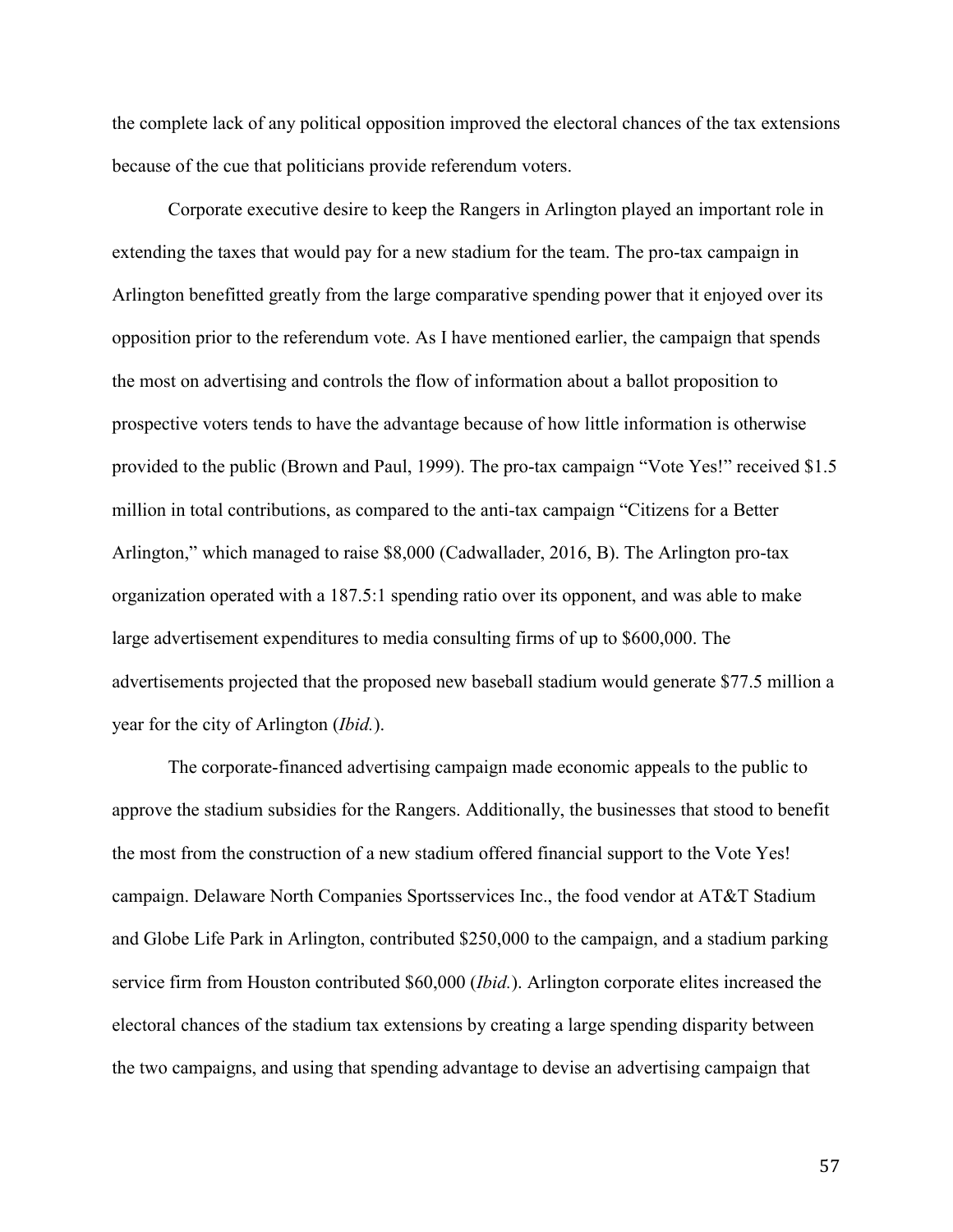touted the positive economic development that the new stadium would generate. The citizens of Arlington voted to extend the tax increases by a 60-40 margin in November (Baker and Cadwallader, 2016).

Similar to the organization that had supported the Regional Renaissance Initiative in Pittsburgh, the Vote Yes! campaign had an overwhelming spending advantage over the anti-tax organization. As mentioned earlier, the pro-tax campaign in Pittsburgh raised \$4 million and operated with a 160:1 spending ratio against the anti-tax campaign, and the pro-tax campaign in Arlington exceeded this spending ratio (O' Toole, 1997, A). Vote Yes! succeeded where the Pittsburgh pro-tax campaign failed by avoiding a public connection to "monied interests." Although Vote Yes! received several five-digit contributions, the Fort Worth Star Telegram noted that the campaign had received a plethora of contributions that ranged from \$10-\$250 and that those smaller contributions came from "mostly Arlington residents" (*Ibid.*). The Arlington pro-tax campaign received the majority of its funding from large corporate actors, but the local media framed them as a small-donor campaign. Moreover, Ray Davis and the Rangers offered less visible public support for a new stadium than did the Pittsburgh owners in the late nineteennineties. Davis and the franchise, like both the Pirates and Steelers, made a six-figure contribution to the Vote Yes! campaign, but rarely made public comments about the vote or attended in any pro-tax campaign events (*Ibid.*). The Vote Yes! campaign operated with a greater spending advantage than the pro-tax campaign in Pittsburgh, but enjoyed the same "small-donor" framing that had aided the Cincinnati pro-tax campaign in 1996.

The Texas Rangers' search for a new stadium echoes trends that can be found in contemporary stadium financing deals. The 2016 subsidies for a Rangers' stadium in Arlington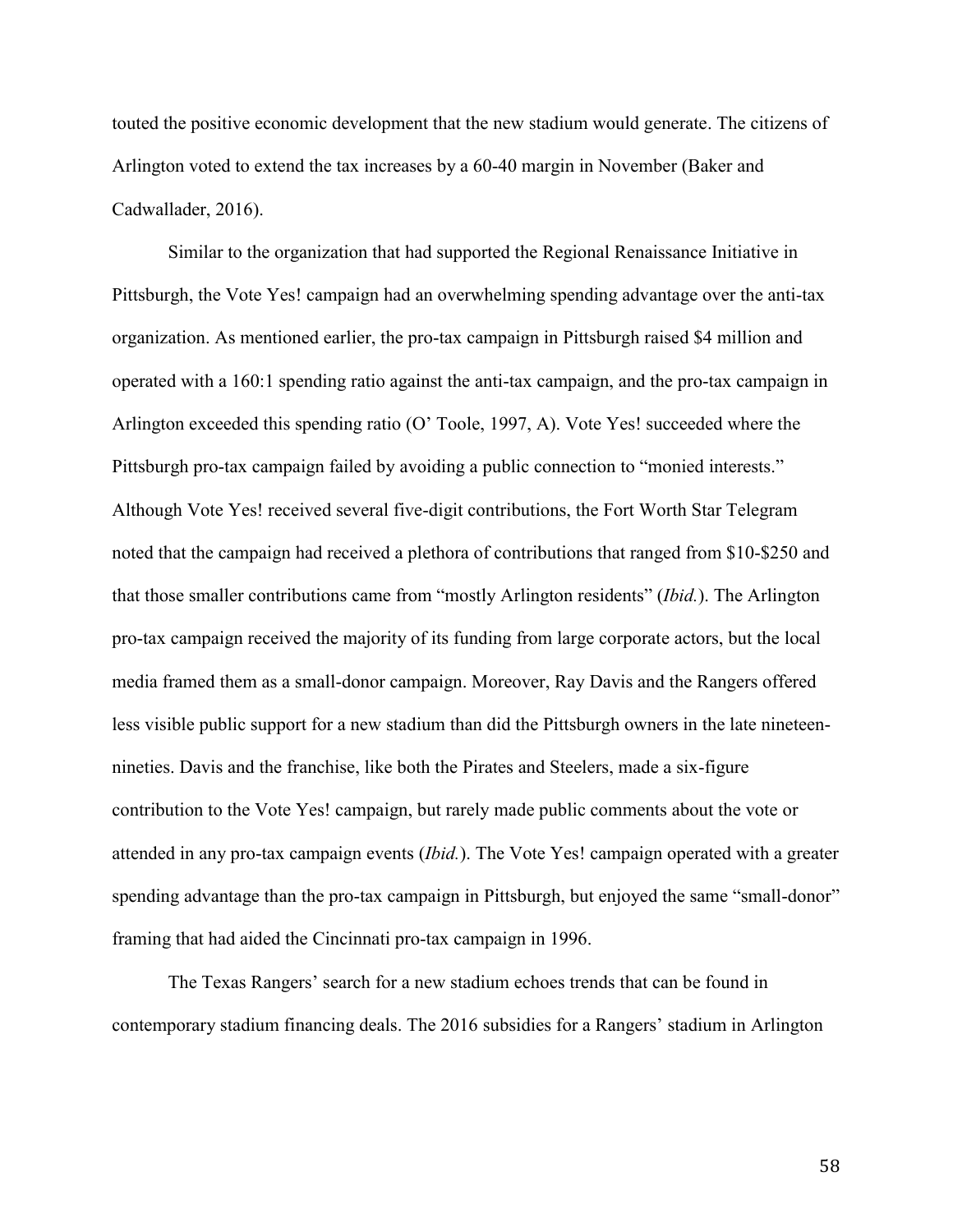involved a smaller percentage of public funding<sup>4</sup> than Globe Life Park, and a transfer of the costs from local citizens to visitors. Excluding the half-cent County sales tax increase, the majority of funding for the new stadium is derived from tourism taxes such as a hotel rental occupancy tax and rental car tax. One could cogently argue that the reduction of the percentage that the public would contribute to a new stadium and the shift of the taxes from local citizens to visitors increased voter support for the tax extensions. Two weeks prior to the stadium tax vote, Mayor Williams tried to build public support for the taxes by stating that "the Rangers and visitors are going to pay for 75 percent" of the new stadium (Cadwallader, 2016, A). Additionally, along with the extension of the existing taxes, the citizens of Arlington approved a ten percent ticket tax and a \$3 parking tax fee to help defray the public cost of the stadium (Baker and Cadwallader, 2016). The taxes that will pay the public's percentage of the Rangers' new stadium were designed to shift the financial burden away from Arlington citizens to those that visit the city.

The strong financials of the Arlington government perhaps increased citizen approval of the tax extensions to keep the Rangers in the city. Voters demonstrated larger support for an extension of the AT&T Stadium taxes because the County had, for the most part, paid off the thirty-year bonds it took out to build the Cowboys' new stadium. Four months prior to the vote, the Fort Worth Star-Telegram reported that Tarrant County would have paid off the bond debt accrued for AT&T Stadium by 2021 (Cadwallader and Osborne, 2016). Arlington voters extended the existing stadium tax measures because they had yet to experience any serious financial restrictions from their previous public-private stadium financing deals. Furthermore, the media had a considerably lessened impact on convincing prospective voters against approving

l

<sup>&</sup>lt;sup>4</sup> 71 percent of the funding for Globe Life Park, as previously mentioned, came from the city and local governments. The public's contribution for a new stadium is capped at 50 percent.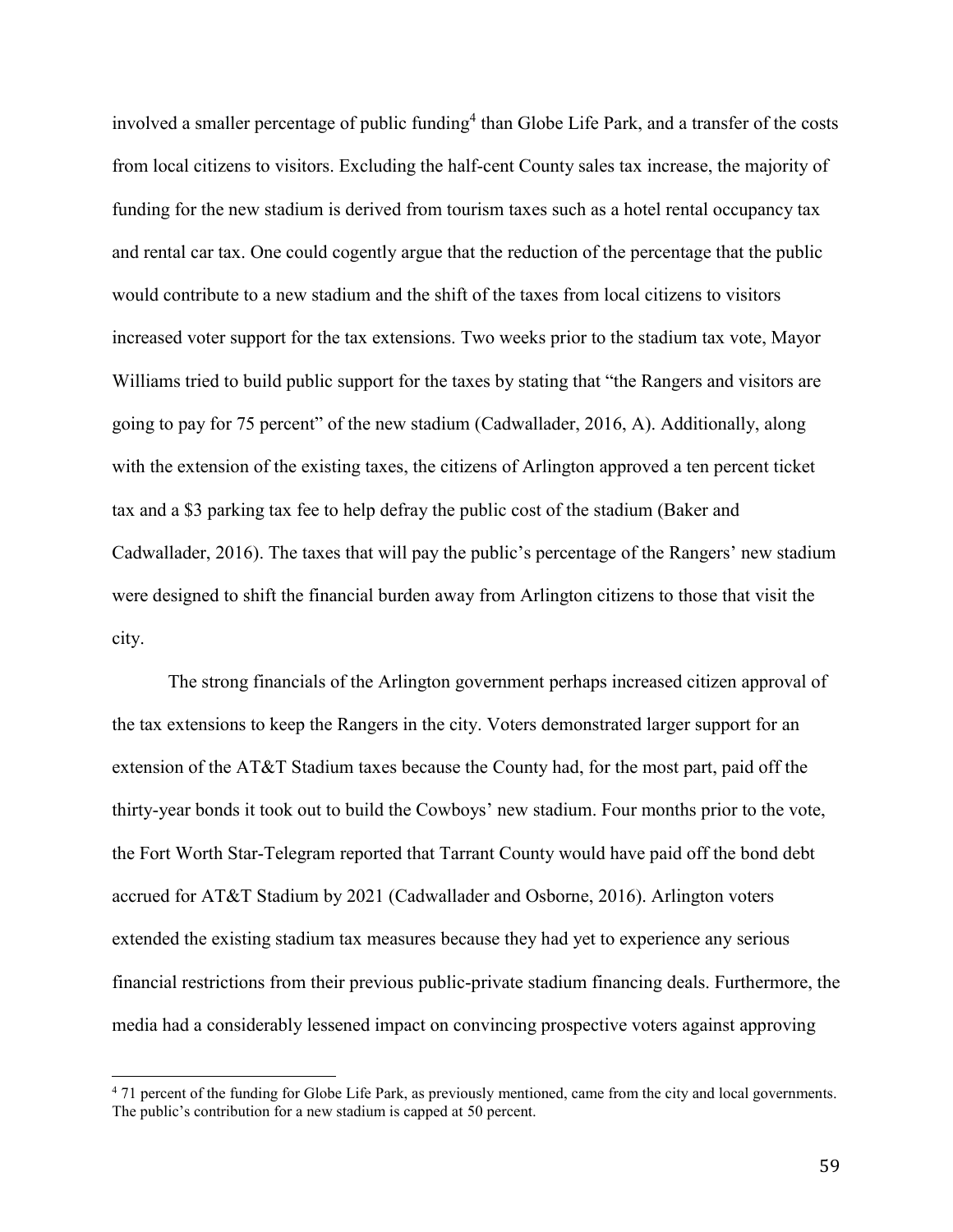the "tourist" taxes. The Star-Telegram published an economic study that argued that Arlington would lose out on \$300 million in the admission and parking taxes, and that the Rangers' control of stadium naming rights would cost the city \$300 million (Cadwallader, 2016, A). Referendum voters gave more weight to the positive economic forecasting that was paid for by the pro-tax campaign than the negative economic reports that were published by the area's largest circulated newspaper. Voters proved to be more swayed by the campaigning of Arlington's local political elites and the city's inherent competition with Dallas than the negative economic forecast, as a Star-Telegram poll published a month before the election showed the tax vote at a 42-42 tie (Baker and Cadwallader, 2016). Local citizens were less concerned with capturing further money from a tourist tax-funded stadium and more concerned with evading paying for a stadium tax out-of-pocket. Unified political elite endorsements and minimal public support for the taxes by the Rangers owner won out against impartial economic studies.

The drive to increase team financial value through new stadium construction is not unique to Major League Baseball, but rather common to all sports. Though the San Diego Chargers play in a different league than the Texas Rangers, the teams are alike in their quest for a publicly financed stadium. Both teams use the threat of nearby cities as leverage to secure public funds for new stadium projects. The San Diego Chargers will receive a stadium subsidy if the local politicians in San Diego exhibit unified public support for tourism tax measures and team owner Dean Spanos, like Rangers owner Ray Davis, has little involvement in the pro-tax campaign.

San Diego Case-let: Political elite disapproval and maximal team owner support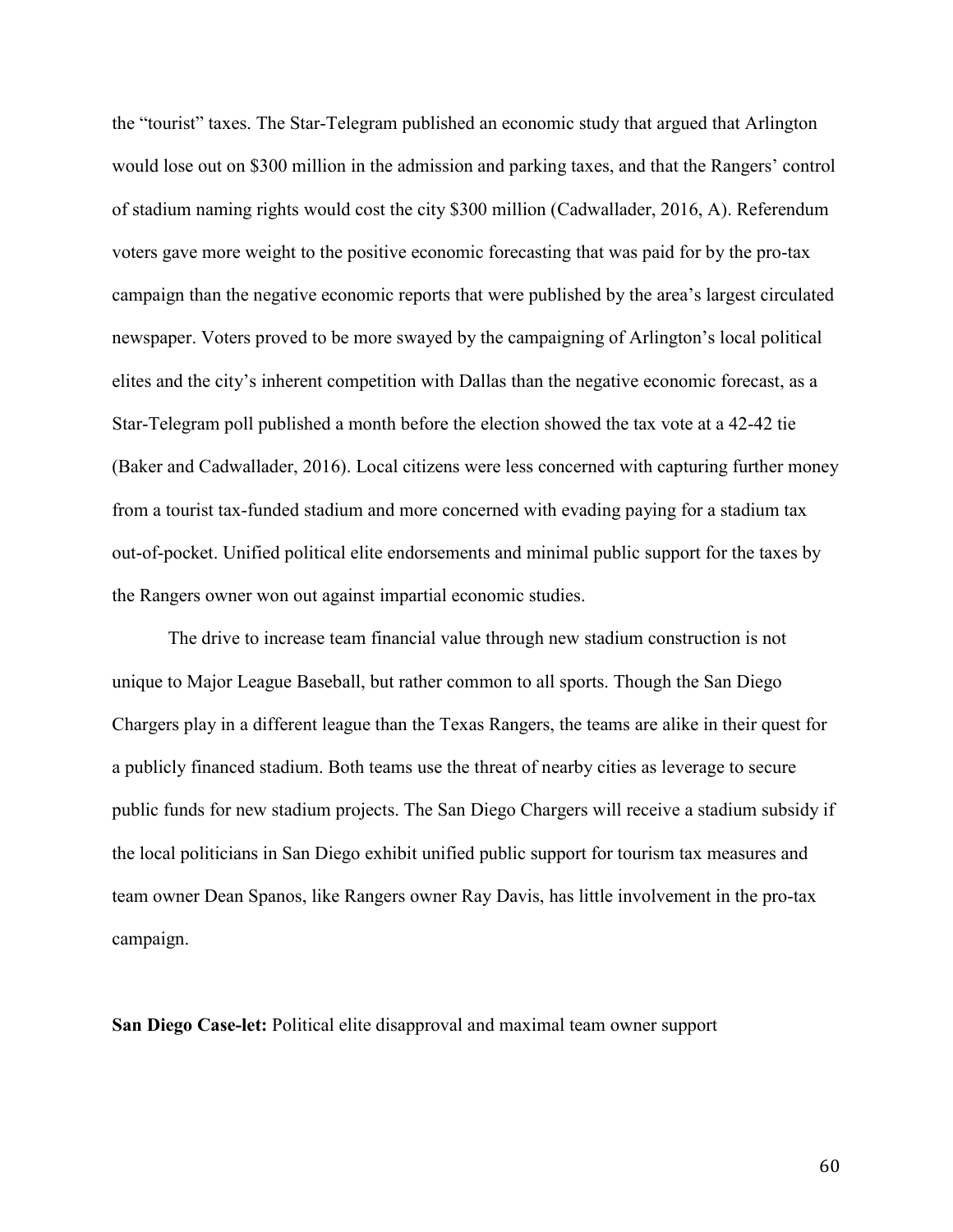Growing revenues in professional sports prompts teams and owners to maximize their franchise value at all turns. Roger Noll finds that professional sports teams and leagues have demonstrated increased revenue growth in "attendance and broadcasting," which in turn boosts the value of professional franchises (Noll and Zimbalist, 1997). This increase in team revenues breeds further development, as Noll argues that the "novelty" of a new stadium can boost a franchise's value by as much as thirty percent (Stevenson, 2016). As such, it is in the best interest of profit-maximizing owners to demand newer facilities as often as possible.

The National Football League (NFL) is now currently experiencing increased relocation efforts by its members for the purposes of acquiring majority-publicly financed stadiums in order to increase team value. This increased monetization of the NFL and professional sports in general fuels the desire of the NFL to tap into the Los Angeles market and thus give team owners more leverage in their pushes for stadiums. The St. Louis Rams decision to relocate to Los Angeles stems from a nullified agreement between the St. Louis Convention and Visitors Commission and the Rams about which group should pay for renovations to the existing St. Louis football stadium (Hunn and Pistor, 2016). The San Diego Chargers and owner Dean Spanos had petitioned the city to upgrade the fifty-year old Qualcomm Stadium or help pay for a new one to keep the Chargers in San Diego (McSwain, 2016). Similarly, the Oakland Raiders and owner Mark Davis sought for an upgrade over their own fifty year old Oakland Coliseum (Group, 2016). The NFL granted the St. Louis Rams the right to relocate to Los Angeles in January of 2016, and gave the Chargers first priority to move to Los Angeles after they extended the franchise a one-year option to relocate (Hanzus, 2016).

The stadium construction dilemma in San Diego is linked with that of the Oakland Raiders ownership group and the city of Los Angeles. Though the Chargers had the first rights to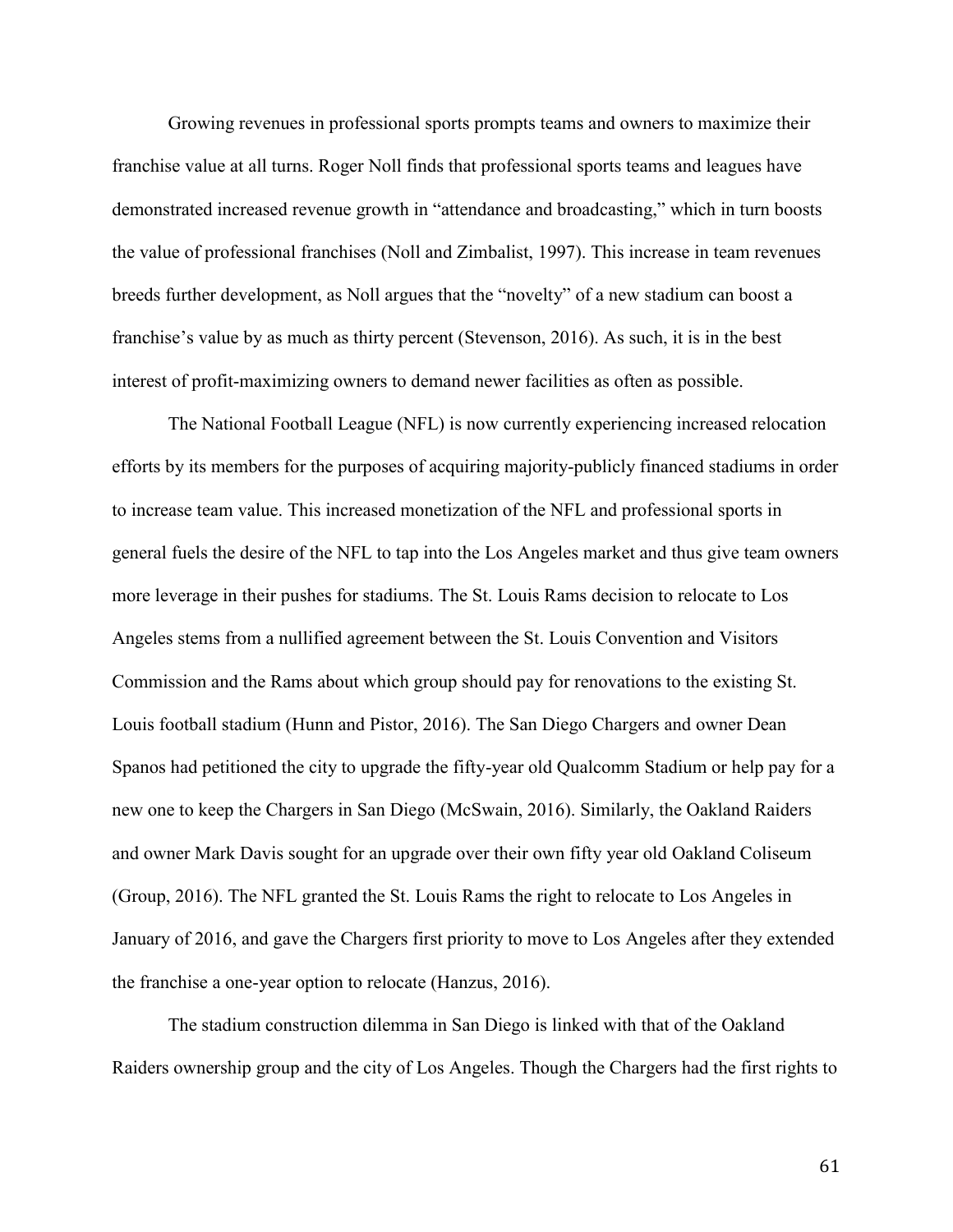relocate to Los Angeles, the NFL gave the Raiders the opportunity to relocate there should the Chargers decline to do so (*Ibid.*). As both teams play in aging stadiums and have done so for decades, the two teams proposed that they would combine to build a privately financed stadium in Carson, California, but the NFL rejected their offer. As the league blocked the franchises' attempts to both relocate and build a stadium with little to no public funds, the Chargers began to work with the politicians in San Diego to craft a stadium-financing plan that would help offset potential construction costs and allow the teams to remain in the region.

The Measure C tax proposed an increase of the local hotel tax from 12.5 percent to 16.5 percent in order to pay for both a stadium in downtown San Diego, and a convention center annex. The NFL and the Chargers were to combine to pay \$650 million in private financing to the complete a new stadium for the Chargers in San Diego (McSwain, 2016). Like the Regional Renaissance Initiative from the Pittsburgh case, not all of the funds raised would go toward stadium construction, and the team offered to contribute some amount of private funding to the project. Unlike the Pittsburgh tax increase, Measure C was designed to tax non-residents and instead transfer the public cost to tourists who traveled to San Diego to rent hotel rooms. San Diego Mayor Faulconer publicly endorsed Measure C on October 3<sup>rd</sup>, a month before the vote, saying "it is important to have professional sports that bring our community together" (Smolens, 2016). Dean Spanos and the Chargers contributed \$5 million dollars to pay for advertising time to promote the passage of Measure C (Garrick, 2016, B). I expect that Mayor Faulconer's political support, the Chargers financial contribution to the pro-Measure C campaign and to the proposed stadium will increase the likelihood that Measure C passes in November of 2016.

The corporate-political alliance struck between Dean Spanos and Mayor Faulconer increased the electoral chances of Measure C. The combined support of the pro-tax campaign by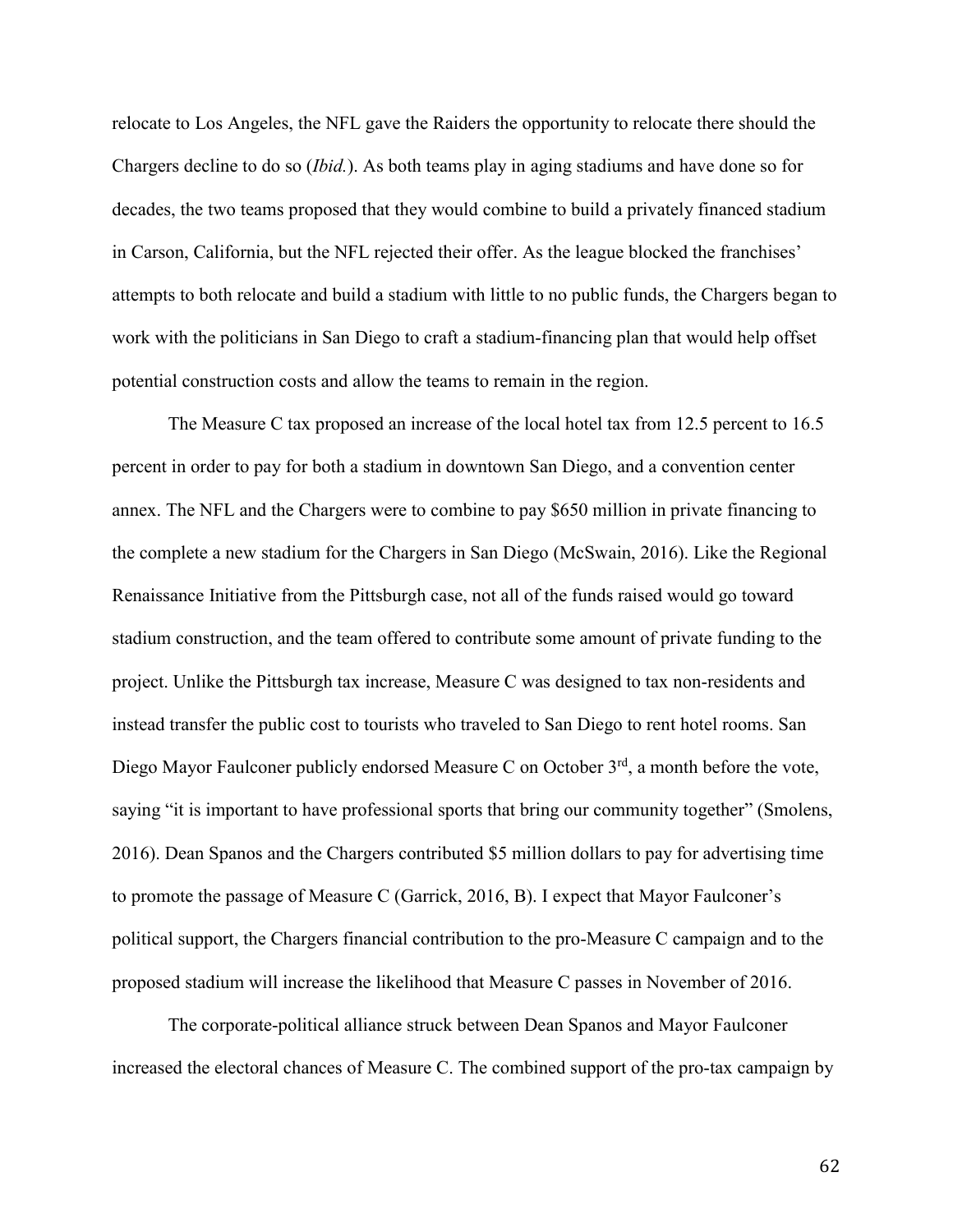Spanos and Faulconer and the influence of the two elites attempted to convince the public of the importance of the Measure C tax increase to the city. The alternatives to Measure C, other than outright relocation, stood little chance against the financial might of the Chargers' ownership group. Former City Councilman Carl DeMaio devised a stadium-financing plan that required fans and private investors to contribute any sum between \$5,000 and \$700,000 towards the stadium construction costs (Showley, 2016, June 23). A group of San Diego citizens proposed "Measure D," which would raise the hotel tax from 12.5 percent to 15.5 percent and use the tax revenue to build a convention center annex and defray the cost of a majority-privately financed football stadium (Garrick, 2016, B).

As previously stated, Brown and Paul find that there is more public support for referendums that have been sponsored by elected public officials than citizen-sponsored initiatives (Brown and Paul, 2002). Though prospective referendum voters created Measure D, there was more voter support for politically endorsed referendums than citizen-endorsed alternatives. Measure D received significantly fewer donations than the Spanos-Faulconer supported Measure C. The *San Diego Union Tribune* estimated that the "coalition of groups" that opposed Measure C had only raised \$15,000 (Garrick, 2016, B). Supporters of the citizensponsored Measure D complained that a \$100,000 dollar radio advertisement purchase wrongfully stated that local taxpayers support Measure C and a publicly financed stadium for the Chargers (Garrick, 2016, October 18). The Measure C campaign received support from the highest-ranking local politician and massive funding contributions from the San Diego Chargers franchise, and tried to prevent the "monied interest" frame that the Regional Renaissance Initiative failed to escape by paying for radio ads that proclaimed that the campaign derived support from local taxpayers. I expect that the combined efforts of political and corporate elites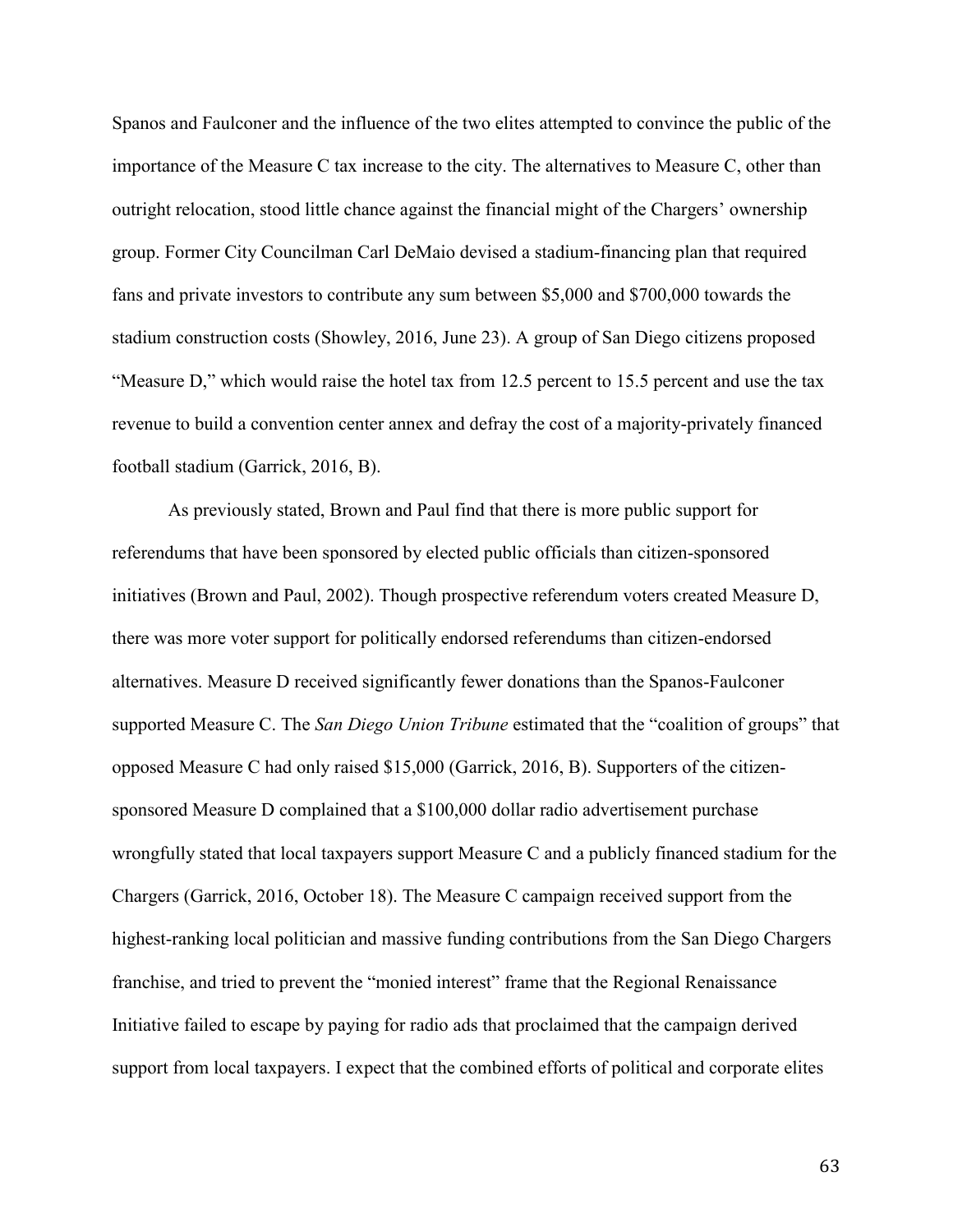to generate positive public opinion for Measure C will increase its electoral chances in the November election.

However, Measure C, like the Regional Renaissance Initiative, did not pass the November vote because of local political opposition to the stadium tax that would pay for a new stadium for the Chargers. Though the tax increase received the support of the Mayor, an overwhelming majority of the San Diego City Council opposed the Measure publicly. The *San Diego Union Tribune* openly stated that the process for building a stadium, with any mix of public-private funding, would not be able to continue without the support of both the City Council members and the Mayor (Smolens, 2016). The City Council is given equal import as that of the more "familiar" city Mayor. Councilman David Alvarez publicly campaigned against any tax increase that would pay for a new stadium, and was a founding member of the "No Downtown Stadium – Jobs and Streets First!" movement in San Diego that was instrumental in building voter opposition to the tax measures (*Ibid.*). Other Council representatives Chris Cate and Chris Ward urged voters to vote against Measure C (*Ibid.)*. Councilman Todd Gloria called Mayor Faulconer's endorsement of Measure C a "non-binding gentlemen's agreement" with the Chargers ownership group (*Ibid.*). Dean Spanos and the San Diego Chargers had little hope of winning over majority support from San Diego's City Council members, which hurt the electoral chances of Measure C or any stadium tax measure that would keep the Chargers in San Diego.

The fight for the proposed stadium among the city's districts further divided the Council's support. City Councilman Scott Sherman, whose district contains Qualcomm Stadium, spoke out against Measure C because the Chargers' ownership group threatened to relocate to Carson, California with the Oakland Raiders (*Ibid.*). San Diegans voted down Measure C by a margin of 56-44 percent in November. Local political opposition stemming from district disputes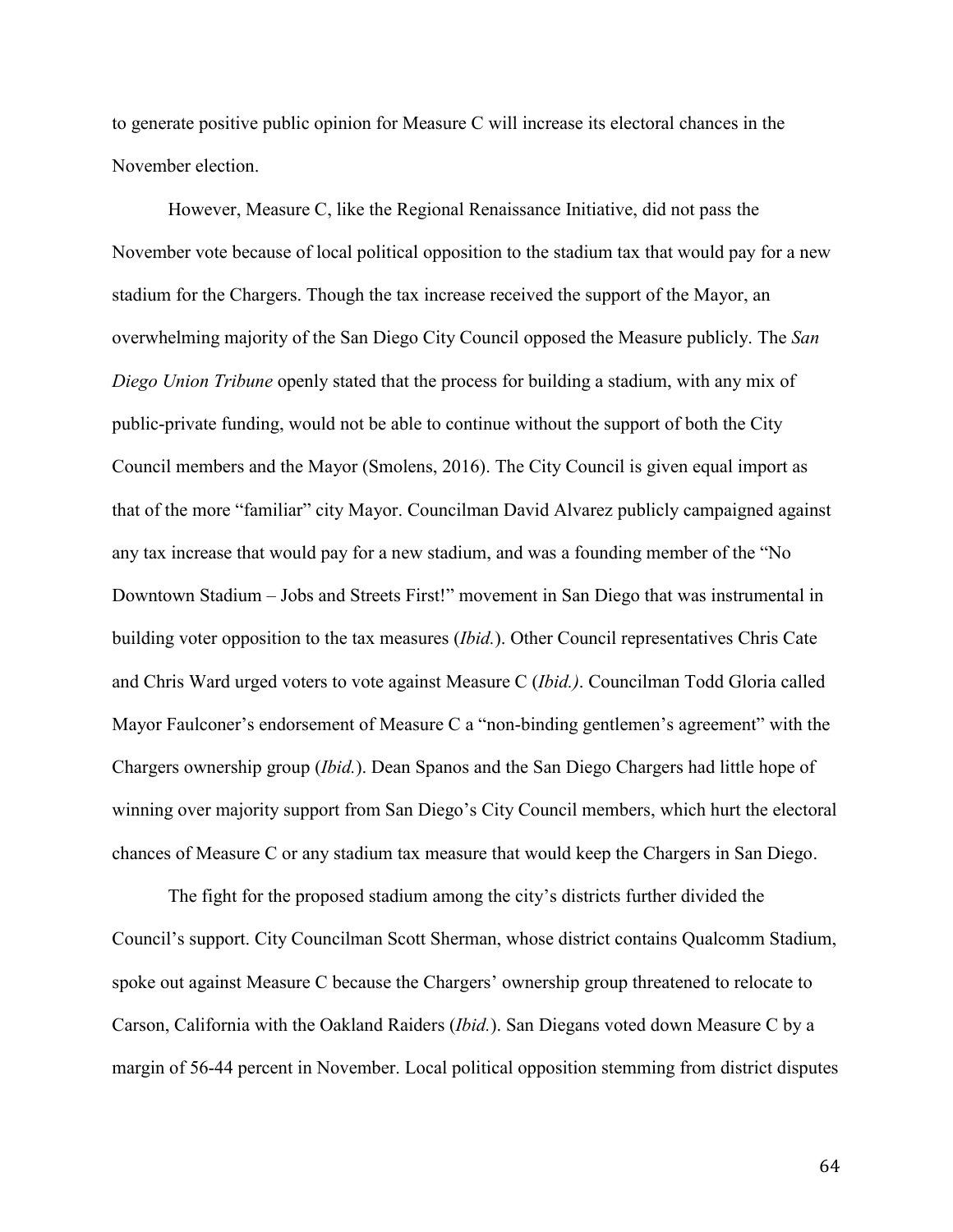and animosity toward Dean Spanos for threatening to relocate proved more significant than did mayoral support or excessive team financial contribution to the stadium construction project.

Measure C also failed in its 2016 vote because of California's strict referendum passage laws. As with the Pittsburgh case, a large spending advantage over the anti-tax organization and support from "familiar" politicians like the Mayor proved less significant to voters than local political opposition against a tax increase. Pluralistic political elite opinion on a ballot measure is a stronger voting cue than corporate elite support. The California law that requires a two-thirds majority by voters to pass any ballot proposition, citizen or politician-sponsored complicated Measure C's chances at the ballot box (Garrick, 2016, C). Although Measure C never approached a majority, let alone a two-thirds majority, it still stood little chance of passing by such a wide margin.

Furthermore, the impact of political elite support for Measure C was tainted because of Dean Spanos' public connection to the stadium tax increases. The politicians who opposed a stadium subsidy used Mayor Faulconer's "agreement" with Spanos and the Chargers' ownership group as an indication that Spanos and the Chargers were receiving a lucrative stadium-financing deal. Representatives from the Chargers told the *San Diego Union-Tribune* that the team's success in securing a stadium subsidy required the public support from Mayor Faulconer, but made no mention of the City Council (Garrick, 2016, B). The oppositional City Council criticized Faulconer's involvement with Spanos and the team; Councilman David Alvarez considered Faulconer's agreement with Spanos to be too lenient and that Measure C would be conceding "giveaway after giveaway" to Spanos (Garrick, 2016, A). Public association by protax politicians with the team owner can taint the influence of political elite support for a stadium subsidy. Arlington Mayor Jeff Williams received no such public backlash for supporting the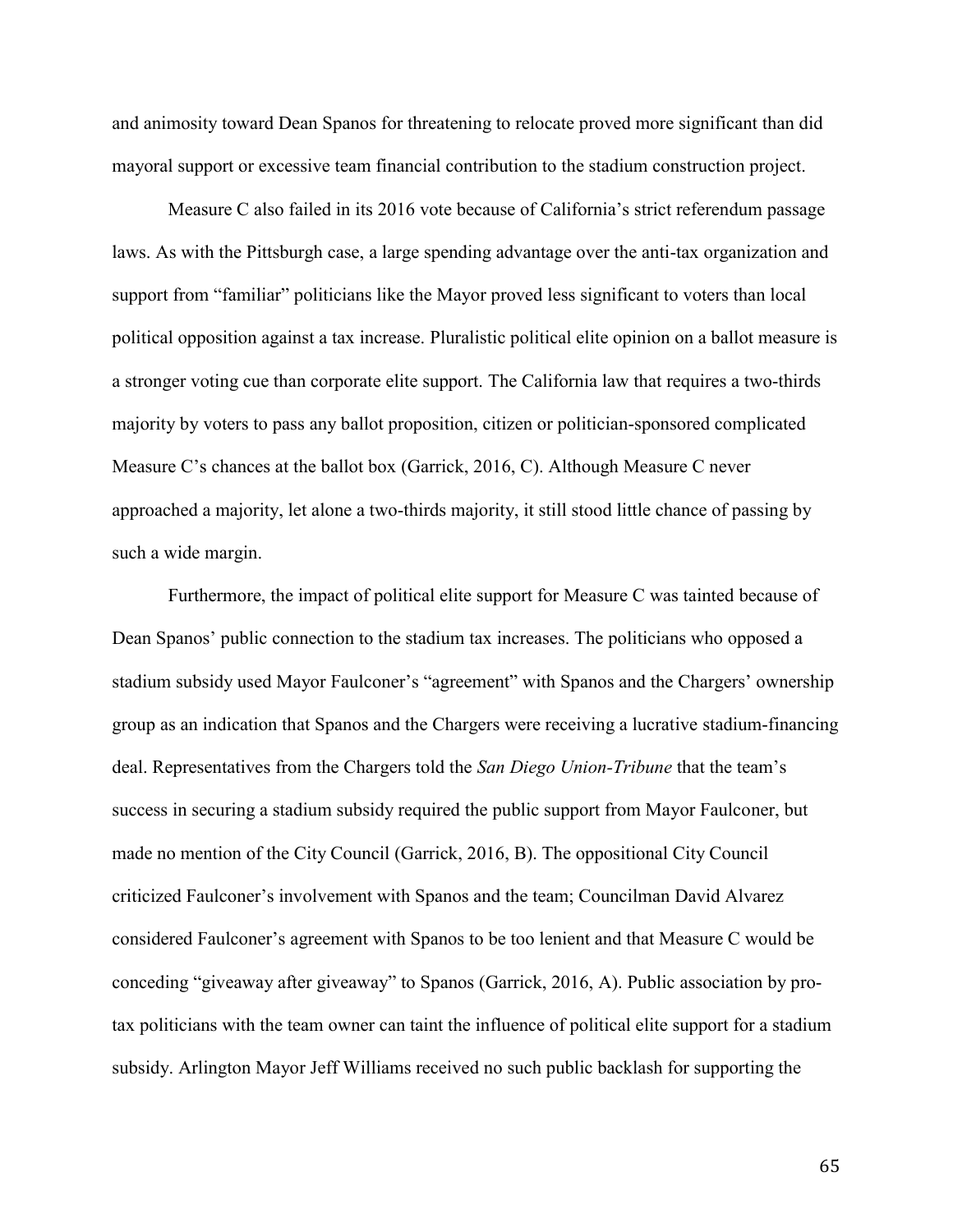Arlington stadium subsidies because the Rangers' owner played a minimal role in the campaign to extend the tax increases. Similarly, the Cincinnati politicians who created the Issue 1 tax received minimal criticism because of the absence of the Cincinnati franchise owners from the pro-tax campaign. Team owner over-involvement in the campaign to pass stadium subsidies can diminish the cue that supportive political elites provide for undecided voters, and hurt the electoral chances of stadium tax measures.

These two modern stadium development cases support my hypotheses that political elite opposition to a stadium subsidy is significant and that public team owner support for stadium subsidies hurts the electoral chances of such ballot measures. Citizens in both the late 1990s and today are wary of affording rich owners tax benefits for new facilities but still align their vote choice with those of their elected officials. These hypotheses may be less applicable, however, to the Raiders Las Vegas relocation case, as it involves a non-electoral approval of public funding for new stadium construction. Political elite voting cues and politician support or disapproval of stadium tax referenda play has no effect on non-electoral solutions to stadium financing because citizens are not voting on the public contribution. Non-electoral means of approving public financing for professional stadiums are more reliant on local corporate executive support as the public's contribution has already been approved. As I have previously mentioned, after the defeat of the Regional Renaissance Initiative at the polls, the pro-tax politicians bypassed a public vote and approved existing tax revenue to cover the public contribution towards new stadiums for the Pirates and Steelers (PPG Editorial, 1998). Stadium construction did not get underway, however, until after the private financing contribution had been settled between the two negotiating sides (*Ibid.*). As the Las Vegas stadium development case involves a nonelectoral means of guaranteeing public funds to the construction project, I expect that corporate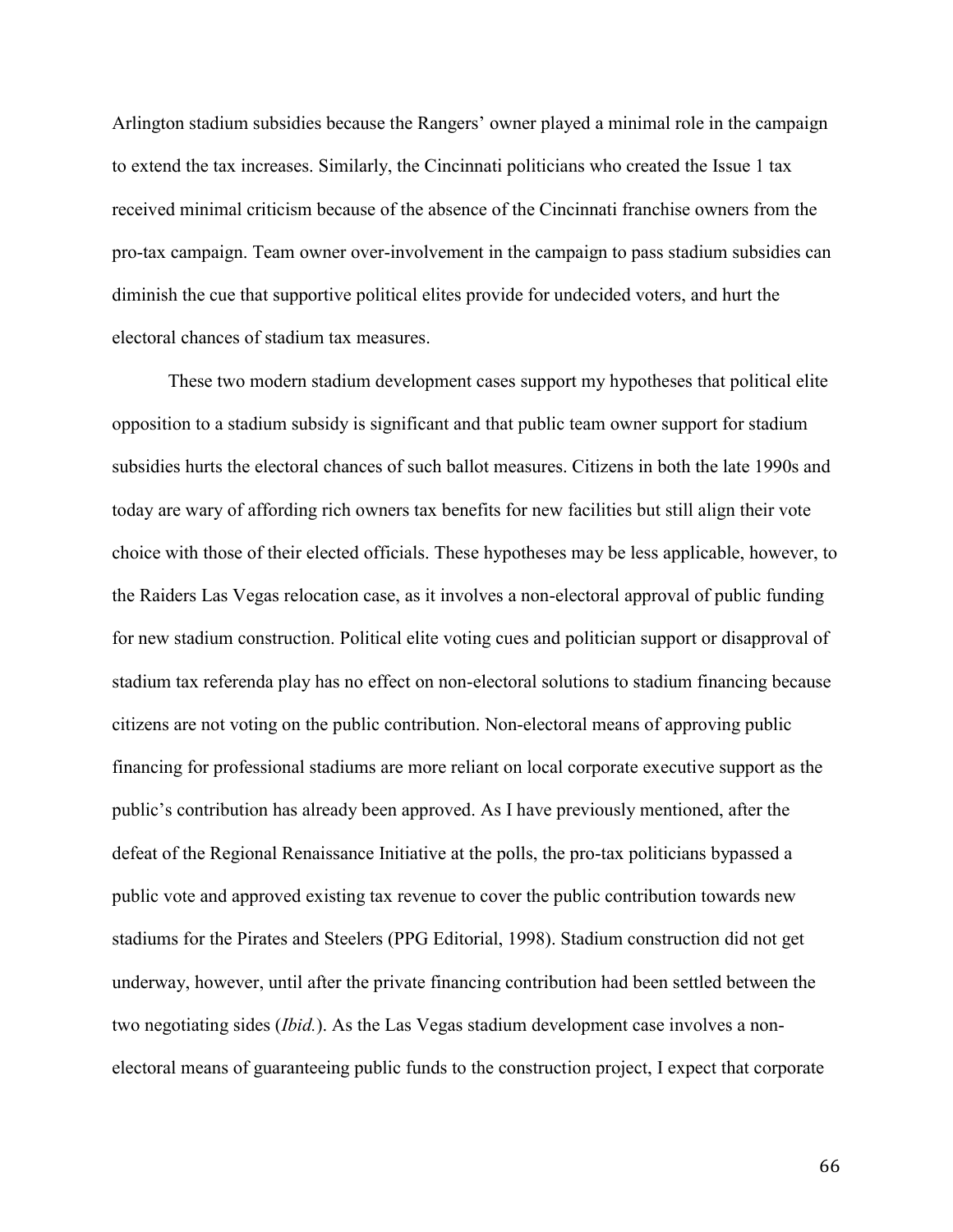elite support and team owner contribution to the proposed stadium will have the largest impact on the Raiders relocation efforts.

### Oakland/Las Vegas Case-let: Corporate elite support of non-electoral processes

As the National Football League (NFL) gave Dean Spanos and the Chargers the first option to move to Los Angeles, the Oakland Raiders' ownership group had to seek a different solution and a new city to court for a stadium subsidy. The NFL's decision to allow only one of the two franchises the opportunity to relocate to Los Angeles reflects the league's continued intent to not over-saturate the Los Angeles football market. An owner can move their franchise only if the league's remaining owners convene and agree by a 75 percent majority vote to approve the relocation. In 1978, Al Davis, father of current owner Raiders' owner Mark Davis, tried to relocate the Oakland Raiders to Los Angeles after their lease had expired at the Oakland Coliseum. The owners voted nearly unanimously to prevent Davis from moving the Raiders, by a margin of 22-0, with five owners abstaining (Asher and Shapiro, 1982). Davis filed and won an anti-trust lawsuit against the NFL after Commissioner Pete Rozelle and other owners refused to grant Davis the right to move the Raiders to Los Angeles, as the Rams were playing in nearby Anaheim, California (*Ibid.*). This need to diversify cities within the league also drives further stadium development in other cities. Given the NFL's reluctance to over-crowd any of its member teams, Mark Davis and the Raiders had to consider options other than Los Angeles for a relocation destination.

Like the Chargers, the NFL tried to incentivize the Raiders to remain in Oakland. In their decision to allow the Rams to return to Los Angeles in January of 2016, the league offered both the Chargers and the Raiders \$100 million dollars toward new stadiums should the two teams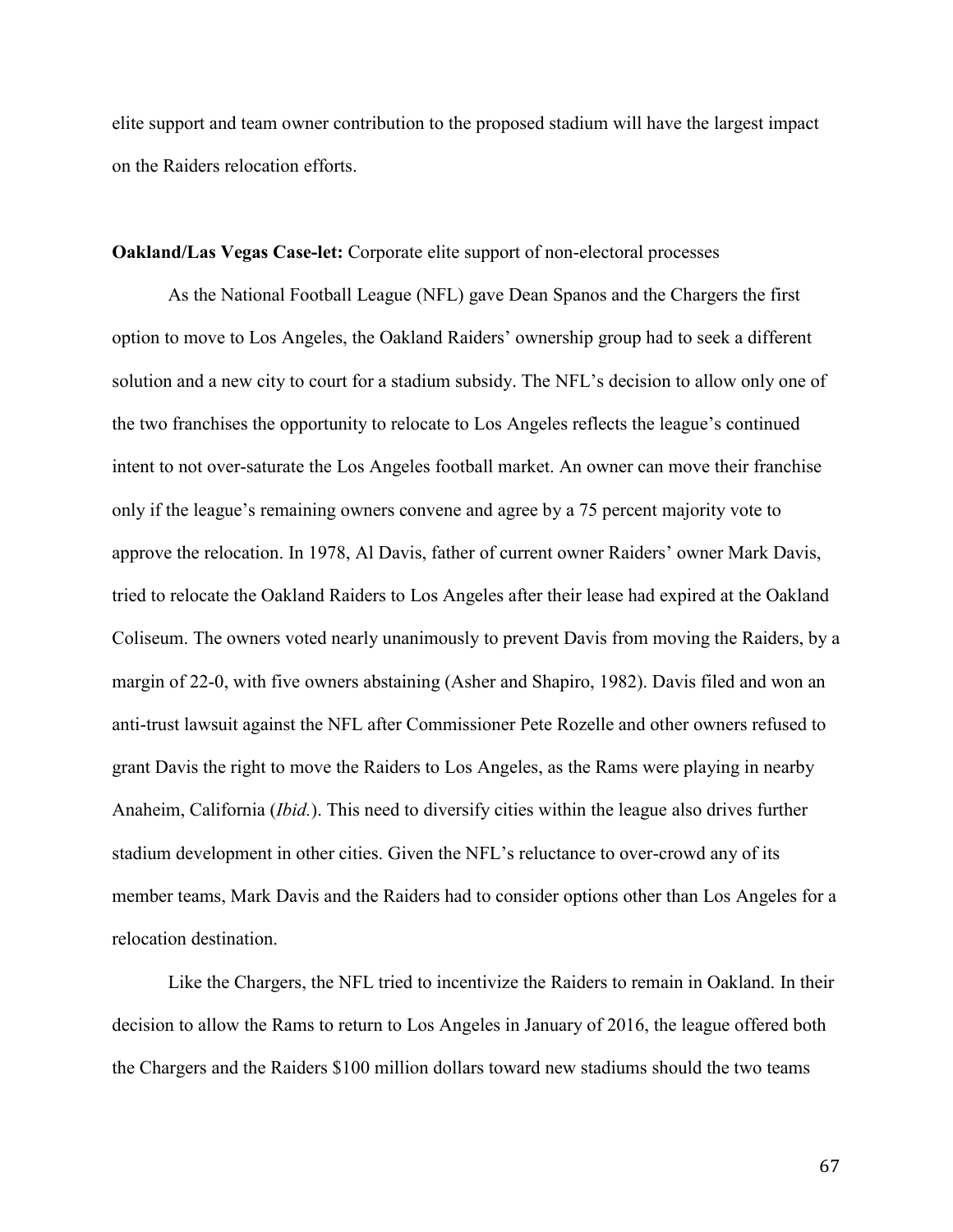strike a deal with the local government and remain in their respective cities (Wickersham and Natta, 2016). Unlike the Chargers, Davis and the Raiders made it clear that they would not even try to build a new stadium in Oakland. Davis worked on relocating the team to Las Vegas for much of 2016, and even applied to have the phrase "Las Vegas Raiders" trademarked by August of that year (Youmans, 2016, A). During the fall of 2016, Oakland Mayor Libby Schaaf coordinated with an ownership group led by former NFL player Ronnie Lott to devise a funding strategy for a new football stadium in Oakland. Schaaf's proposed stadium in Oakland is projected to cost \$1.3 billion dollars, \$200 million of which would come from the taxpayer, while the rest would be financed by several private actors,<sup>5</sup> yet Davis and the Raiders were not part of the negotiations (Youmans, 2016, C). Following the report on Schaaf's funding framework, Davis announced that he has not been "swayed" by Oakland's plan and "remains committed to Las Vegas" (Youmans, 2016, B). Additionally, the NFL is reluctant to consider Schaaf's proposal, as league Commissioner Roger Goodell wrote a letter to Mayor Schaaf and stated that the NFL and Schaaf "had not identified a viable solution" to keep the Raiders in Oakland (Gotz, 2017).

Davis' Las Vegas alternative to building a new stadium in the Bay Area draws questions about the NFL's focus on profitability and desire to expand into untested markets. The relocation of the Chargers and Rams to Los Angeles, however disruptive to the fan bases in San Diego and St. Louis, are relatively safe bets financially for the NFL. Los Angeles is the second largest media market in the United States, and the NFL has had teams play in Los Angeles from 1946- 1994 (Census, 2017). The Raiders' potential move away from the sixth largest media market in Oakland to the nation's fortieth largest in Las Vegas is, however, less financially defensible

l

<sup>5</sup> \$200 million would come from the NFL, \$300 million from the Raiders and \$600 million from Ronnie Lott's ownership group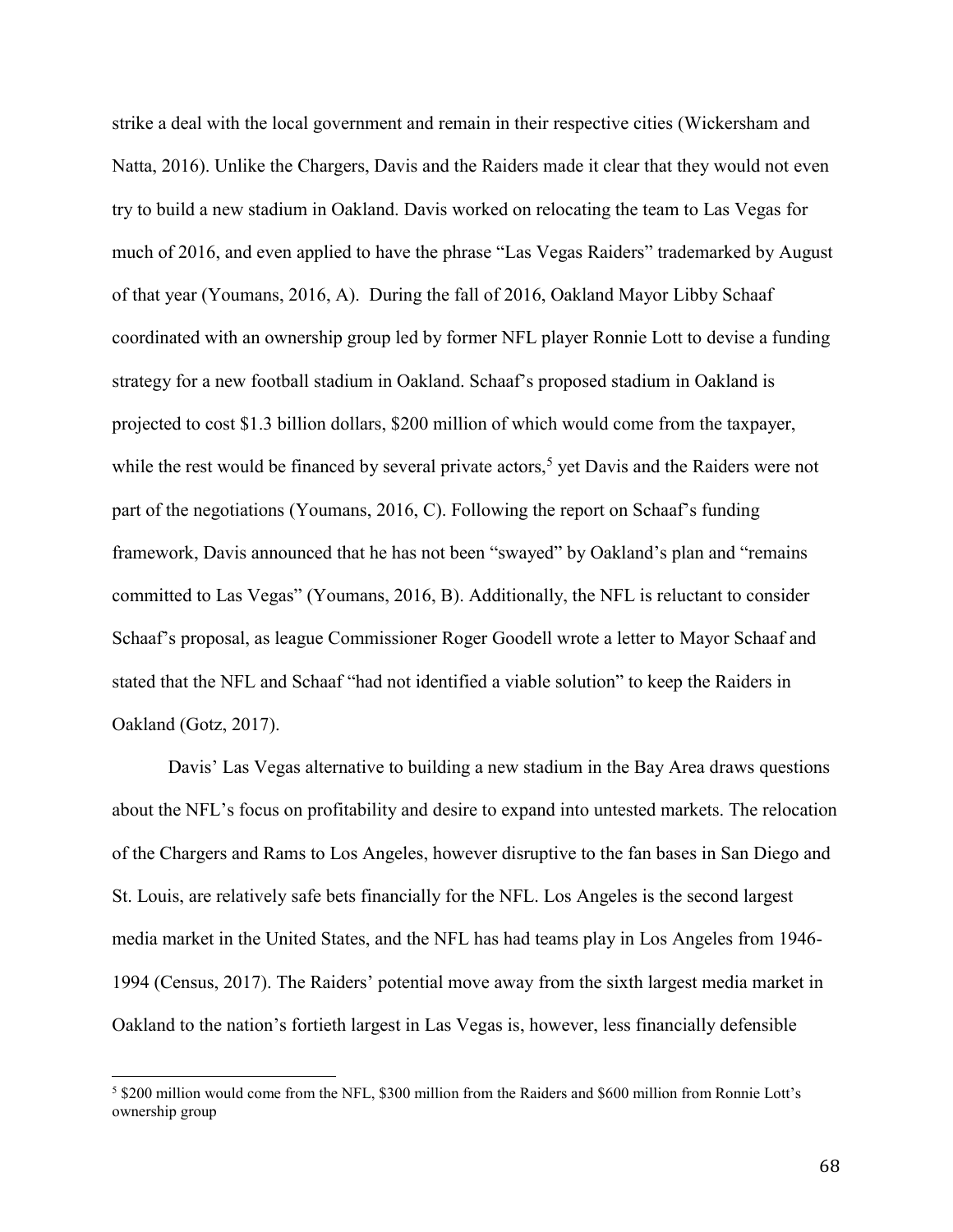(*Ibid.*). Commissioner Goodell stated that the Las Vegas market has "real strengths" and is showing signs of economic growth due to increased tourism (Graney, 2016, B). Nevada's economic reliance on tourism and outside visitors supports the trend of stadium taxes that shift the financial burden from local taxpayers to tourists. As mentioned earlier, Measure C in San Diego proposed to raise hotel room rental taxes four percentage points, up from twelve and a half to sixteen and a half percent (McSwain, 2016). The Las Vegas stadium-financing plan called for a .88 percent tax rate on all hotel room rentals in the "primary gaming corridor" of Southern Nevada (Senate Bill, 2016). This .88 percent tax rate increase will cover the taxpayer's \$750 million dollar commitment to the proposed \$1.9 billion dollar cost of the new football stadium, with Davis and the Raiders contributing \$500 million dollars and Sands Corp. CEO Sheldon Adelson contributing \$650 million dollars (Velotta, 2016, A). The \$750 million taxpayer contribution is the largest amount of public funding to pay for a professional sports stadium (Graney, 2016, A). Instead of staying in Oakland and charging the taxpayer only \$200 million in construction costs, Davis decided to push for relocation to Las Vegas at the public's expense of \$750 million and the potential partnership with a rich corporate actor.

Unlike the previous contemporary case-lets, the Las Vegas financing bill did not require a public vote. The Nevada State Assembly and Senate, not the taxpayer, voted on the decision to raise the hotel room tax rate to pay the requisite \$750 million dollars for the stadium. Nevada Governor Brian Sandoval created the "Southern Nevada Tourism Infrastructure Committee" in 2015 to "prioritize tourism improvement projects" in Nevada and compile a report and recommendation for action to the Governor by September of 2016 (SNTIC, 2016). The Committee suggested that the Nevada state legislature pass Senate Bill 1, which proposed the .88 percent tax increase on hotel rooms to pay for \$1.9 billion dollar Raiders stadium and a separate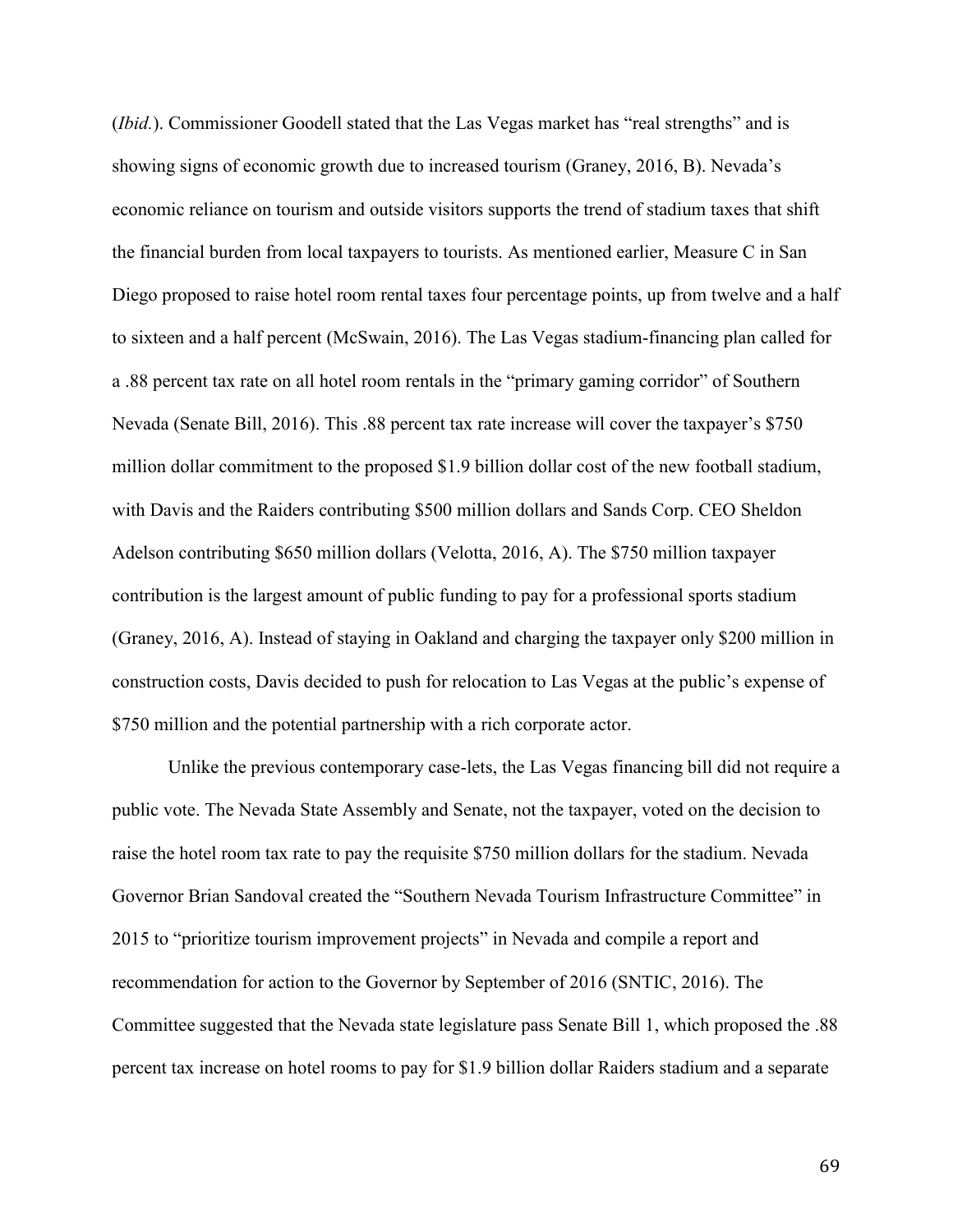.5 percent tax increase on other lodging accommodations to pay for \$1.4 billion dollar construction of a convention center (Senate Bill, 2016). Sandoval's endorsement of the Southern Nevada Tourism Infrastructure Committee's recommendation to pass Senate Bill 1 indicated political elite support in favor of the stadium tax. Sandoval called a special session for the Nevada legislature to vote on Senate Bill 1, and the tax passed by overwhelming majorities in the Assembly and the state Senate (Whaley and Chereb, 2016, B). Prior to calling the special session, Sandoval began to build support from local politicians in Clark County by talking with the County Commission chairman Steve Sisolak, 6 the county sheriff, and "gaming and labor leaders" from the county (Whaley and Chereb, 2016, A). Sandoval's public approval of Senate Bill 1 allowed him to muscle the tax through the state legislature, and his effort to build support for the bill among leaders of Clark County further increased its chances of being implemented. The Clark County Commission voted in favor of the Senate Bill 1 hotel taxes by a margin of 6-1 to secure the public financing portion of the Raiders' proposed Las Vegas stadium (Davidson, 2016). The political alliance among the Governor, state legislature and local Clark County officials was essential in passing Senate Bill 1 and assuring the Raiders that Nevada taxpayers would contribute to the proposed stadium.

Though there exists a political majority that supported the passage of Senate Bill 1 and the lack of public vote on the issue, the Raiders' potential relocation effort remains dependent on the support of corporate elites in Nevada. As stated earlier in the introduction, corporate elite actors that support professional stadium subsidies generally exert their financial influence by contributing large sums of money to the pro-tax campaigns to control the flow of information to the prospective voters (Fort, 1997). These information campaigns serve to convince undecided voters to vote in favor of the tax increases. As Senate Bill 1 was not subject to a public vote via

 $\overline{a}$ 

<sup>6</sup> Sisolak also sat on the Southern Nevada Tourism Infrastructure Committee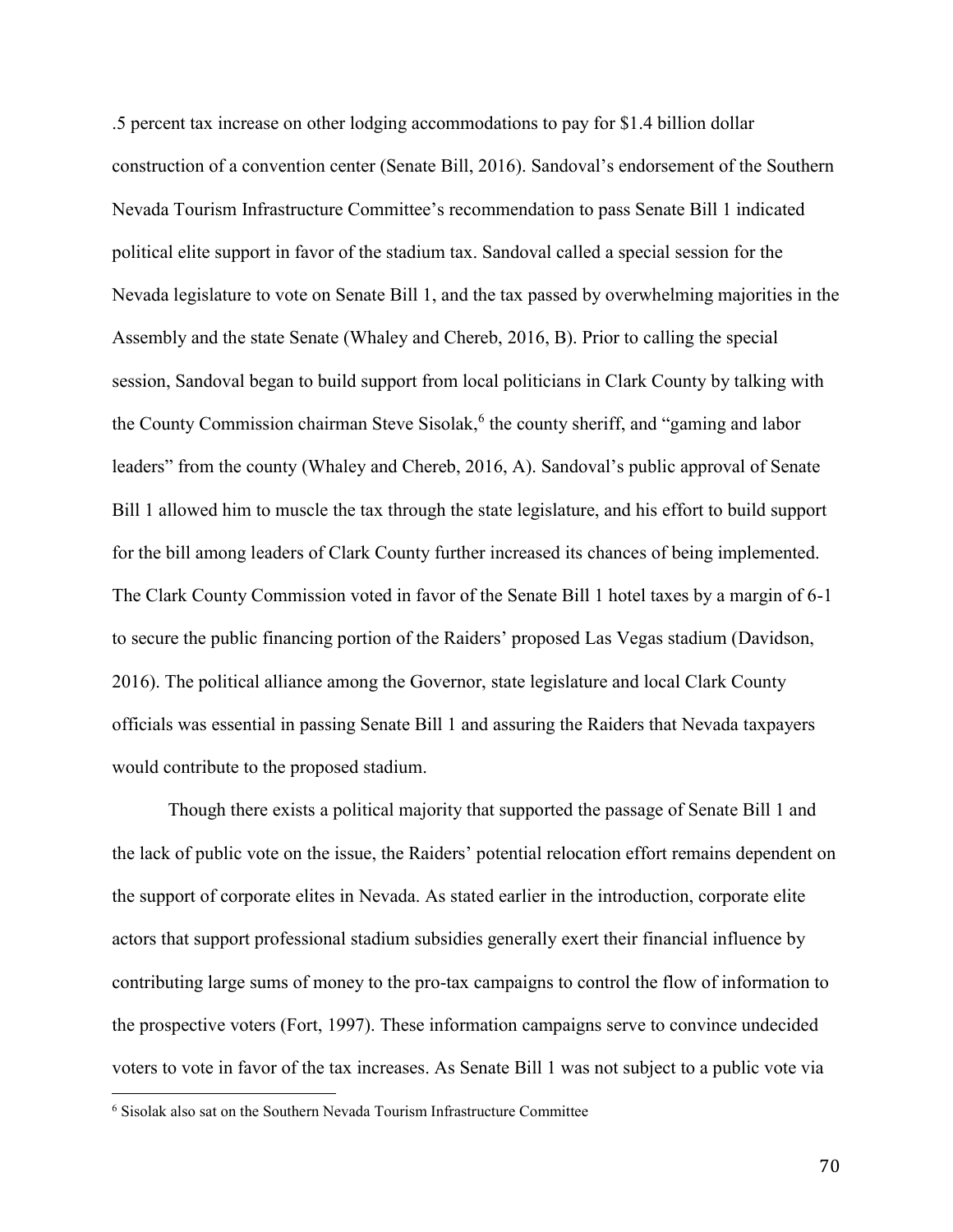referendum but rather a vote in the state Assembly and Senate, Las Vegas corporate elites could not spend money to run information campaigns that would increase the electoral chances of Senate Bill 1. Yet the unique nature of financing plan that would pay for the Raiders' stadium in Las Vegas hinged on corporate financial support. \$650 million of the projected \$1.9 billion stadium construction cost is to be paid by Sheldon Adelson, head of the Las Vegas Sands Corporation (Garrick, 2016, B). In addition, the politicians that supported and passed Senate Bill 1 must deal explicitly with other Las Vegas corporate actors.

Senate Bill 1 mandated the creation of a nine-person "Stadium Authority Board" that will essentially oversee the collection of public funds for the project and payment to the contractors that will build the stadium, three of whom will be appointed by the Clark County Commission and three appointed by Governor Sandoval (Whaley and Chereb, 2016, B). The bill required that the Clark County Commission appoint "at least one" of the nominees from the Caesars Entertainment Corporation and MGM Resorts International; the two groups that generate the most revenue from hotel rooms in Nevada (Jackson, 2016). The design of Senate Bill 1 intrinsically tied political and corporate elites together to attract the Raiders to relocate to Las Vegas. The Clark County Commission nominated the president of MGM Resorts International to join the Stadium Authority Board, who had previously served on Sandoval's Southern Nevada Tourism Infrastructure Committee, after Sandoval labeled hotels "Las Vegas' foundational industry" (Chereb, 2016). Senate Bill 1 created the requirement for corporate elite support to ease the Raiders' relocation efforts through the Stadium Authority Board's employment of hoteliers and Adelson's proposed \$650 million dollar contribution to the stadium. The passage of Senate Bill 1 and the approval of public financing were not subject to the interests of corporate elite actors, but the Raiders' relocation remains entirely dependent on corporate elite support.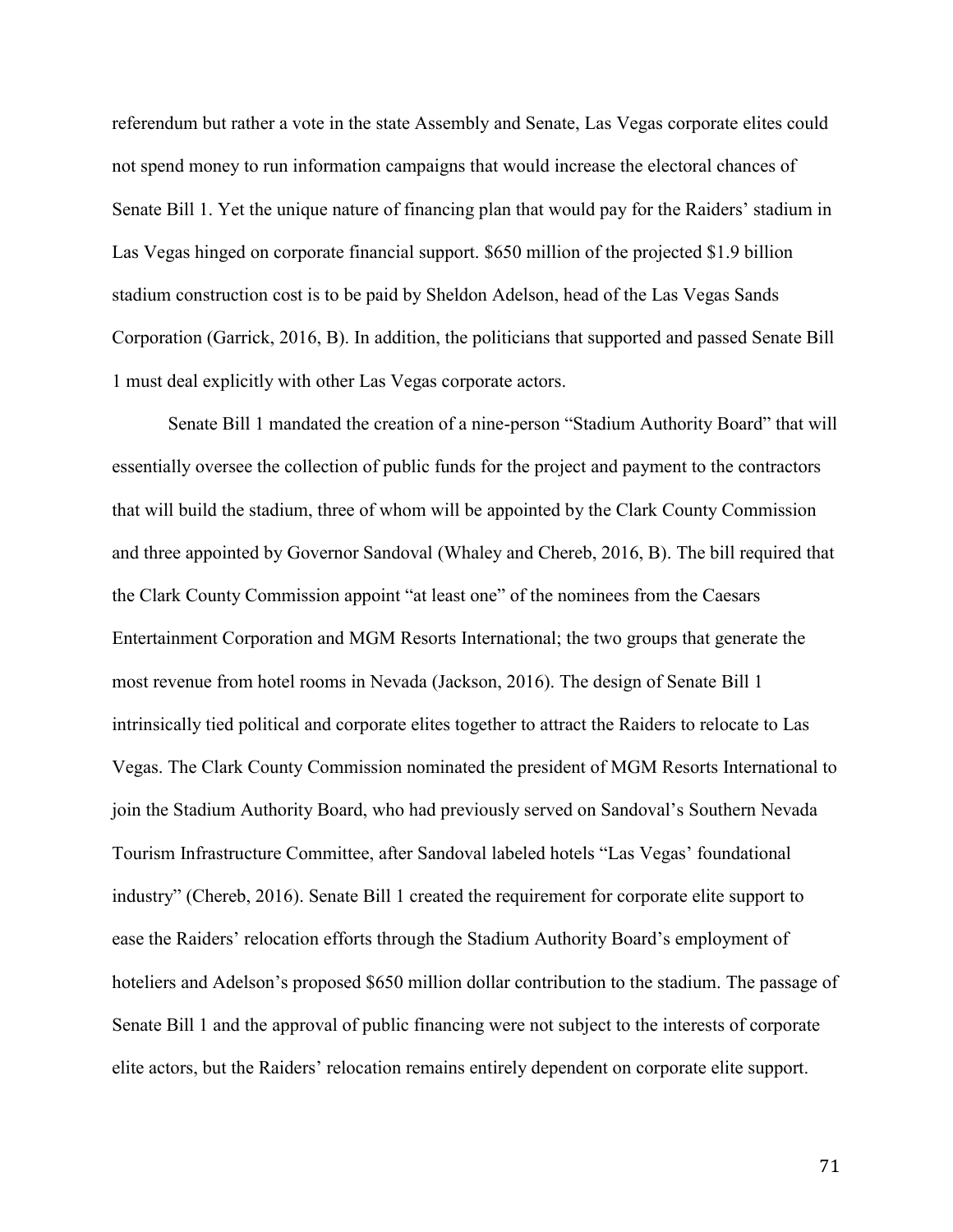Despite the passage of Senate Bill 1 and the guarantee of \$750 million dollars in public financing for a new stadium in Las Vegas, the Raiders' relocation efforts are in danger. The franchise is reliant on a private financing contribution to the new Las Vegas stadium. After several months of negotiating with Davis and the Raiders, Sheldon Adelson pulled out of his \$650 million dollar commitment to the proposed Las Vegas stadium, with a reporter from the Las Vegas Review-Journal stating that the \$650 million "won't come from the Adelson family" (Velotta, 2017, B). Davis' contingency plan for another private financier of the stadium fell through days later after the investment firm Goldman Sachs withdrew its potential support, stating that the firm would only contribute the funds if Adelson was still involved given its longstanding relationship with his family (Graney, 2017). These two major financing defections came just two weeks after the franchise formally filed to relocate to Las Vegas with the NFL (Gutierrez, 2017). Though they have made no public stance, it is unlikely that the NFL owners will vote to allow the Raiders to relocate to Las Vegas without knowing from where a large portion of the stadium funding will come. The threat of large corporate elites pulling their financial commitment to the Raiders' proposed Las Vegas stadium jeopardizes any relocation efforts undertaken by the franchise.

The Raiders' relocation to Las Vegas is entirely unique from any other case examined here. The political dynamic of Las Vegas and the Adelson family's role in the relocation make the franchise's efforts more complex. The Clark County Commission appears to make expenditure decisions almost entirely contingent on potential financial return. Following the passage of Senate Bill 1, the Clark County Commission voted to extend the Las Vegas Monorail from the MGM Grand hotel to the Mandalay Bay hotel. Clark County Commissioner Mary Beth Scow pushed for the monorail to extend to the Las Vegas airport, arguing, "it just seems so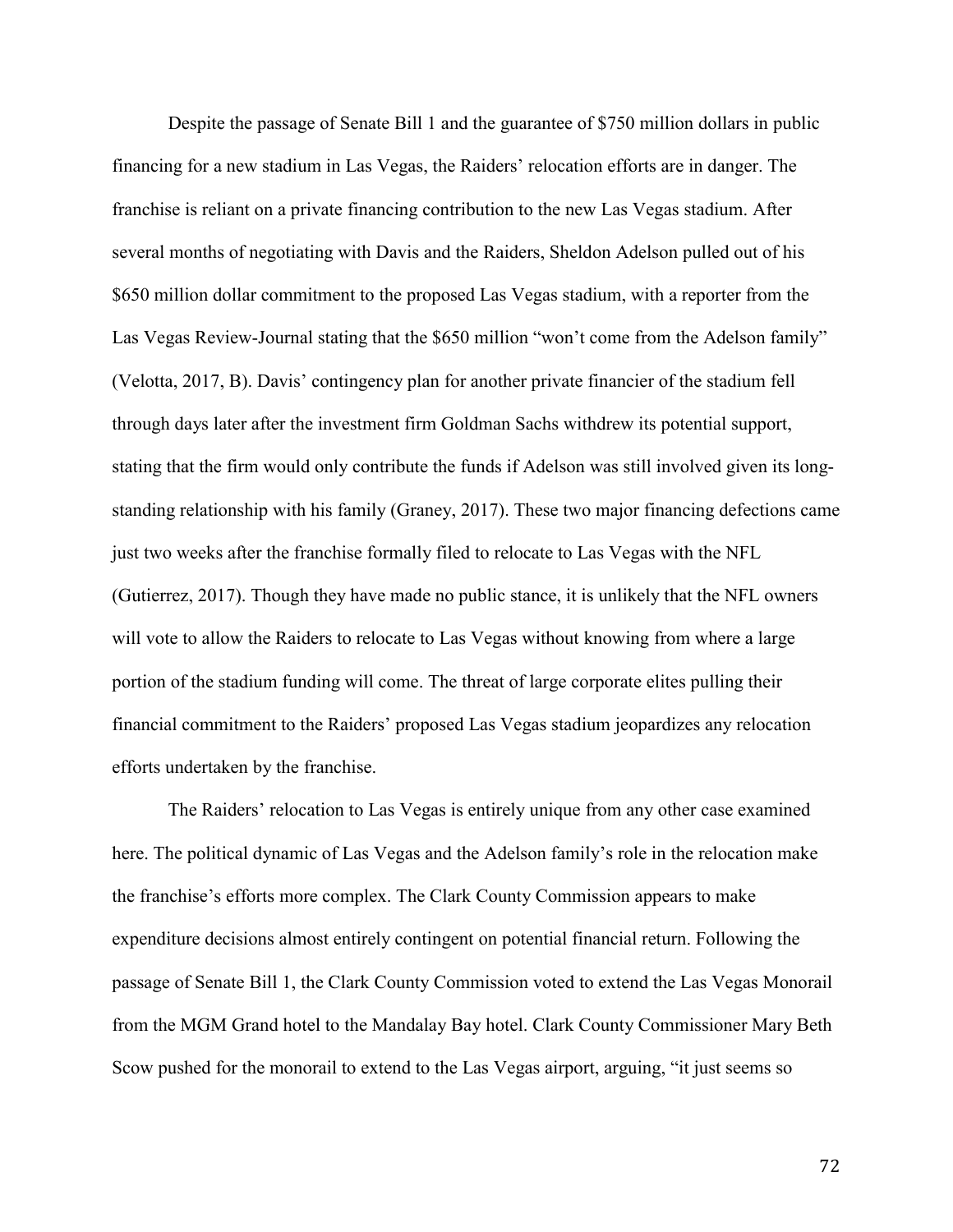logical" (Davidson, 2016). Clark County voted to extend a form of public transportation to create more economic benefit for the hotels along its route, but not to provide public transportation to its own airport. Moreover, the corporate elite support and private financial contribution for the Raiders' new stadium remains blocked by the Adelson family's position. Adelson's relinquishing of financial support for the stadium means that the discussions between the Raiders and the Sands Corporation are a negotiation. After publicly pulling his \$650 million dollars from the stadium construction project, the Adelson family stated that their "ultimate goal" is to get a professional football stadium built in Las Vegas, irrespective of his potential investment (Saraceno, 2017, A). The Adelson family also controls the largest circulated newspaper in Nevada, and each article that makes any mention of Adelson ends with "The *Review-Journal* is owned by the family of Las Vegas Sands Corp. Chairman and CEO Sheldon Adelson" (Velotta, 2017, B). The Adelson family appears to remain interested in luring an NFL franchise to Las Vegas, and their public withdrawal of the \$650 million dollar financial commitment can be viewed as a form of posturing in a public negotiation with the Raiders. Adelson's complete control of the largest media outlet in the state and Las Vegas' drive to create economic value from any and all government works project creates an environment that is receptive to a stadium subsidy. A \$750 million dollar government expenditure hangs in the balance of a negotiation between two billionaires.

The near completion of the Raiders relocation from Oakland to Las Vegas supports my claim that corporate elite support is the most significant indicator in the non-electoral approval of government funding for professional sports stadiums. The NFL's decision to delay the owner's relocation vote until after a private financier agreed to commit \$650 million to the construction project gives power to corporate elite executives in the stadium development game. A month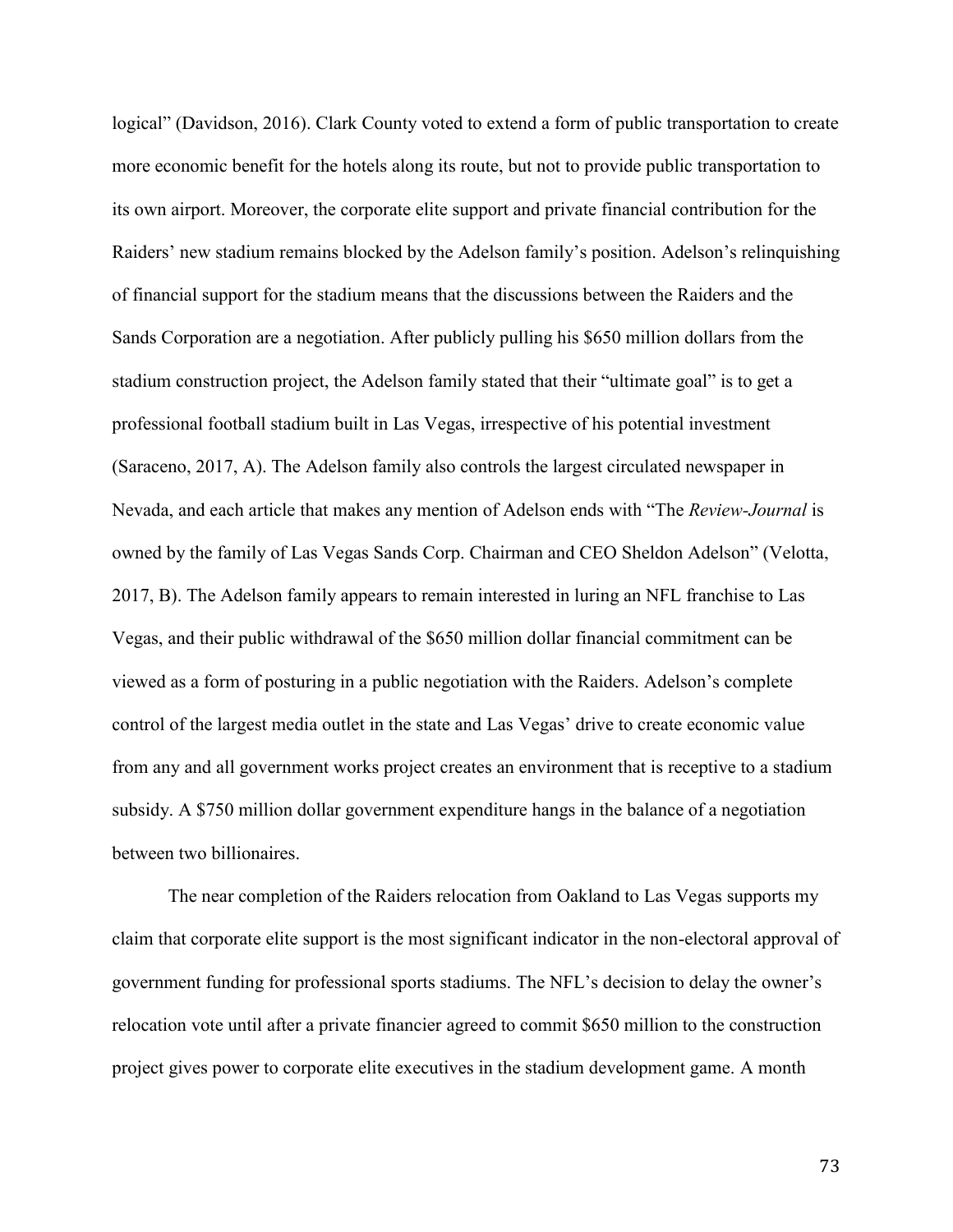after Adelson and Goldman Sachs pulled their financial commitment to the proposed Las Vegas football stadium, Bank of America offered to pay the \$650 million private contribution in the form of a loan, which includes no "equity stake in the team or the stadium" (Saraceno, 2017, B). The NFL preferred that the private financing contribution to the Las Vegas stadium have no involvement with the team or stadium whatsoever, and Bank of America has a history of conducting business with the league (*Ibid.*). Bank of America's proposed financing contribution prompted Commissioner Goodell to state that the Raiders relocation vote would be a "positive vote" for the league, thus indicating that the bank's investment in the stadium sped up the process of relocation for the franchise (Kaplan, 2017). Moreover, the fact that Bank of America has no financial stake in either the team or stadium indicates what the league values in a private financier – for their support to be purely financial and have minimal involvement in the future economics of the stadium. The private financing contribution of Bank of America to the proposed Las Vegas football stadium makes the bank both a stakeholder and bystander in the stadium development game. The NFL wants secure and reputable private financing sources, but for those financing sources to have little designs on profiting from the league.

## Section IV:

## Conclusion:

Citizens are put in a precarious position when they are called upon to vote to approve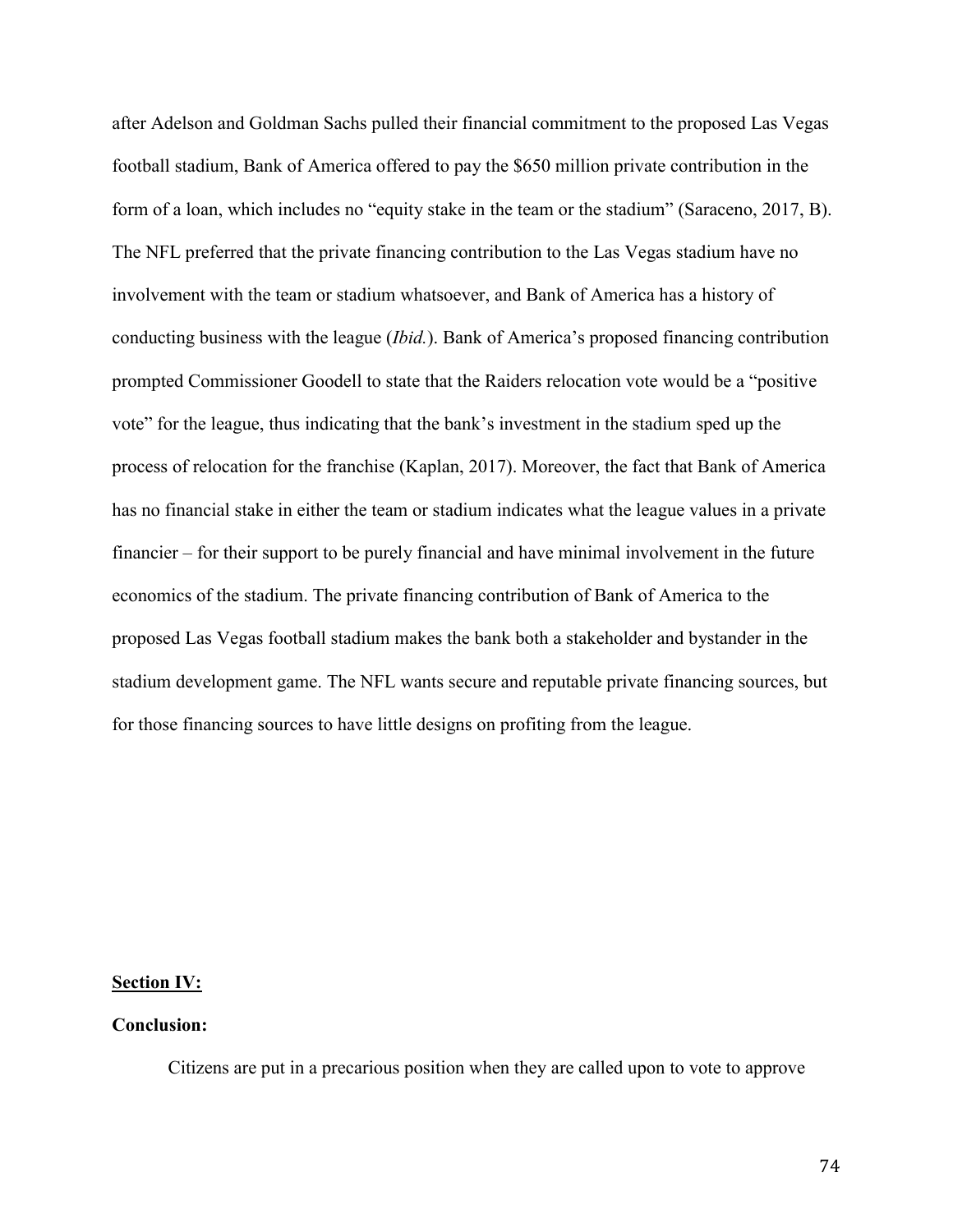stadium subsidies for professional sports teams. They tend to know little about the ballot measure in the lead-up to the vote, and lack their traditional sources of information from political parties and partisan campaigns. As such, direct democratic processes are susceptible to the interests of groups who can provide voter cues to citizens. These powerful interests tend to be local politicians who benefit from having a "major-league" city, and corporate executives and businesses such as media outlets that will profit from having a professional sports team in their city, be it through construction contracts or the content that the teams create for the media to cover.

Team owners prove to be less significant indicators of a ballot proposition's success, as political scientists Delaney and Eckstein argue that ownership groups are only "marginally involved" in ballot proposition votes as compared to other corporate elite actors (Delaney and Eckstein, 2007). This can be seen most vividly in the comparative successes of Measure C in San Diego and the extension of the Arlington stadium taxes. Rangers owner Ray Davis did little to publicly campaign for the tax increases and received a stadium subsidy, while Dean Spanos' connection to San Diego Mayor Faulconer hampered the electoral success of Measure C at the ballot box. Team owners have thus become the main scapegoats in the process of approving public funds for stadiums. They demand public funding to help complete new facilities and threaten to relocate if they are not satisfied with the public's potential contribution.

This owner blaming is somewhat misguided, however, as team owners play no part in creating the taxing schemes that are used to fund stadiums and play a minimal role in campaigning for them. Local political and corporate elites who support publicly financed stadiums play a more critical role in assuring that these ballot measures pass. The politicalcorporate coordination to create structurally sophisticated pro-tax campaigns that are geared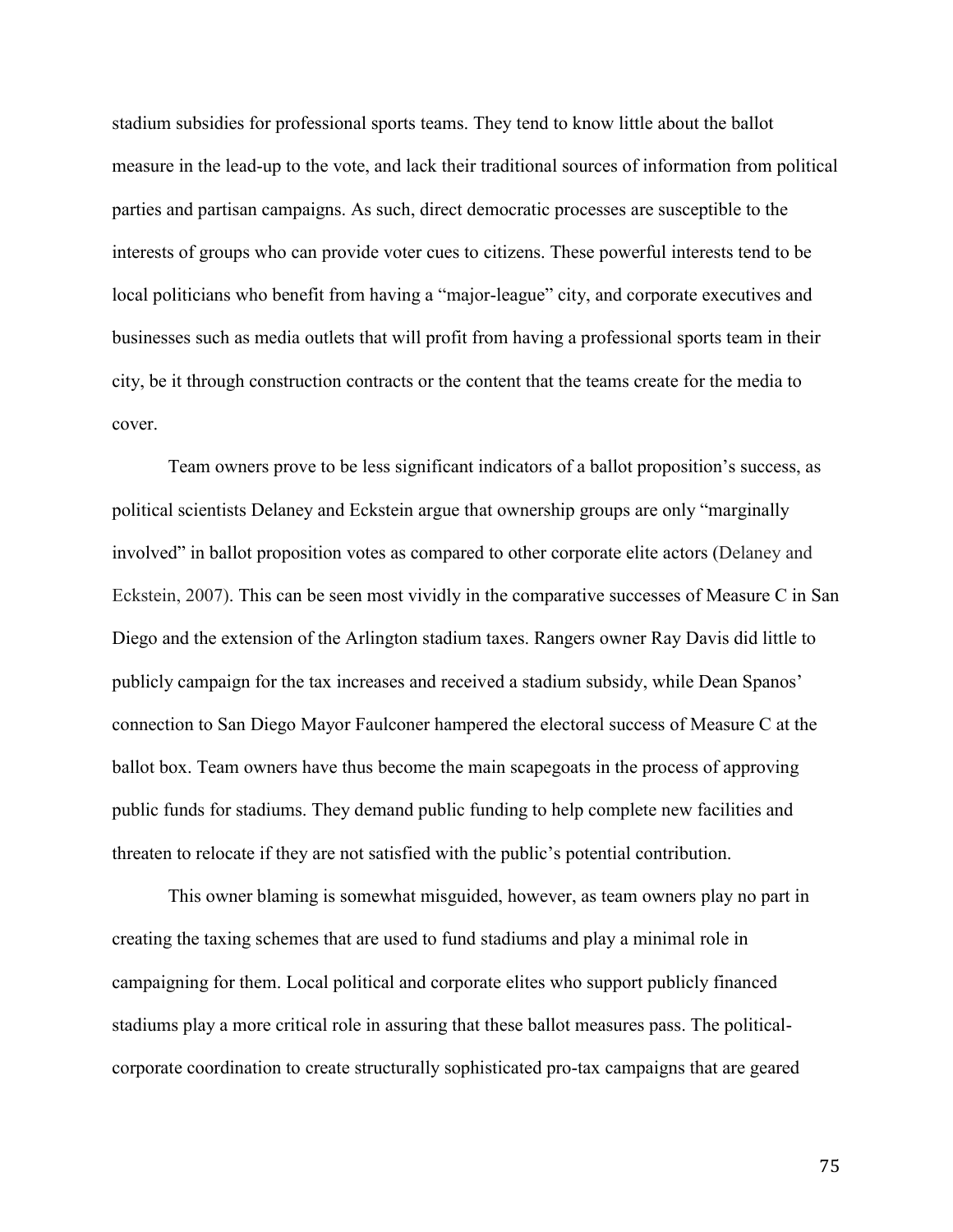towards framing the stadium subsidy as a positive for the surrounding area and city has the largest impact on the electoral success of stadium tax referenda. By operating with a financial monopoly on the advertisements and other sources of information that referendum voters rely on to make their voting choices, the pro-tax campaigns are essentially assuring an electoral victory for stadium taxes. Politician support for stadium subsidies serves as an initial cue to voters to approve stadium subsidies, while corporately financed pro-tax advertisements bombard uninformed voters with selectively positive information about the impact that a publicly financed stadium will have on the region.

Political and corporate elites who support stadium subsidies have failed to deliver the positive economic and budgetary effects on local governments because there are few. Yet these elite actors tend to receive the least blame by the press and citizens. To the point, Preston's article on the disastrous effect that the Cincinnati Bengals' stadium has had on Hamilton County makes no mention of the politicians who created the Issue 1 tax (Preston, 2016). After Measure C failed in San Diego and the Chargers opted to relocate to Los Angeles, the *San Diego Union Tribune* postulated that Spanos may have decided to take the Chargers out of San Diego because he is a "famous holder of grudges" and that he is a "coward," but the paper did little to attack Mayor Faulconer's pro-stadium tax position (Acee, 2017). These personal attacks against ownership groups may provide some solace for jilted stadium referendum voters, but fail to properly place blame on the important stakeholders. Political and corporate elites exert more influence on stadium tax referenda than do owners because they control the taxing strategies that will pay for new stadiums.

The economic effects of stadiums are widely overestimated and rarely bring beneficial financial impacts to the surrounding area and city. The appeals that publicly financed stadiums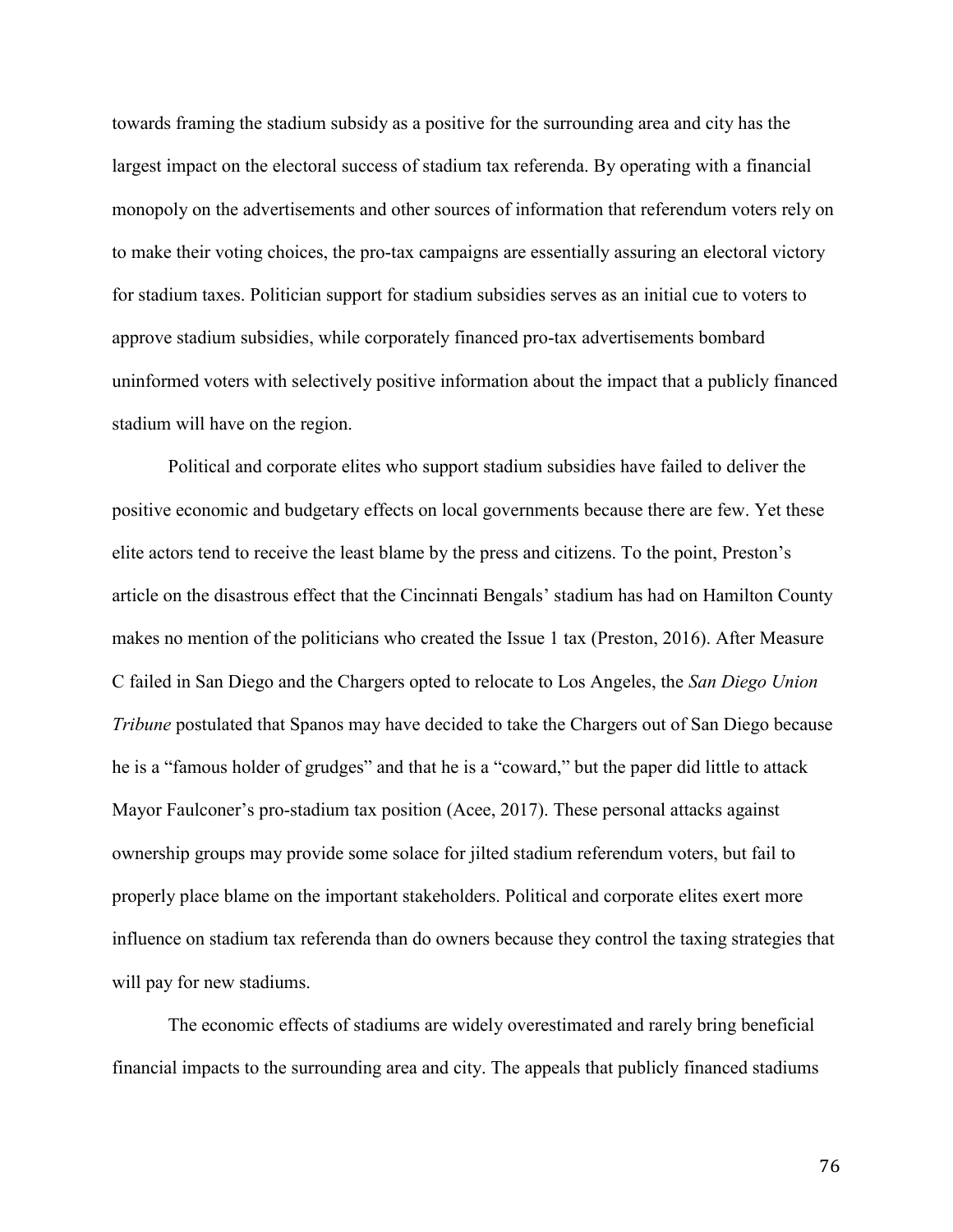will create local economic development are generally unfounded. Noll notes that those who support stadium subsidies for professional sports teams do so based on the notion that having a professional sports team creates "economic growth as well as consumption benefits" that warrant the public's contribution to stadium construction (Noll and Zimbalist, 1997). Professional sports stadiums are supposed to create more jobs in the regions that they are built and stimulate economic growth. Economists Robert A. Baade and Allen Sanderson state that though professional sports stadiums do create jobs, ninety-eight percent of those created are purely nonmanufacturing jobs and can be categorized as "trade" or "service" (Baade and Sanderson, 1997). The jobs that professional sports stadiums create do little to increase the economic conditions of the region because they tend to be seasonal trade jobs that work inside the stadiums. Additionally, the authors note that publicly funded professional sports stadiums have a smaller economic impact than similarly expensive public expenditures, such as the construction of an industrial park (*Ibid.)* The economic benefits that professional sports stadiums create do not justify the public cost of stadium subsidies.

Determining the economic effects of professional stadiums becomes complicated, however, by the "consumption benefits" that professional sports teams generate. Professional sports stadiums are not financially viable because of the jobs that they may create – a multihundred million dollar government expenditure must create more than three thousand jobs to be a justifiable public cost. Economists Bruce Johnson, Peter Groothuis, and John Whitehead argue that local governments that approve public funds to finance professional stadium construction "justify" their budget allocation decisions by claiming that professional sports teams create "public goods" such as "local unity, fan loyalty, and civic pride" among the city's inhabitants (Johnson, Groothuis, and Whitehead, 2001). The presence of having a professional sports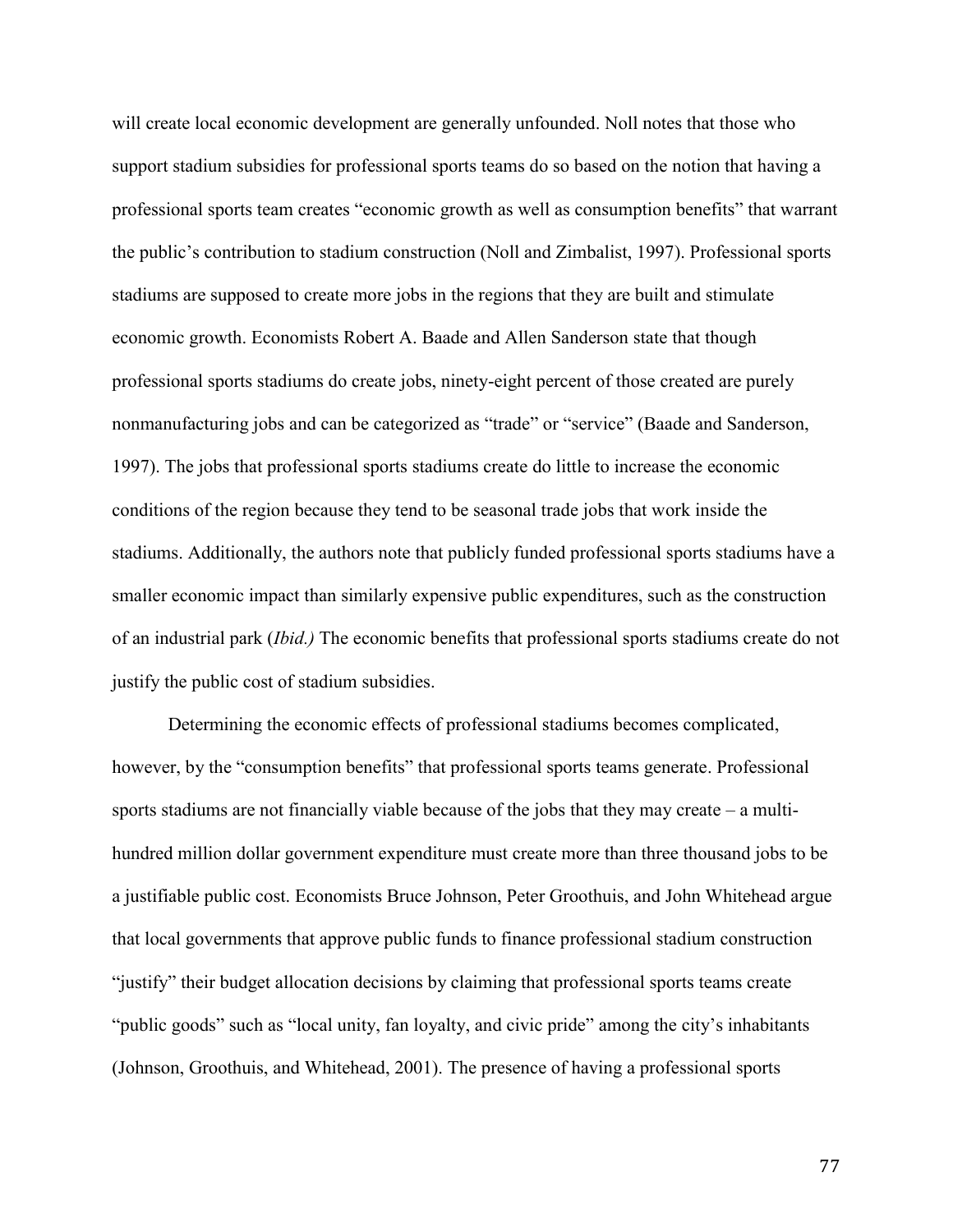franchise in one's city can create unique value to that city that other organizations or firms cannot otherwise provide. The nebulous value of these public consumption goods does little to demonstrate to a local government that it has spent its money wisely. The authors find that few economists have actually attempted to quantify the value of civic pride and fan loyalty (*Ibid.)*. These public consumption goods thus become ammunition for pro-tax elites, particularly politicians, to build public support for stadium subsidies. Professional stadium subsidies make citizens pay for the right to be fans of a team and lovers of their own city.

Politicians and other pro-subsidy actors have altered taxing schemes so as to assuage citizen economic concern about publicly financed professional stadiums. As they cannot rely on the job creation justification for stadium construction, politicians instead seek to place the public financial burden out of the region. Noll and Zimbalist highlight that supporters of subsidies for professional sports stadiums point to the positive economic effects that increased tourism will have on a city that hosts a professional sports team (Noll and Zimbalist 1997). Having a professional sports team increases a city's reputation, and this bolstered civic reputation creates more demand for visitors to come and spend money in the city. As such, many new taxing schemes used to pay for professional sports stadiums involve "tourism" taxes – the Arlington tax increases involved hotel rental room taxes and rental car taxes, while Measure C in San Diego utilized a four percent increase on the city's hotel room tax, the Las Vegas Senate Bill 1 raised hotel room taxes by .88 percent. Pro-stadium tax groups can avoid arguments that demonstrate the negative economic impact of professional sports stadiums by taxing the stadium's strongest form of revenue – tourists.

The authors find these justifications to be made hastily, however, as sports-related tourism has declined as the number of teams has grown (*Ibid.*). The increase in the number of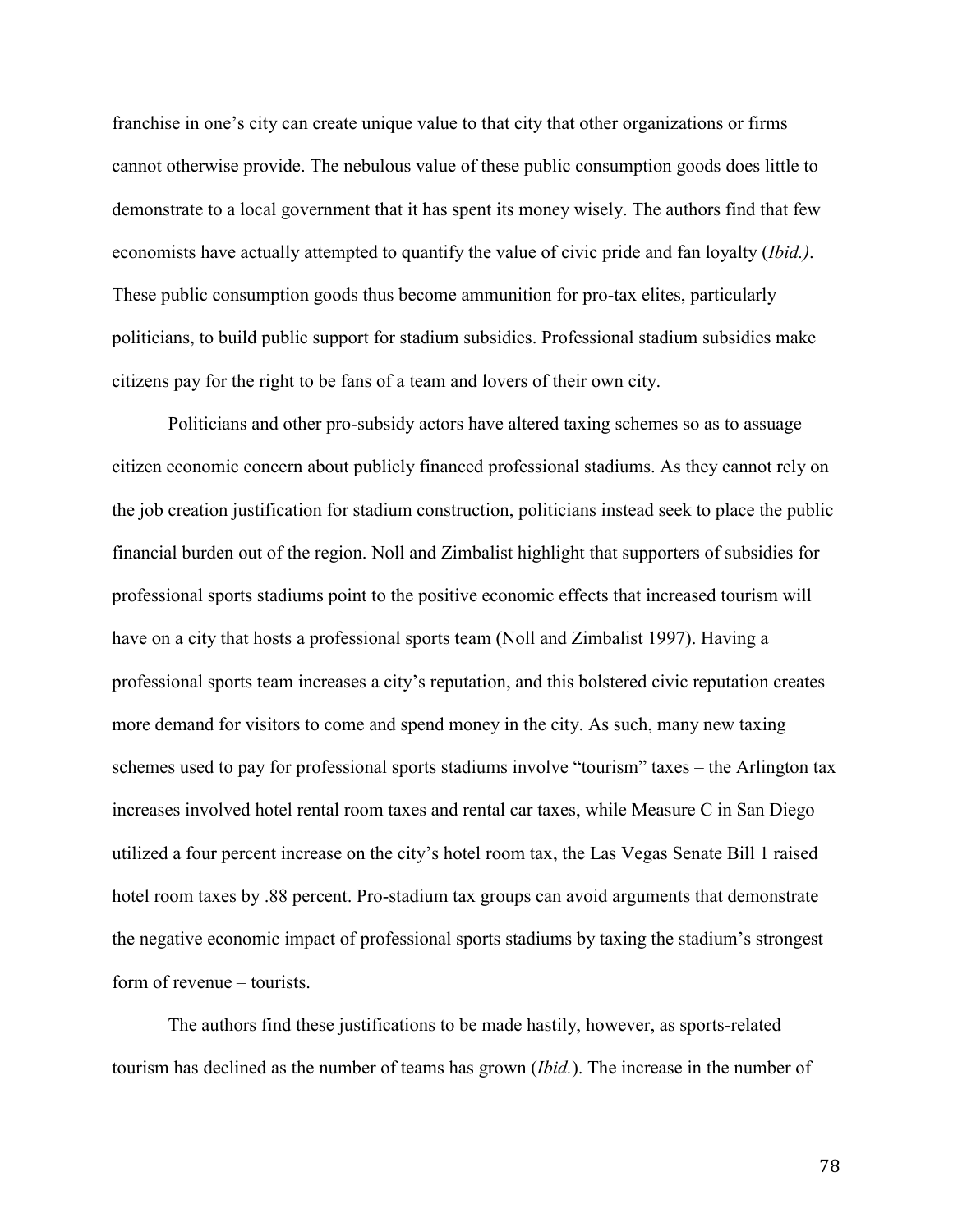professional sports teams drives down tourism revenue because professional teams are now commonplace in most American cities. Yet the increase in teams that cities can compete for increases the demand for local governments to contribute to the construction of new stadiums. As previously mentioned, the increase in the number of financially viable cities that can host professional sports teams feeds Phelps' "stadium boom" (Noll and Zimbalist 1997). This increase in teams and cities thus serves to increase public expenditures into stadium construction and diminishes its main form of revenue, and more recently, its main form of tax revenue that will pay for construction. The growth of professional sports makes professional sports stadiums exceedingly less financially defensible and the rubric of shifting the economic burden of stadium construction to visitors through tourism taxes is not as financially favorable given the diminished importance of professional teams to cities.

The public appears to have become more suspicious of stadium subsidies since the late 1990s and the Pittsburgh and Cincinnati cases may demonstrate. The defeat of Measure C in San Diego indicates that voters will reject tourism taxes to pay for new stadiums, even if the taxes have little to no effect on residents. This change in the willingness of voters to disapprove of stadium subsidies may have come too late. Many of the ongoing stadium subsidy cases are decided by non-electoral means. The Las Vegas tax increases were not subject to public vote, but rather decided by elected state representatives and senators. The Atlanta Braves are moving into a new stadium in the spring of 2017, and the financing plan was deliberately created in secret, so as to avoid the potential backlash of Atlanta citizens against building a new stadium to replace one that is hardly twenty years old (Ley, 2014).

Citizen voters are beginning to have even less influence in deciding whether or not their local governments should sponsor stadium construction. This is problematic, as stadium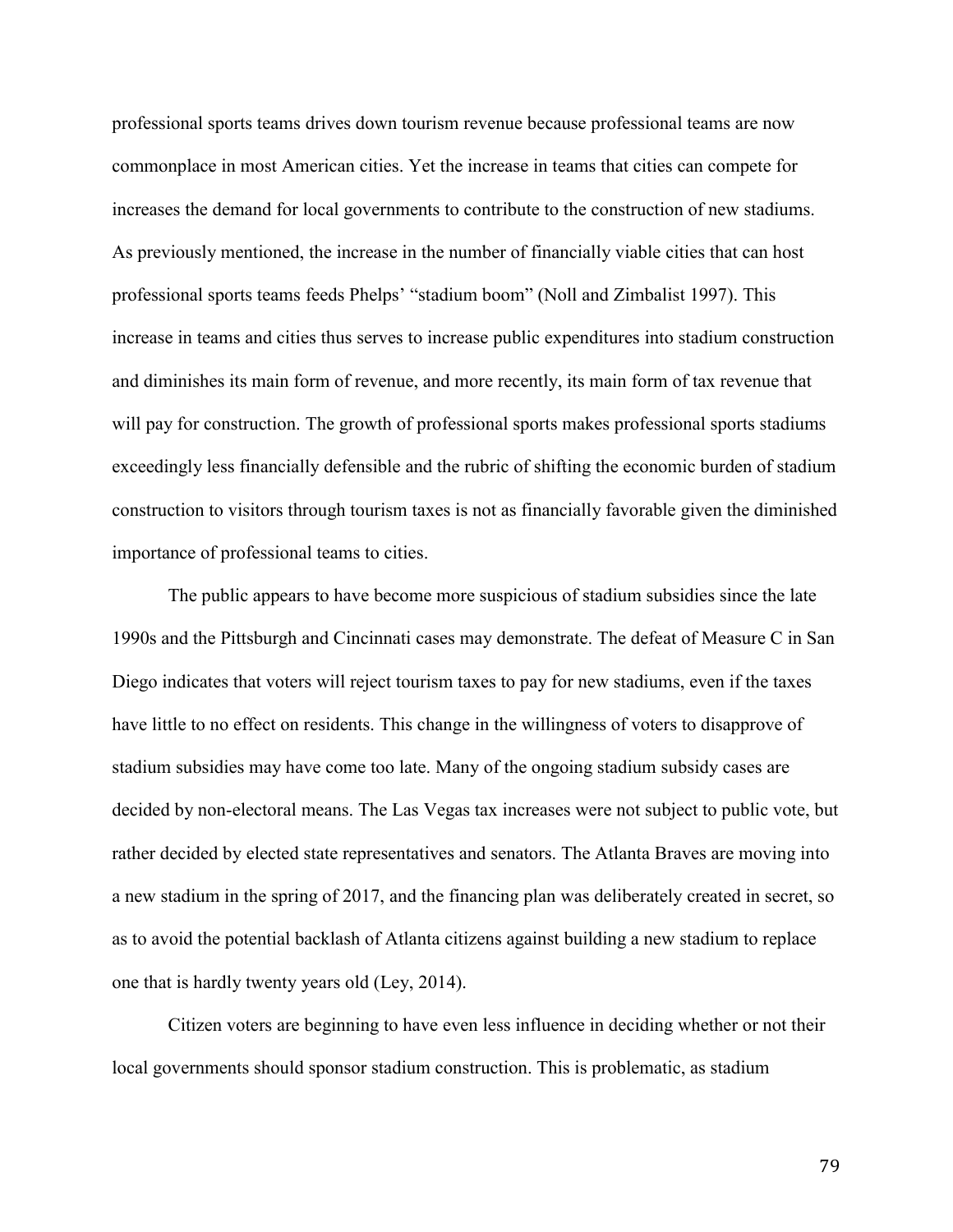construction costs continue to rise and the public's contribution to these costs have yet to truly slow. Michael Jacobson, the CEO of the Arlington Chamber of Commerce, released a report that stated that the public's share of the stadium costs was only "23 percent" of the entire cost (Cadwallader, R. 2016, A), but the Arlington public-private stadium financing deal capped taxpayer contribution to the stadium at fifty percent, and not the twenty-three that Jacobson had publicly touted. There is no greater public expenditure that is handed out so willingly to a group that needs it the least.

References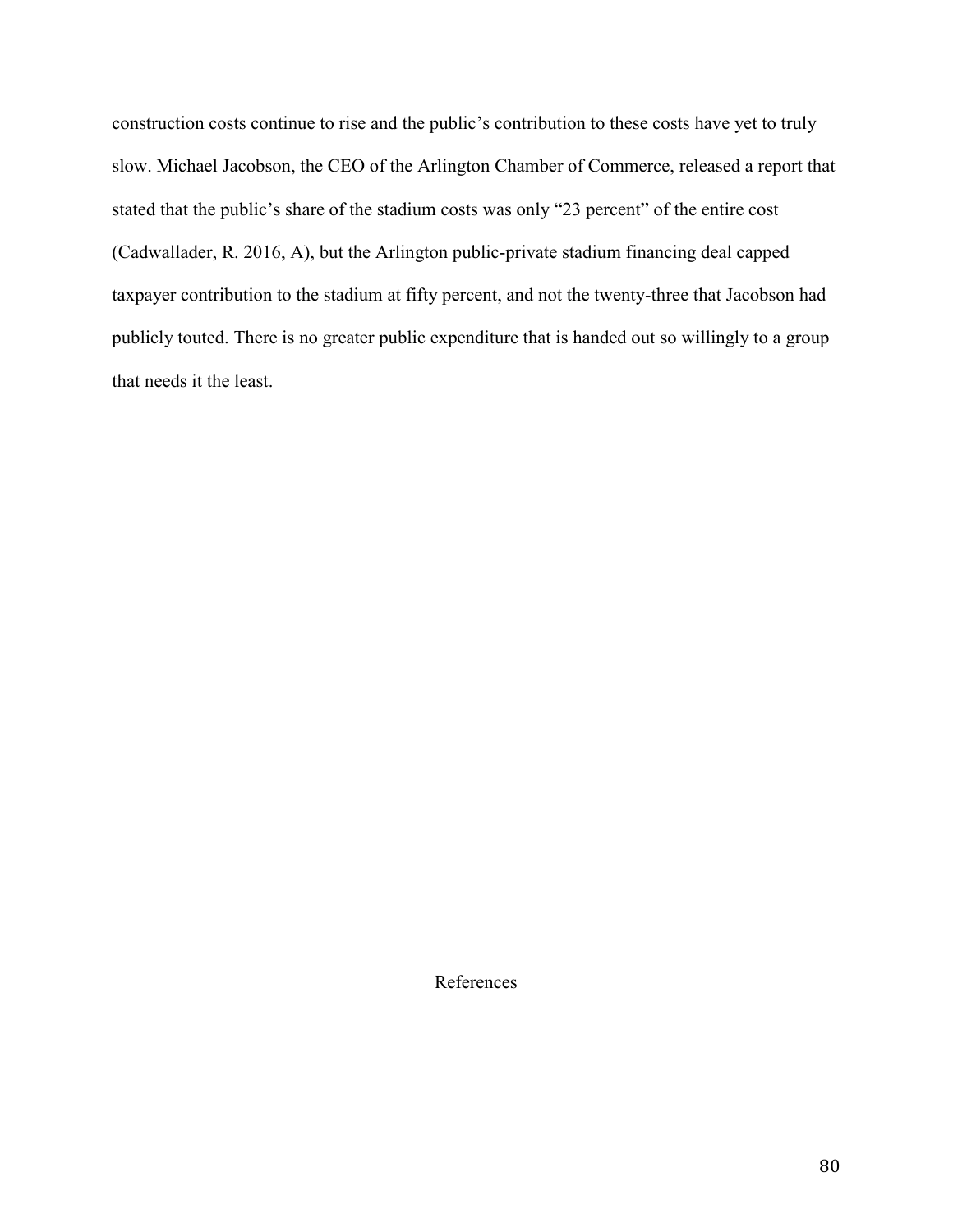- Acee, K. (2017, January 16). Spanos no fool, just a coward. Retrieved March 20, 2017, from http://www.sandiegouniontribune.com/sports/columnists/kevin-acee/sd-sp-acee-0115 story.html
- Andry, A. (1998, January 29). Big guns to boost sales tax. *Cincinnati Post*, p. 4A.

Asher, M., & Shapiro, L. (n.d.). Jury Finds Against NFL In Raiders Antitrust Suit. Retrieved February 13, 2017, from [https://www.washingtonpost.com/archive/politics/1982/05/08/jury-finds-against-nfl-in](https://www.washingtonpost.com/archive/politics/1982/05/08/jury-finds-against-nfl-in-raiders-antitrust-suit/8b34f54f-10bc-43b0-951c-71867635987a/?utm_term=.51e81229aee8)[raiders-antitrust-suit/8b34f54f-10bc-43b0-951c-](https://www.washingtonpost.com/archive/politics/1982/05/08/jury-finds-against-nfl-in-raiders-antitrust-suit/8b34f54f-10bc-43b0-951c-71867635987a/?utm_term=.51e81229aee8)[71867635987a/?utm\\_term=.51e81229aee8](https://www.washingtonpost.com/archive/politics/1982/05/08/jury-finds-against-nfl-in-raiders-antitrust-suit/8b34f54f-10bc-43b0-951c-71867635987a/?utm_term=.51e81229aee8)

- Baade, R. A., & Sanderson, A. R. (1997). The Employment Effect of Teams and Sports Facilities. *Sports, Jobs, and Taxes,* 92-119. Retrieved January 14, 2017.
- Barnes, T. (1997, September 10). Media Blitz Begins Soon To Sell Hike In Sales Tax. *Pittsburgh Post-Gazette*, pp. A-1. Retrieved November 1, 1997.
- Baker, M., & Cadwallader, R. (2016, October 16) (A). Arlington voters evenly split on Rangers ballpark proposal, poll shows. Retrieved February 20, 2017, from [http://www.star](http://www.star-telegram.com/news/local/community/arlington/article108660682.html)[telegram.com/news/local/community/arlington/article108660682.html](http://www.star-telegram.com/news/local/community/arlington/article108660682.html)
- Baker, M., & Cadwallader, R. (2016, November 8) (B). Arlington voters agree to fund new Rangers stadium. Retrieved February 20, 2017, from http://www.startelegram.com/news/local/community/arlington/article113344593.html
- Batz, B., Jr. (1997, October 26). A Referendum Rally Breaks Out Downtown Supporters Of 'Stadium Tax' Score At Will In Market Square Playoff. *Pittsburgh Post-Gazette*, pp. B-1. Retrieved November 1, 1997.

Belko , M. (1997, October 31). Pulling Out The Stops Cranmer Backs Sales Tax Hike, Chides Its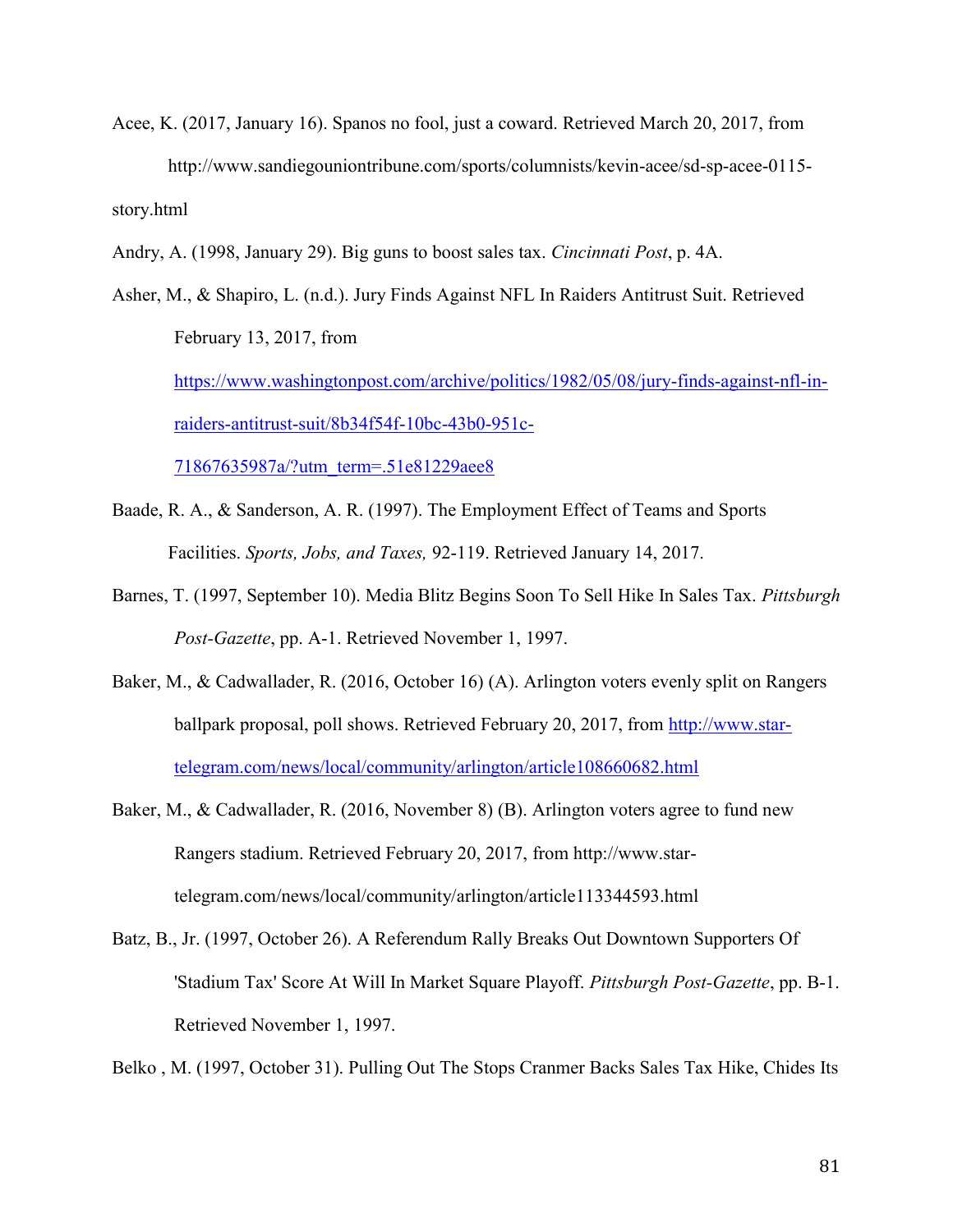Critics. *Pittsburgh Post-Gazette*, pp. A-1. Retrieved November 1, 2016.

Bouchette, E. (1997, October 29). Tax OK In His Playbook. *Pittsburgh Post-Gazette*.

- Bositis, D., Baer, D., & Miller, R. (1985). Cognitive Information Levels, Voter Preferences, and Local Partisan Political Activity: A Field Experimental Study on the Effects of Timing and Order of Message Presentation. *Political Behavior, 7*(3), 266-284. Retrieved from http://www.jstor.org/stable/586399
- Bowler, S., and T. Donovan (1994). "Information and Opinion Change on Ballot Propositions," 16 Political Behavior 411
- Bowler, S., & Donovan, T. (2000). *Demanding choices: opinion, voting, and direct democracy*. Ann Arbor: University of Michigan Press.
- Brown, C., & Paul, D. M. (1999). Local Organized Interests and the 1996 Cincinnati Sports Stadia Tax Referendum. *Journal of Sport & amp; Social Issues, 23(2)*, 218-237. doi:10.1177/0193723599232008
- Brown, C., & Paul, D. M. (2002). The Political Scorecard of Professional Sports Facility Referendums in the United States, 1984-2000.*Journal of Sport & Social Issues,26*(3), 248-267. doi:10.1177/0193723502263003
- Cadwallader, R. (2016, October 18) (A). Rangers would pay bulk of new stadium cost, Arlington chamber says. Retrieved February 20, 2017, from http://www.startelegram.com/news/local/community/arlington/article109054217.html

Cadwallader, R. (2016, October 31) (B). Arlington mayor's comments on stadium foes add fuel to debate. Retrieved February 20, 2017, from [http://www.star](http://www.star-telegram.com/news/local/community/arlington/article111739187.html)[telegram.com/news/local/community/arlington/article111739187.html](http://www.star-telegram.com/news/local/community/arlington/article111739187.html)

Cadwallader, R. (2016, November 6) (C). Months of debate boil down to Election Day for \$1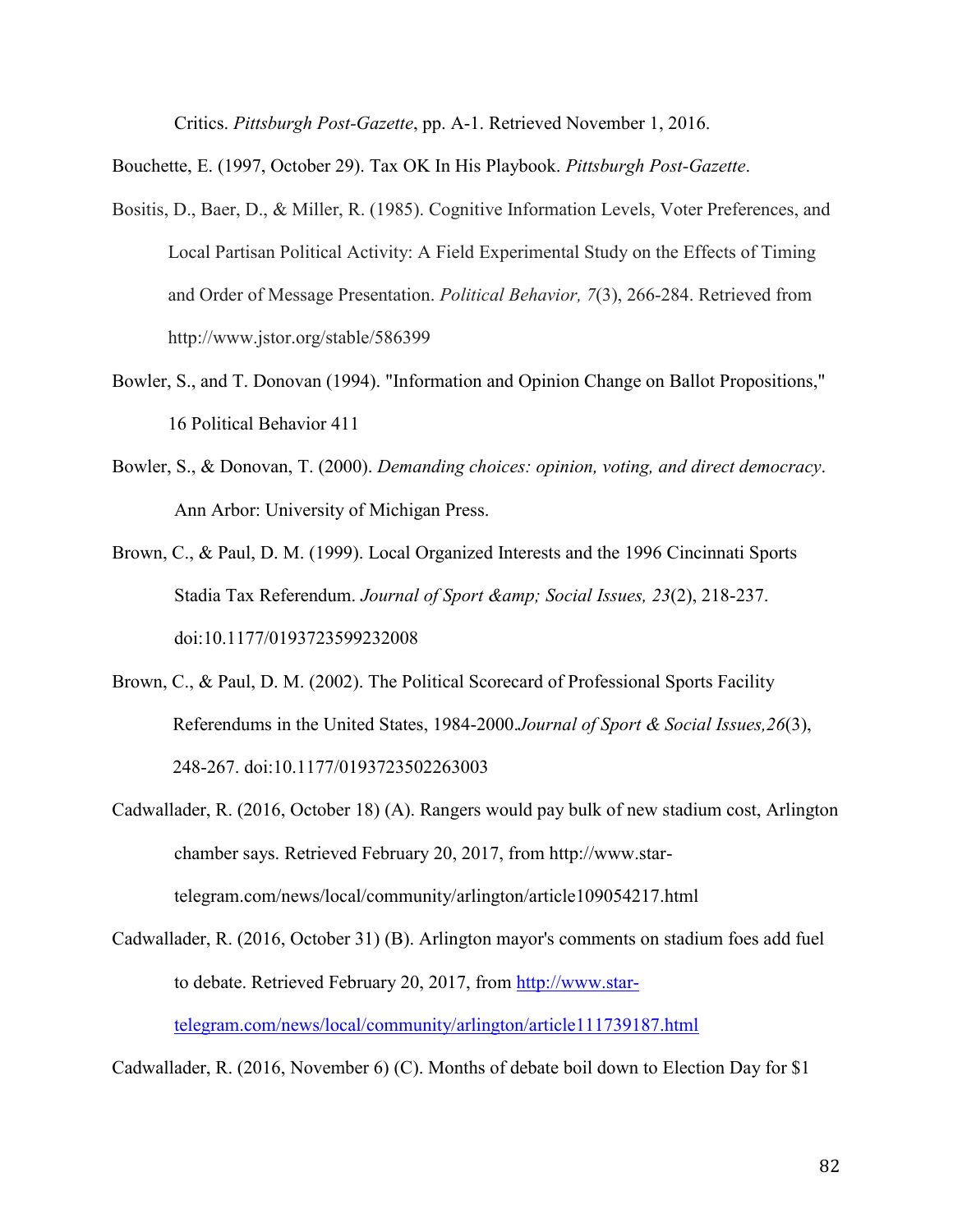billion stadium. Retrieved February 20, 2017, from [http://www.star-](http://www.star-telegram.com/news/local/community/arlington/article112957383.html)

[telegram.com/news/local/community/arlington/article112957383.html](http://www.star-telegram.com/news/local/community/arlington/article112957383.html)

Cadwallader, R., & Osborne, R. (2016, July 22). Arlington sports stadiums give city identity, bring in cash. Retrieved February 20, 2017, from http://www.startelegram.com/news/local/community/arlington/article91269592.html

Campbell, A. (1960). *The American voter*. New York: Wiley.

S. (1997, November 4). County Commissioners' Sales Tax Stances. *Pittsburgh Post-Gazette*, pp. A-4. Retrieved November 1, 2016.

Chereb, S. (2016, November 10). Sandoval appoints economic development chief as head of Raiders stadium authority. Retrieved February 13, 2017, from [http://www.reviewjournal.com/business/stadium/sandoval-appoints-economic](http://www.reviewjournal.com/business/stadium/sandoval-appoints-economic-development-chief-head-raiders-stadium-authority)[development-chief-head-raiders-stadium-authority](http://www.reviewjournal.com/business/stadium/sandoval-appoints-economic-development-chief-head-raiders-stadium-authority)

- Collier, G. (1997, November 4). Rooney on Tax Vote: Future of Steelers, Pirates, Region At Stake. *Pittsburgh Post-Gazette*.
- Data, N. (n.d.). Top-100 Media Markets. Retrieved February 13, 2017, from <http://www.newsgeneration.com/broadcast-resources/top-100-radio-markets/>
- Davidson, M. S. (2016, November 01) (A). County Commission OKs plan to extend Las Vegas Monorail with Raiders in mind. Retrieved February 13, 2017, from http://www.reviewjournal.com/news/politics-and-government/clark-county/countycommission-oks-plan-extend-las-vegas-monorail
- Davidson, M. S. (2016, November 15) (B). Clark County Commission votes to fund proposed Raiders stadium, Las Vegas Convention Center. Retrieved February 13, 2017, from [http://www.reviewjournal.com/news/politics-and-government/clark-county/clark-](http://www.reviewjournal.com/news/politics-and-government/clark-county/clark-county-commission-votes-fund-proposed-raiders)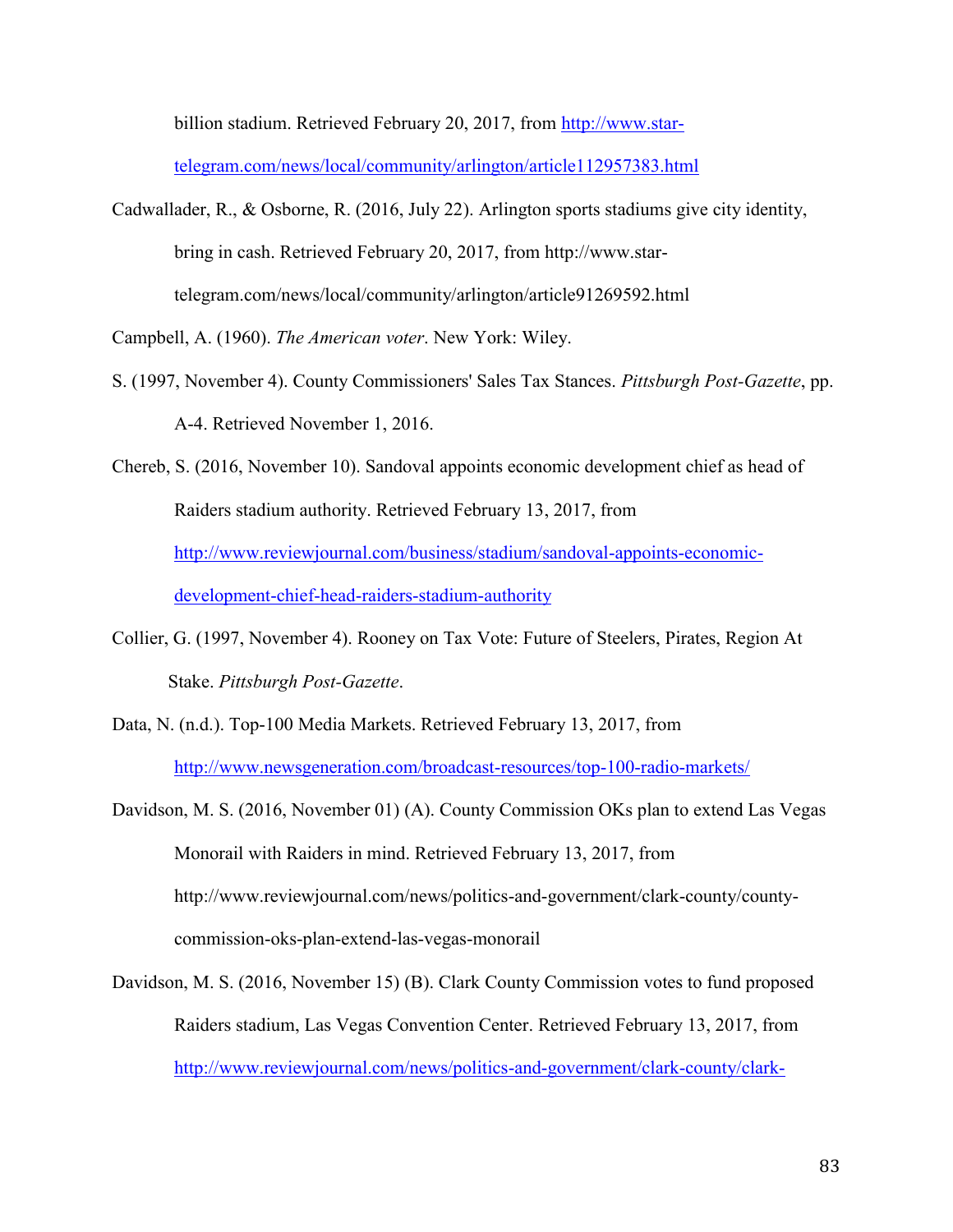[county-commission-votes-fund-proposed-raiders](http://www.reviewjournal.com/news/politics-and-government/clark-county/clark-county-commission-votes-fund-proposed-raiders)

- Delaney, K., & Eckstein, R. (2007). Urban Power Structures and Publicly Financed Stadiums. *Sociological Forum, 22*(3), 331-353. Retrieved from <http://www.jstor.org/stable/20110215>
- Dickson, G. (2016, May 20). Rangers could play in new, air-conditioned ballpark in 2021 season. Retrieved February 20, 2017, from http://www.startelegram.com/news/local/community/arlington/article78867817.html
- Editorial. (1998, June 23). Plan for Posterity: Steelers and Pirates Make Big Plays to Help Pittsburgh. *Pittsburgh Post-Gazette*, pp. A-6. Retrieved October 6, 2016.
- Fort, R. (1997). Direct Democracy and the Stadium Mess. *Sports, Jobs, and Taxes,*146-178. Retrieved October 19, 2016.
- Fortin, E. (2015, September 15). The last curtain has fallen on the Colisée Pepsi. Retrieved March 11, 2017, from http://www.lifeinquebec.com/the-last-curtain-has-fallen-on-thecolisee-pepsi-10775/
- Flyvbjerg, B., Holm, M. S., & Buhl, S. (2002). Underestimating Costs in Public Works Projects: Error or Lie? *Journal of the American Planning Association,68*(3), 279-295. doi:10.1080/01944360208976273
- Gagnon, K. (2010, September 5). Quebec preparing for Nordiques return? Retrieved March 11, 2017, from http://www.torontosun.com/sports/hockey/2010/09/05/15254006.html
- Gagnon, K. (2011, March 1). Quebecor joins arena plan, eyes NHL team. Retrieved March 17, 2017, from<http://www.torontosun.com/sports/hockey/2011/03/01/17451741.html>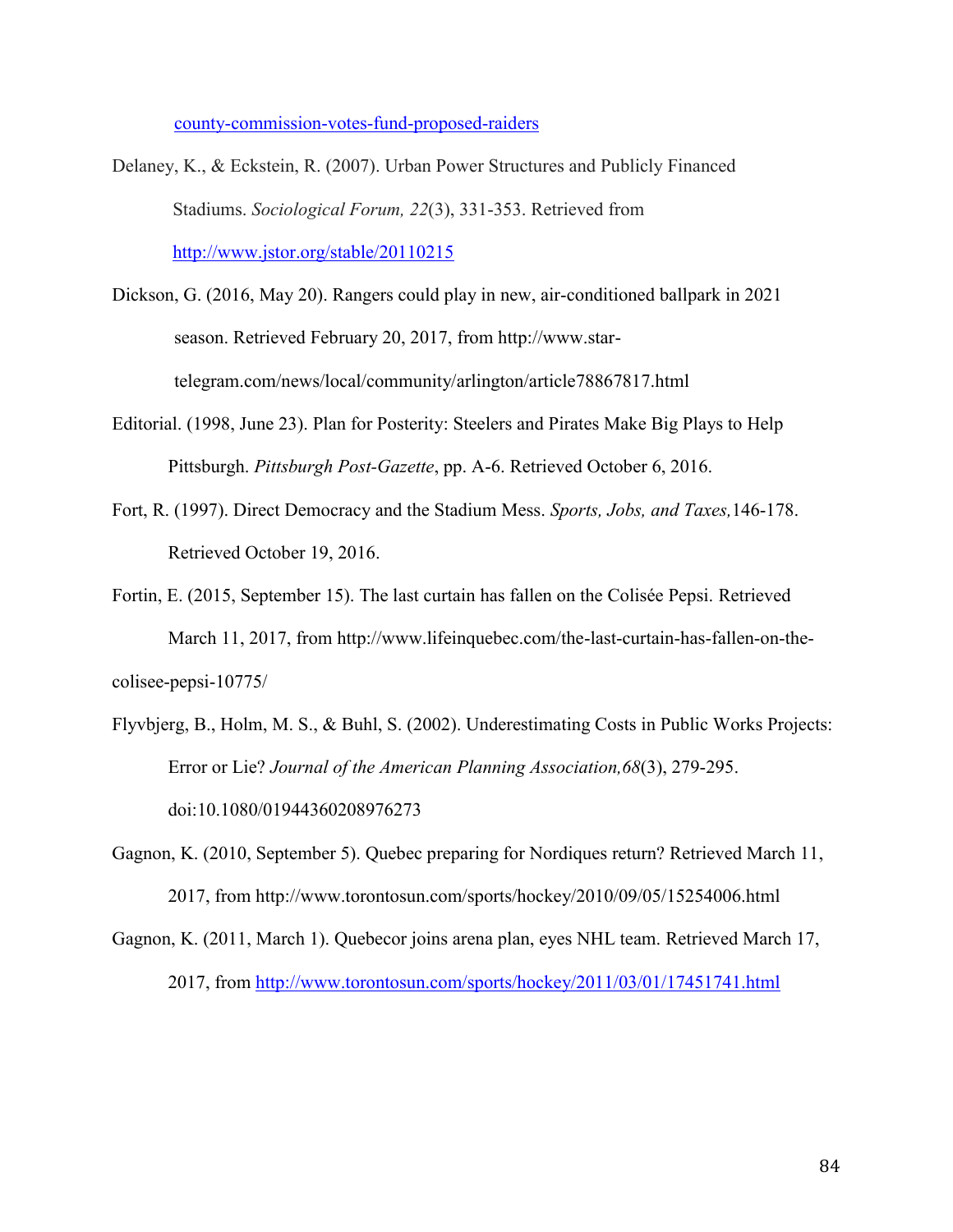- Gagnon, K. (2014, August 26). NHL expansion could include Toronto, Quebec City, Seattle and Vegas. Retrieved March 11, 2017, from http://www.torontosun.com/2014/08/26/nhlexpanding-to-las-vegas-is-a-done-deal-report
- Garrick, D. (2016, October 05) (A). Stadium opponents attack Faulconer endorsement. Retrieved January 7, 2017, from http://www.sandiegouniontribune.com/news/politics/sd-mefaulconer-react-20161003-story.html
- Garrick, D. (2016, October 18) (B). Stadium measure opponents boosting efforts. Retrieved November 16, 2016, from [http://www.sandiegouniontribune.com/news/politics/sd-me](http://www.sandiegouniontribune.com/news/politics/sd-me-government-1019-story.html)[government-1019-story.html](http://www.sandiegouniontribune.com/news/politics/sd-me-government-1019-story.html)
- Garrick, D. (2016, November 07) (C). Supreme Court ruling could bail out stadium measures. Retrieved March 01, 2017, from [http://www.sandiegouniontribune.com/sd-me-simple](http://www.sandiegouniontribune.com/sd-me-simple-)majority-20161104-story.html
- Graney, E. (2016, October 20) (A). Raiders owner Mark Davis is focused on moving team to Las Vegas. Retrieved February 13, 2017, from

[http://www.reviewjournal.com/opinion/columns-blogs/ed-graney/raiders-owner-mark](http://www.reviewjournal.com/opinion/columns-blogs/ed-graney/raiders-owner-mark-davis-focused-moving-team-las-vegas)[davis-focused-moving-team-las-vegas](http://www.reviewjournal.com/opinion/columns-blogs/ed-graney/raiders-owner-mark-davis-focused-moving-team-las-vegas)

Graney, E. (2016, December 14) (B). All signs seem to say Raiders are coming to Las Vegas. Retrieved February 13, 2017, from [http://www.reviewjournal.com/sports/columns/ed](http://www.reviewjournal.com/sports/columns/ed-graney/all-signs-seem-say-raiders-are-coming-las-vegas)[graney/all-signs-seem-say-raiders-are-coming-las-vegas](http://www.reviewjournal.com/sports/columns/ed-graney/all-signs-seem-say-raiders-are-coming-las-vegas)

Graney, E. (2017, January 31). NFL hypocrisy one possible reason for Adelson's exit from Raiders stadium deal. Retrieved February 13, 2017, from [http://www.reviewjournal.com/sports/columns/ed-graney/nfl-hypocrisy-one-possible](http://www.reviewjournal.com/sports/columns/ed-graney/nfl-hypocrisy-one-possible-reason-adelson-s-exit-raiders-stadium-deal)[reason-adelson-s-exit-raiders-stadium-deal](http://www.reviewjournal.com/sports/columns/ed-graney/nfl-hypocrisy-one-possible-reason-adelson-s-exit-raiders-stadium-deal)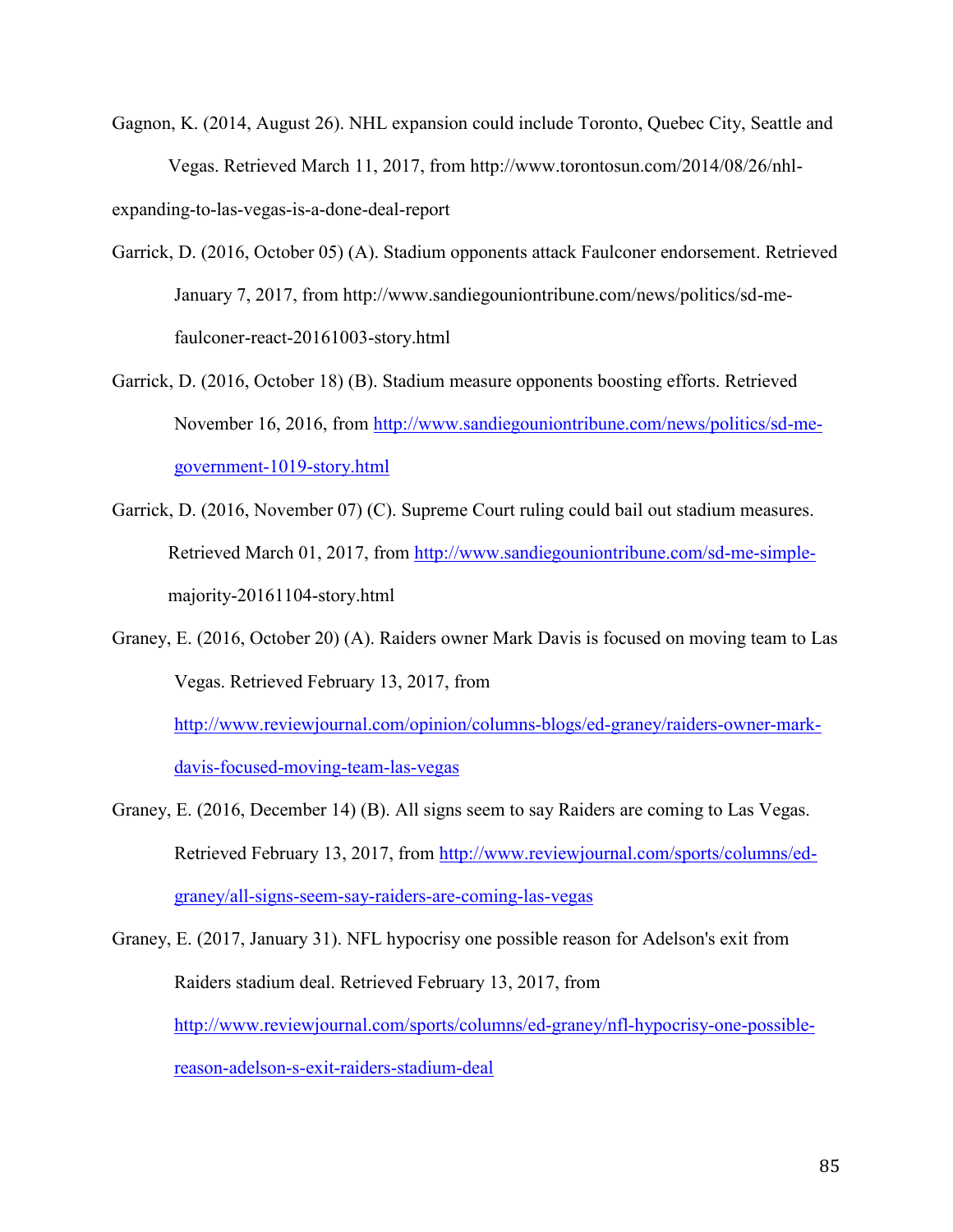Gotz, B. (2017, March 26). Roger Goodell tells Oakland mayor there is no 'viable solution' in city for Raiders. Retrieved March 26, 2017, from

[http://www.reviewjournal.com/sports/nfl-vegas/roger-goodell-tells-oakland-mayor-there-no](http://www.reviewjournal.com/sports/nfl-vegas/roger-goodell-tells-oakland-mayor-there-no-viable-solution-city-raiders)[viable-solution-city-raiders](http://www.reviewjournal.com/sports/nfl-vegas/roger-goodell-tells-oakland-mayor-there-no-viable-solution-city-raiders)

- Greenberg, M. (1999). Stadium Financing and Franchise Relocation Act of 1999. *Marquette Sports Law Journal,* 384-399. Retrieved November 14, 2016.
- Greene, Richard. (2017, February 12). At ballpark, eminent domain worked as it is supposed to work. Retrieved February 20, 2017, from http://www.star-telegram.com/opinion/opncolumns-blogs/richard-greene/article60139506.html
- Group, B. A. (2016, August 15). Raiders scoff at Oakland stadium plan: "They just don't want to play with us.". Retrieved February 13, 2017, from [http://www.eastbaytimes.com/2015/12/29/raiders-scoff-at-oakland-stadium-plan-they](http://www.eastbaytimes.com/2015/12/29/raiders-scoff-at-oakland-stadium-plan-they-just-dont-want-to-play-with-us/)[just-dont-want-to-play-with-us/](http://www.eastbaytimes.com/2015/12/29/raiders-scoff-at-oakland-stadium-plan-they-just-dont-want-to-play-with-us/)
- Gutierrez, P. (2017, January 19). Oakland Raiders file paperwork to relocate to Las Vegas. Retrieved February 13, 2017, from

[http://www.espn.com/nfl/story/\\_/id/18510214/oakland-raiders-file-paperwork-nfl](http://www.espn.com/nfl/story/_/id/18510214/oakland-raiders-file-paperwork-nfl-relocation-las-vegas)[relocation-las-vegas](http://www.espn.com/nfl/story/_/id/18510214/oakland-raiders-file-paperwork-nfl-relocation-las-vegas)

- Hanzus, D. (2016, January 12). Rams to relocate to L.A.; Chargers first option to join. Retrieved February 6, 2017, from [http://www.nfl.com/news/story/0ap3000000621645/article/rams](http://www.nfl.com/news/story/0ap3000000621645/article/rams-to-relocate-to-la-chargers-first-option-to-join)[to-relocate-to-la-chargers-first-option-to-join](http://www.nfl.com/news/story/0ap3000000621645/article/rams-to-relocate-to-la-chargers-first-option-to-join)
- Horstman, B. (1996, January 31) (A). Pro-tax campaign raising big bucks. *Cincinnati Post*.
- Horstman, B. (1996, March 2) (B). School package may trip sales tax. *Cincinnati Post*. Retrieved November 11, 2016.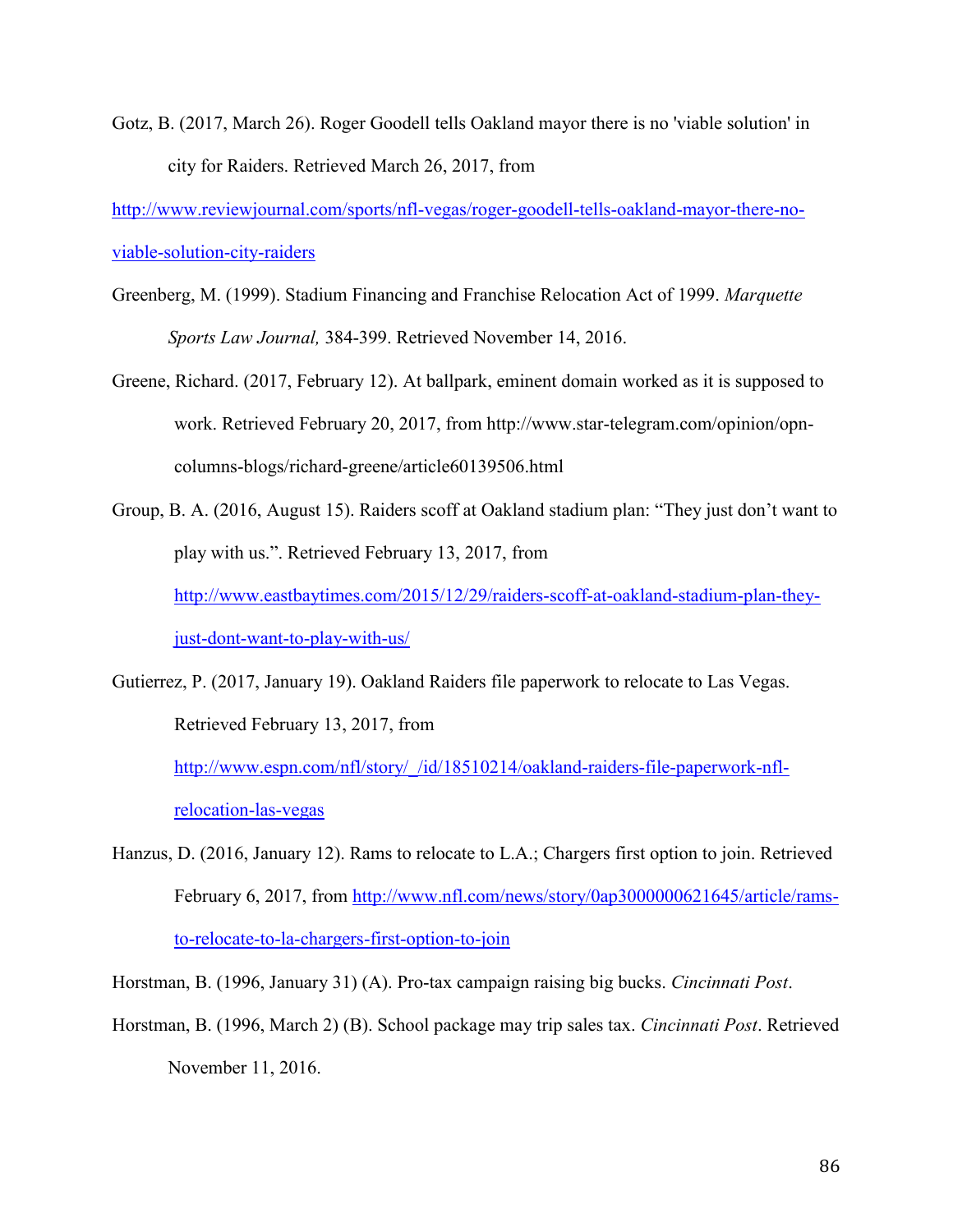- Horstman, B. (1996, March 8) (C). Tax Backers: Small Donors Fuel Campaign. *Cincinnati Post*, p. 8A. Retrieved November 4, 2016.
- Horstman, B. (1996, March 15) (D). Brown: Tax is last chance. *Cincinnati Post*. Retrieved November 4, 2016
- Horstman, B. (1996, March 16) (E). Poll: Sales Tax Winning by Hair Turnout and undecideds hold key to new stadiums. *Cincinnati Post*. Retrieved November 6, 2016.
- Horstman, B. (1996, March 20) (F). A landslide victory for the stadium tax. *Cincinnati Post*. Retrieved November 11, 2016.
- Hunn, D., & Pistor, N. (2016, January 23). St. Louis stadium task force spent \$16.2 million.

Retrieved February 6, 2017, from [http://www.stltoday.com/news/local/govt-and-politics/st-louis](http://www.stltoday.com/news/local/govt-and-politics/st-louis-stadium-task-force-spent-million/article_5b201609-3053-5769-a0ea-90dd7f947356.html)[stadium-task-force-spent-million/article\\_5b201609-3053-5769-a0ea-90dd7f947356.html](http://www.stltoday.com/news/local/govt-and-politics/st-louis-stadium-task-force-spent-million/article_5b201609-3053-5769-a0ea-90dd7f947356.html)

Jackson, E. (1996, February 6) (A). Sales tax foes: Blacks neglected - Finances, timing, jobs cited by political group. *Cincinnati Post*.

Jackson, E. (1996, February 9) (B). Battle lines drawn over stadium tax. *Cincinnati Post*.

Jackson, R. (2016, October 19). Clark County accepting applications for new Raiders stadium authority board. Retrieved February 13, 2017, from [http://www.reviewjournal.com/business/stadium/clark-county-accepting-applications](http://www.reviewjournal.com/business/stadium/clark-county-accepting-applications-new-raiders-stadium-authority-board)[new-raiders-stadium-authority-board](http://www.reviewjournal.com/business/stadium/clark-county-accepting-applications-new-raiders-stadium-authority-board)

Johnson, B. K., Groothuis, P. A., & Whitehead, J. C. (2001). The Value of Public Goods Generated by a Major League Sports Team: The CVM Approach. *Journal of Sports Economics,2*(1), 6-21. doi:10.1177/152700250100200102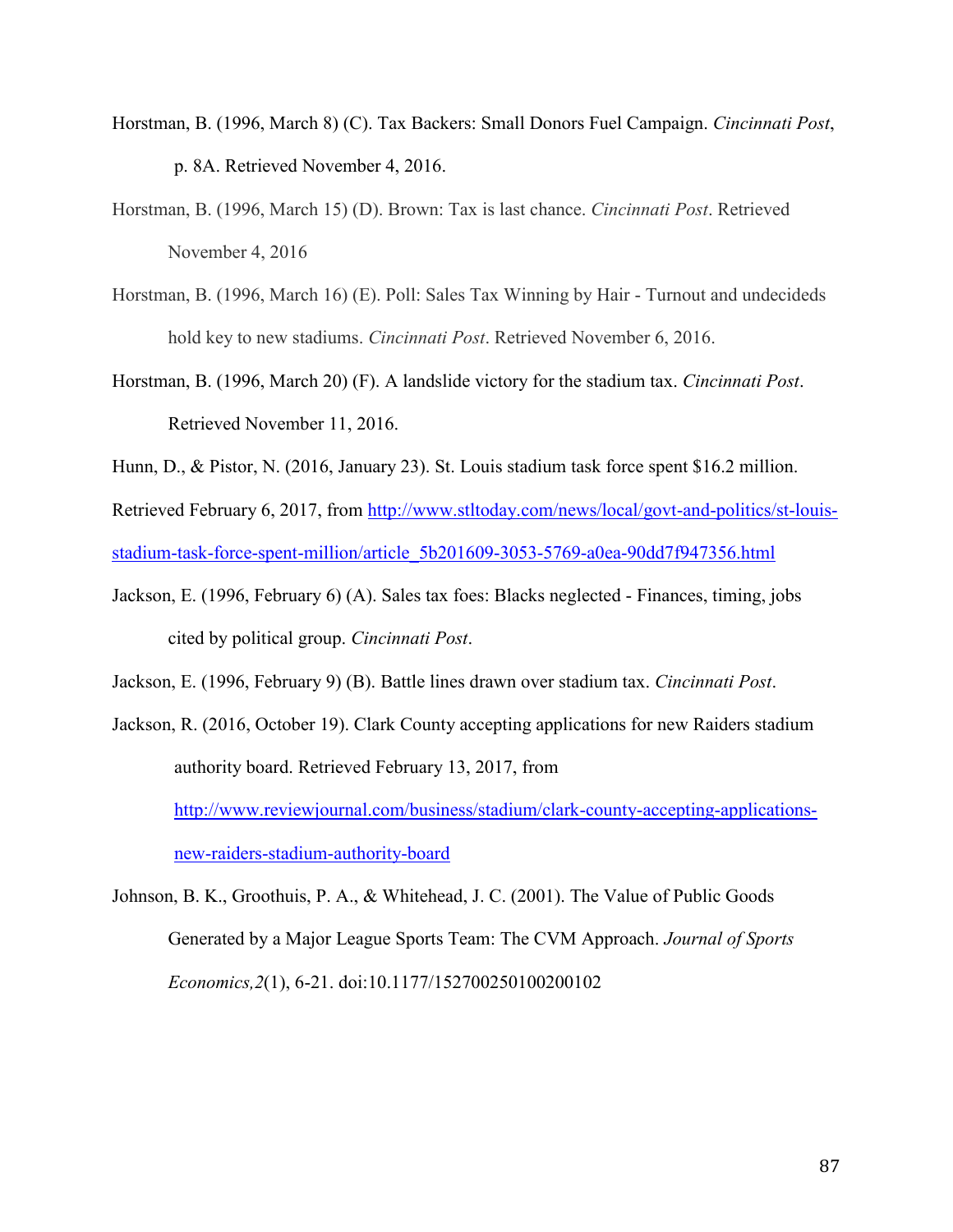Kaplan, D. (2017, March 26). NFL Owners Look Poised To Vote In Favor Of Raiders' Move To Vegas. Retrieved March 27, 2017, from

<http://www.sportsbusinessdaily.com/Daily/Weekend-Rap/2017/03/26/Raiders-1.aspx>

- Keating, R. (1999, April 5). Sports Pork: The Costly Relationship between Major League Sports and Government. Retrieved February 20, 2017, from [https://www.cato.org/publications/policy-analysis/sports-pork-costly-relationship](https://www.cato.org/publications/policy-analysis/sports-pork-costly-relationship-between-major-league-sports-government)[between-major-league-sports-government](https://www.cato.org/publications/policy-analysis/sports-pork-costly-relationship-between-major-league-sports-government)
- Ley, T. (2014, May 27). Braves President: Stadium Deal Had To Be Done In Secret. Retrieved March 01, 2017, from [http://deadspin.com/braves-president-stadium-deal-had-](http://deadspin.com/braves-president-stadium-deal-had-to-be-done-in-secret-1582023678)

[to-be-done-in-secret-1582023678](http://deadspin.com/braves-president-stadium-deal-had-to-be-done-in-secret-1582023678)

- Lowe, P. (1998, October 24). Stadium a Winner in Poll: 57% Say They'll Approve Extending Tax. *The Denver Post*. Retrieved December 11, 2016.
- Lowenstein, D. H. (1982). *Campaign spending and ballot propositions: recent experience, public choice theory and the First Amendment*. Los Angeles: School of Law, University of California, Los Angeles.
- Madden, T., & Dickson, G. (2016, May 19). Arlington, Rangers expected to unveil plans for new stadium with roof. Retrieved February 20, 2017, from http://www.wfaa.com/news/local/tarrant-county/arlington-rangers-expected-to-unveilplans-for-new-stadium-with-roof/205306581
- Magleby, D. (1995). Let the Voters Decide An Assessment of the Initiative and Referendum Process. *University of Colorado Law Review* 66(1), 13-46.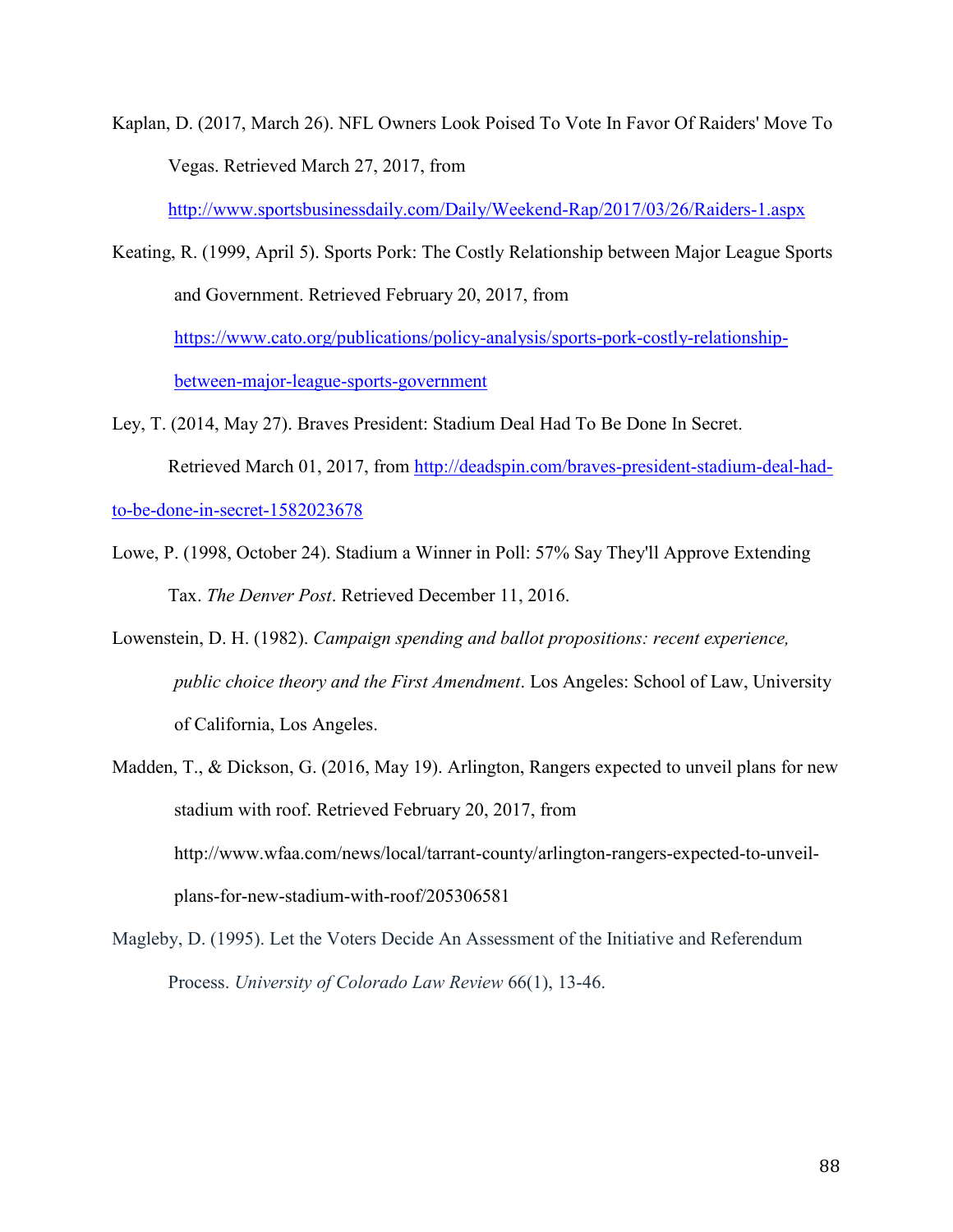- McDermott, M. (1997). Voting Cues in Low-Information Elections: Candidate Gender as a Social Information Variable in Contemporary United States Elections. *American Journal of Political Science, 41*(1), 270-283. doi:10.2307/2111716
- McSwain, D. (2016, September 13). Chargers stadium study finds boost to hotel industry. Retrieved November 16, 2016, from [http://www.sandiegouniontribune.com/sdut](http://www.sandiegouniontribune.com/sdut-chargers-nfl-stadium-study-convention-center-2016aug24-story.html)[chargers-nfl-stadium-study-convention-center-2016aug24-story.html](http://www.sandiegouniontribune.com/sdut-chargers-nfl-stadium-study-convention-center-2016aug24-story.html)
- Noll, R., & Zimbalist, A. (1997). Build the Stadium--Create the Jobs! *Sports, Jobs, and Taxes,* 1-55. Retrieved September 4, 2016.
- O'Neill, B. (1997, November 5). Anti-tax Team Whiffs on Plan B. *Pittsburgh Post-Gazette*.
- O'Toole, J. (1997, October 25) (A). Tax Hike Backers Give More Than \$4 Million. *Pittsburgh Post-Gazette*, pp. A-1. Retrieved October 25, 1997.
- O'Toole, J. (1997, October 26) (B). Poll Shows Tax in Big Trouble. *Pittsburgh Post-Gazette*. Retrieved November 17, 2016.
- Owen, J. G. (2003). The Stadium Game: Cities Versus Teams. *Journal of Sports Economics,4*(3), 183-202. doi:10.1177/1527002503251710
- Preston, D. (2016, July 28). Cincinnati's Worst Stadium Deal Ever Seeks Lower Borrowing Costs. Retrieved February 22, 2017, from

[https://www.bloomberg.com/news/articles/2016-07-28/cincinnati-s-worst-stadium-deal-](https://www.bloomberg.com/news/articles/2016-07-28/cincinnati-s-worst-stadium-deal-ever-seeks-lower-borrowing-costs)

[ever-seeks-lower-borrowing-costs](https://www.bloomberg.com/news/articles/2016-07-28/cincinnati-s-worst-stadium-deal-ever-seeks-lower-borrowing-costs)

Paul, D. M., & Brown, C. (2006). The Dynamics of Elite Endorsements in Professional Sports Facility Referendums. *State Politics & amp*; *Policy Quarterly*, 6(3), 272-299. doi:10.1177/153244000600600302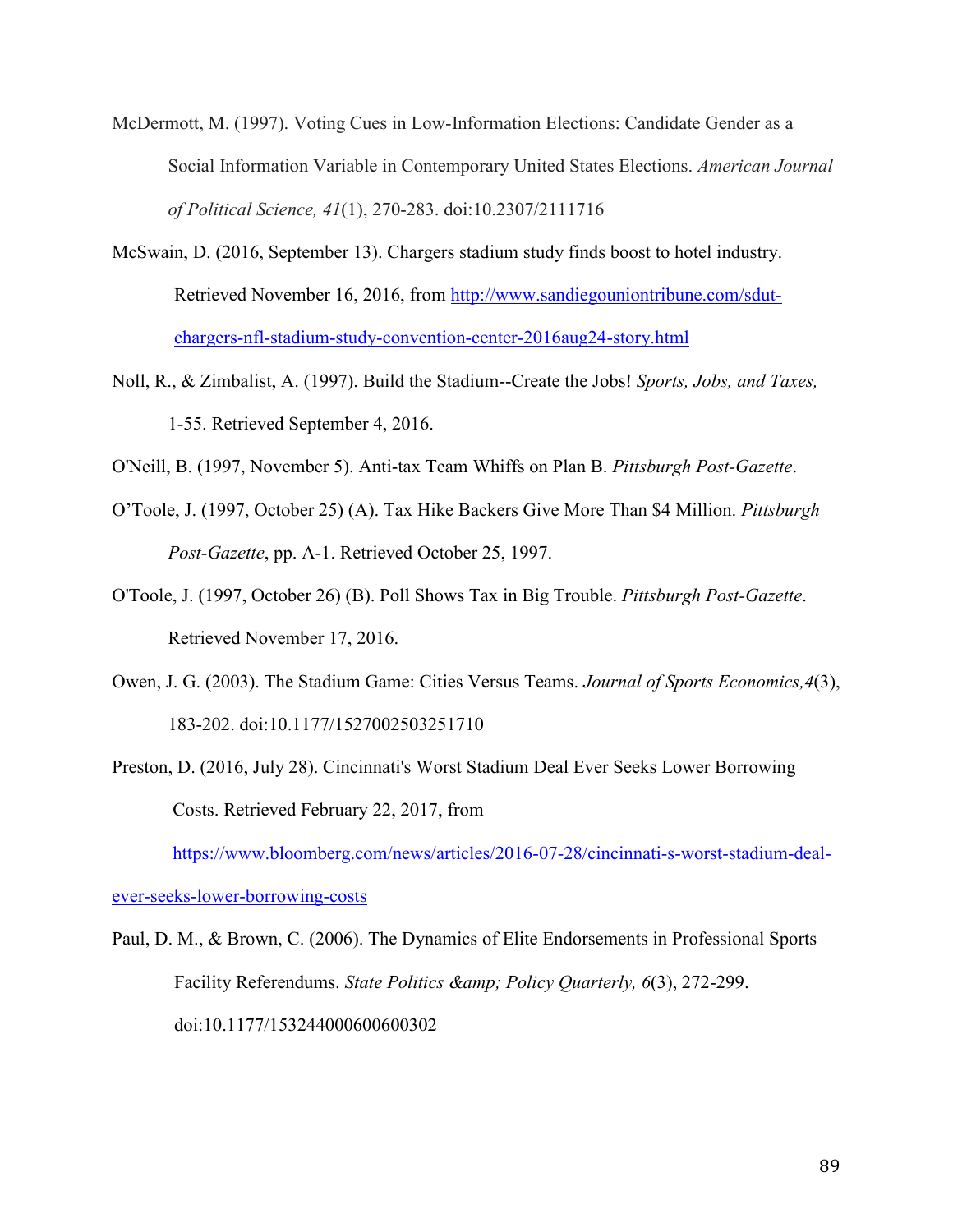Pelt man, S. (1992). Voters as Fiscal Conservatives. *The Quarterly Journal of Economics,107*(2), 327-361. doi:10.2307/2118475

- Phelps, Zachary A. (2004) "Stadium Construction for Professional Sports: Reversing the Inequities Through Tax Incentives," Journal of Civil Rights and Economic Development: Vol. 18: Iss. 3, Article 5. Available at: <http://scholarship.law.stjohns.edu/jcred/vol18/iss3/5>
- Quirk, J. (1997). Stadiums and Major League Sports: The Twin Cities. *Sports, Jobs, and Taxes,*208-245. Retrieved October 19, 2016.
- Ramsden, G. (1996). Media Coverage of Issues and Candidates: What Balance is Appropriate in a Democracy? *Political Science Quarterly, 111*(1), 65-81. doi:10.2307/2151928
- Report, S. (1996, February 2). Marge and Reds no-show at sales tax rally. *Cincinnati Post*. Retrieved November 11, 2016.
- Robinson, A. (n.d.). Sales Tax Increase To Be Decided At The Polls. *Pittsburgh Post-Gazette*, pp. V-3. Retrieved October 28, 1997.
- Roland, C. (2016, May 19). Rangers' new stadium deal has huge ramifications for team, city. Retrieved February 20, 2017, from [http://www.wfaa.com/sports/mlb/rangers/rangers](http://www.wfaa.com/sports/mlb/rangers/rangers-new-stadium-deal-has-huge-ramifications-for-team-city/205559962)[new-stadium-deal-has-huge-ramifications-for-team-city/205559962](http://www.wfaa.com/sports/mlb/rangers/rangers-new-stadium-deal-has-huge-ramifications-for-team-city/205559962)
- Robert. Sandy, Sloane, P. J., & Rosentraub, M. S. (2003). *The economics of sport: an international perspective*. Palgrave Macmillan.
- Santorum, R. (1997, October 31). Regional Renaissance Initiative: Why I Vote Yes, No, I Haven't 'Gone Liberal.' Securing Our Sports Legacy And Building Infrastructure, The Half-Cent Tax Makes Sense. *Pittsburgh Post-Gazette*, pp. A-23. Retrieved November 12, 2016.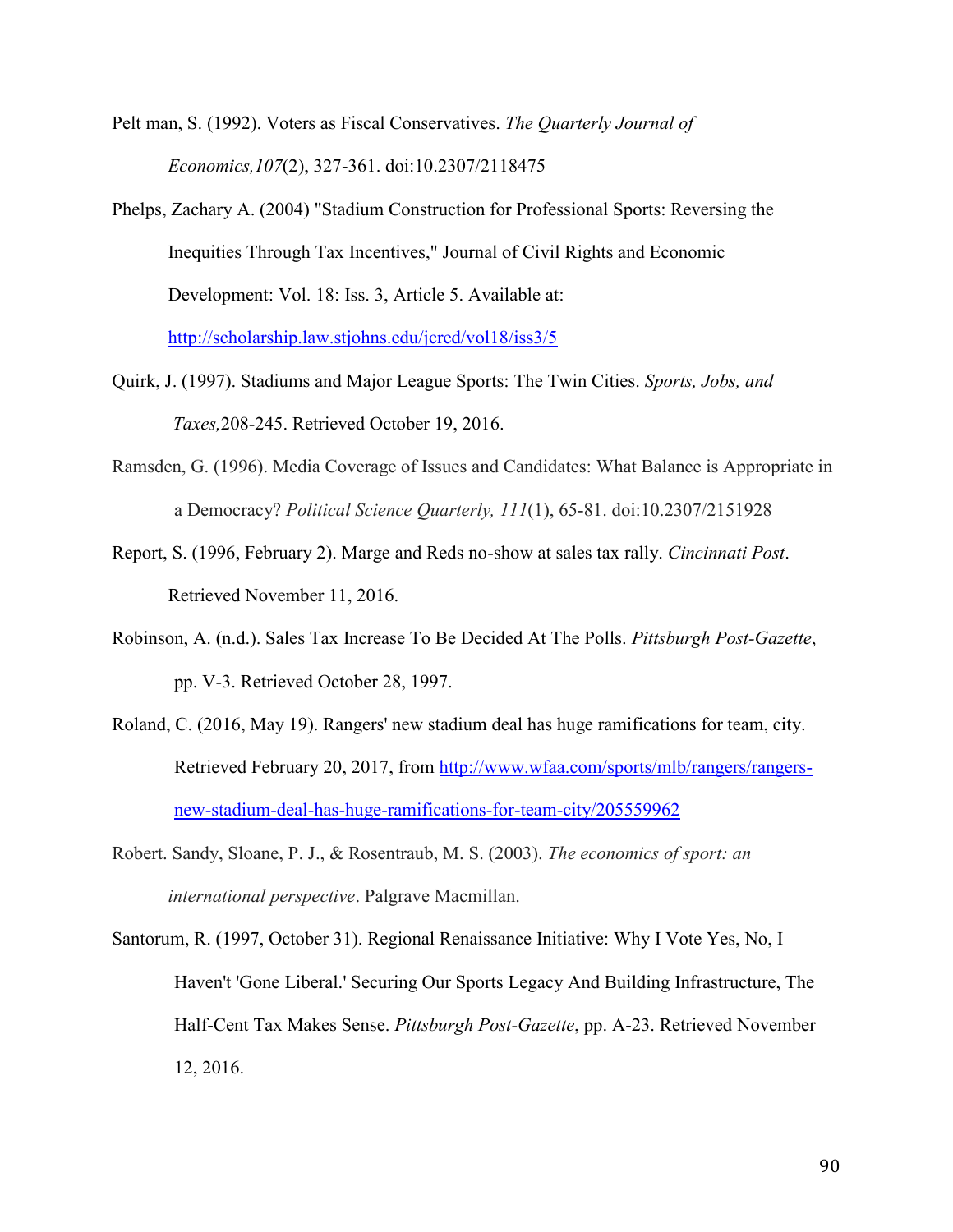Saraceno, J. (2017, January 11) (A). Steelers owner: Raiders might move to Las Vegas without Adelson investment. Retrieved February 13, 2017, from [http://www.reviewjournal.com/sports/nfl-vegas/steelers-owner-raiders-might-move-las](http://www.reviewjournal.com/sports/nfl-vegas/steelers-owner-raiders-might-move-las-vegas-without-adelson-investment)[vegas-without-adelson-investment](http://www.reviewjournal.com/sports/nfl-vegas/steelers-owner-raiders-might-move-las-vegas-without-adelson-investment)

Saraceno, J. (2017, March 06) (B). Raiders' Las Vegas stadium gets boost from Bank of

America. Retrieved March 27, 2017, from [http://www.reviewjournal.com/sports/nfl](http://www.reviewjournal.com/sports/nfl-vegas/raiders-las-vegas-stadium-gets-boost-bank-america)[vegas/raiders-las-vegas-stadium-gets-boost-bank-america](http://www.reviewjournal.com/sports/nfl-vegas/raiders-las-vegas-stadium-gets-boost-bank-america)

- Schmitz, J. (1997, November 1). Dunn, Murphy Tangle Over Tax In KDKA Debate. *Pittsburgh Post-Gazette*. Retrieved November 1, 2016.
- Senate, A. (2016, October 14). SB1 Overview. Retrieved February 13, 2017, from <https://www.leg.state.nv.us/App/NELIS/REL/30th2016Special/Bill/4585/Overview>
- Shelly, P. (1997, August 26). Orie Not in Favor of New Sales Tax. *Pittsburgh Post-Gazette*. Retrieved December 12, 2016.
- Showley, R. (2016, June 23). A 'no tax' Chargers stadium plan unveiled. Retrieved November 16, 2016, from http://www.sandiegouniontribune.com/business/growthdevelopment/sdut-demaio-stadium-alternative-2016jun23-htmlstory.html
- Simonich, M., & Schmitz, J. (1997, October 8). Cohen First On Council To Back Sales Tax Hike. *Pittsburgh Post-Gazette*, pp. A-1. Retrieved November 1, 2016.
- Smith, E., & Squire, P. (1988). The Effect of Partisan Information on Voters in Nonpartisan Elections. *The Journal of Politics,50* (1), 169-179. doi:10.2307/2131046
- Smith, M. A. (2002). Ballot Initiatives and the Democratic Citizen. *The Journal of Politics,64*(3), 892-903. doi:10.1111/0022-3816.00151

Smolens, M. (2016, October 09). Can Faulconer really guarantee the stadium deal? Retrieved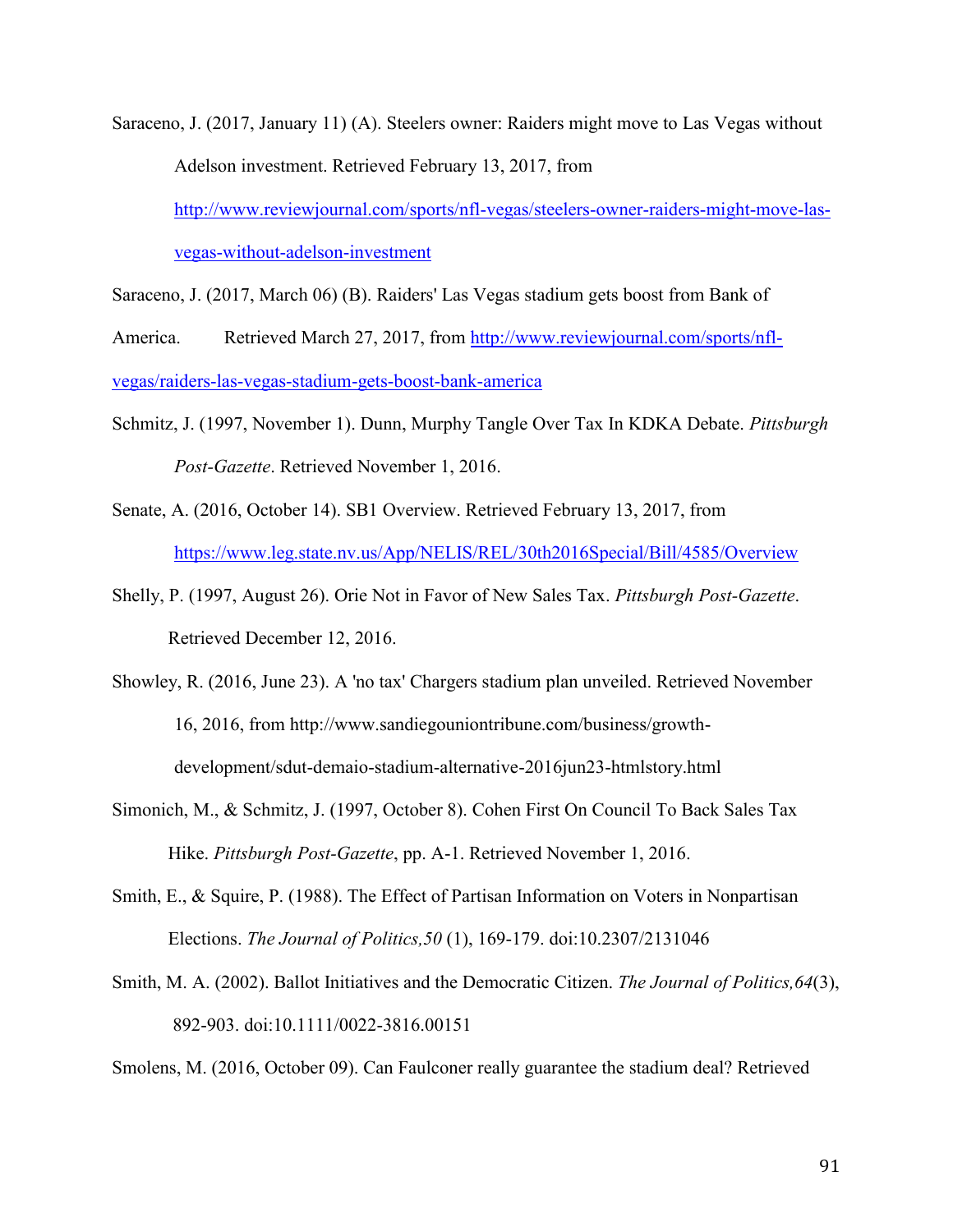November 16, 2016, from [http://www.sandiegouniontribune.com/news/politics/sd-me](http://www.sandiegouniontribune.com/news/politics/sd-me-politicalnb-1009-story.html)[politicalnb-1009-story.html?](http://www.sandiegouniontribune.com/news/politics/sd-me-politicalnb-1009-story.html)=

- Southern Nevada Tourism Infrastructure Committee. (n.d.). Retrieved February 13, 2017, from <http://sntic.org/>
- Star, T. (2011, January 24) (A). Quebecor pledges to help fund Quebec City arena. Retrieved March 20, 2017, from

[https://www.thestar.com/sports/hockey/2011/01/24/quebecor\\_pledges\\_to\\_help\\_fund\\_que](https://www.thestar.com/sports/hockey/2011/01/24/quebecor_pledges_to_help_fund_quebec_city_arena.html)

bec city arena.html

Star, T. (2011, February 03) (B). Majority oppose use of public funds in arenas or stadiums: Poll. Retrieved March 26, 2017, from

[https://www.thestar.com/sports/hockey/2011/02/03/majority\\_oppose\\_use\\_of\\_public\\_funds\\_in\\_ar](https://www.thestar.com/sports/hockey/2011/02/03/majority_oppose_use_of_public_funds_in_arenas_or_stadiums_poll.html) [enas\\_or\\_stadiums\\_poll.html](https://www.thestar.com/sports/hockey/2011/02/03/majority_oppose_use_of_public_funds_in_arenas_or_stadiums_poll.html)

Stevenson, S. (2016, October 21). New stadium would make Rangers' owners even richer. Retrieved February 20, 2017, from [http://www.star-telegram.com/sports/mlb/texas](http://www.star-telegram.com/sports/mlb/texas-rangers/article109688102.html)[rangers/article109688102.html](http://www.star-telegram.com/sports/mlb/texas-rangers/article109688102.html)

Sturmon, S. (1996, March 20). Suburbs carried stadium tax - Opposition stiffer in urban precincts. *Cincinnati Post*.

Swift, M., & Keating, C. (1998, November 20). Rowland: It's a Chance to Redefine Ourselves. *The Hartford Courant*, p. A1. Retrieved December 9, 2016.

Traikos, M. (2016, June 22). NHL rolls dice on expansion team in Las Vegas. Retrieved March 20, 2017, from http://www.torontosun.com/2016/06/22/nhl-makes-expansion-planofficial-its-vegas-baby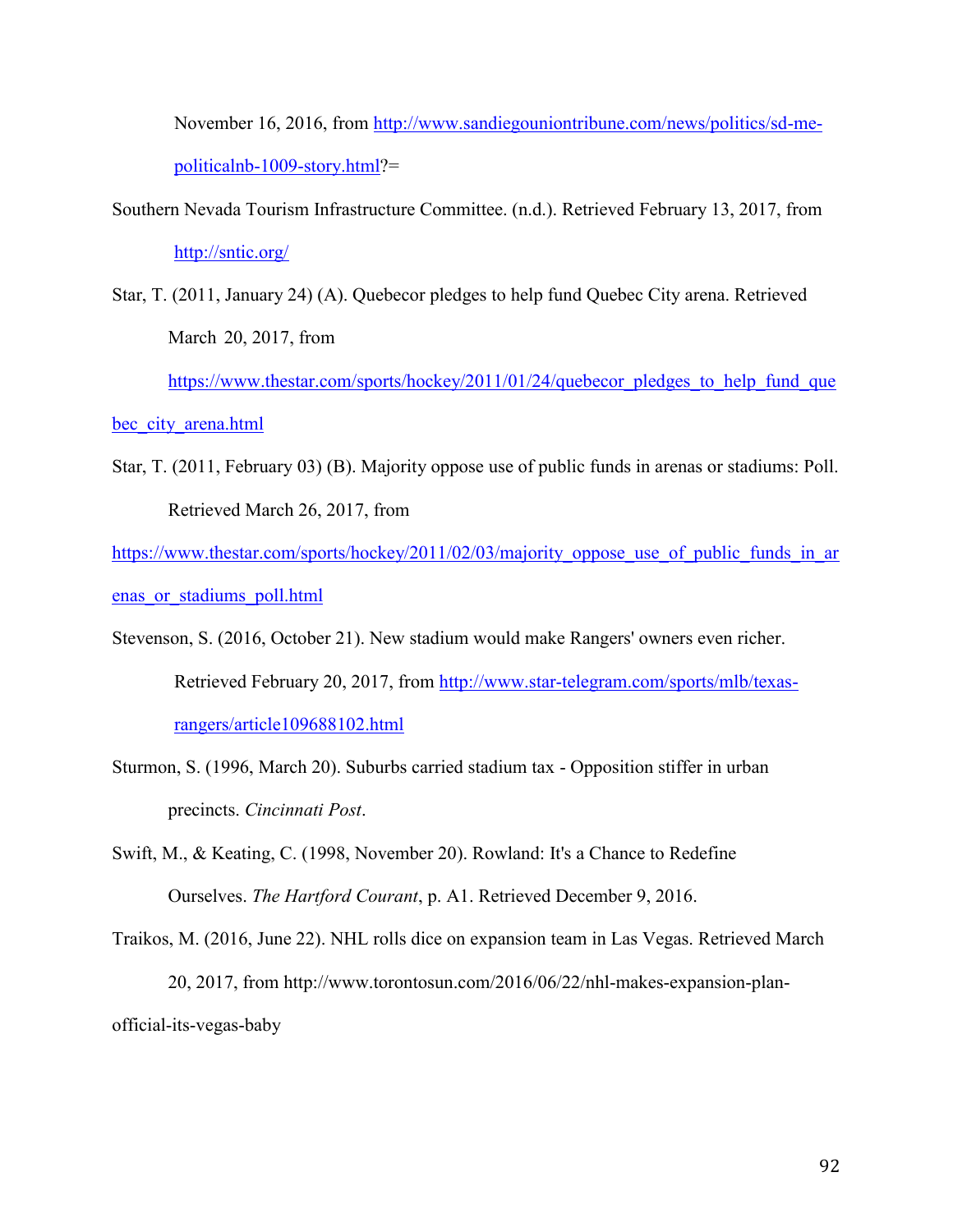U.S., C. (2015). Population estimates, July 1, 2015, (V2015). Retrieved March 01, 2017, from <https://www.census.gov/quickfacts/table/PST045215/4261000>

U.S., C. (2016). Population estimates, July 1, 2016, (V2016). Retrieved March 01, 2017, from <https://www.census.gov/quickfacts/table/PST045216/00>

Valiante, G. (2016, June 20). Despite likely setback, Nordiques fans optimistic about club's eventual return. Retrieved March 20, 2017, from

[http://www.torontosun.com/2016/06/20/despite-likely-setback-nordiques-fans-optimistic-](http://www.torontosun.com/2016/06/20/despite-likely-setback-nordiques-fans-optimistic-about-clubs-eventual-return)

[about-clubs-eventual-return](http://www.torontosun.com/2016/06/20/despite-likely-setback-nordiques-fans-optimistic-about-clubs-eventual-return)

Velotta, R. (2016, October 09) (A). Proposed \$1.9 billion, 65,000-seat stadium in Las Vegas still has hurdles to clear. Retrieved February 13, 2017, from http://www.reviewjournal.com/business/tourism/proposed-19-billion-65000-seatstadium-las-vegas-still-has-hurdles-clear

- Velotta, R. (2017, January 31) (B) . Goldman Sachs financing in jeopardy after Adelson exit from Raiders stadium plan. Retrieved February 13, 2017, from [http://www.reviewjournal.com/business/stadium/goldman-sachs-financing-jeopardy](http://www.reviewjournal.com/business/stadium/goldman-sachs-financing-jeopardy-after-adelson-exit-raiders-stadium-plan)[after-adelson-exit-raiders-stadium-plan](http://www.reviewjournal.com/business/stadium/goldman-sachs-financing-jeopardy-after-adelson-exit-raiders-stadium-plan)
- Whaley, S., & Chereb, S. (2016, September 21) (A). Gov. Sandoval plans to call special session for proposed Raiders stadium. Retrieved February 13, 2017, from [http://www.reviewjournal.com/business/stadium/gov-sandoval-plans-call-special](http://www.reviewjournal.com/business/stadium/gov-sandoval-plans-call-special-session-proposed-raiders-stadium)[session-proposed-raiders-stadium](http://www.reviewjournal.com/business/stadium/gov-sandoval-plans-call-special-session-proposed-raiders-stadium)
- Whaley, S., & Chereb, S. (2016, October 14) (B). Nevada Senate passes amended Raiders stadium bill; Sandoval to sign Monday. Retrieved February 13, 2017, from [http://www.reviewjournal.com/business/stadium/nevada-senate-passes-amended-raiders-](http://www.reviewjournal.com/business/stadium/nevada-senate-passes-amended-raiders-stadium-bill-sandoval-sign-monday)